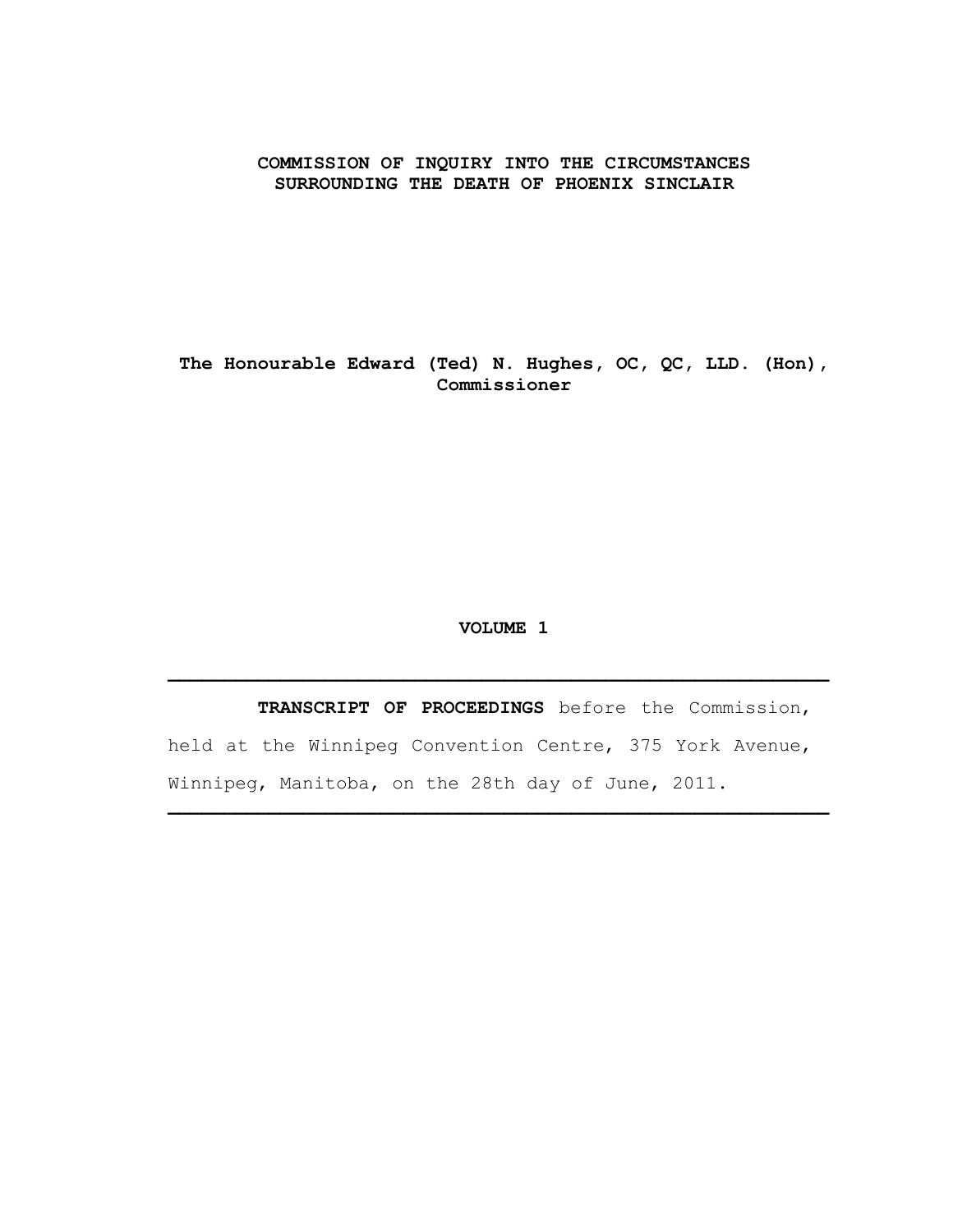# **INDEX**

| SUBMISSIONS RE: STANDING:   |  |  |  |     |
|-----------------------------|--|--|--|-----|
| SUBMISSION BY MS. WALSH     |  |  |  | 1   |
| SUBMISSION BY MR. HAIGHT    |  |  |  | 25  |
| SUBMISSION BY MR. COCHRANE  |  |  |  | 28  |
| SUBMISSION BY MR. MCKINNON  |  |  |  | 34  |
| SUBMISSION BY MR. DERWIN    |  |  |  | 39  |
| SUBMISSION BY MR. HARVIE    |  |  |  | 43  |
| SUBMISSION BY MR. SAXBERG   |  |  |  | 51  |
| SUBMISSION BY MR. GUTKIN    |  |  |  | 54  |
| SUBMISSION BY MR. KHAN      |  |  |  | 61  |
| SUBMISSION BY MR. SMORANG   |  |  |  | 64  |
| SUBMISSION BY MR. GREYEYES  |  |  |  | 70  |
| SUBMISSION BY MR. DERWIN    |  |  |  | 75  |
| SUBMISSION BY MR. BRODSKY   |  |  |  | 79  |
| SUBMISSION BY MR. CARMAN S. |  |  |  | 88  |
| SUBMISSION BY MR. DERWIN    |  |  |  | 91  |
| SUBMISSION BY MR. FUNKE     |  |  |  | 93  |
| SUBMISSION BY MR. DERWIN    |  |  |  | 104 |
| SUBMISSION BY MR. FRANKEL   |  |  |  | 105 |
| SUBMISSION BY MR. HARVIE    |  |  |  | 107 |
| SUBMISSION BY MS. WALSH     |  |  |  | 112 |

## **Page**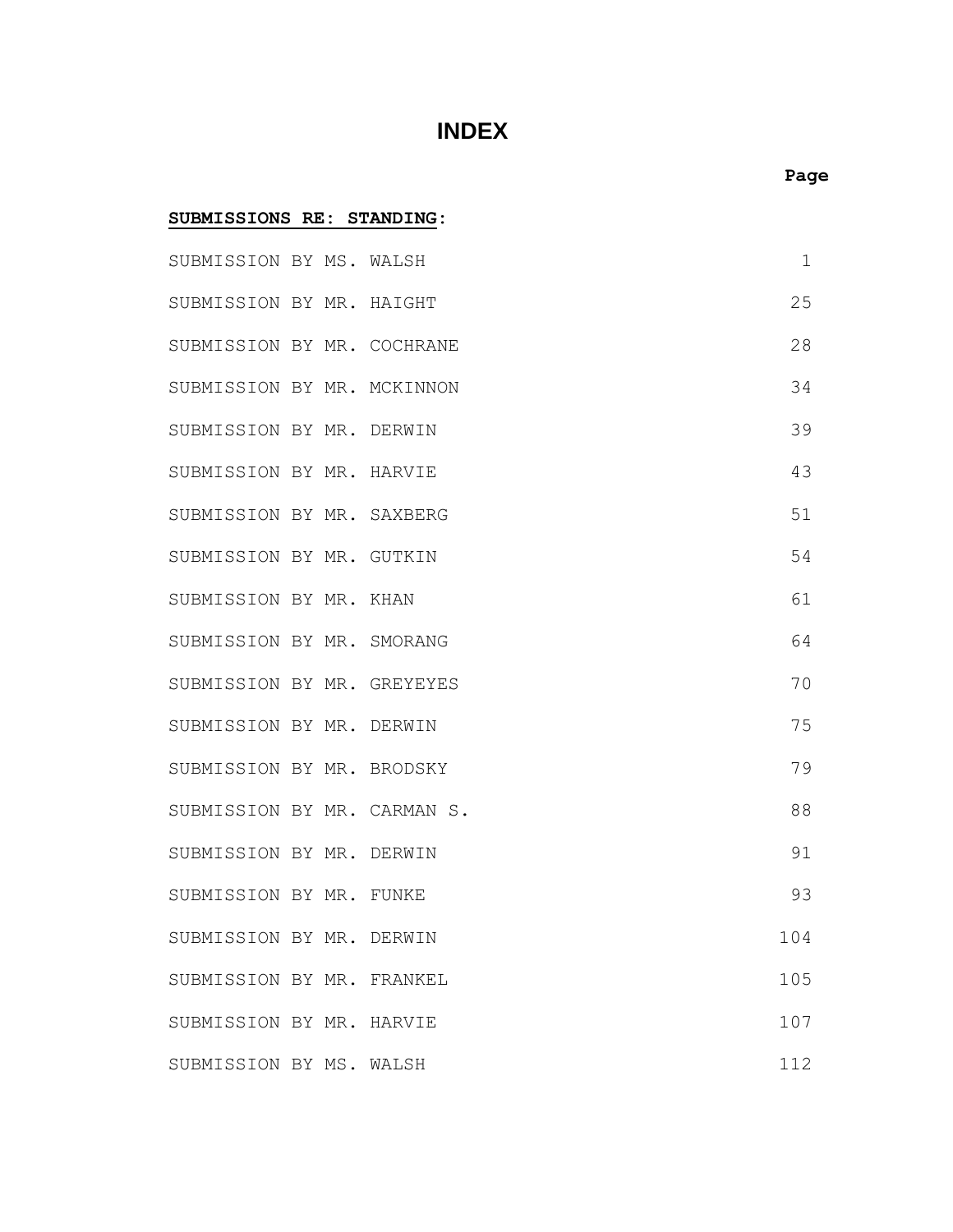#### **SUBMISSIONS RE: RULES:**

| SUBMISSION BY MR. SMORANG  |  | 116 |
|----------------------------|--|-----|
| SUBMISSION BY MR. COCHRANE |  | 122 |
| SUBMISSION BY MR. SMORANG  |  | 130 |
| SUBMISSION BY MR. GUTKIN   |  | 132 |
| SUBMISSION BY MR. MCKINNON |  | 135 |
| SUBMISSION BY MR. SAXBERG  |  | 140 |

## **EXHIBITS**:

|   | Document entitled hearings on standing<br>and preliminary matters                              | 2   |
|---|------------------------------------------------------------------------------------------------|-----|
| 2 | Child and Family Services Authorities<br>Regulation                                            | 44  |
| 3 | Agency listing of First Nations of Northern<br>Manitoba Child and Family Services<br>Authority | 4.5 |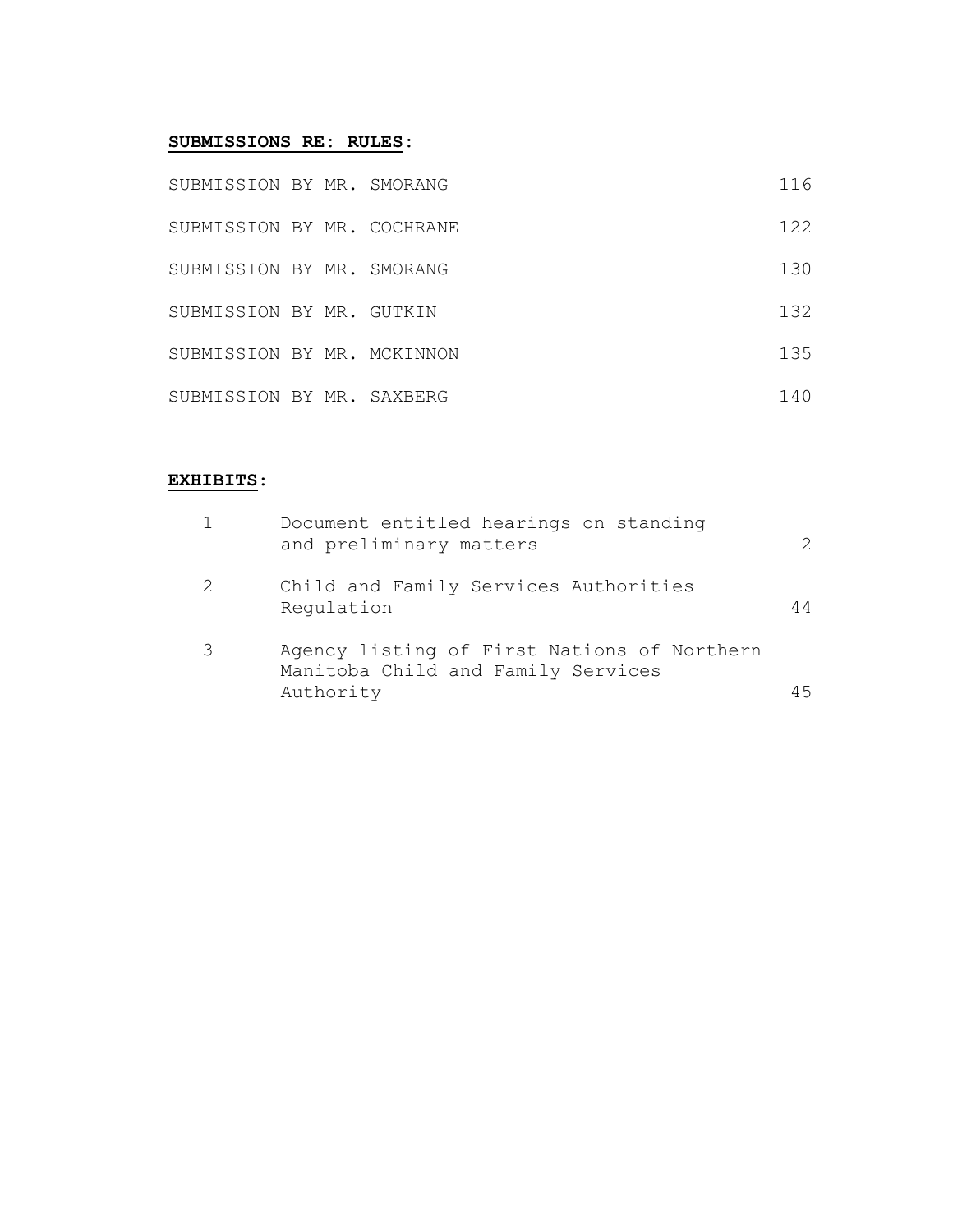$JUNE$  28, 2011 [1] SUBMISSION BY MS. WALSH

 JUNE 28, 2011 THE COMMISSIONER: Good morning, ladies and gentlemen. THE CLERK: This hearing of this commission of inquiry into the circumstances surrounding the death of Phoenix Sinclair is now in session. Please be seated. 8 THE COMMISSIONER: As, as has just been said, this is the first session convened under the Order-in- Council, establishing this commission of inquiry into the circumstances surrounding the death of, of Phoenix Sinclair. Today is the first of two days that are set aside to deal with issues relating to the granting of standing, as parties and/or interveners, and also dealing with any other preliminary matters that counsel or any others may wish to raise. It has been left to Commission counsel, Sherri Walsh and her team of Madeline Lowe and Kathleen McCandless, to make the arrangements for this day to run smoothly. I know that she has an opening statement to make that will lay out how we are going to get to where we want to arrive at by the end of tomorrow and I will ask her now to come forward and make that statement and indicate the procedures that we will be following in the immediate future. Please. MS. WALSH: Thank you. Good morning, Mr. Commissioner. The purpose of the next two days of hearings, as you have identified, is to address a number of preliminary matters which are necessary to the commencement of this inquiry. There are five issues we want to address over the next two days. They are as follows: First, of course, will be the applications for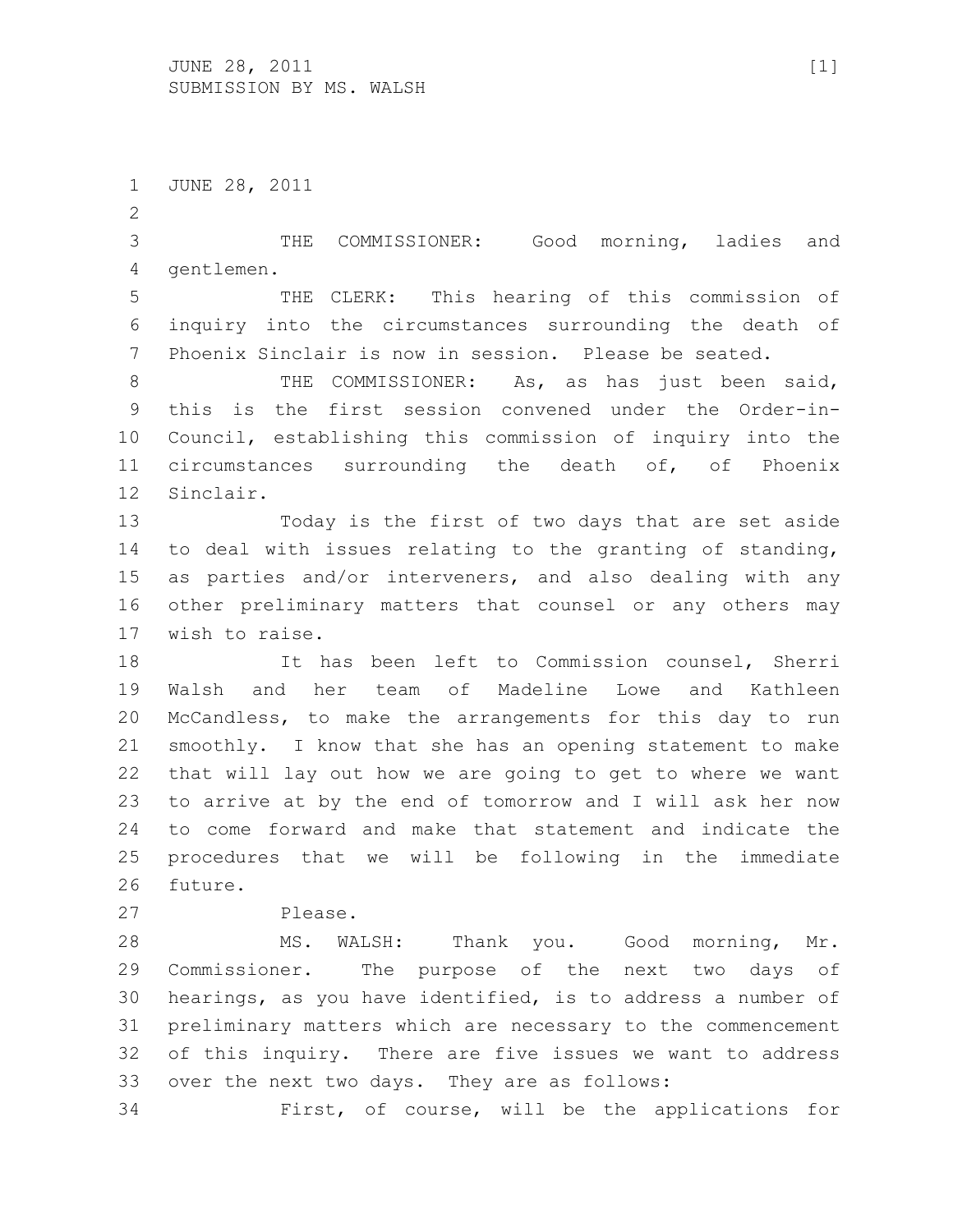standing. Next will be the settlement of the rules of procedure and practise that have been circulated, including those rules which pertain to the media. Then we will hear from any counsel, with respect to any other preliminary matters that counsel wish to advance.

 I expect we will cover these three areas by the end of today and this will allow you to consider the applications for standing overnight and hopefully be in a position to deliver your ruling tomorrow at 1:00 p.m.

 Following the delivery of that ruling, we will address the fourth issue which deals with any funding requests and the process that is to be followed with respect to those requests and finally, the fifth issue to be addressed tomorrow will be to set out the process which will be followed by those participating in the hearing from here on and to discuss how that process can proceed in the most expeditious and practical way possible.

 I have one document that I am going to be tendering as an exhibit today. It is entitled Hearings on Standing and Preliminary matters. All of the applicants for standing have received a copy of the document, I believe you have a copy at your table, as well, Mr. Commissioner. The Commission clerk has it on her table and I would ask that it be made Exhibit 1 in the inquiry into the circumstances surround the death of Phoenix Sinclair.

```
26 THE COMMISSIONER: I so direct.
27 MS. WALSH: Thank you.
```
 **EXHIBIT 1: DOCUMENT ENTITLED HEARINGS ON STANDING AND PRELIMINARY MATTERS**

 MS. WALSH: For the record, Mr. Commissioner, Exhibit 1 contains a list of tabs, as follows: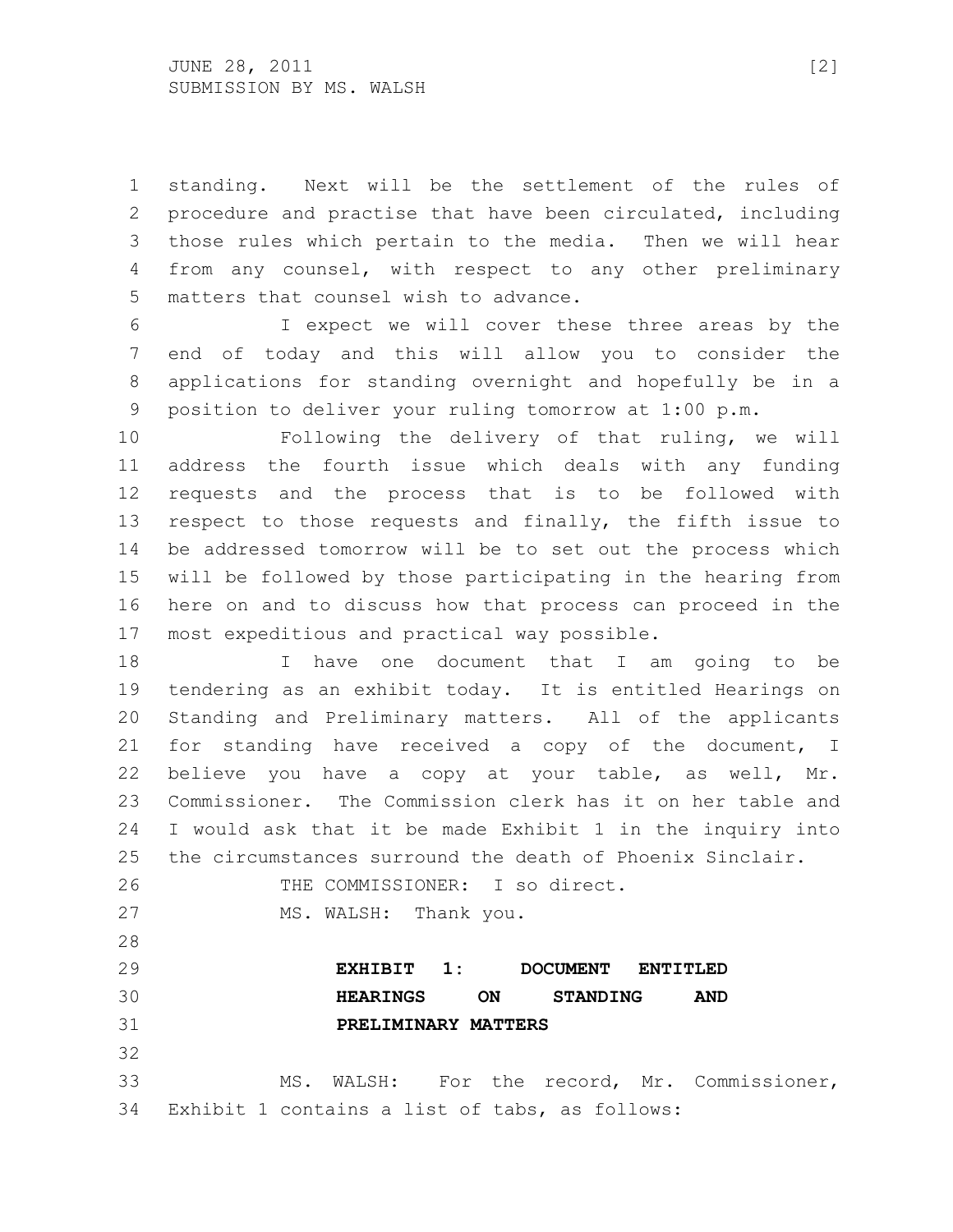1 Tab "A" is the order-in-council.

 Tab "B" contains the calls for applications for standing that were circulated in the media and posted on our website.

 Tab "C" contains the draft rules of procedure and practise. Those rules are also posted on the Commission website and are referred to in the calls for standing.

 And then Tab "D" contains the applications for standing that were received, numbered one through 17, with 10 some supporting documents, where relevant.

11 I want to begin, Mr. Commissioner, by providing some context to the proceedings we are about to hold. So that the public can understand the standing decisions that you will be making, I am going to set out, briefly, how this inquiry came to be called and what the terms of reference for this inquiry require you to do. And then before we hear from the applicants I will take a minute to 18 set out the test for standing, which you should consider as you listen to the applicant's submissions.

 So, Mr. Commissioner, it is important for us all 21 to remember, today, and throughout the course of these proceedings, that what prompted this inquiry into the tragic death of a five year old child was the child, herself, Phoenix Victoria Hope Sinclair.

 We will hear about Phoenix and the type of child she was, as these hearing progress. We know already that she was a child of First Nations background and that in that culture children are sacred. As a society at large we also recognize that not only are children sacred but also that their families must be supported and encouraged.

 In the declaration of principles, which is set out in the Child and Family Services Act of Manitoba, the first two fundamental principles state: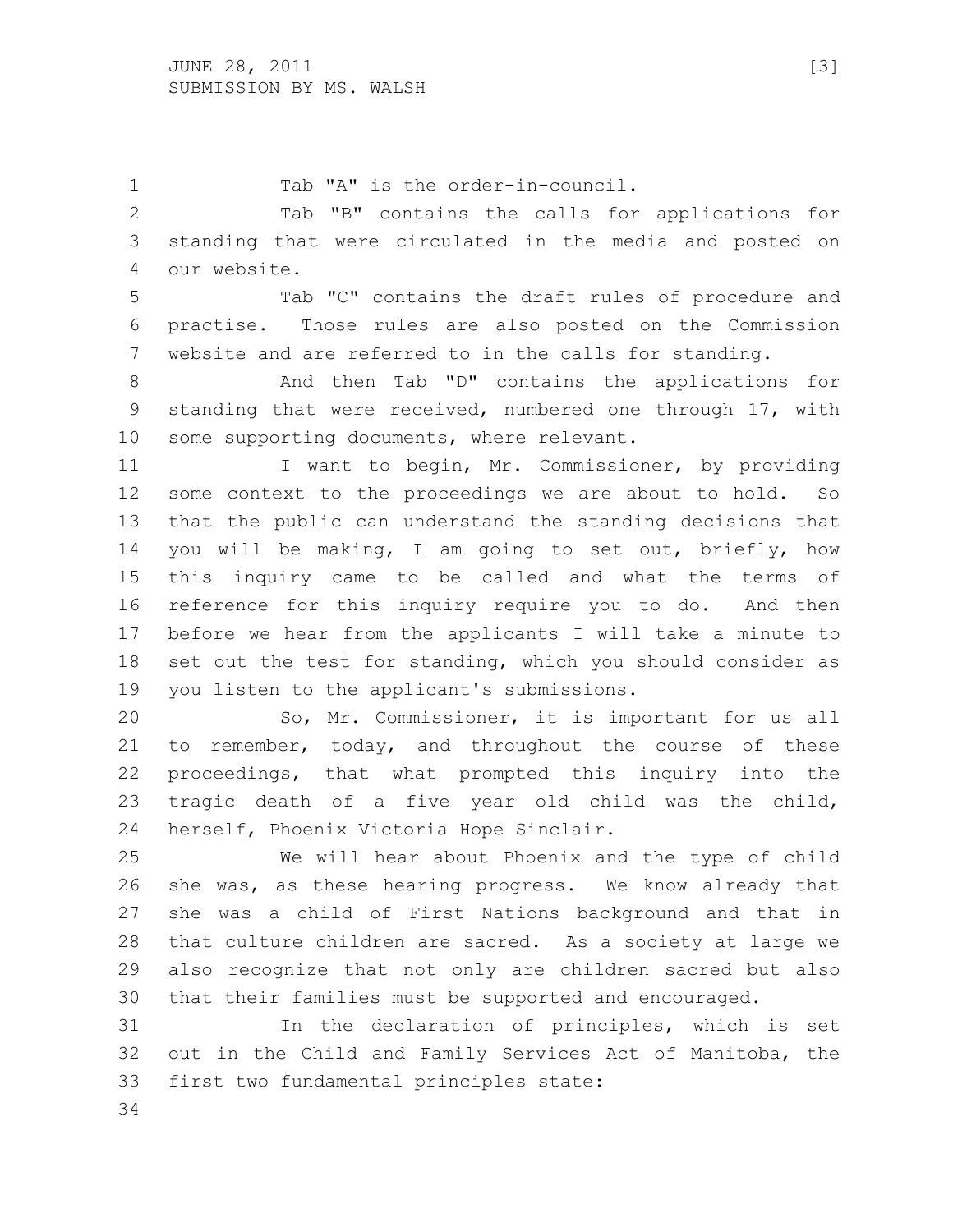1 The safety, security and well-being of children and their best interests are fundamental responsibilities of society." And, "The family is the basic unit of society and its well-being should 10 be supported and preserved." Unfortunately, Phoenix Sinclair's life was not treated as sacred and she died a horrible death which then went undiscovered for nine months. Children and the welfare of children are matters of great public interest. In this case, however, the public has not had an opportunity to know how it is that a small child can become invisible to the scrutiny and concern which our society recognizes she was owed. On October 11th, 2006 Premier Gary Doer issued a press release announcing that a formal commission of inquiry would be ordered by cabinet into the circumstances surrounding the death of Phoenix Sinclair and the handling of that case by the child welfare system. He stated: The public has a right to know how a child could go missing for nine months without it being noticed, 29 and it is my hope that a commission of inquiry will enable us to learn from issues arising from this matter and provide us with any direction needed to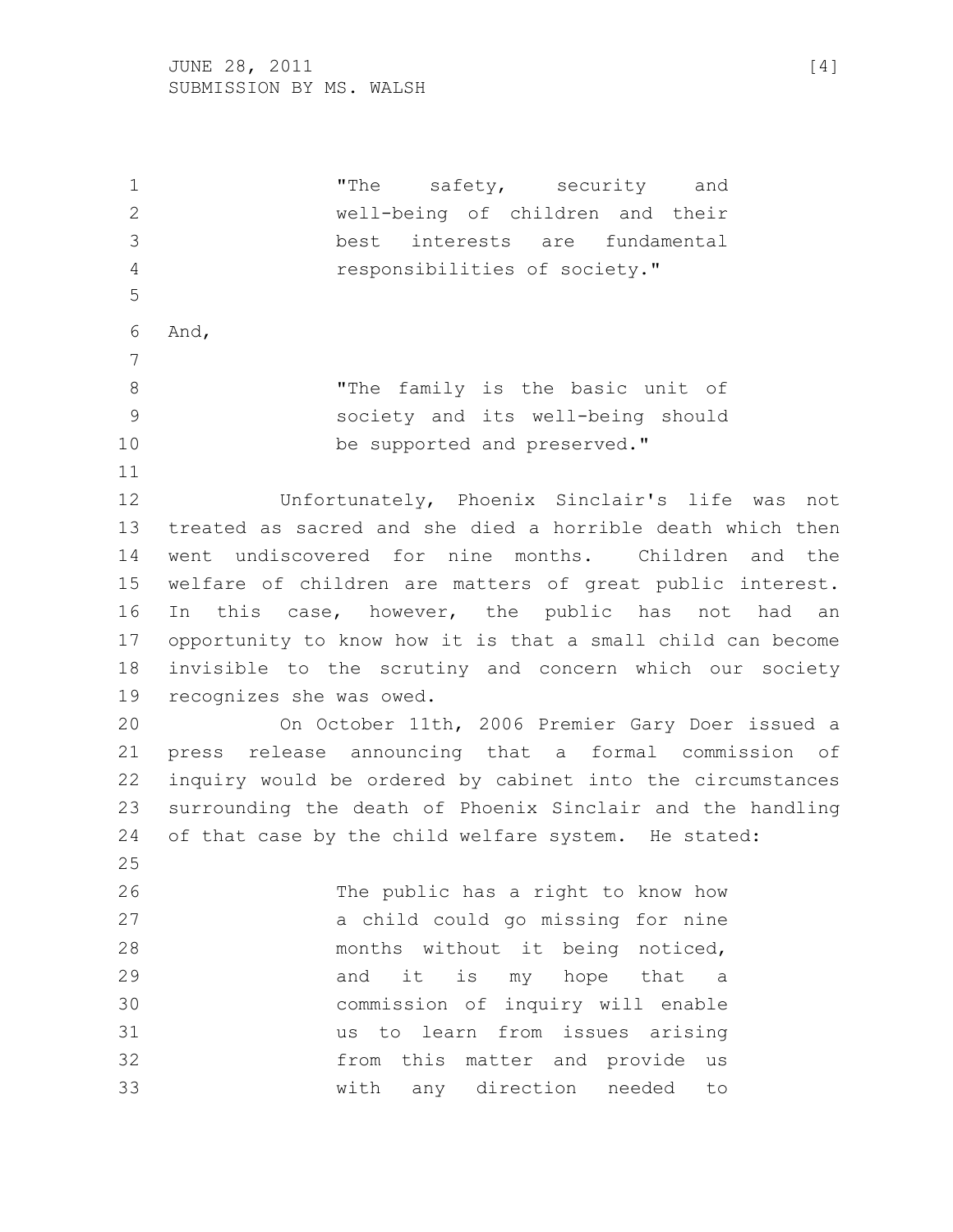ensure it does not happen again. As well, within days after Phoenix's death was discovered, the minister for Family Services and Housing, at that time, the Honourable Christine Melnick, announced the commissioning of two reviews of the child welfare system. The first, an external review to be conducted jointly by the Ombudsman, the Children's Advocate and an Ontario Child and Family Services director, and the second, an internal review conducted pursuant to Section 4 of The Child and Family Services Act. Although the Premiere's announcement came out on October 11th, 2006, the province was not able to formally initiate the inquiry until all of the criminal proceedings surrounding the charges of murder had been dealt with. On December 12th, 2008 Samantha Kematch, Phoenix's mother, and Carl Wesley McKay, Ms. Kematch's common-law husband, were convicted of first degree murder in Phoenix's death. The gruesome details that came out in that murder trial attracted a tremendous amount of press and public scrutiny but reading the media coverage from the days of the trial it is apparent that the public needed to know more. Specifically, it needed to know what was the involvement of the child welfare system in this tragedy and how would the government who was responsible for that system take action to reassure the public, whose confidence in the child welfare system was clearly shaken. Accordingly, the criminal proceedings, having come to a conclusion at the end of 2010, the province issued an order-in-council on March 23, 2011 which appointed you, Mr. Commissioner, to conduct this inquiry and which set out the specific terms of reference for the inquiry.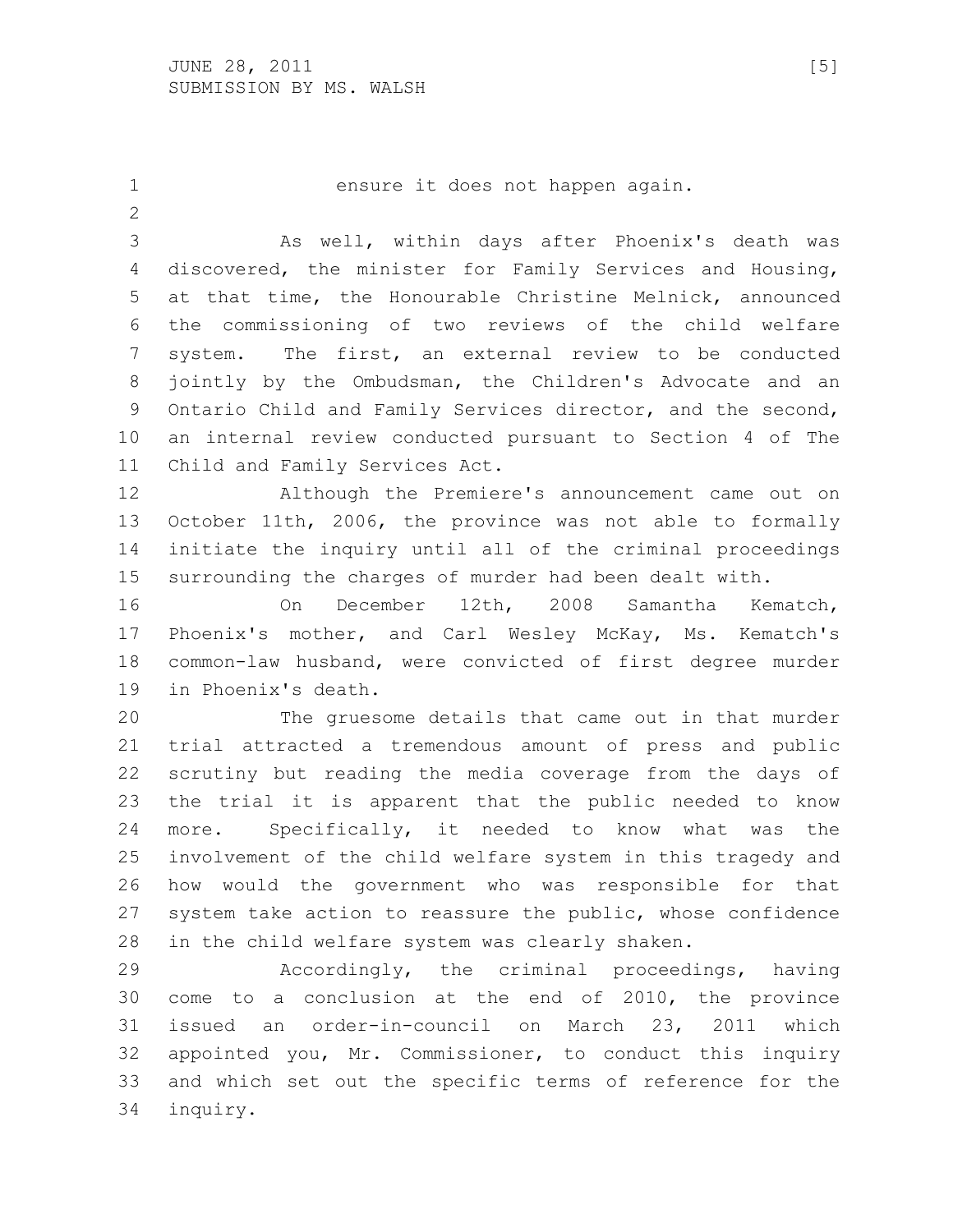The applications for standing which are being made today, Mr. Commissioner, must be considered, having regard to those terms of reference.

 In defining the scope of this inquiry, consideration must be given to the first three paragraphs of the order-in-council, which is tab "A" of Exhibit 1.

 Paragraph one provides that you are to inquire into the circumstances surrounding the death of Phoenix Sinclair and, in particular, to inquire into the child welfare services provided, or not provided, to Phoenix Sinclair and her family under the Child and Family Services Act, any other circumstances apart from the delivery of child welfare services directly related to the death of Phoenix Sinclair and why the death of Phoenix Sinclair remained undiscovered for several months.

 Paragraph two provides that you must report your findings on these matters and make such recommendations as you consider appropriate to better protect Manitoba children, having regard to the recommendations as subsequently implemented, made in the reports done after the death of Phoenix Sinclair. Those six reports are listed in paragraph three of the order-in-council.

 Paragraph three goes on to provide that to avoid duplication in the conduct of this inquiry and to ensure recommendations relevant to the current state of child welfare services in Manitoba, you must consider the findings that were made in those six reports and the manner in which the recommendations from those reports have been implemented and you may give the reports any weight, including accepting them as conclusive.

 Now, Mr. Commissioner, in defining the scope of the mandate which has been given to this commission, it is clear that the terms of paragraphs two and three of the order-in-council must be read in light of the wording of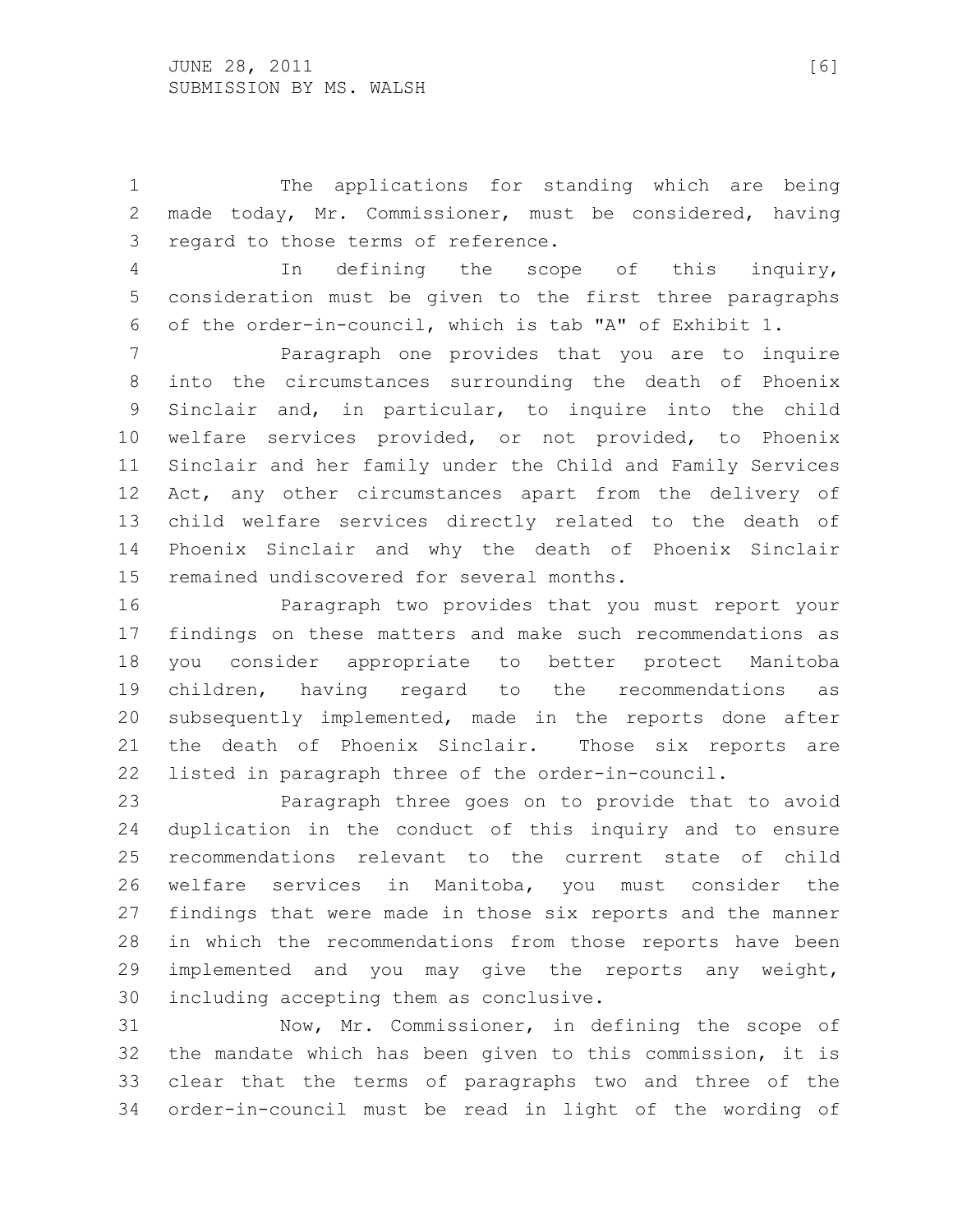the first paragraph which specifically requires you to inquire into the circumstances surrounding the death of Phoenix Sinclair. This means that in reviewing the findings and recommendations of the reports listed in paragraph three you must have regard to those findings and recommendations which specifically address the child welfare services provided or not provided to Phoenix Sinclair and her family and any recommendations about child welfare services which are in the nature of the services provided to Phoenix and her family. This would include any systemic recommendations about those aspects of the child welfare system which were engaged in the services provided to Phoenix and her family.

 I believe that summarizes the scope of the subject matter of this inquiry. In terms of the timeframe to be looked at, you are required to look at the five years of Phoenix's life during which she and her family received child welfare services, the nine months during which her death remained undiscovered, and the following five and a half years in which internal and external reports were commissioned and findings and recommendations were made and implemented, a total time span of 11 years.

 Clearly, to accomplish this mandate, in a practical and effective manner, you will require the anticipated cooperation of all parties and their counsel.

 Now, while the conduct of every commission of inquiry is a unique process, conducted pursuant to its own terms of reference and based on specific facts, this particular inquiry is unique for another reason and that is the fact that the majority of the records and documents which relate to the subject matter of this inquiry, including several of the reports which are listed in the order-in-council, are subject to the statutory confidentiality which is set out in Section 76 of The Child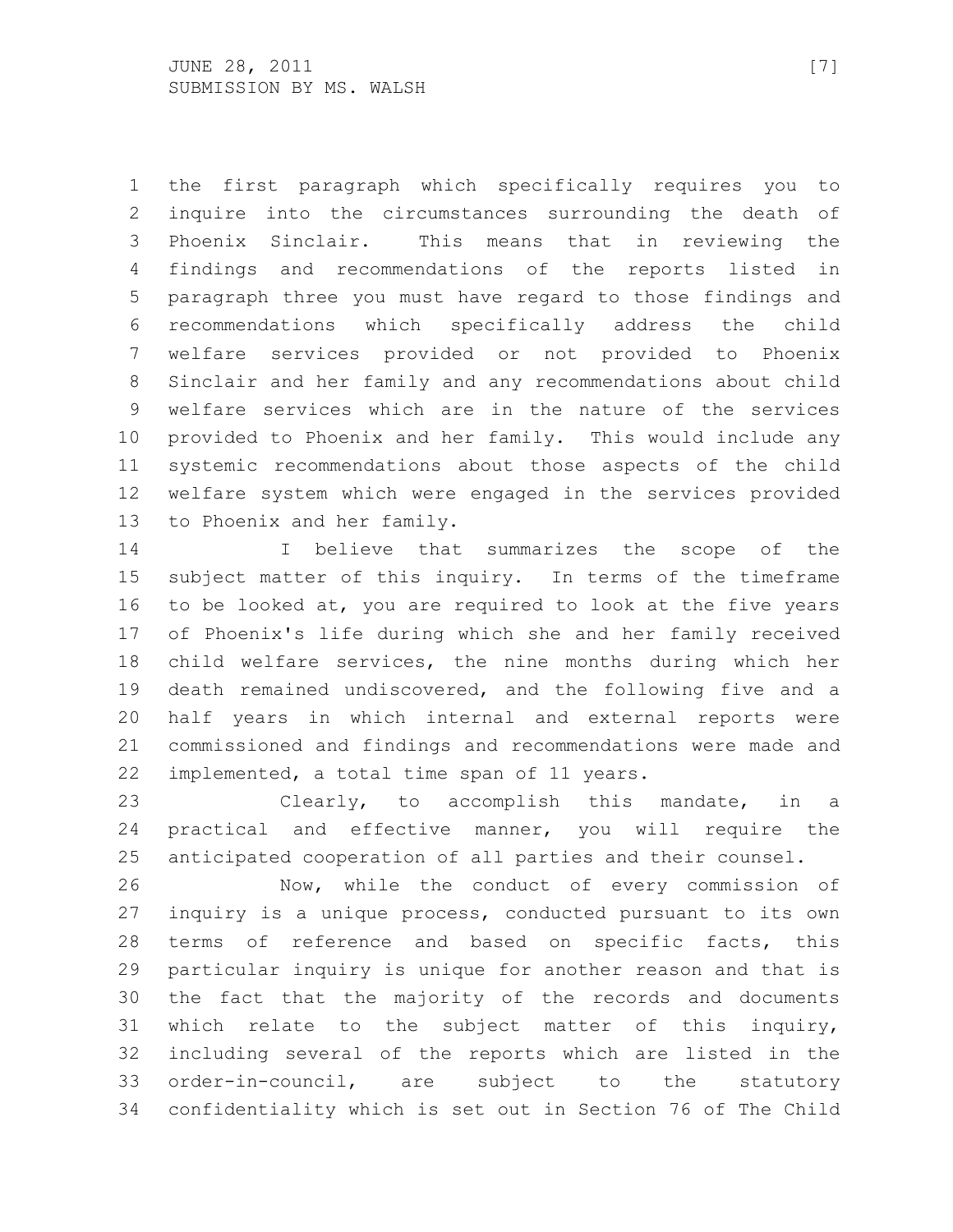and Family Services Act of Manitoba. And so while much has been said about Phoenix's murder and death, very little has been able to be said about the involvement in or response of the child welfare system to this tragedy.

 This, then, is a very important function of this inquiry. Although the statutory confidentiality involved with the provision of child welfare services serves an important function for the protection of the privacy of the individuals who are involved with the system, that protection must be balanced in this case by the public's right and need to know how such a tragedy could have occurred.

 So, Mr. Commissioner, as will be outlined tomorrow, when we deal with the procedure going forward, once the preliminary issues involving standing and the rules have been addressed, we will need to make an application to the Court of Queen's Bench for an order, pursuant to Section 76 of The Child and Family Services Act, which will allow us to lift the statutory confidentiality and allow us to make the necessary public disclosure of information which is relevant to this inquiry.

 Mr. Commissioner, in one of the reports which was made public when it was released in September of 2006, the report entitled Strength and the Commitment, an External Review of the Child Welfare System, which is found at 3(c) of the order-in-council, the authors state, in their introduction that:

 "The level of public knowledge and support for the child and family services system does not reflect its value and importance to our society."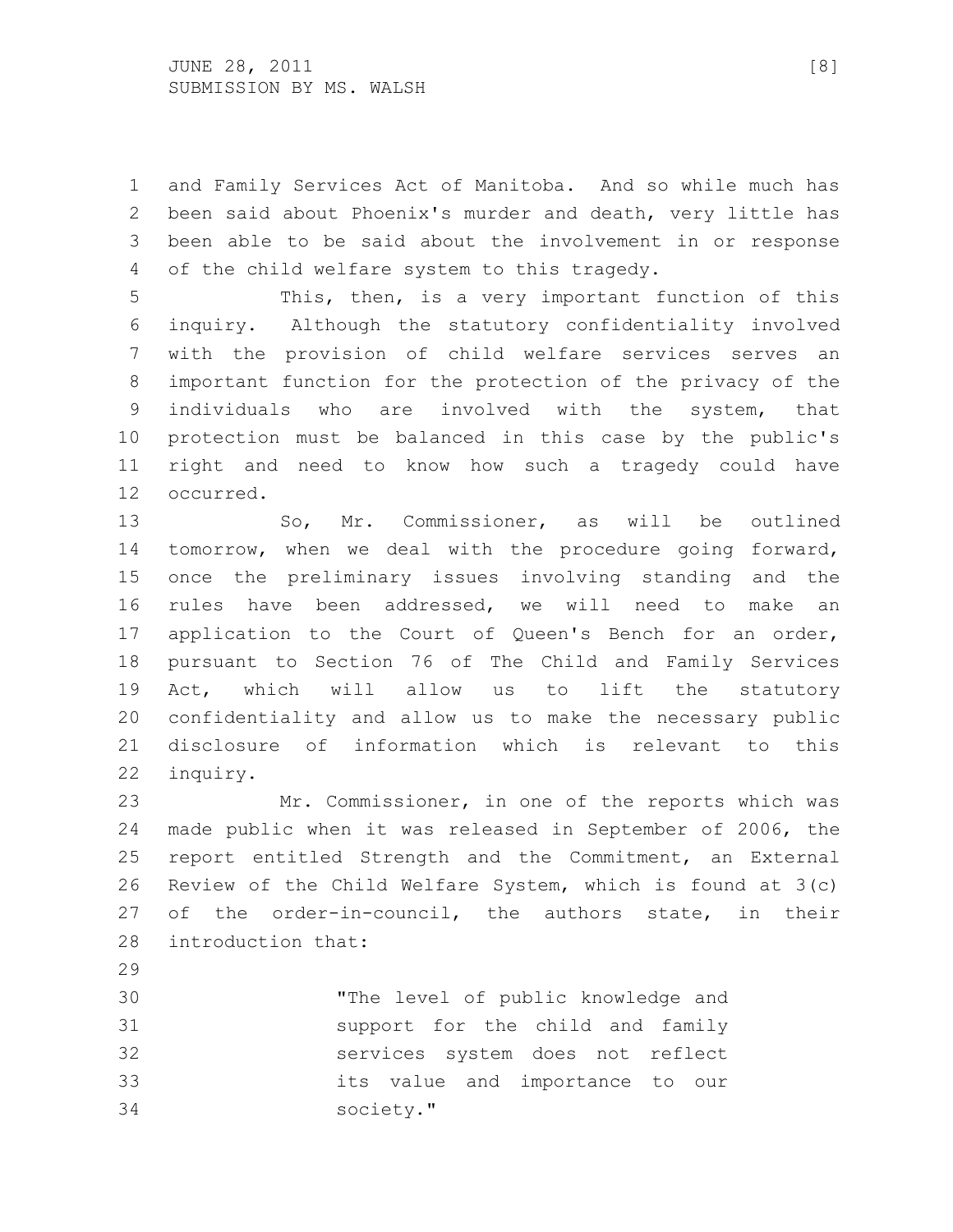And so it is hoped that this inquiry will, among other things, serve to remedy the level of public understanding of the child welfare system by shining a light on the services which were or were not provided to Phoenix Sinclair and her family while, at the same time, affording you the information which will enable you to make recommendations to better protect Manitoba children in the future.

 Finally, Mr. Commissioner, one other aspect of the order-in-council, which I want to highlight, is that you are mandated to perform your duties without expressing any conclusion or recommendation about civil or criminal liability of any person.

 This is consistent with the nature of commissions of inquiry, generally. Such commissions are established to report and recommend, they do not adjudicate disputes or determine rights, although in making recommendations you may, in fact, comment on the conduct of persons or entities in a way that could adversely affect their reputations or other interests. When doing so, of course you are legally bound to treat such persons fairly and certainly, in drafting the rules of procedure and practise by which this commission will be conducted, principles of fairness were of paramount concern to us.

 This takes us, Mr. Commissioner, to the applications for standing, themselves. As set out in the call for applications in our -- and in our draft rules, a person may be granted standing as a party if you are satisfied that the person has a direct and substantial interest in all or a part of the subject matter of the inquiry.

 Alternatively, a person may be granted standing as an intervener if you are satisfied that the person does not have a direct and substantial interest but does have a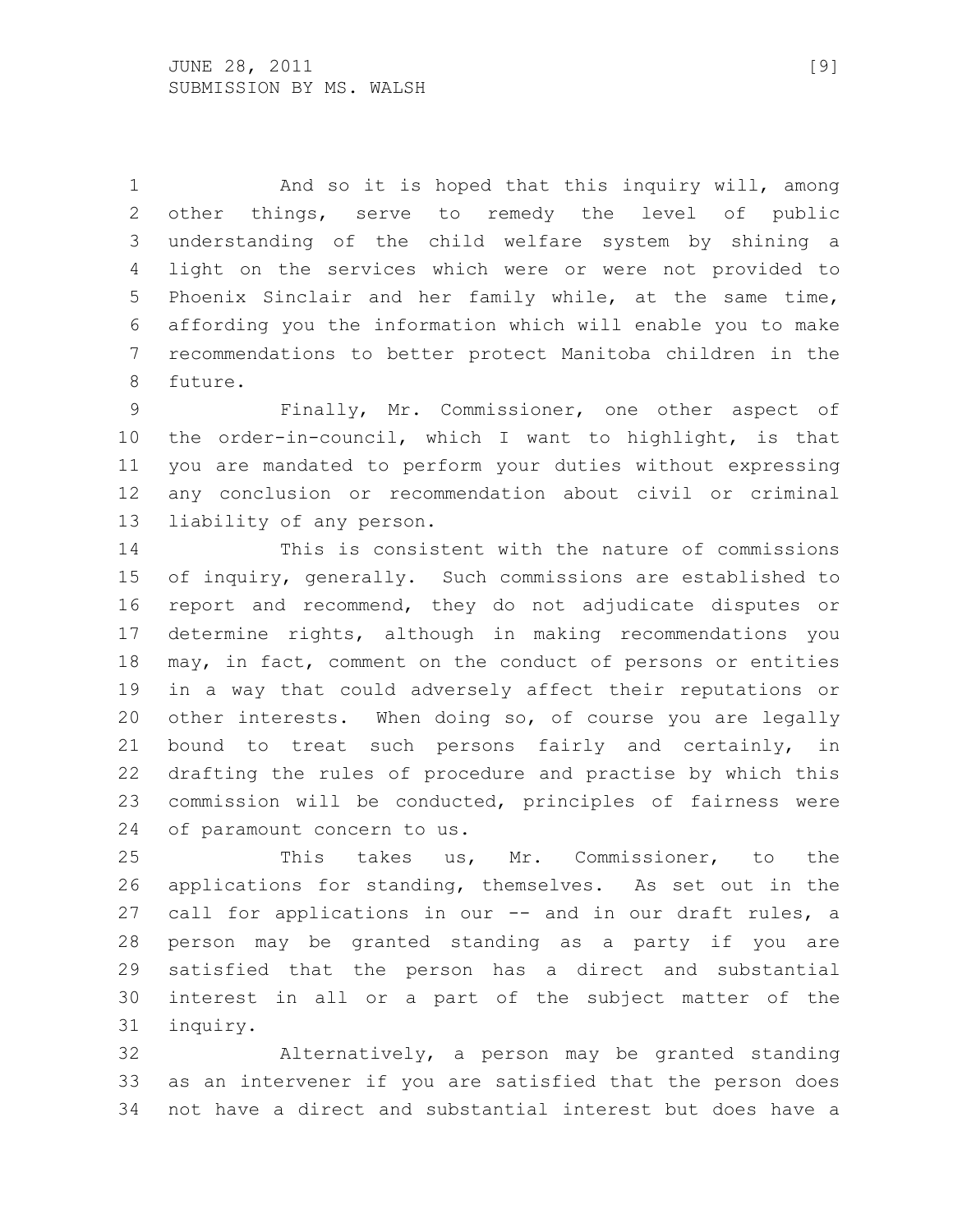genuine and demonstrated concern about the issues raised in the inquiry mandate and has a particular perspective or expertise that may assist you.

 In granting standing you have the discretion to determine on what terms a party or an intervener may participate and the nature and extent of such participation.

 You may also direct that a number of applicants share in a single grant of standing, whether as a party or an intervener.

 As provided in our rules, Mr. Commissioner, in order to ensure the orderly conduct of the inquiry, Commission counsel has standing throughout. As Commission counsel, I have the primary responsibility for representing the public interest at this inquiry, including the responsibility to ensure that all matters that bear upon the public interest are brought to your attention.

 Professor Ratushny, in his text, the Conduct of Public Inquiries states that:

 Of course Commission counsel have standing since they act according to the instructions given by the commissioner and are responsible for adducing the evidence before him. Through the participation of Commission counsel in that manner, you will have the benefit of hearing all of the relevant facts or evidence, unvarnished by the perspective of someone with an interest in a particular outcome. 

Turning to some of the authorities on the issue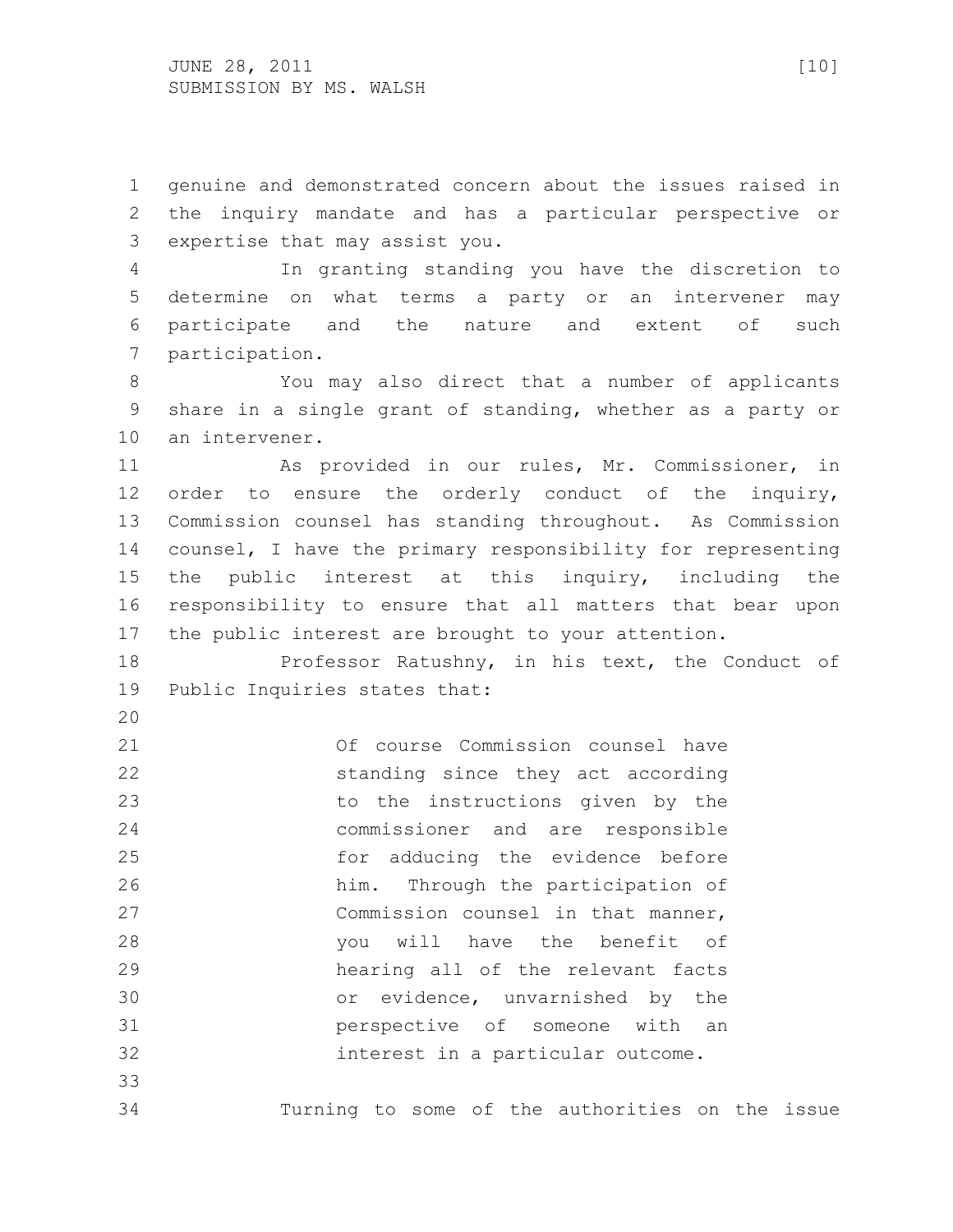JUNE 28, 2011 [11] SUBMISSION BY MS. WALSH

| $\mathbf 1$    | of standing, Mr. Justice Linden, in a 1983 decision, Royal |
|----------------|------------------------------------------------------------|
| $\overline{2}$ | Commission on the Northern Environment, held that:         |
| 3              |                                                            |
| $\overline{4}$ | A direct and substantial interest                          |
| 5              | requires that a participant have                           |
| 6              | more than a general or academic                            |
| 7              | interest in the subject matter of                          |
| $\,8\,$        | the inquiry and must not<br>be                             |
| $\mathcal{G}$  | interested merely as a member of                           |
| 10             | the public. What will amount to a                          |
| 11             | direct and substantial interest is                         |
| 12             | contextual and will depend on the                          |
| 13             | terms of reference for the                                 |
| 14             | inquiry. As a result, the                                  |
| 15             | findings of previous inquiries are                         |
| 16             | of limited assistance.                                     |
| 17             | In<br>the Arar inquiry, the                                |
| 18             | Commissioner, Associate Chief                              |
| 19             | Justice O'Connor, stated: It is                            |
| 20             | neither possible nor desirable to                          |
| 21             | set out a comprehensive list of                            |
| 22             | the types of interests that will                           |
| 23             | come within this test for public                           |
| 24             | inquiries. In each case a                                  |
| 25             | commissioner conducting a public                           |
| 26             | inquiry will have to consider a                            |
| 27             | number of factors, including his                           |
| 28             | or her mandate, the nature of that                         |
| 29             | aspect of the public inquiry for                           |
| 30             | which standing is sought, the type                         |
| 31             | of interest asserted by the                                |
| 32             | applicant and the connection of                            |
| 33             | the particular applicant to the                            |
| 34             | inquiry's mandate. At the same                             |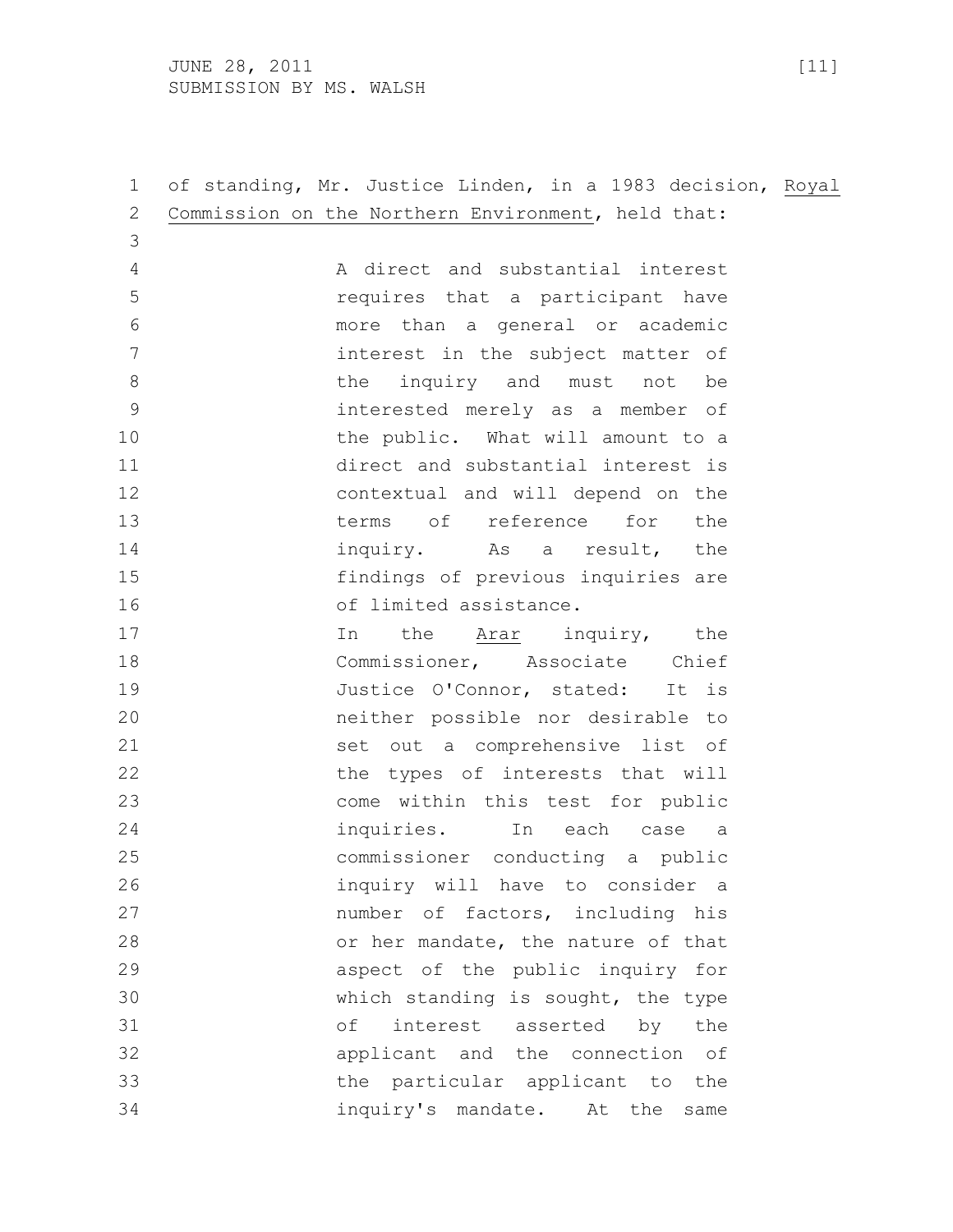1 time, merely being a witness -- He said, 4 -- does not, itself, constitute a substantial and direct interest, nor does having a genuine concern about the issues raised in the subject matter of the inquiry or having an expertise in those issues necessarily amount to a substantial and direct interest in 12 the subject matter of the inquiry. He said: There will necessarily be a degree 17 of judgment involvement. That judgment should have regard to the 19 and subject matter, the potential importance of the findings or recommendations to the individual or organization, including whether their rights, privileges or legal interests may be affected and the strength of the factual connection between the individual or group 27 and the subject matter involved. Commissioner O'Connor also recognized the need to proceed expeditiously which means that the extent of participations by parties may be somewhat restricted by you in your discretion. So having standing does not mean that every single time a party wishes to produce a witness or ask a question in cross-examination it has a right to do so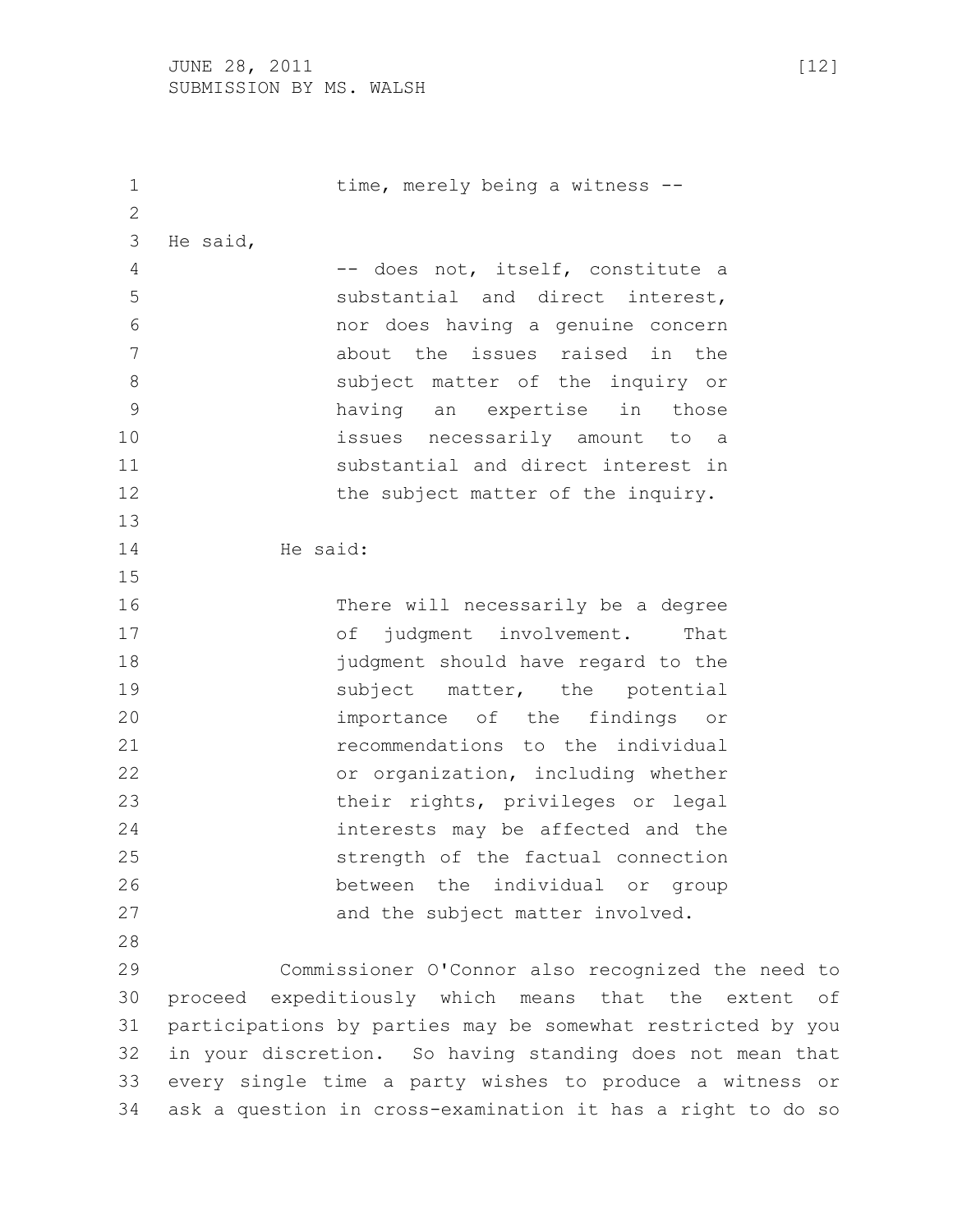JUNE 28, 2011 [13] SUBMISSION BY MS. WALSH

 indiscriminately. You are always, of course, Mr. Commissioner, in charge of the process.

 Simon Rule, in his text, The Law of Public Inquiries in Canada, refers to the following criteria. Very similar.

7 The degree of practicality and concreteness of the inquiry for 9 the person, the potential 10 10 importance of the inquiry, its findings or recommendations to the **person, the value or importance of**  the interests of that person that 14 may be affected, whether the person is individually affected, 16 and whether the person has crucial information to give or has brought forward the allegations that the commission is inquiring into. The participation of parties may contribute to the thoroughness of hearings.

 So, for example, in the Walkerton inquiry, Commissioner O'Connor again stated:

 I wanted to ensure that a broad **range** of interests and perspectives would be represented so that the inquiry was inclusive and thorough. 

 Professor Ratushny, in the text I referred to earlier, identifies that the number of parties granted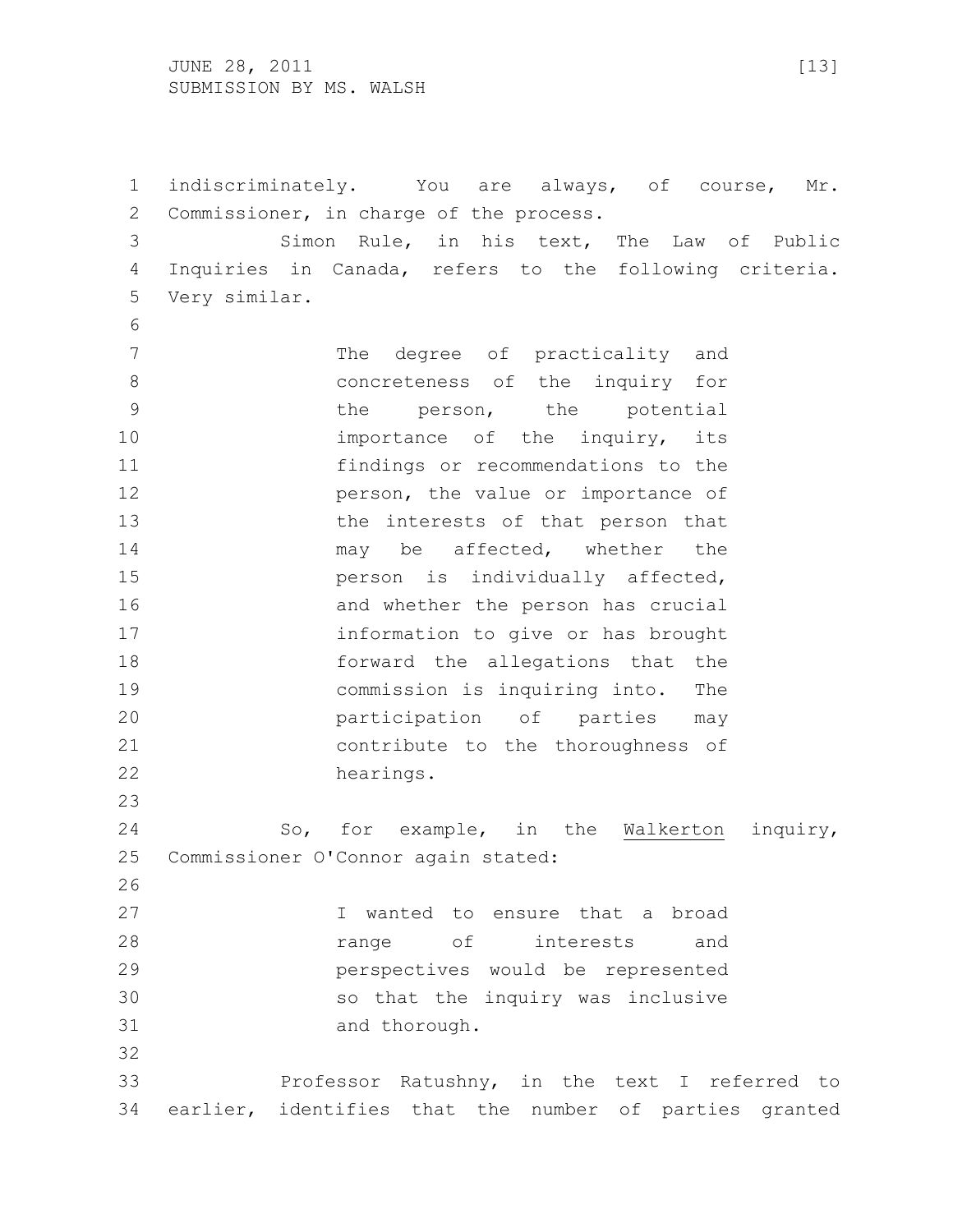$JUNE$  28, 2011 [14] SUBMISSION BY MS. WALSH

 standing may be reduced by grouping common interests. For example, in the Walkerton inquiry, Commissioner O'Connor reported: In cases in which several applicants for standing appeared 7 to have similar perspectives, they were given a single grant of standing on the understanding they would form a coalition. This approach, Professor Ratushny identifies, can avoid duplication, by encouraging cooperation. With respect to interveners, Ratushny's text points out that normally they do not participate in the hearings, themselves, but instead make written submissions and may be called upon by the Commissioner, as required. This is consistent, Mr. Commissioner, with our draft rules. As Professor Ratushny identifies: Interveners' contributions are likely to be more relevant to systemic aspects although they might also be able to bring perspectives to bear on the investigative side. They may also be grouped together for the purpose of shared standing if they demonstrate similar interests and attributes. Now, the grant of party status includes the following rights: To be represented by counsel; to make opening and closing submissions; to present evidence,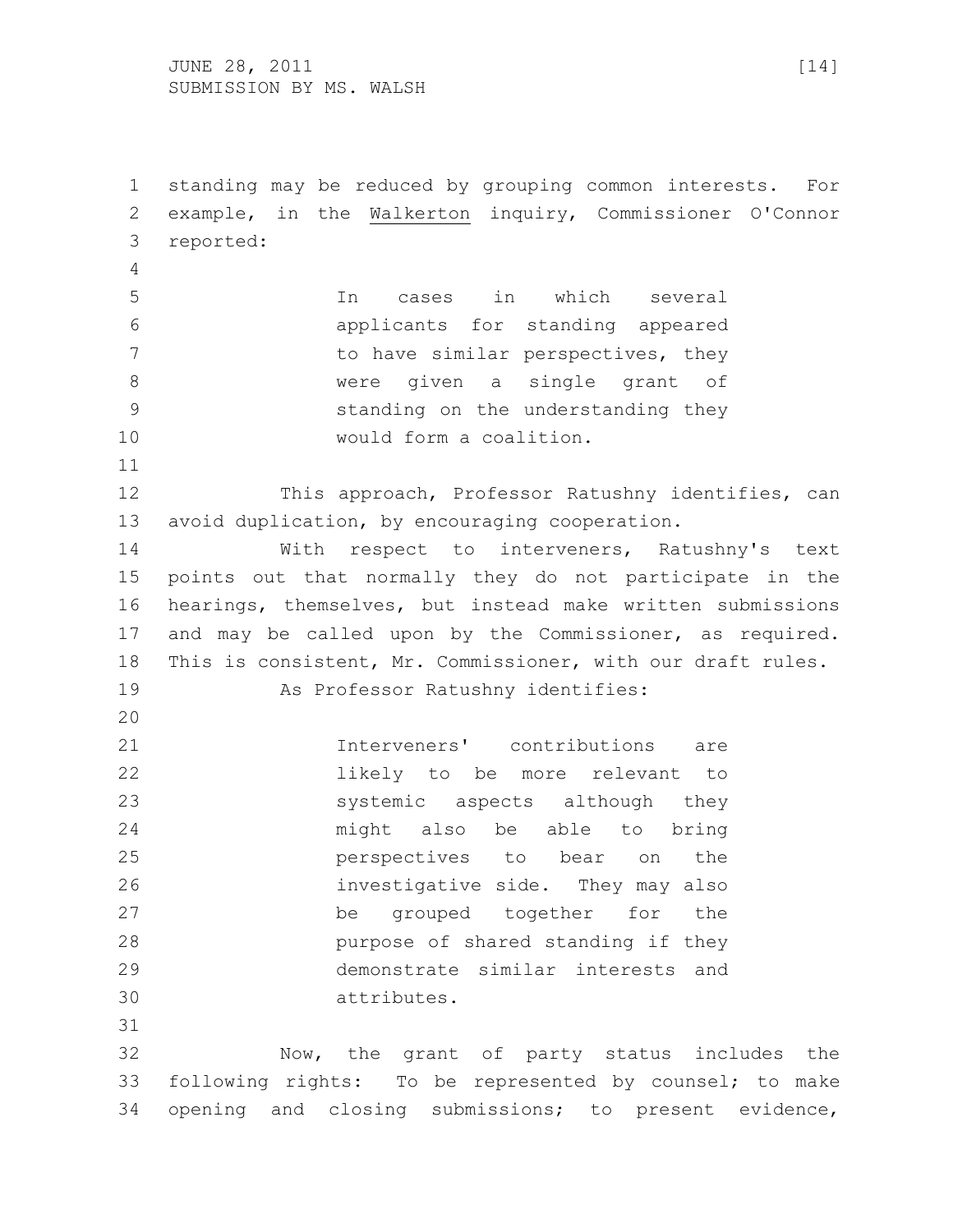including cross-examining witnesses; to obtain advanced notice or copies of the documents to be introduced as evidence and of any statements or summaries of the anticipated evidence of witness; and to have a seat at counsel table.

 The grant of party status also comes with a number of obligations, which include: Adherence to the rules of procedure; the obligation to cooperate with the commission and its counsel; the obligation to provide the Commission with all documents relevant to the subject matter of the inquiry; and suggestion of witnesses who have relevant information, including providing summaries of their potential evidence.

 The rights afforded to interveners are not as extensive. In this case the extent of their participation, while always at your discretion, is contemplated to involve the right to have access to the transcripts and evidence adduced before the Commission and to make a final submission, in either oral or written form, at the close of the hearings.

 In her ruling on applications for standing in the commission of inquiry into certain events at the prison for women, in Kingston, the Honourable Louise Arbour identified that:

 Entitlement to standing must also be assessed in light of the function of Commission counsel. Their mandate is to bring to the hearings all relevant information that they believe will assist in the discharge of the commission's mandate without the evidentiary constraints that would apply in a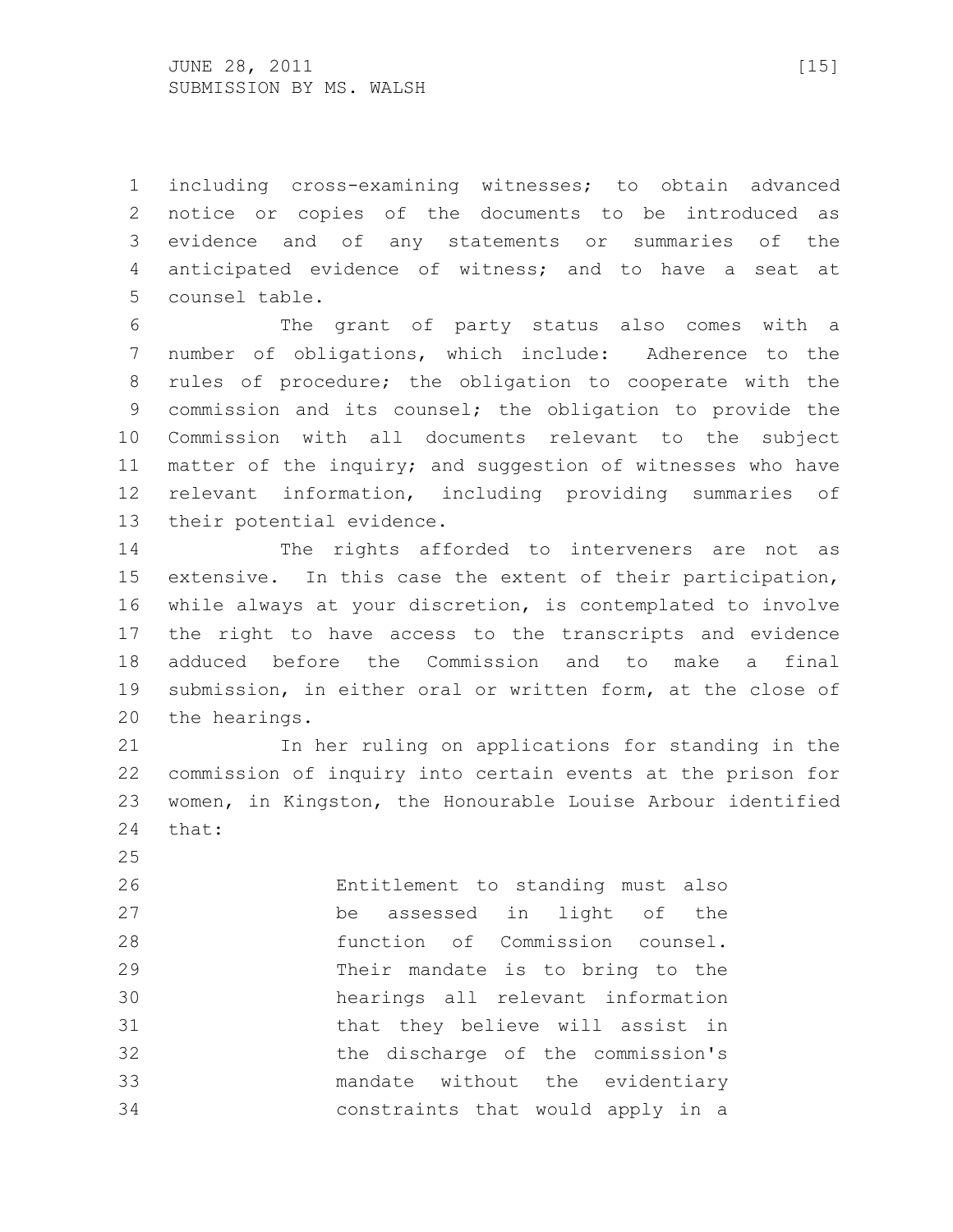1 trial. They do not represent a particular interest or point of view. There role is not adversarial or partisan. The need for separate standing, therefore, arises when it cannot be expected that Commission counsel will be 8 able to press a point of view as forcefully as it deserves to be pressed, without jeopardizing 11 their neutrality and independence. 12 12 It is only then that the public interest requires that persons or groups with that point of view be separately represented at the hearings in order to ensure their 17 interest is not lost or ignored. Justice Arbour went on to say that it may also, in some cases, be appropriate to give standing to persons whose conduct is directly at issue in the proceedings so as to permit a liberal and generous compliance with both the letter and the spirit of what she referred to as Section 13 of the Federal Inquiries Act, which provided that: "No report shall be made against any person until reasonable notice has been given to the person of the charge of misconduct alleged against him and the person has been allowed full opportunity to be heard in person or by counsel." And I point out, Mr. Commissioner, that that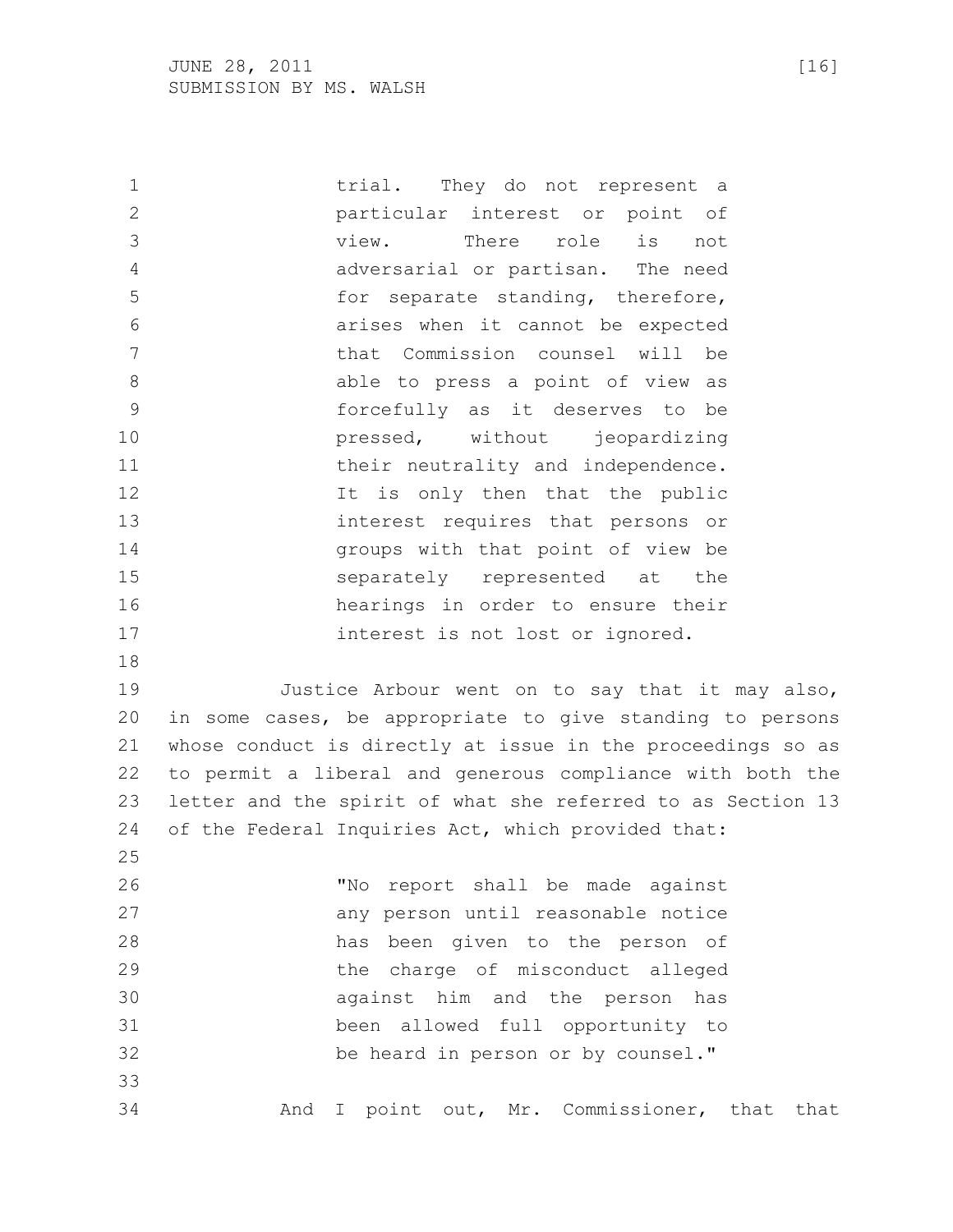JUNE 28, 2011 [17] SUBMISSION BY MS. WALSH

 section is consistent with Section 47 of our proposed rules of procedure and practise regarding notice of potential findings of misconduct as that term has come to be known in the context of Commissions of Inquiry. And I'll take a minute to elaborate on that. That was rule 47, Section 47 of our rules. 7 THE COMMISSIONER: I have it. 8 MS. WALSH: The Supreme Court of Canada, in its 1997 decision, Attorney General v. Commissioner of the Inquiry on the Blood System, addressed the role of findings of misconduct, as that term has come to be known, in the context of commissions of inquiry. That case, Mr. Commissioner, dealt with the Krever inquiry respecting the tainted blood scandal. Justice Cory, in his reasons, had the following to say: Commissions of inquiry have a long history in Canada and have become a significant and useful part of 21 our tradition. They have frequently played a key role in the investigation of tragedies and made a great many helpful recommendations aimed at rectifying dangerous situations. Undoubtedly the ability of an inquiry to investigate, educate and inform Canadians benefits our society. A public inquiry before an impartial and independent commissioner, which investigates the cause of tragedy and makes recommendations for change can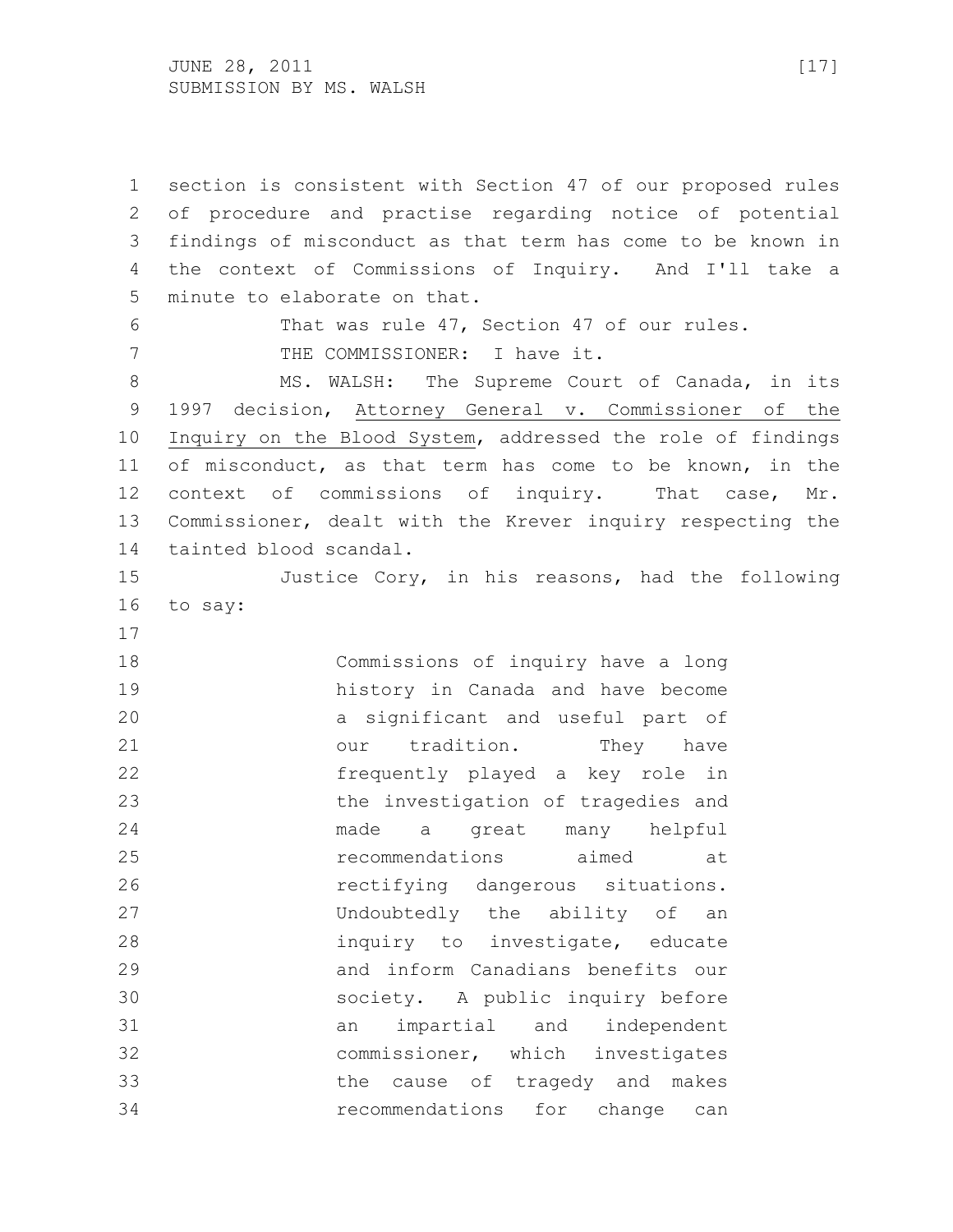help to prevent a recurrence of such tragedies in the future and to restore public confidence in the industry or process being reviewed. The inquiry's roles of investigation and education of the public are of grave importance yet 8 bhose roles should not be fulfilled at the expense of the denial of rights of those being 11 investigated. The need for careful balancing -- 14 Mr. -- or Justice Cory quotes Justice Decary, when he stated, at paragraph 32: 17 The search does not excuse the violation of the rights of individuals being investigated. This means that no matter how important the work of an inquiry may be, it cannot be achieved at the expense of the fundamental right of each citizen to be 25 treated fairly. And as I stated earlier, Mr. Commissioner, considerations of fairness were paramount when my colleagues and I drafted our rules of procedure and practise. Justice Cory, in looking at the procedural protections offered to parties to the Krever inquiry and to individual witnesses, found that they were extensive and exemplary. He identified that the Commission, with the full consent of the parties, offered what he called a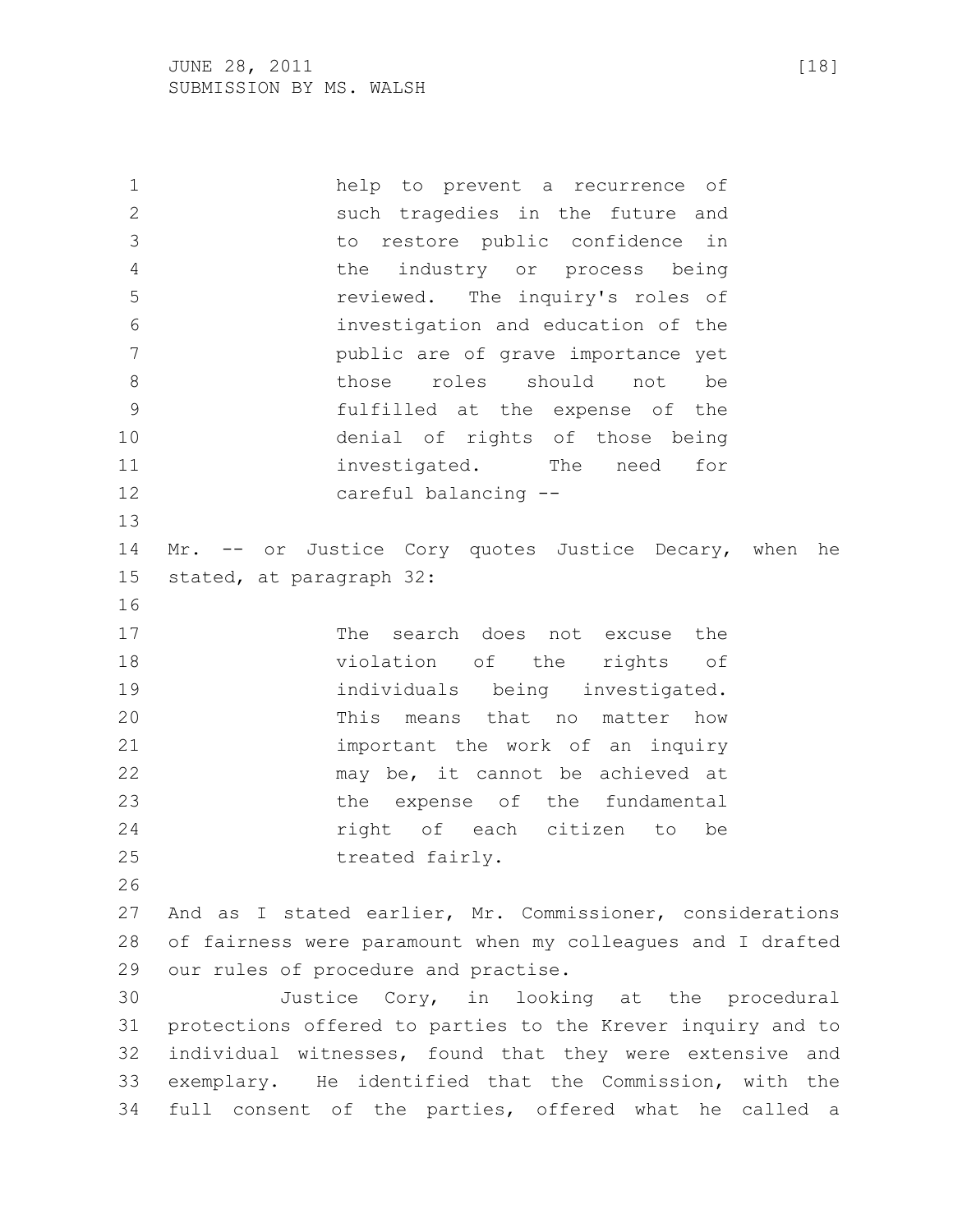commendably wide range of protections which included such matters as all parties with standing and all witnesses appearing before the inquiry had the right to counsel, both at the inquiry and during their pre-testimony interviews. Each party had the right to have its counsel cross-examine any witness who testified and counsel for a witness who did not have standing was afforded the right to examine that witness.

 All parties had the right to apply to the Commissioner to have any witnesses called, whom Commission counsel had elected not to call. All parties had the right to receive copies of all documents entered into evidence 13 and the right to introduce their own documentary evidence, and all hearings would be held in public, unless application was made to preserve the confidentiality of information.

17 And you will note, Mr. Commissioner, that the draft rules of procedure and practise that we have proposed, include all of the rights which Justice Cory described as a commendably wide range of protections.

 In discussing the scope of a commissioner's power to make findings of misconduct, Justice Cory went on to say that:

 A commission of inquiry is neither a criminal trial nor a civil action for the determination of **liability.** Rather, it is investigation into an issue, event, or series of events and the findings of a commissioner relating to that investigation are simply findings of fact and statements of opinion reached by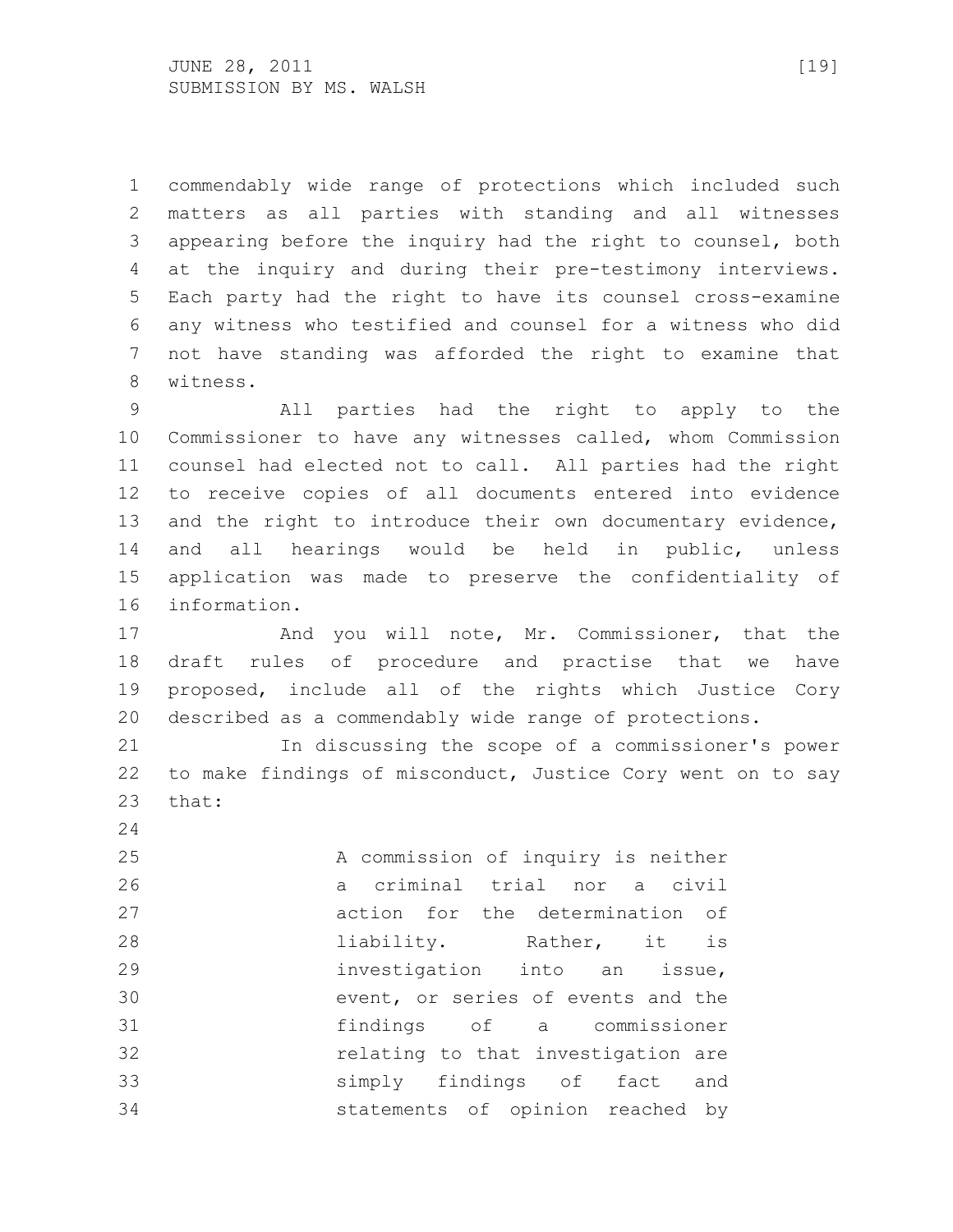the commissioner at the end of the 2 inquiry. As such, they are unconnected to the normal legal criteria. 5 As Justice Cory stated: Even if a commissioner's findings could possibly be seen as determinations of responsibility 10 by members of the public, they are not and cannot be findings of civil or criminal responsibility. And indeed, Mr. Commissioner, as I indicated earlier, this is specifically set out in the order-in-council. **However, Justice Cory went on to say that:**  It is clear that commissioners must have the authority to make 20 those findings of fact which are relevant to explain and support 22 their recommendations, even though they reflect adversely upon individuals. Now, in that case regarding the Krever inquiry, the commission was established pursuant to the Federal Inquiries Act, which contained the Section 13 that I referred to in discussing Justice Arbour's ruling. That section does specifically provide that commissioners have the power to make findings of misconduct. But Simon Rule, in his text, indicates that: The inclusion in inquiry statutes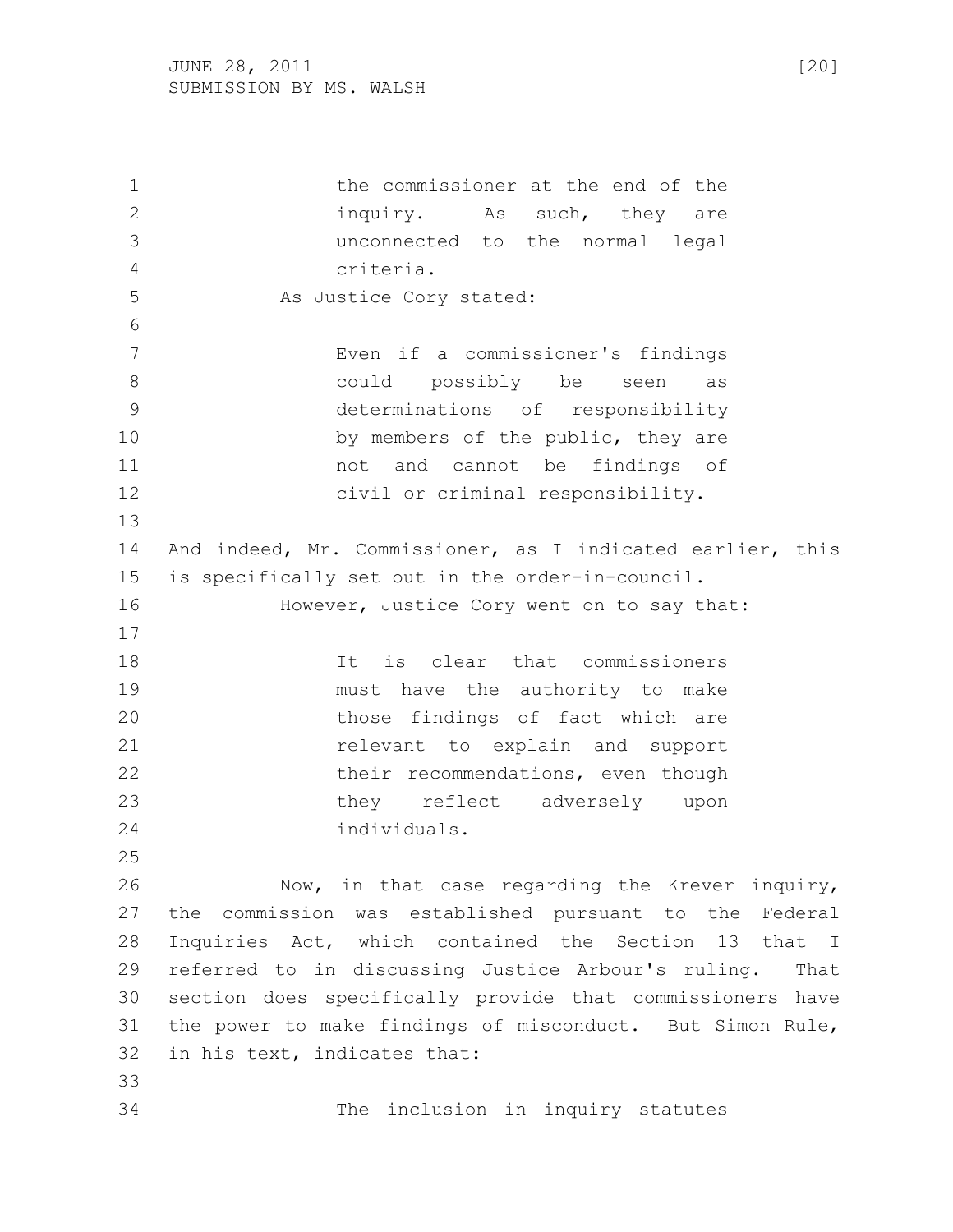of provisions dealing with the issuances of notices of alleged misconduct and an associated right to respond, is simply a codification of common law procedural fairness requirements. 8 So what does the term misconduct mean? In defining the term, Justice Cory referred to the concise Oxford dictionary, the 8th edition from 1990, as improper or unprofessional behaviour or bad management. He went on to say that it simply would not make sense for the government to appoint a commissioner who necessarily becomes very knowledgeable about all aspects of the events under investigation and then prevent the commissioner from relying upon this knowledge to make informed evaluations of the evidence presented. According to Rule, in his text: A finding of misconduct involves a comparison between the actions, conduct or inaction of a person with some norm or standard of conduct. For an organization, misconduct may also involve failing to establish a norm or standard of conduct when there should reasonably have been one or establishing or maintaining a norm or standard that is deficient. The order-in-council in this case, Mr. Commissioner, requires that you must report your findings on a variety of factual matters and make such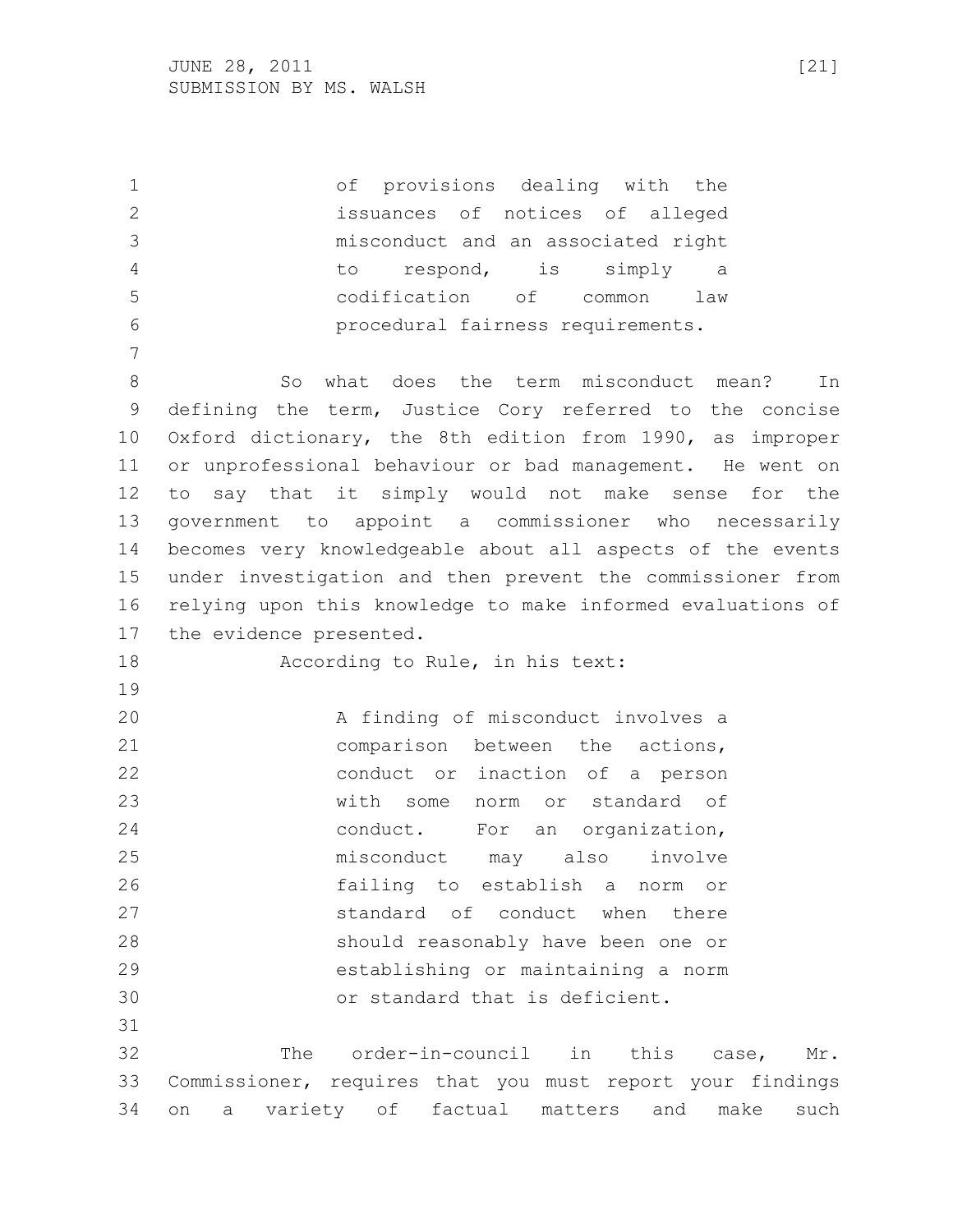recommendations as you consider appropriate to better protect Manitoba children. Clearly, therefore, you are required to draw the appropriate evaluations or conclusions which flow from the facts discovered in your investigation.

 And so it is within this context that we have set out the provisions in part four of the draft rules on procedure and practise, which require that you will not make a finding of misconduct on the part of a person unless the person has had reasonable notice of the substance of the alleged misconduct and has been allowed full opportunity during the inquiry to be heard in person or by counsel. Any such notices will be delivered on a confidential basis.

 Finally, Mr. Commissioner, although I know that we are going to be discussing the specific aspects of how the inquiry is going to proceed tomorrow, after standing has been determined. I think it is appropriate to outline that we envision the evidence at the hearings of the commission being divided into the following three phases.

 Phase one will deal with the factual circumstances surrounding the death of Phoenix Sinclair, the child welfare services provided or not provided to her and her family, any other circumstances relating to her death, and how it is her death remained undiscovered for nine months. All as per paragraph one of the order-in-council.

 Phase two will deal with the findings and recommendations set out in reviews and reports which were commissioned following Phoenix's death in the manner and to the extent that I have identified to you in speaking a few minutes ago about the scope of the inquiry.

 And phase three will deal with the implementation of those recommendations to date.

So this takes us, Mr. Commissioner, to the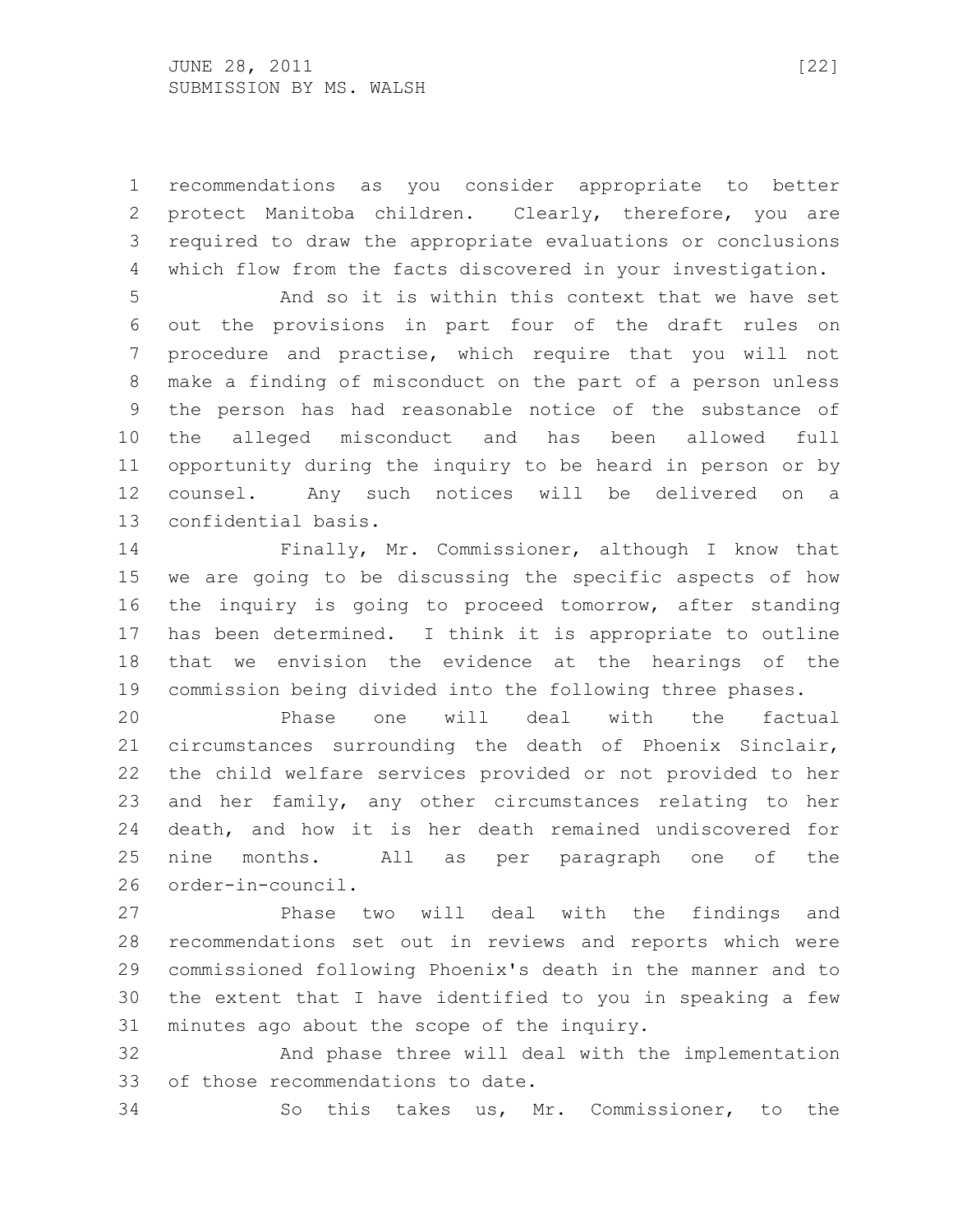applications, themselves. The applicants have all been advised that you have read their submissions, that you welcome giving each applicant an opportunity to provide a brief oral submission in support of their application, and that you may have questions for them with respect to their application.

 I can advise, Mr. Commissioner, that Samantha Kematch and Karl Wesley McKay were provided with notice of the opportunity to apply for standing and they have indicated they do not want to make such an application.

 As well, in the interest of ensuring a wide circulation of our investigation, I made certain that notice of our inquiry came to the attention of other potential applicants in order to give them an opportunity to consider applying for standing. Some of those entities are here today. Those entities who have chosen not to apply for standing but to whom specific notice was sent, 18 are: The federal government, through the Department of Aboriginal Affairs and Northern Development Canada. The Manitoba Institute of Registered Social Workers and the Office of the Children's Advocate. At this point none of these entities has chosen to apply for standing in any capacity.

 I should point out, however, that while the Office of the Children's Advocate has not submitted an application for standing, I have been told that both the former Children's Advocate and the current Children's Advocate will make themselves available as witnesses and are prepared to cooperate in any way required.

 So, Mr. Commissioner, I propose to call each applicant, in alphabetic order, to come up to the podium, to the lectern on my right and present their application. There is, you will see, a second table with a lectern and a mike, which is available for any applicant who wishes to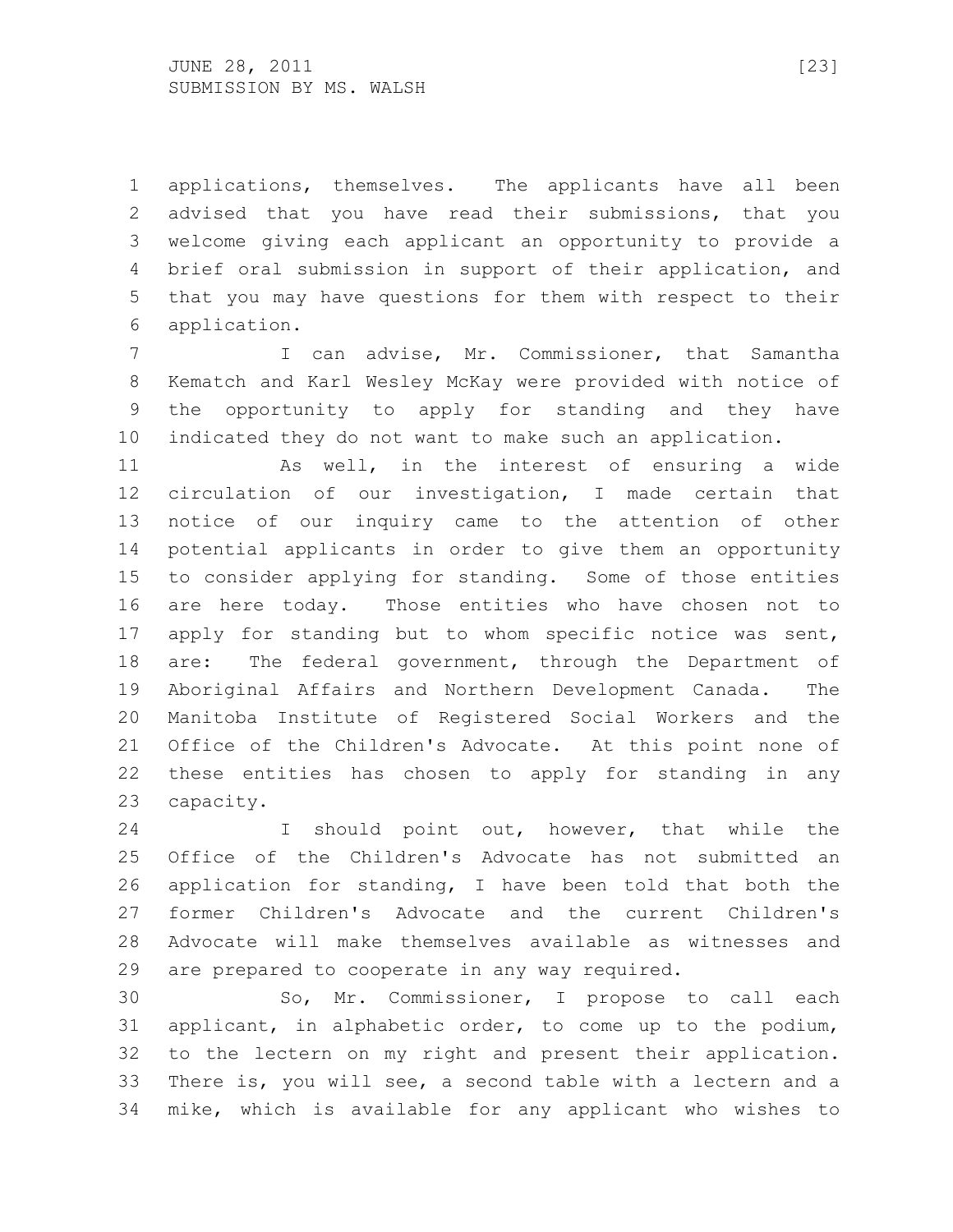speak in opposition once an applicant has made their submission.

 So if you are ready, Mr. Commissioner, I will begin calling the applicants.

 THE COMMISSIONER: Well, I thank you for that very full review of the background of the formation of this inquiry, the reasons we're here, and the manner in which you propose to present the evidence to reach the objectives that are laid out.

 You are correct that I have read all of the applications, there was one that came in yesterday, very brief, that I'm not sure I fully comprehend what is being requested, but we'll get to that.

14 We -- I certainly plan to, when these hearings get going, and this will apply to today and tomorrow, if we're in session those full days, two days, to take a mid-break during morning and mid-afternoon. Do you, do you and your colleagues want to have a break now before we start these submissions? There, there might be a wish to, 20 to digest what you had to say and or are  $-$ - how do you  $-$ -what order do you propose to call the, the, the applicants?

 MS. WALSH: Well, we have 17 and I thought the fairest way was simply to call them in alphabetical order, which is the order they're listed, in Exhibit 1 at tab "D". I, I am happy to, to proceed unless somebody needs a five minute break.

27 Are we okay? We'll carry on then.

28 THE COMMISSIONER: Well, then I think we'll carry on, it's, it's --

 MS. WALSH: Unless you want a break, Mr. Commissioner?

 THE COMMISSIONER: We'll take a break quarter to 11:00, to 11:00. I know how these breaks extend, when we break each time we'll break for 15 minutes but it will be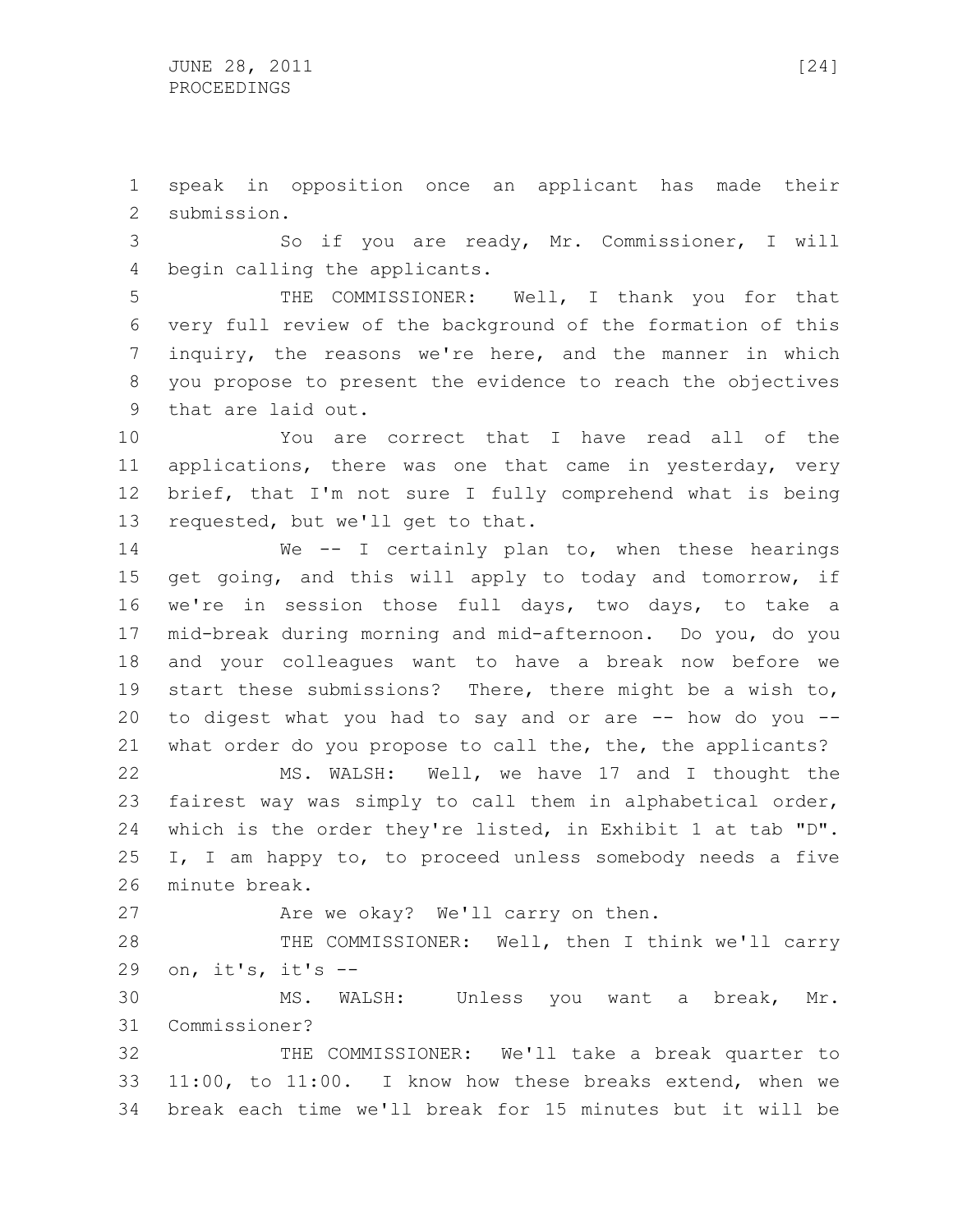only 15 minutes, unless there are extenuating circumstances and because we want to move forward so we'll let you call your first applicant and, as I say, I read the applications but I wish to have counsel perhaps just highlight their reasons, if any questions occur to me in the presentation, I'll ask them, otherwise we'll move through the agenda, as you laid it out, and as you've said, assuming we get through all that today, and we certainly should be able to, with 16 or 17, with 10 to 15 minutes each, I, based upon the reading I've done and added to that will be what I hear today, I would expect to be able to make my rulings tomorrow afternoon and then we can make plans from where we're going from there. MS. WALSH: Good. Okay, thank you, Mr. Commissioner.

 So the first applicant is the Assembly of Manitoba Chiefs.

 MR. HAIGHT: Mr. Commissioner, my name is Bill Haight. Paul Edwards, my partner and I, are legal counsel to the Assembly of Manitoba Chiefs. I am assisted today by Jessica Marcellais-Saunders, a newly minted lawyer, here in the Province of Manitoba, as of last week.

23 THE COMMISSIONER: Well, welcome.

 MR. HAIGHT: As well as two representatives from the Assembly of Manitoba Chiefs, Ms. Irene Linklater and Mr. Bailey Colon.

 Last week, sir, I attended a meeting with Commission counsel that was very helpful and informative in terms of directing my comments today, particularly helpful was from Ms. Walsh, who explained the three phases of this inquiry, and as she has done again today, and that has permitted me to refine, somewhat, the application that is being made by the Assembly of Manitoba Chiefs, and that is this, sir, is that for phase one, the investigative stage,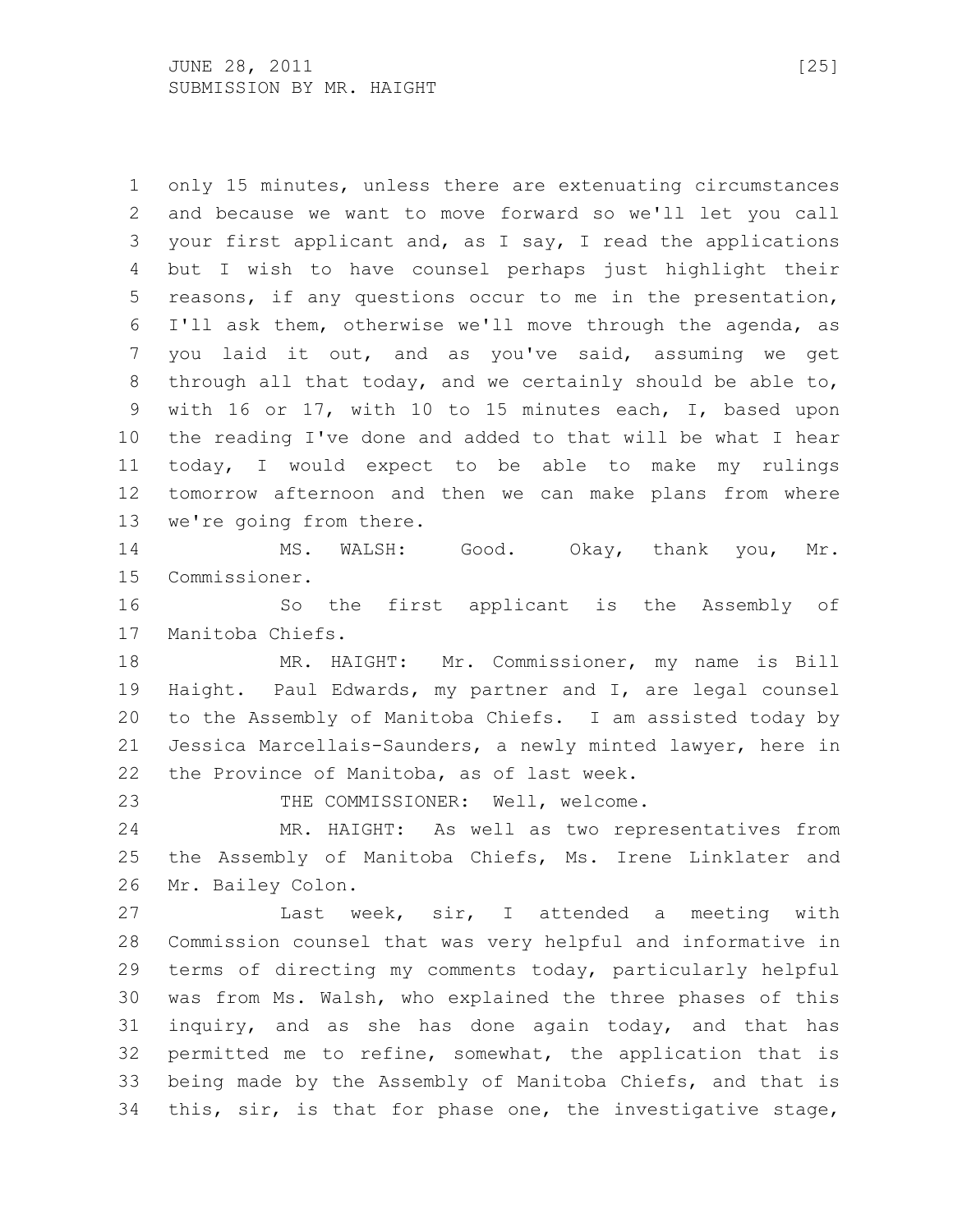I would submit that the Assembly of Manitoba Chiefs requires only intervener status. We -- the Assembly of Manitoba Chiefs would not -- we don't perceive having any direct information or knowledge or witnesses that would be called, requiring examination or cross-examination for -- but with one small condition. As you know, sir, rulings on standing are perspective rulings and often times when you are seeking standing in these proceedings it is done without the full benefit of all of the facts and circumstances that are going to be presented. So, so the only condition I would put on phase one would to say that AMC only requires intervener status, however, if there were to be a witness that was presented, where it was clear that a direct and substantial interest is held by the Assembly of Manitoba Chiefs, then we would at least have permission to stand before you and make request to have broader participatory rights for that witness.

 So intervener status but with ability to, in the future, when witnesses are called, to make an application for a broader participatory right, as it relates to that witness or witnesses. But, but for all intents and purposes, in phase one, the investigative stage, AMC, in my respectful view, requires only intervener status, sir, and, and that is what we are seeking today on the understanding that, of course, we would be provided with all the documentary disclosure that is -- that would be provided to all others.

 Phase two and phase three, the policy oriented phases, is where AMC can provide more information, more assistance. It does have a direct and substantial interest, I would submit, in these phases.

 AMC was formed in 1988, to act on behalf of the First Nations of Manitoba. All First Nations in Manitoba have the right to seek membership in AMC and as you saw in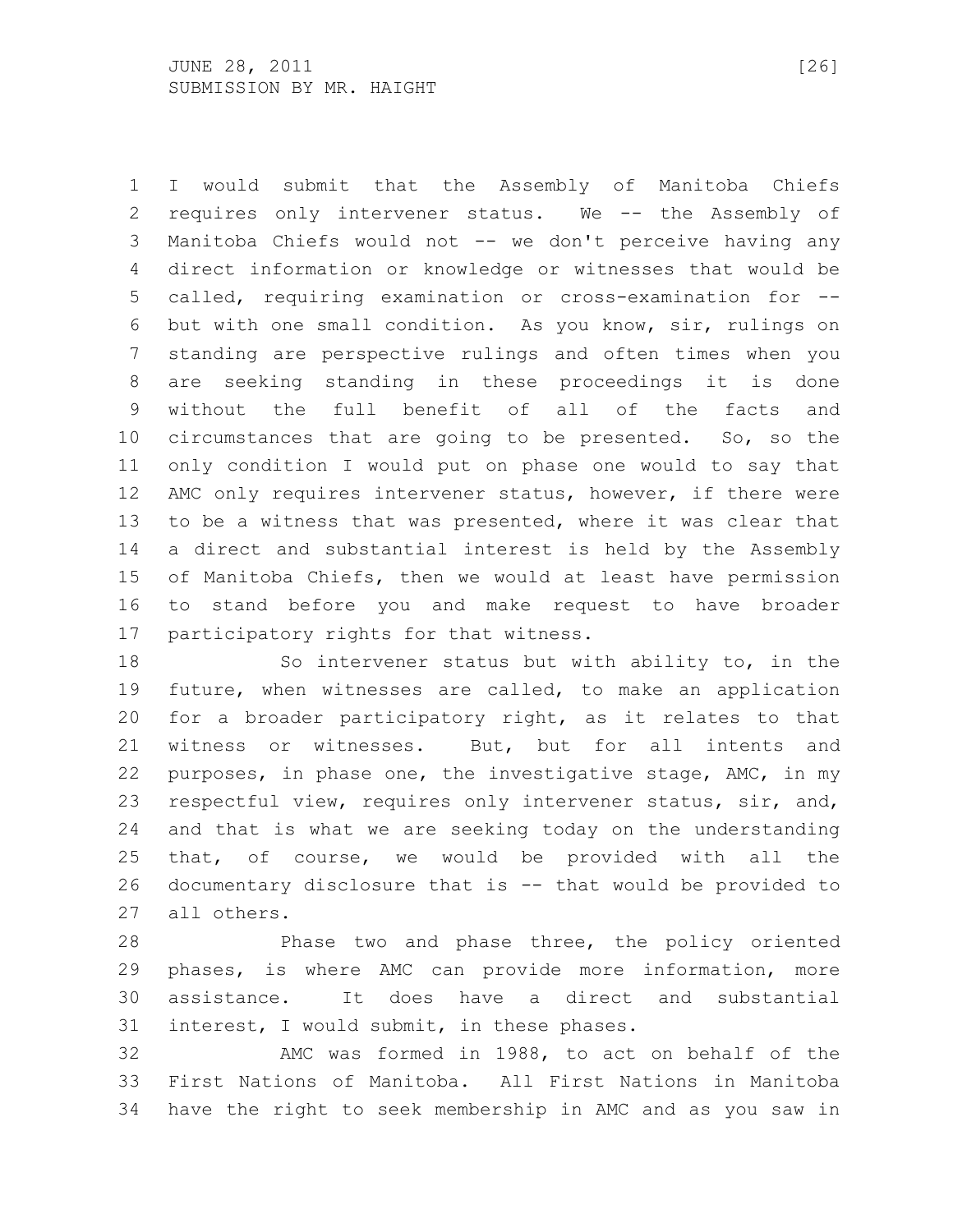our materials, sir, 59 of the 63 Manitoba First Nations are members in the Assembly of Manitoba Chiefs.

 The Assembly has dedicated itself to the social, cultural, educational and economic developments of First Nation people, both on and off reserve, here in the Province of Manitoba, and it has played a prominent role in the development and implementation of policy for child welfare services for First Nation children and families.

 Its first committee that was ever formed by the Assembly of Manitoba Chiefs was a child welfare chiefs committee. It made numerous presentations before the Aboriginal Justice Inquiry on the importance of culturally appropriate child welfare services to First Nations people. In partnership with the MMF, MKO and the Province of Manitoba, it developed plans for the and implement the Child and Family Services Authorities Act. It assisted in drafting that legislation, sir. And, and it is currently, through the Secretariat, the authority to appoint board members to the Southern Authority which, of course, was involved in, in Ms. Phoenix Sinclair's tragic circumstances.

 So, so in summary, sir, it's the umbrella organization for First Nations people here in the province, with significant experience in First Nation child welfare issues. The issues to be dealt with by this inquiry are very important to the AMC and its members. Its present as a full participant during phase two and three, in my respectful view, sir, will greatly assist this commission of inquiry. And in that regard, I can tell you that it is expected that AMC would be in a position to offer witnesses on the policy stage, witnesses being contemplated, sir, would be individual or individuals from within AMC that have dealt with the systemic issues of child welfare services here in the Province of Manitoba, issues such as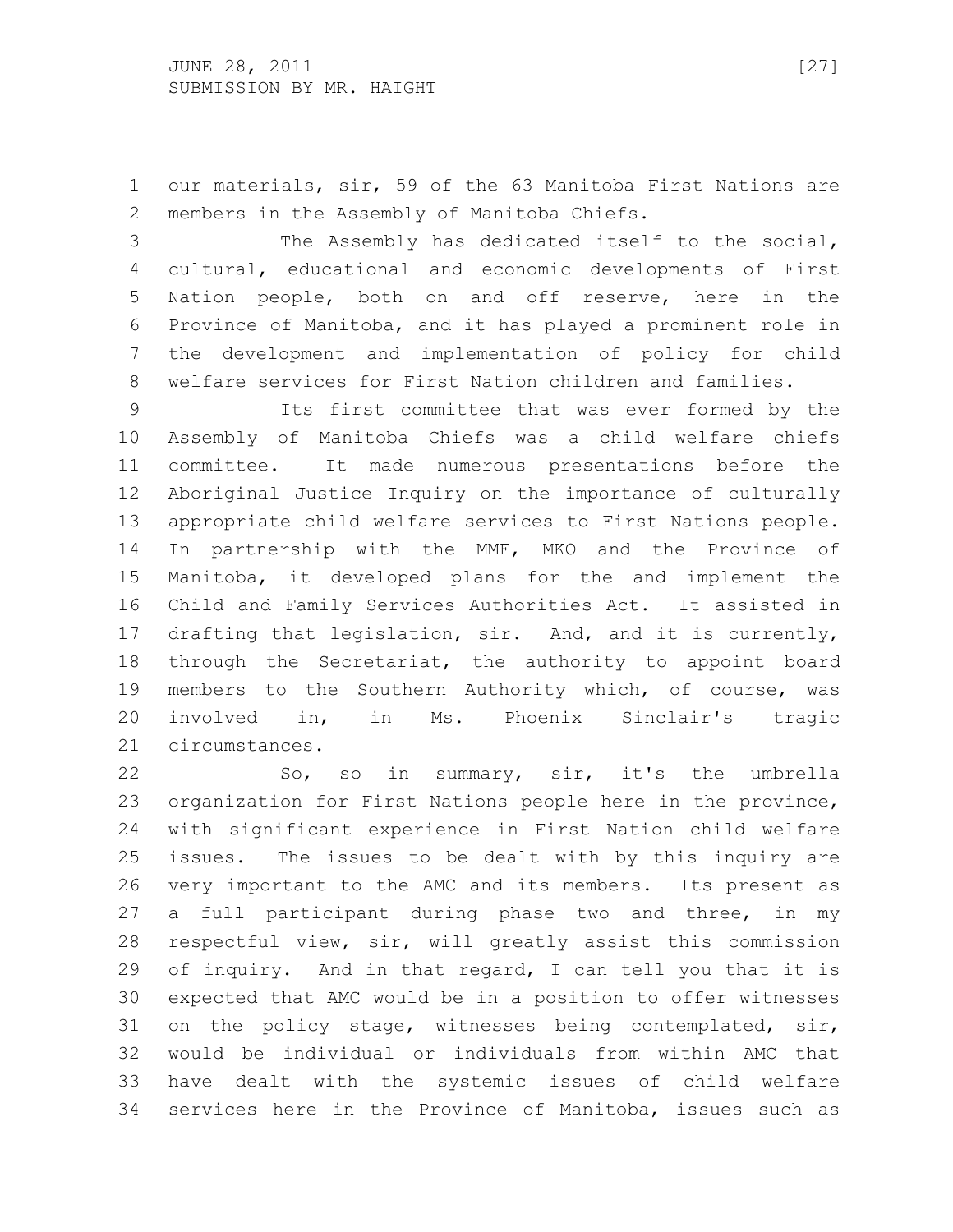$JUNE$  28, 2011 [28] SUBMISSION BY MR. HAIGHT SUBMISSION BY MR. COCHRANE

 jurisdictional issues between the federal and provincial governments, assistance to, to -- for the provision of services and programs to children and families, both on and off reserve. Support for the First Nations authorities that administer those services. So it can give institutional and systemic information to this commission that will be helpful.

 The second type of witness that would be contemplated would be someone who can speak from within the system, sir, a individual or individuals that are involved with providing child welfare services to children, both on and off reserves, and AMC is confident that such a witness can be brought forward.

14 So for all of those reasons, sir, it's my respectful submission to this commission that AMC ought to be given status of, of full party at phase two and phase three and, and conditional intervener status on phase one.

 THE COMMISSIONER: Thank you very much, Mr. Haight, you've, you've summarized your position fairly and succinctly and I think I understand it.

MR. HAIGHT: Right.

 THE COMMISSIONER: And will give it further thought.

MR. HAIGHT: Thank you, sir.

25 THE COMMISSIONER: Thank you.

 MS. WALSH: Next, Mr. Commissioner, the Child and Family All Nation Coordinated Response Network, also known as ANCR.

 MR. COCHRANE: Thank you. Good morning, Mr. Commissioner. My name is Harold Cochrane.

31 THE COMMISSIONER: Yes.

 MR. COCHRANE: I'm counsel for Child and Family All Nations Coordinated Response Network. The acronym for that is ANCR, A-N-C-R, and I'll be referring to that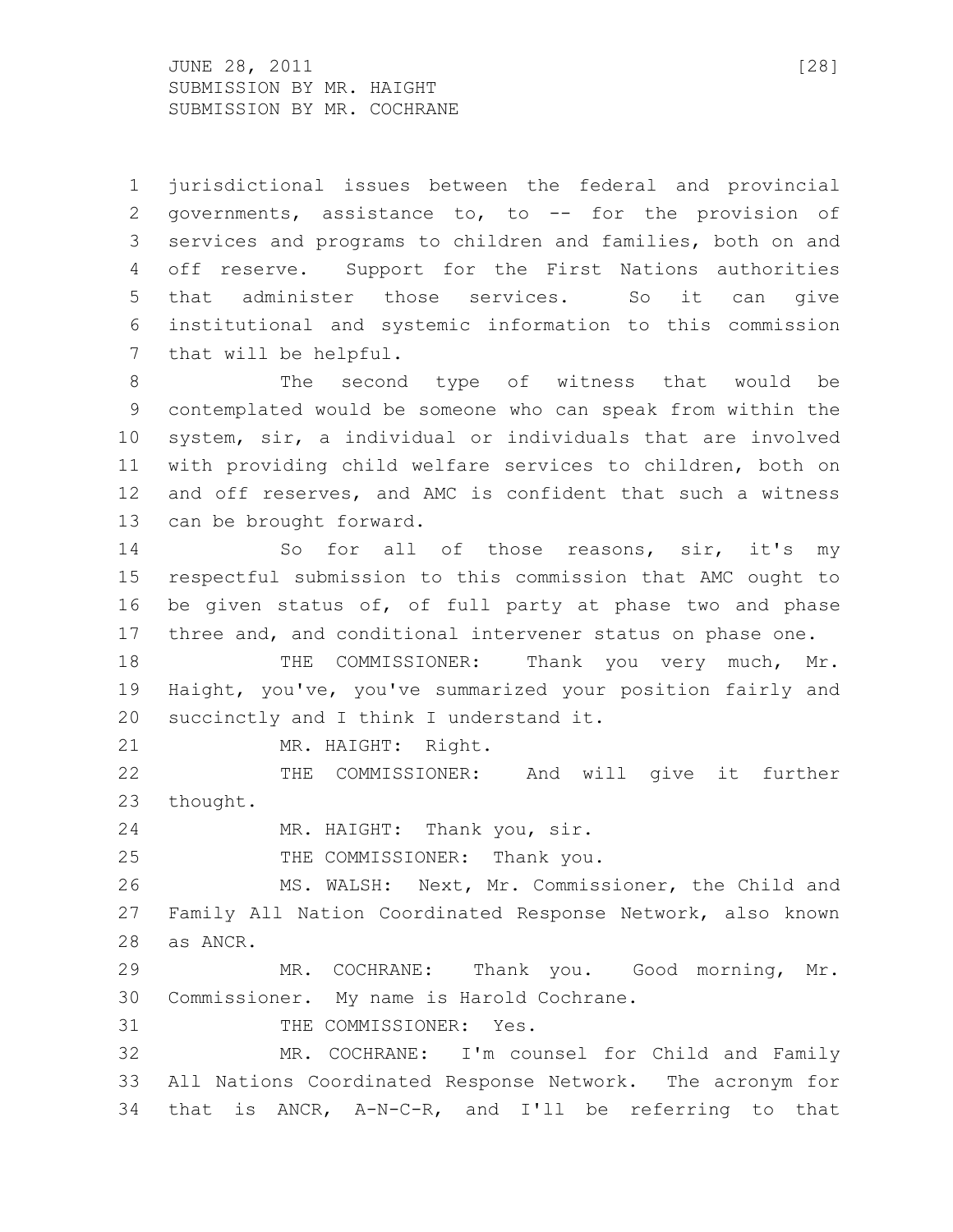acronym, ANCR throughout my submission.

 Just, as well, so you're aware, in your binder which is now marked Exhibit 1, at tab two, and tab six, are letters of application that I have provided. In addition to ANCR, I have also provided a letter of application for the Southern Authority. Mr. Saxberg, from my office, will be speaking as number six on the agenda and making a presentation on behalf of the Southern Authority. I will be speaking with respect to ANCR.

10 THE COMMISSIONER: Right.

 MR. COCHRANE: Right now. So there are two separate parties, with respect to ANCR we are seeking full standing, with respect to all three phases of the inquiry. And we don't believe that shared standing with respect to ANCR would be appropriate and I will talk to the reasons for that.

17 The letter that I have submitted, June 6th, which is at tab two, I don't propose to review that this morning, however, if you do have any questions in that respect I would be pleased to answer. I will supplement, however, my letter in light of the comments made with respect to the three phases that were talked about this morning.

 So with respect to the, the first phase, Mr. Commissioner, and that is the factual aspects of what happened, inquiring as to what happened, inquiring as to the child welfare services that were provided or not provided to Phoenix Sinclair and her family, it's my submission that ANCR has a direct and substantial interest in this area.

 As you may be aware, it's certainly mentioned in my, in my letter, a number of ANCR's current employees, which was up to 13 employees, were directly involved in the child welfare services provided to Phoenix Sinclair and her family.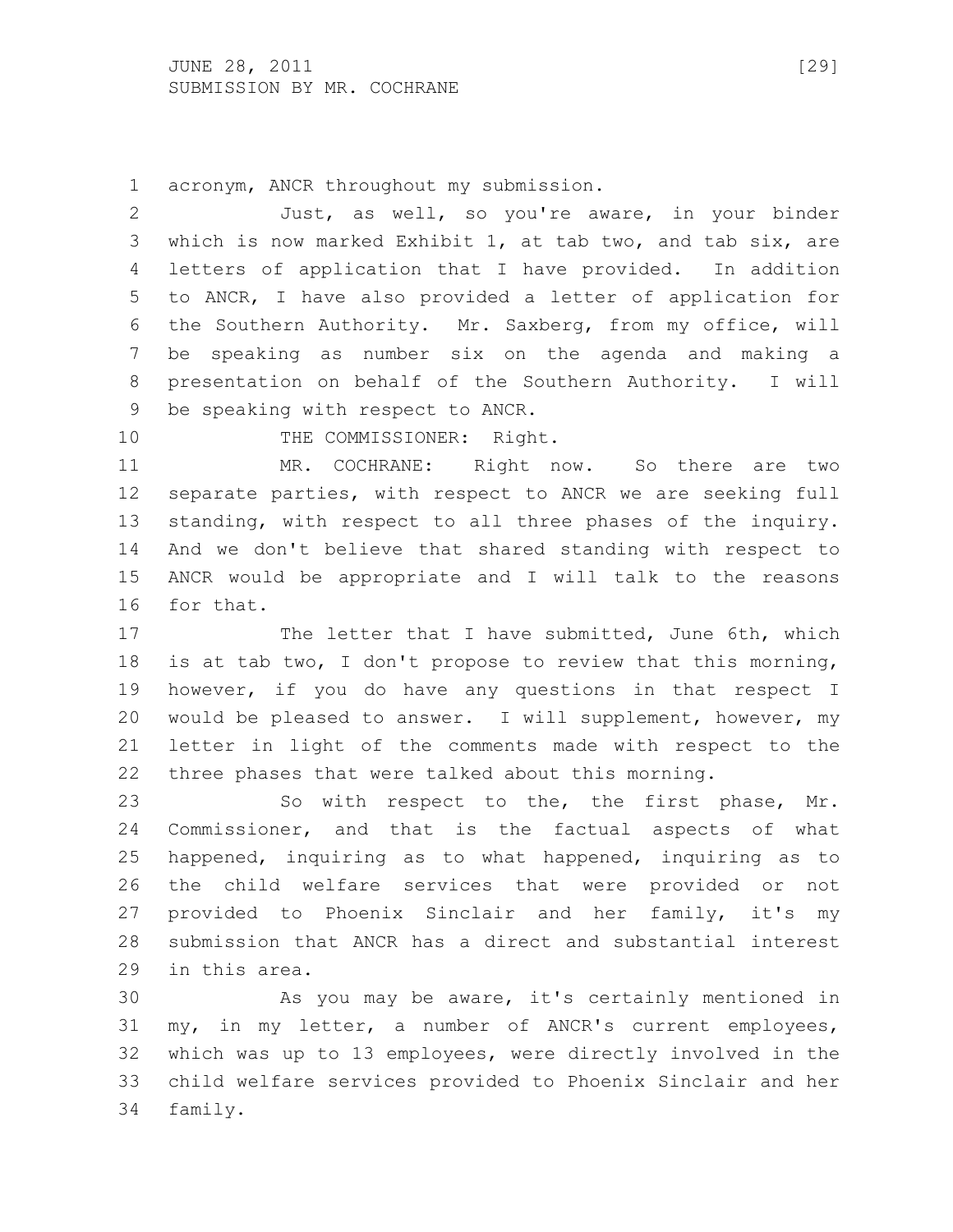Now, these workers at the time were workers of Winnipeg Child and Family Services. They are now seconded workers at ANCR and my understanding is that they will be called to provide evidence to, to give -- to shed some light on the factual aspects, that first phase of this inquiry. 7 So the evidence of these employees, which are now current ANCR employees, although they are seconded from Winnipeg CFS, in my opinion is crucial to this inquiry and in particular to the first phase that Ms. Walsh has talked about. The conduct of these current ANCR employees could be directly at issue in this inquiry. THE COMMISSIONER: And they are seconded from whom? MR. COCHRANE: They are seconded from Winnipeg Child and Family Services. 18 THE COMMISSIONER: And who -- Winnipeg Child and Family Services, today, is under the direction or responsible to whom? MR. COCHRANE: They are responsible -- they are under the direction of the General Authority. Maybe I should -- if you -- if it's okay, I'll take a moment -- 24 THE COMMISSIONER: Yes. MR. COCHRANE: -- just to back up. THE COMMISSIONER: Yes. MR. COCHRANE: In, in, in 2005, when this incident occurred, the services provided were provided by Winnipeg Child and Family Services, that agency. ANCR, my client, at that point, did not exist. ANCR came into existence after and assumed the role of Winnipeg CFS with respect to intake services and that's explained a little bit in my letter, June 6th, letter. THE COMMISSIONER: Yes.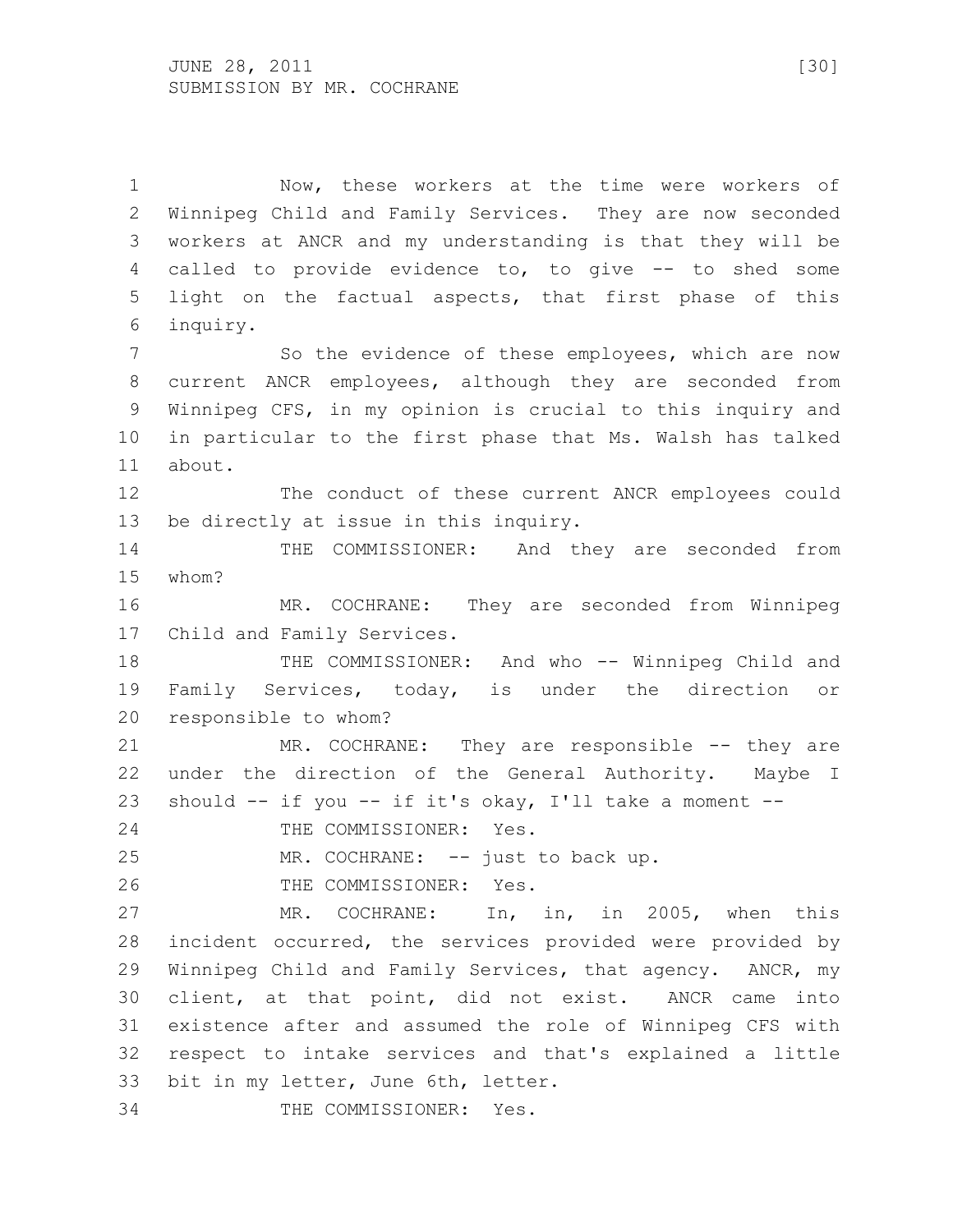MR. COCHRANE: So my point is that the, the workers that were involved with Winnipeg CFS, back at the time, in 2005, are now seconded employees at ANCR. Okay? They will be called and they will be able to provide the factual background in, in many ways, that will be of interest to this inquiry.

 Any findings by this inquiry which may comment on the standard of services provided by these employees, which are now ANCR employees, will, in my opinion, have a direct and substantial impact on ANCR.

11 THE COMMISSIONER: Right.

 MR. COCHRANE: And for that reason we feel, with respect to that first phase, we have a direct and substantial impact.

 Now, if I may comment, just very briefly with respect to the second and third phase, and that is dealing with the recommendations and the findings of the various reports since the death of Phoenix Sinclair and their implementation, again I would submit that ANCR has a direct interest in these, in these areas.

 One of the overarching purposes of this inquiry is to make findings and recommendations in order to better protect children today and in order to make findings and recommendations, in my opinion it is not enough to, to, to know how the system operated during the life of the subsequent -- during the life of Phoenix Sinclair, you also must understand the system as it operates today. And there's been significant changes that have occurred since the death of Phoenix Sinclair and it's ANCR that plays a central role now in this system.

 That's to say that it's critical, in my opinion, to understand that operation of the Child and Family Services system as it stands today. In Winnipeg, there are 19 CFS agencies, including ANCR, and they operate in the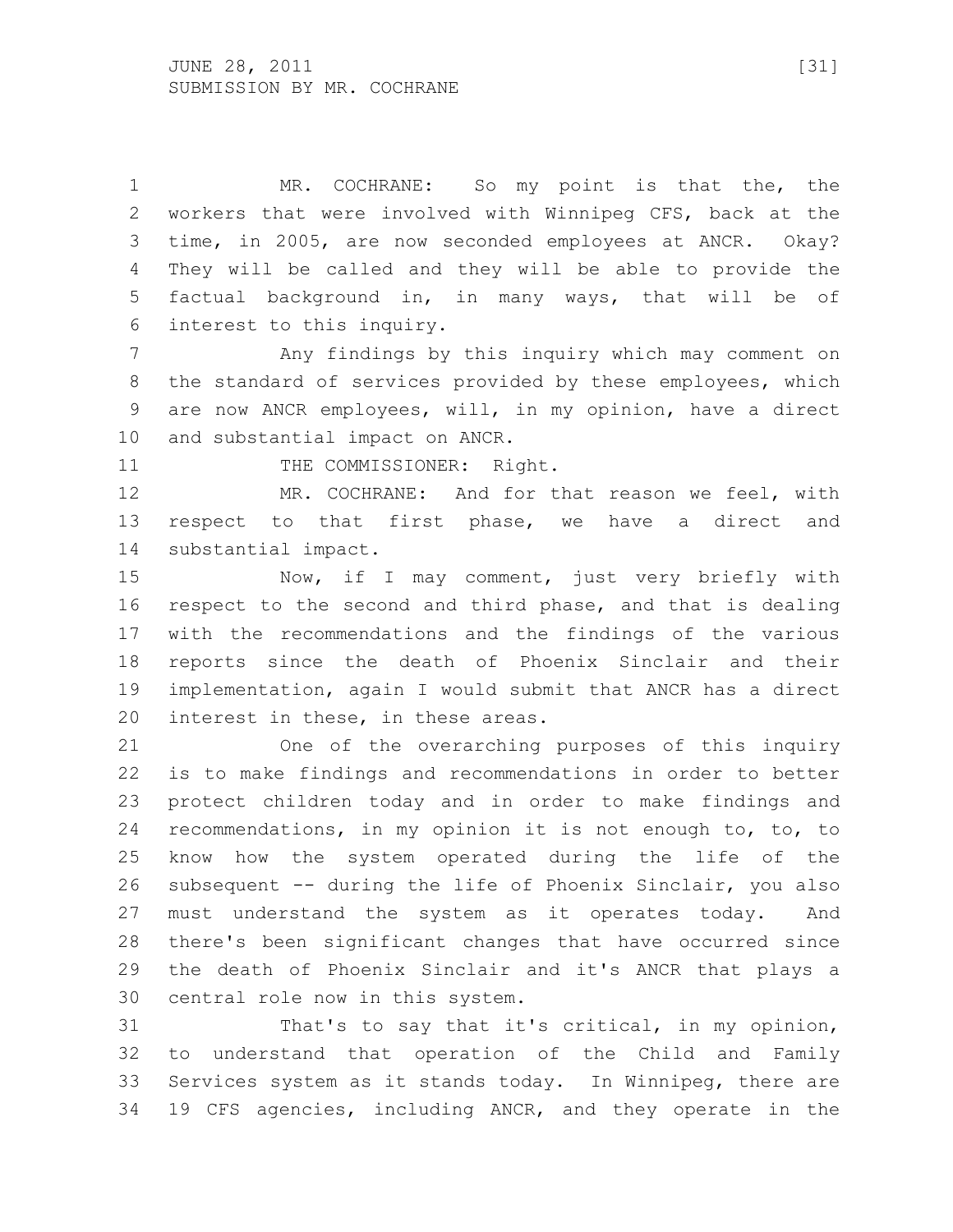City of Winnipeg -- 2 THE COMMISSIONER: Nineteen what? MR. COCHRANE: Nineteen Child and Family Service agencies. 5 THE COMMISSIONER: Right. MR. COCHRANE: Operating in the City of Winnipeg. THE COMMISSIONER: And ANCR is one of them. MR. COCHRANE: ANCR is one of them. And ANCR provides a single point of entry into the CFS system in the City of Winnipeg, Headingley, and East and West St. Paul. And in the letter, Mr. Commissioner, I have set out very briefly the services that ANCR provides. I won't get into that this morning. ANCR, briefly, provides crisis response services, child abuse investigations, family enhancement services, and this is on behalf of all four authorities and all their agencies in the geographic area that I have mentioned. 18 So from my point of view if, if, if one wants to understand the child welfare system today, one must understand how ANCR operates, and the functions it performs. 22 THE COMMISSIONER: Right. MR. COCHRANE: Just maybe to wrap up then, there has been a number of recommendations as, as you are aware, following the -- flowing from reports that have been completed since the death of Phoenix Sinclair. A number of these recommendations have been implemented by the Southern Authority at ANCR. Implementation of these recommendations and the resulting CFS changes since the death of Phoenix Sinclair is crucial, it is ANCR where these recommendations have, have been made and it is ANCR, in my opinion, that

 can provide evidence of how these -- what implement -- recommendations have been implemented and, quite frankly, how effective they have been.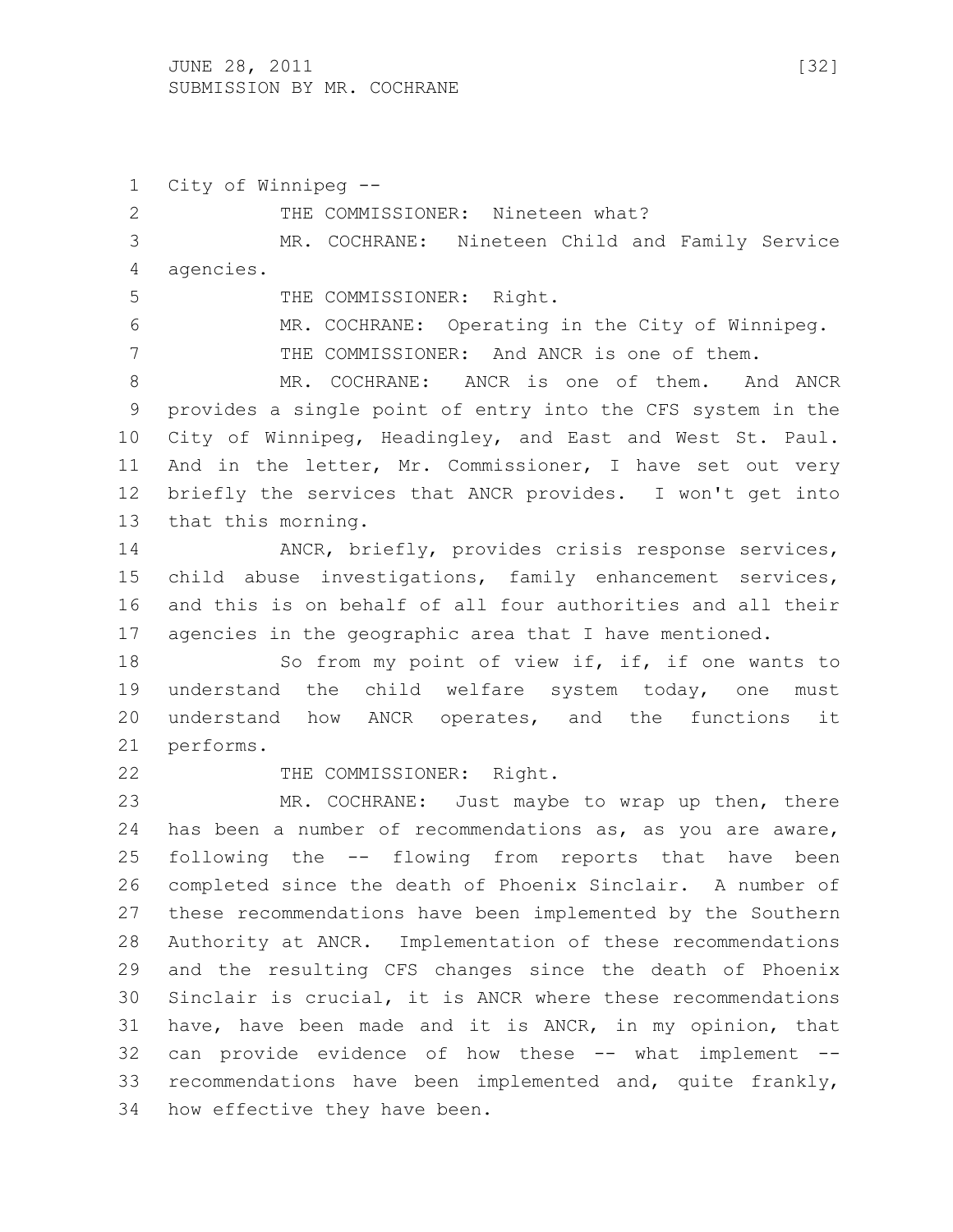THE COMMISSIONER: So based upon what I've heard you say, ANCR has a close working relationship with the four authorities; is, is that correct? MR. COCHRANE: Yes, ANCR provides the services I've talked about, to the four authorities in the City of Winnipeg, Headingley, West and East St. Paul. In other words, if there are -- I'll give you one example, if there is an intake that's required, after hours, in the City of Winnipeg, it is ANCR that provides that intake service on behalf of whatever other agency, on behalf of whatever authority -- THE COMMISSIONER: Regardless of whether that agency is being contracted for by the Northern Authority or any other authority? MR. COCHRANE: That's correct, yes. In the City of Winnipeg, East St. Paul, West St. Paul and East St. Paul (sic). 18 THE COMMISSIONER: What -- are you saying that the, the applicant, the services required must be services delivered in one of those three municipalities in order for you to be involved? MR. COCHRANE: That's correct. Yes. THE COMMISSIONER: Well, then supposing -- what contact do you have with service agencies that, say the Northern Authority is contracted with? MR. COCHRANE: Okay, so let's use an example that we have a child who requires services, it happens to be in the City of Winnipeg, as an example. THE COMMISSIONER: Yes. MR. COCHRANE: Okay? And this child is from, from the north. 32 THE COMMISSIONER: Yes. MR. COCHRANE: Falls under the jurisdiction of the Northern Authority.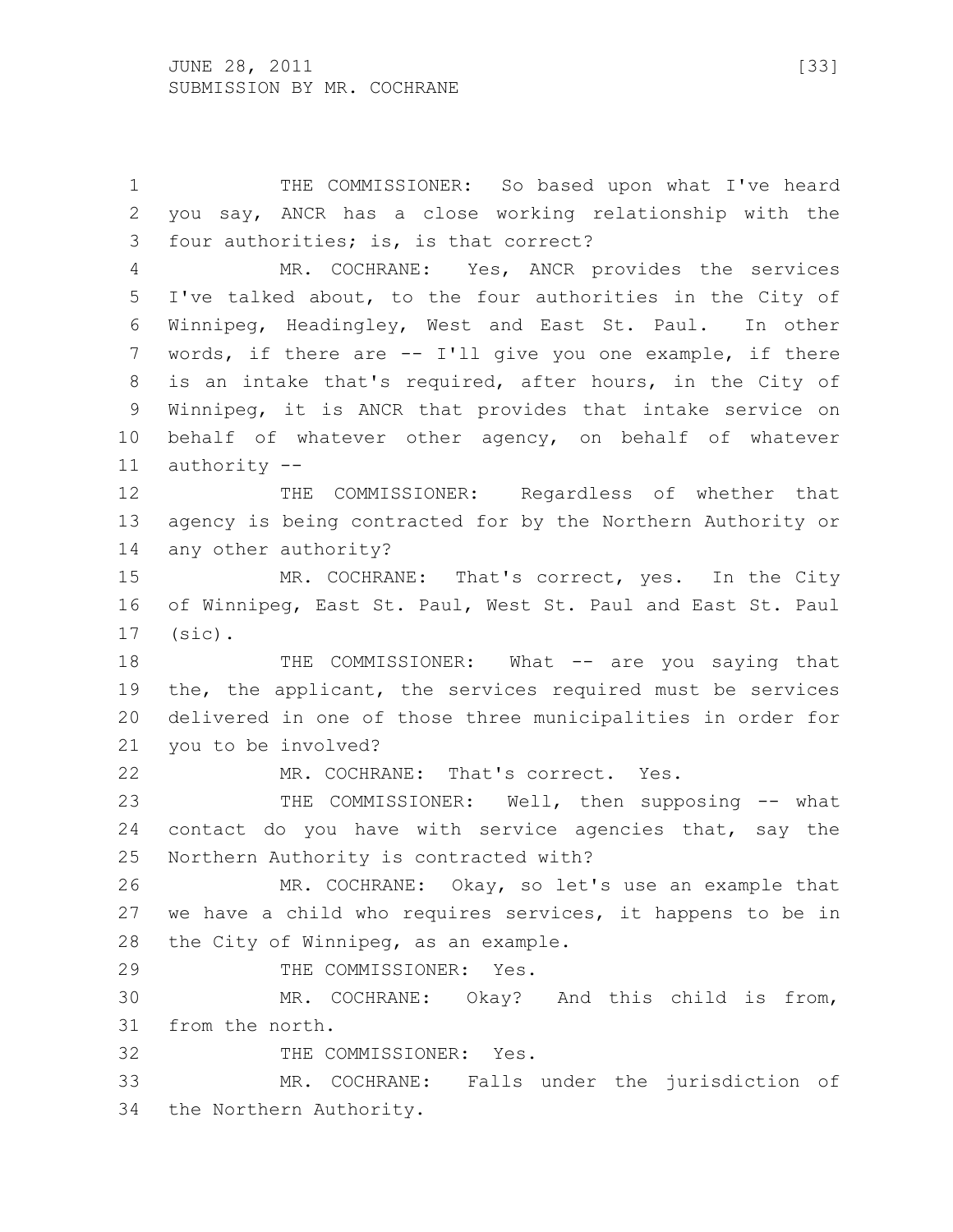$JUNE$  28, 2011 [34] SUBMISSION BY MR. COCHRANE SUBMISSION BY MR. MCKINNON

1 THE COMMISSIONER: Yes. MR. COCHRANE: This child happens to be in Winnipeg during the weekend, requires services, it is ANCR that is that first point of contact. ANCR will do the intake, ANCR (inaudible) will do the assessment and at some point ANCR would then do the transfer to the appropriate agency and authority. 8 THE COMMISSIONER: Right. MR. COCHRANE: So ANCR is the intake. THE COMMISSIONER: So you, you are in a working relationship with the authorities, all four authorities, up to a point? MR. COCHRANE: Yes. 14 THE COMMISSIONER: Yes, thank you. MR. COCHRANE: So in, in summary then, it's our submission that ANCR ought to receive standing in all phases of the inquiry. If necessary, we would be calling witnesses to talk about the recommendations, the changes that have occurred as a result of those reports. And subject to any questions, that's our submission. THE COMMISSIONER: Thank you very much, counsel. MR. COCHRANE: Thank you. MS. WALSH: Next, Mr. Commissioner, is the Department of Family Services and Consumer Affairs. 25 THE COMMISSIONER: Thank you. MR. MCKINNON: Good morning, Mr. Commissioner, my name is Gordon McKinnon, I'm with the law firm of Thompson, Dorfman and Sweatman. With me is my partner, Sasha Paul, we are representing the Department of Family Services and Consumer Affairs and we are seeking full standing at all three phases of this inquiry. In order for you to understand the potential role of the department in this inquiry, Mr. Commissioner, some background information is required. As you are aware,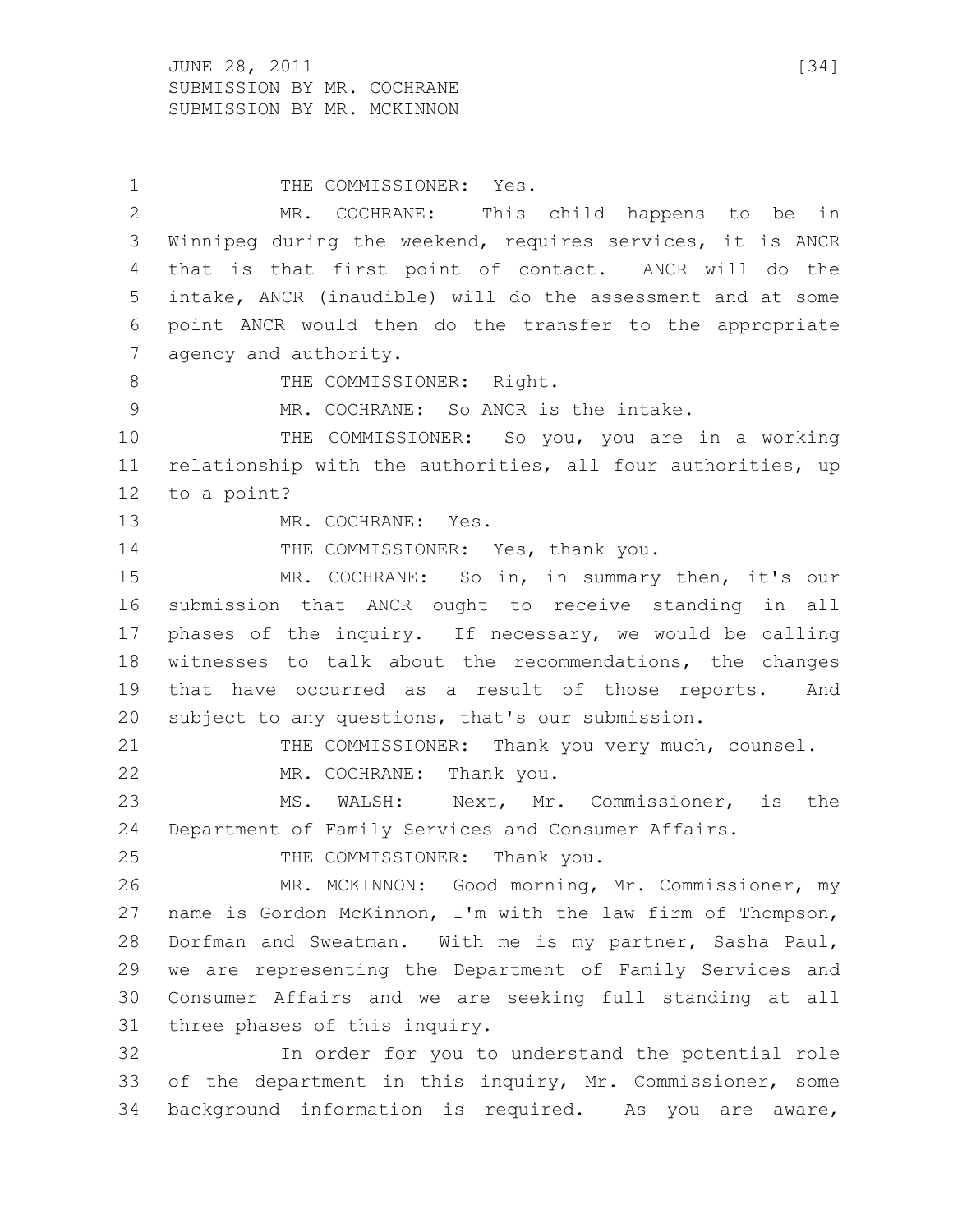Phoenix Sinclair was born on April 23rd, 2000. During her life she was apprehended and placed in care on two occasions. Firstly at the time of her birth, in April of 2000 she was apprehended by Winnipeg Child and Family Services and was in care in a foster home for approximately four and a half months.

 Secondly, in June of 2003, Phoenix Sinclair was again apprehended and was in care for approximately three and a half months. Both of those apprehensions were by Winnipeg Child and Family Services.

 At other times during her life, until approximately March of 2005, Phoenix Sinclair and her family received services from Winnipeg Child and Family Services and there were numerous contacts by employees of Winnipeg Child and Family Services, probably 30 to 40 employees have potential evidence, all former employees of Winnipeg Child and Family Services, some perhaps even current.

 THE COMMISSIONER: Who all who had some contact --

21 MR. MCKINNON: Some contact.

THE COMMISSIONER: -- with Phoenix or her family.

 MR. MCKINNON: Either by telephone or by attendance or by being involved in the apprehension or in the court proceedings, they all had some degree of contact. They could have worked in the CRU, they could have worked in intake, they could have provided general services. So there was a myriad of employees of Winnipeg Child and Family Services who had contact with Phoenix Sinclair during -- or her family, during her lifetime.

 THE COMMISSIONER: And what would the nature of those services be that were provided up until sometime in 2005 and following the second time of her having been in care?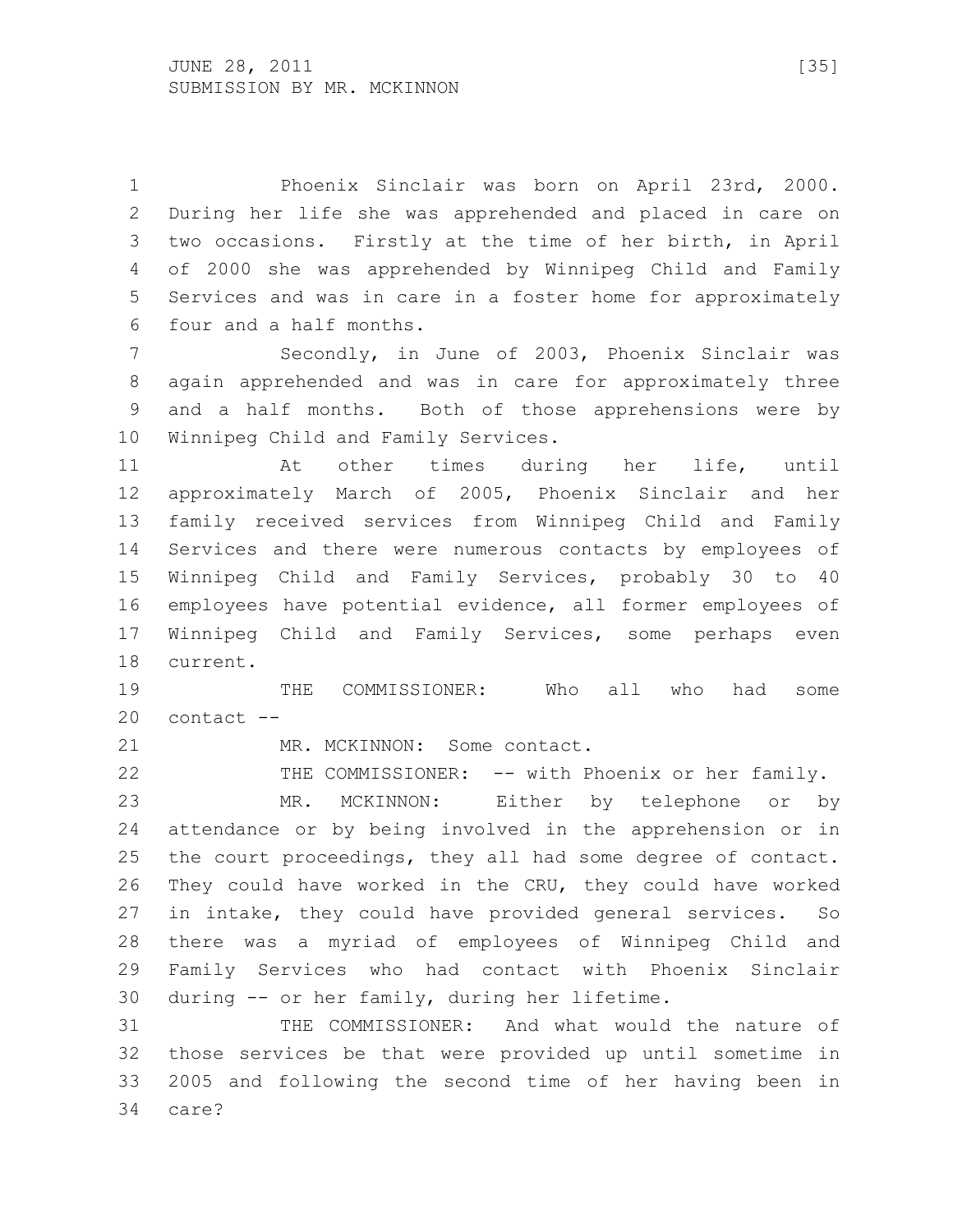MR. MCKINNON: The nature of the services were primarily calls received by the agency which required some follow up, either in the form of checking on her status or in the form of providing services to her family. There was in-home services provided by a family support worker, there was -- resources in the community were made available to the family. It was the myriad of services that one might expect from a family services agency to a family that, from time to time, had crisis. So that, that was the role of the Winnipeg Child and Family Services and I'm going to explain now how that relates to the department.

12 THE COMMISSIONER: Yes.

 MR. MCKINNON: In April of 2000, that is at the time of Phoenix Sinclair's birth, Winnipeg CFS was a family service agency that was mandated by the department. So in the initial phases, the department was the mandating authority that gave the agency its, its authority to operate.

 In that era, from 2000 until 2003, Winnipeg Child and Family Services was a separate legal entity, it had a board of directors, some elected by the community and some appointed by the government, the lieutenant governor in council, the cabinet. So it was a board that was mixed, of community members and appointments by government but it was 25 a separate legal entity, separately chartered, and, and managed by the board of directors.

 On March 31st of 2003, approximately halfway through Phoenix Sinclair's life, the Government of Manitoba assumed direct control of Winnipeg CFS and that occurred under Section 6(12) of the former CFS Act. And I say the former act because if you look in the continuing consolidation you will see that section is now repealed, Mr. Commissioner. But what it used to provide is authority for the government to dissolve an agency and -- which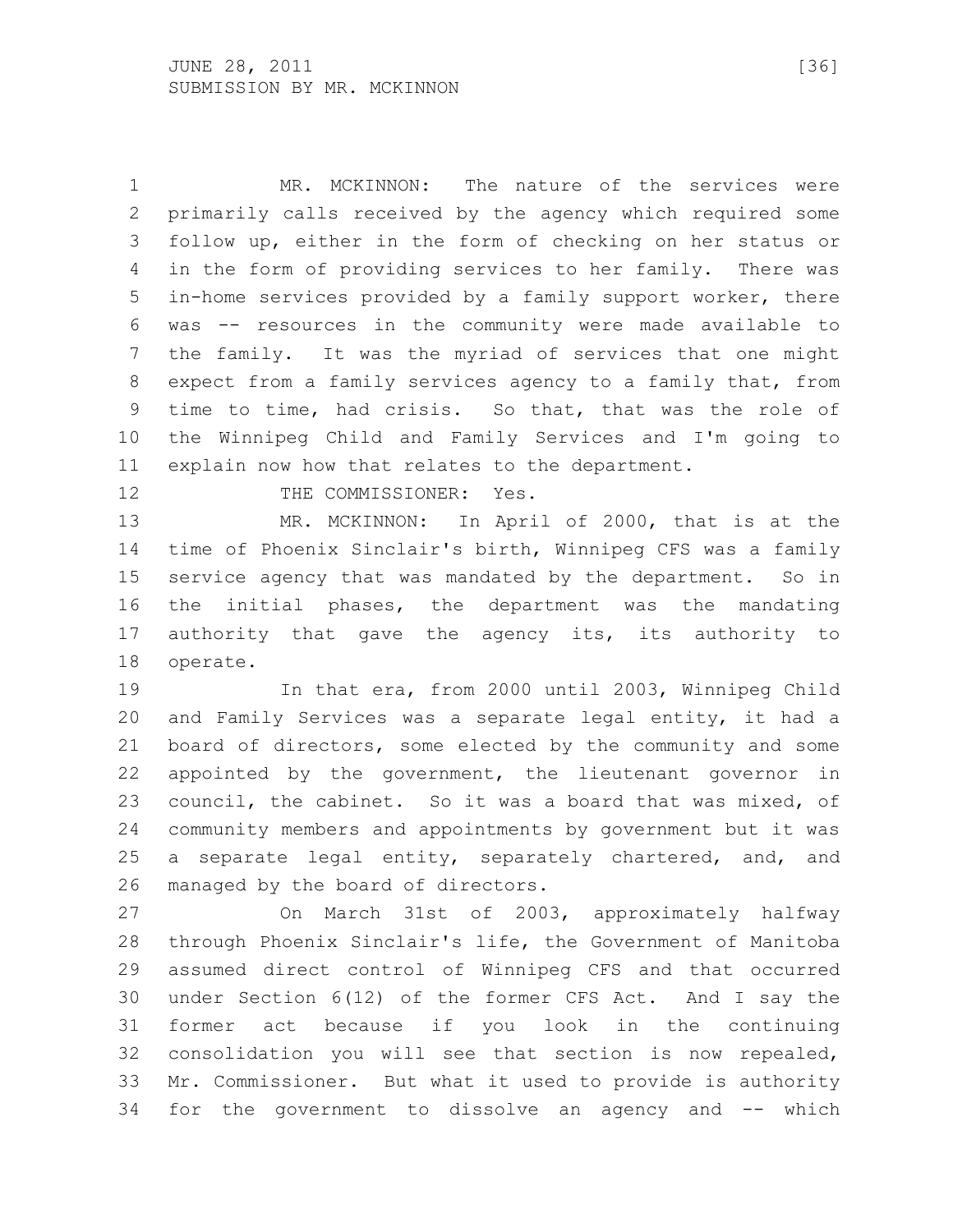points to the assets and liabilities of the agencies -- of the agency and the duties and responsibilities of the agency were assumed by the department.

 So that's what's -- what happened factually in this case, on March 31st, 2003, the former agency, Winnipeg Child and Family Services became a branch of the department.

8 So Winnipeg CFS ceased to exist as a separate legal entity and became then and now continues as a branch of the department. So to the extent that Winnipeg CFS was, was involved in this case after March 31st, the partner is directly responsible.

13 THE COMMISSIONER: Right.

 MR. MCKINNON: To the extent that it was involved prior it is indirectly responsible as the mandating authority.

17 And as I mentioned to you, Mr. Commissioner, there were perhaps 30 to 40 individuals at Winnipeg CFS, I'm not certain all of them will need to be witnesses in these proceedings, that will be up to Commission counsel, but a number of them will be witnesses. I would submit that every one of them would potentially have an interest in standing, at least for that first phase of the inquiry. What you will hear from me and later from Mr. Smorang, who is representing the union, is that some of those individuals will end up being represented by me as counsel for the department, some will end up being represented by Mr. Smorang as counsel for the union and I'll let him address that more fully.

 But fundamentally, the first role of the department in these proceedings is that it was responsible for the child welfare services provided or not provided to Phoenix Sinclair and her family, as referenced in clause 1(a) of the order-in-council. That responsibility fell on,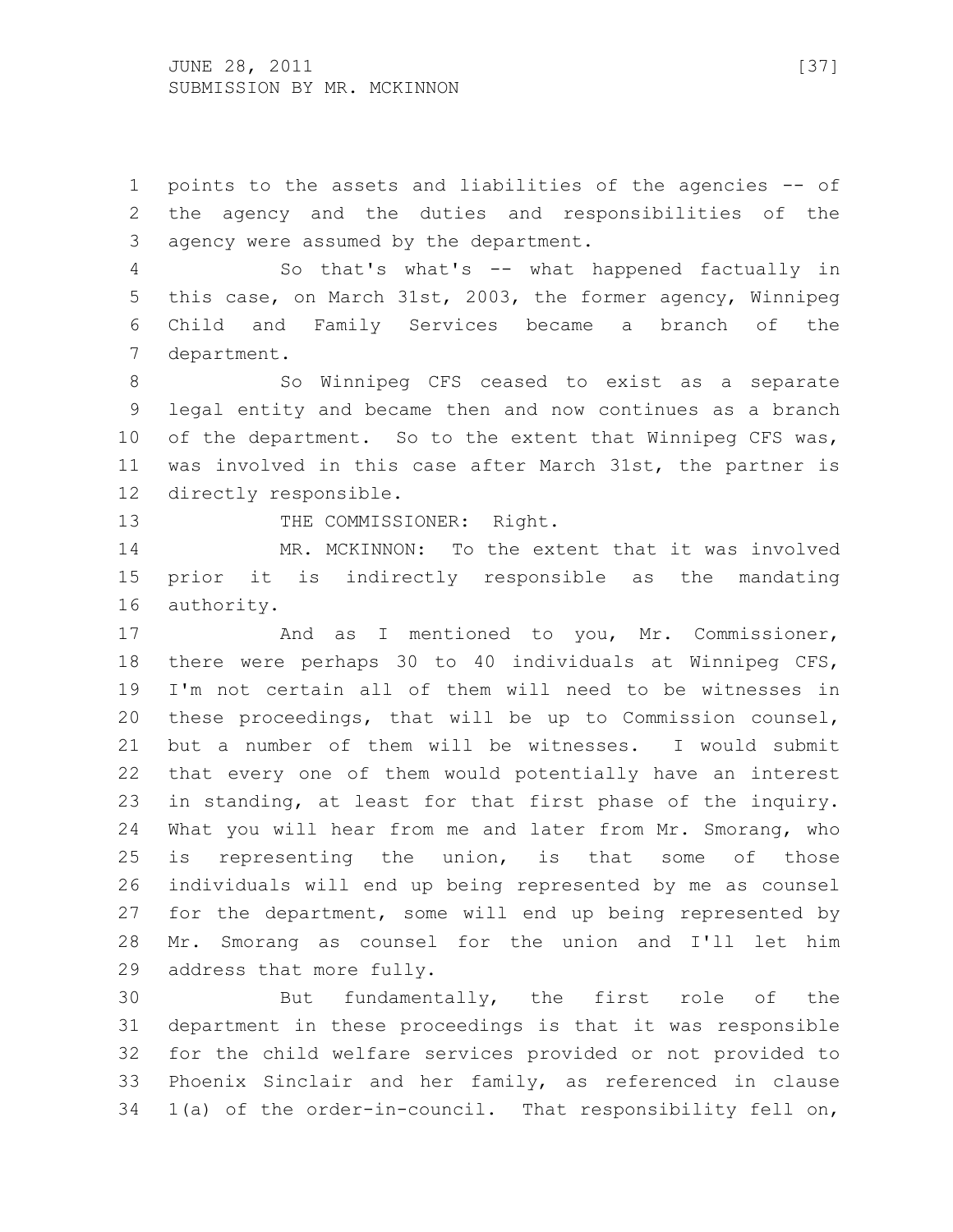on Winnipeg CFS which is now part of the department. So to the extent that there is anyone to answer for that, it is the department.

 THE COMMISSIONER: Well, I know Commission counsel anticipates interviewing all those witnesses and making some determination who has something they can contribute as witnesses to this inquiry.

8 MR. MCKINNON: Right, and we don't -- we're not second guessing which ones those will be, she will review their files and decide which ones may need to be interviewed and then which ones need to be called but certainly some will be called, that will be the -- respectfully, that will be all of the evidence at phase one of this inquiry will come from former employees of Winnipeg CFS. All of the services that were granted or, or were delivered in this case, were from Winnipeg CFS. If services were not provided CFS was the responsible authority.

19 THE COMMISSIONER: Right.

MR. MCKINNON: Or the responsible agency.

 The second role of the department in this inquiry will be in relation to the recommendations arising out of the six reviews of the child welfare system referred to in the order-in-council. The department is not -- does not say it alone is responsible for implementing those recommendations but it, it had a key role in implementing those recommendations. It worked in cooperation with the authorities and agencies in implementing those recommendations and we'll have much evidence to provide to the Commission on the changes and improvements that have taken place in child welfare in Manitoba in the last five years.

 In summary, it is expected the department will have important evidence, both with respect to the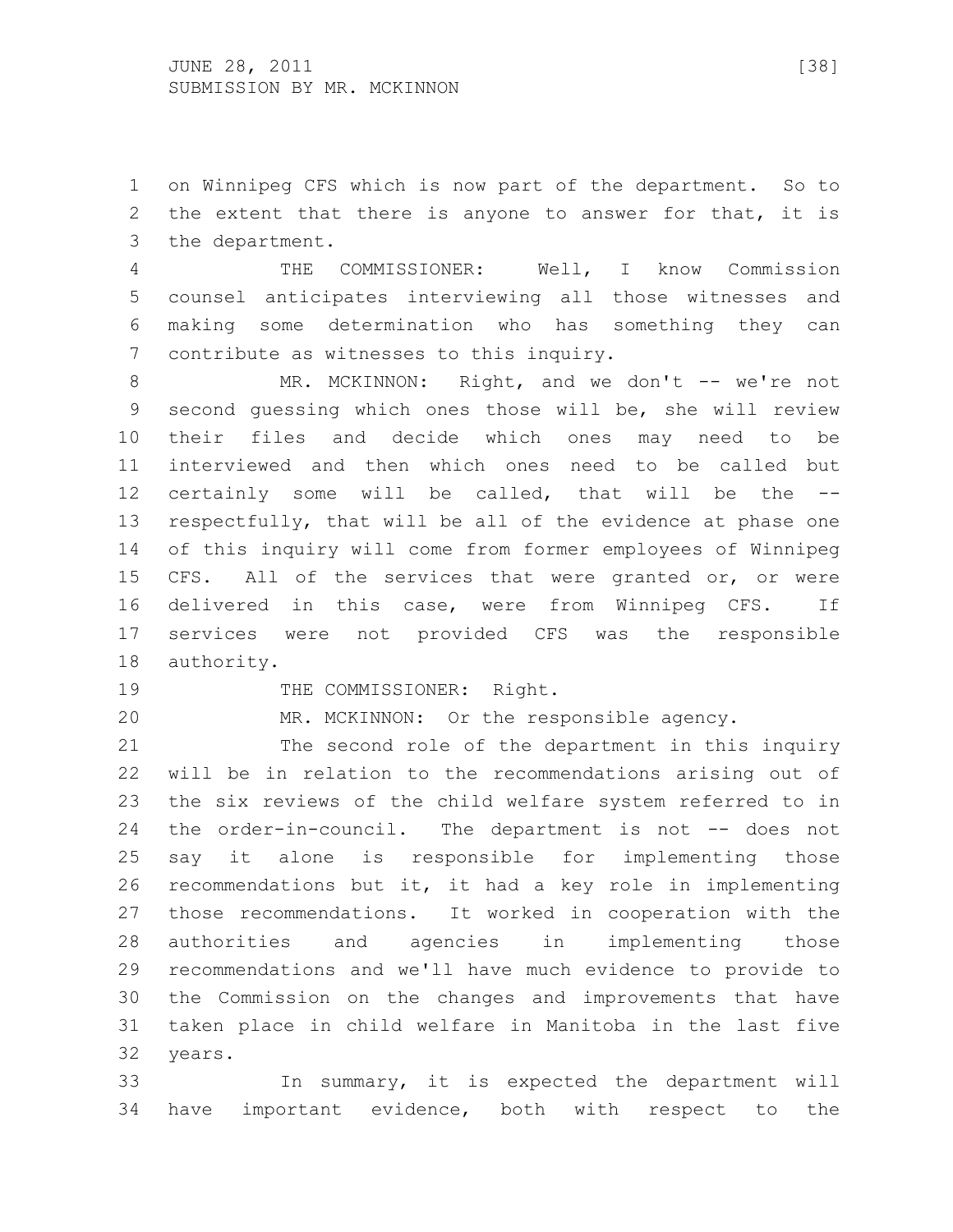JUNE 28, 2011 [39] SUBMISSION BY MR. DERWIN

 circumstances surrounding the tragic death of Phoenix Sinclair and with the improvements that have been implemented in the last five years, in an effort to prevent a similar tragedy in the future. So we seek full standing, Mr. Commissioner. THE COMMISSIONER: Thank you, Mr. McKinnon.

7 MR. MCKINNON: Any questions, sir?

8 THE COMMISSIONER: No.

9 MR. MCKINNON: Thank you.

10 THE COMMISSIONER: Thank you.

 We'll take one more counsel before we break for mid-morning.

 MS. WALSH: All right, Mr. Commissioner. Then the next is Ms. Kimberly-Ann Edwards.

 MR. DERWIN: Good morning, Mr. Commissioner, George Derwin appearing on behalf of Kim Edwards, she's seated at table here. Kim Edwards is the real mother that Phoenix Sinclair has only known. Phoenix Sinclair lived with Kim Edwards until she was taken away by Samantha Kematch on April 15th, 2003 and since then Kim Edwards has tirelessly tried to get Phoenix Sinclair back, with the father, who she is friends with, who is also seated at counsel table, Steve Sinclair.

 She has been the voice of Phoenix Sinclair, tirelessly lobbying to make sure that this very inquiry takes place. She has lobbied the provincial government, the child welfare authorities, the minister's office and the federal government and she has many unanswered questions and as the de facto mother of Phoenix Sinclair she has done a great deal of searching for questions -- for answers to questions she's had and comes here today for answers and she brings a different perspective to this commission, a very important perspective.

When you look around this room you see agencies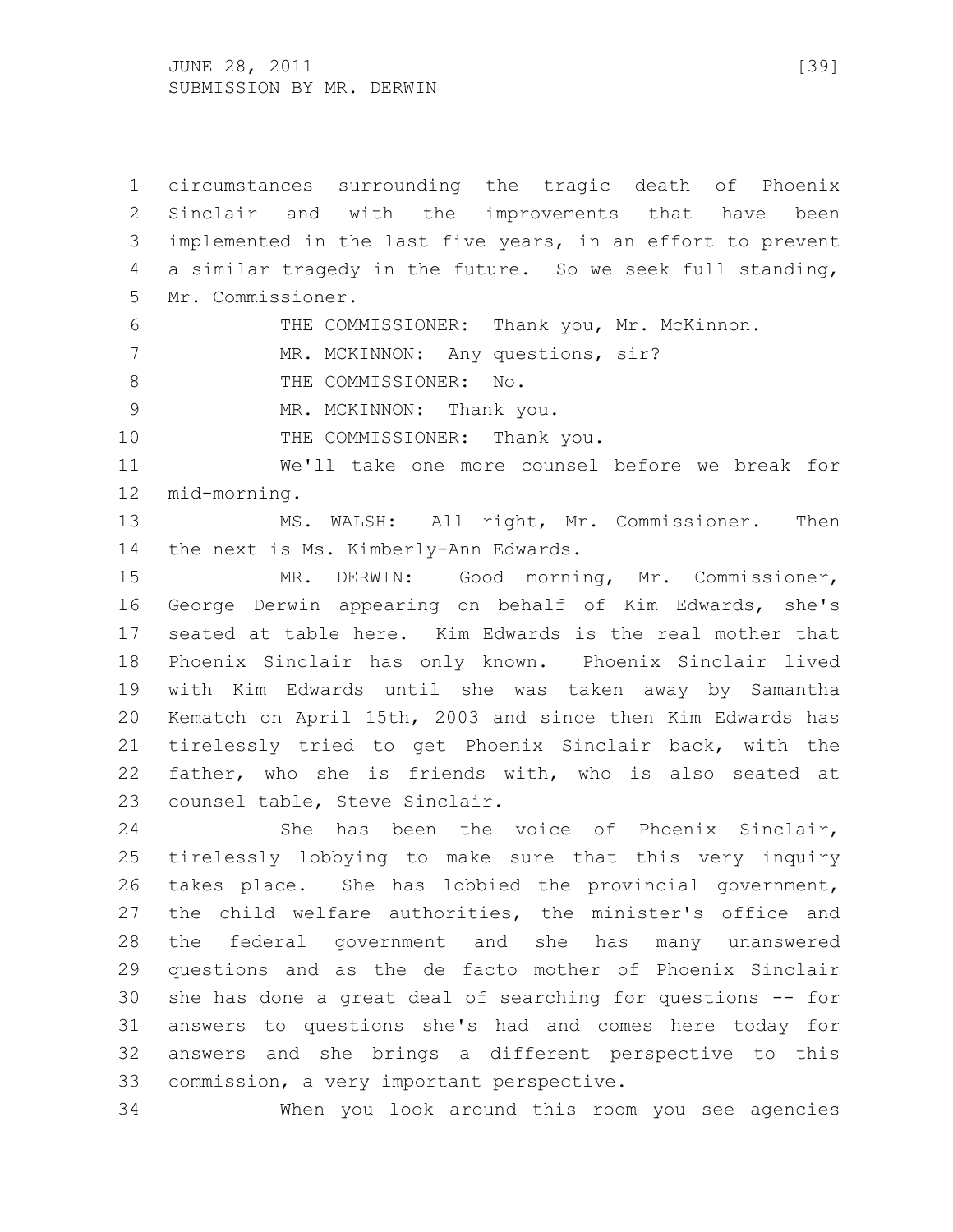here. She comes as an individual, an individual who was deeply involved in this child's life and deeply involved in ensuring that this child's death was not in vain. I keep hearing the tragic death, that is not what Kim Edwards says, we're here for spirit of renewal, we're here to celebrate her life, and ensure that something positive comes of it. We're not here to take down the child welfare system, it will always be around, there will always be families in need, there will be addictions, of -- abuse, there will be all sorts of issues requiring children to be in care.

 But let's fix what's wrong. She has many questions, she wishes to find out why the local child welfare agency failed to monitor what was going on at the residence of Samantha Kematch and Karl McKay. How could the child welfare authorities fail to notice a child who had gone missing?

 She seeks answers on how this child could have been subjected to long term abuse in a Cree Nation of a relatively small population, I believe it's around 1700, without anyone noticing.

 She's here to make sure that Child and Family Services makes the appropriate systemic changes to prevent children from falling between the cracks. She's concerned that children, even today, may not be adequately protected by the child welfare system and she wants the public to learn about what happened to her daughter and to promote social change and she wishes to ensure that this inquiry doesn't get sidetracked by other issues. If the adequacy --

31 THE COMMISSIONER: Like, like what?

 MR. DERWIN: Racial issues, for example. We want 33 to make sure that, that we will get  $-$  instead of  $-$  this is not an aboriginal versus non-aboriginal issue, what we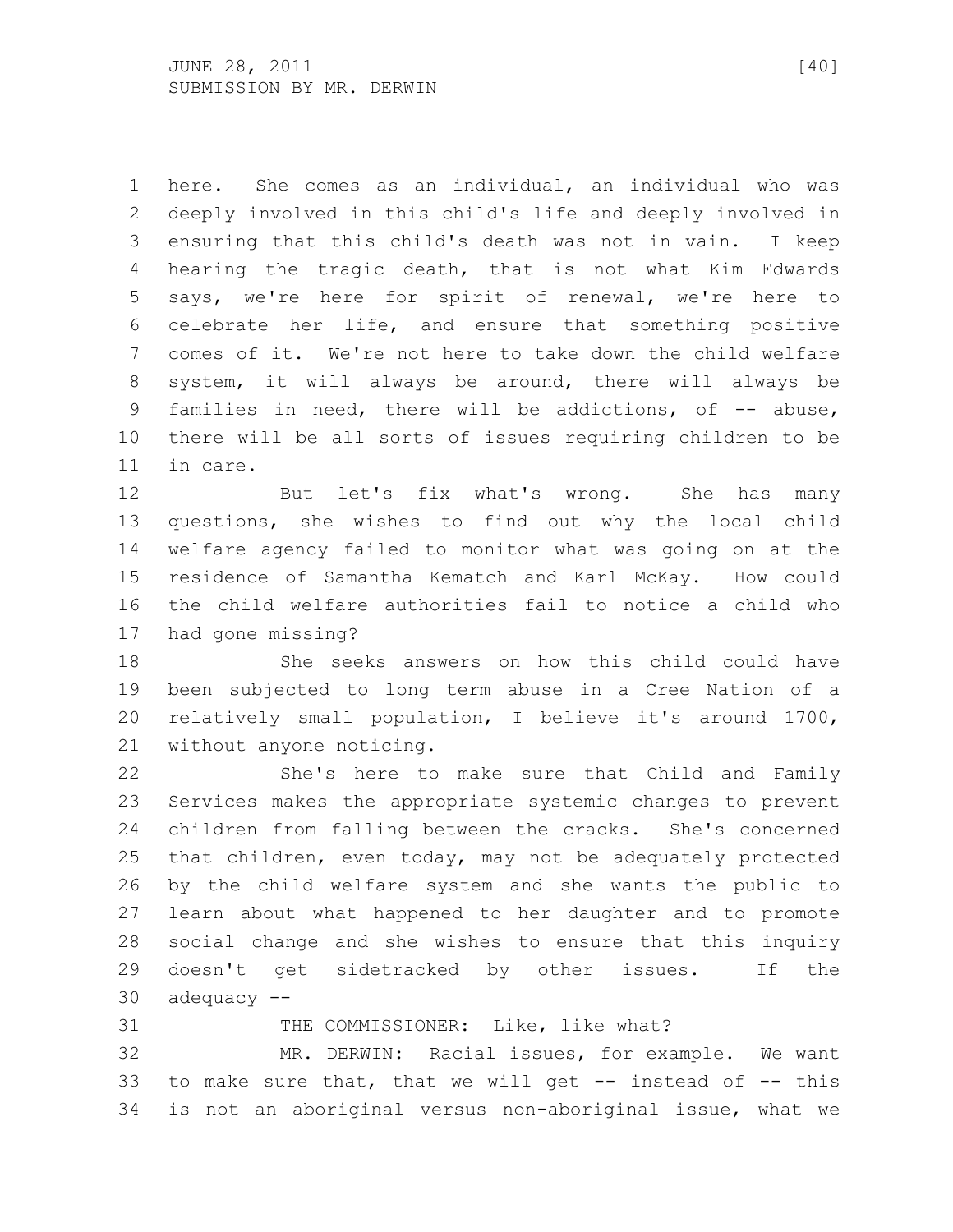want to insure is to look at the global child welfare system from the top down because Child and Family Services knew about Samantha Kematch in April of 2000, Winnipeg Child and Family Services was involved back then. There was a number of agencies involved, and we need to look at all the agencies.

 The Province of Manitoba has the ultimate authority and so they will want to hear the answers from them, and not only what these reports have to say but what they're doing about it today.

 And I submit that the views of the child protection agencies here today requires a balance and alternative perspectives put forward and the perspective of a parent and, and I submit that Kim Edwards is a parent because she is the true mother that Kim -- that Phoenix Sinclair knew. The perspective of a parent who lost a daughter --

 THE COMMISSIONER: Was she ever -- had foster mother status or was it a case of, of --

 MR. DERWIN: It was, it was a de factor relationship and she looked after -- I think there was a brief period of time where it was a foster mother -- and I mean very brief. But she -- Phoenix Sinclair lived with Steve Sinclair, lived with Kim Edwards, she moved freely between the houses and it was a happy relationship. And after Phoenix Sinclair passed away, it was Kim Edwards that organized the funeral, it was Kim Edwards that's done all the speaking on behalf of Phoenix Sinclair. She's founded a Phoenix Sinclair Foundation to, to ensure that this never happens again.

 She has had contact with dozens of families who, who have been involved with, with Child and Family Services, she has met with and assisted families who have had other, other children who have died in care, and Kim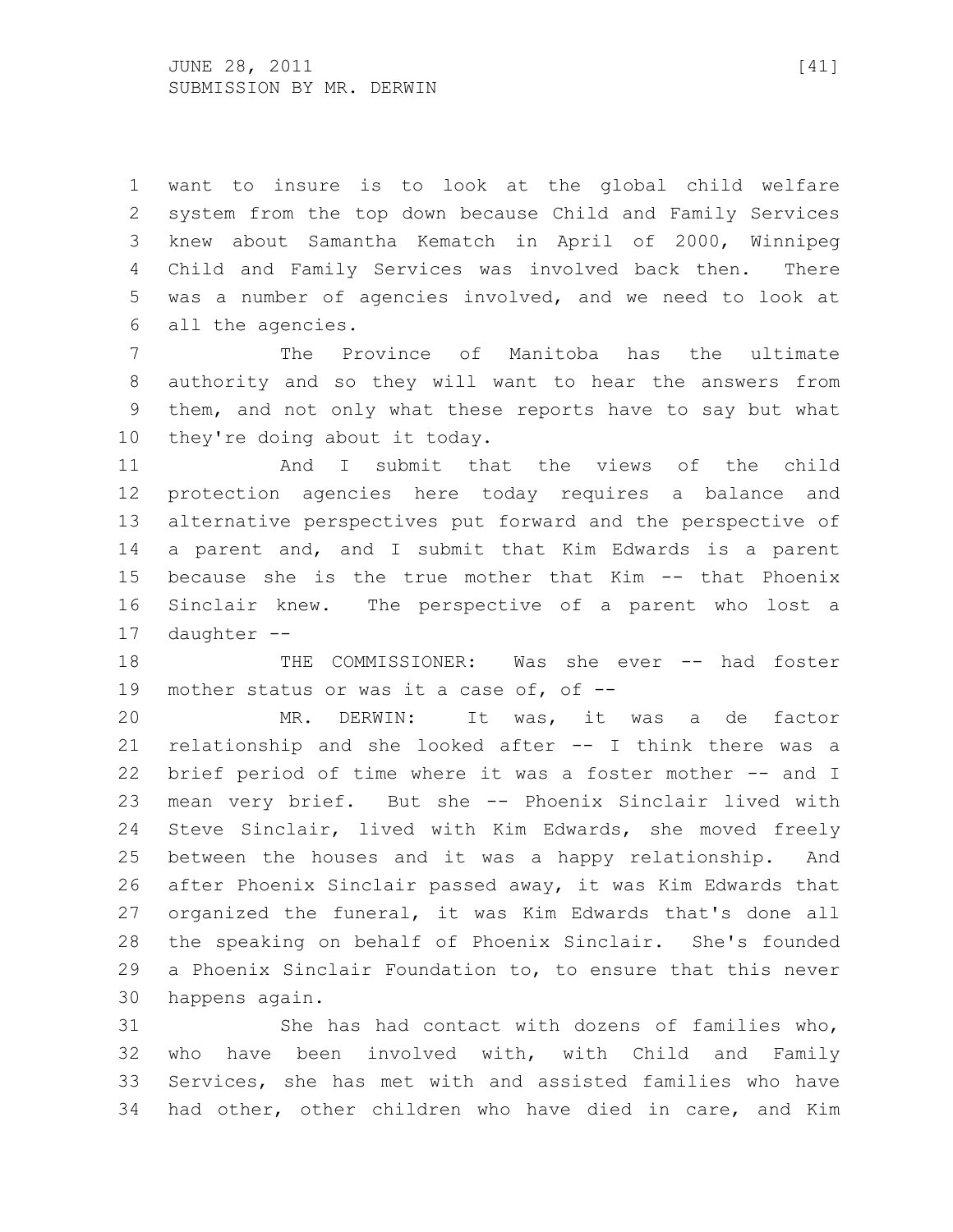Edwards has always been there.

 And she doesn't want to disband the child welfare system, the problem needs to be addressed and one of the issues is, you will see, devolution of services and ensuring that there is not a diffusion of responsibility. And she's given herself the mandate to protect children so that this never happens to another child again.

 She's not a member of the general public, she's much closer. She's not an academic but she has looked after Phoenix Sinclair from the -- from firstly the date of birth until the date she was taken away. She wants to see improvements in the system, real improvements, not just policy written.

 So I would ask that she should receive full standing in all three phrases, certainly on the factual basis she has a substantial and direct interest. In the reports that followed, certainly she has a great deal of interest in that, and implementation because that is what's important. What's important is that Phoenix Sinclair's death not be in vain, that we use it as a tool to ensure that Child and Family Services looks within and makes what's wrong right.

That's my submission.

24 THE COMMISSIONER: Thank you very much, Mr. -- counsel. All right, I think we're making good progress working our way through. We'll take a 15 minute adjournment and then we'll probably run through till 12:30 and any that we haven't heard by then, we'll take after lunch.

 THE CLERK: Order all rise. The commission of inquiry is now in recess.

(BRIEF RECESS)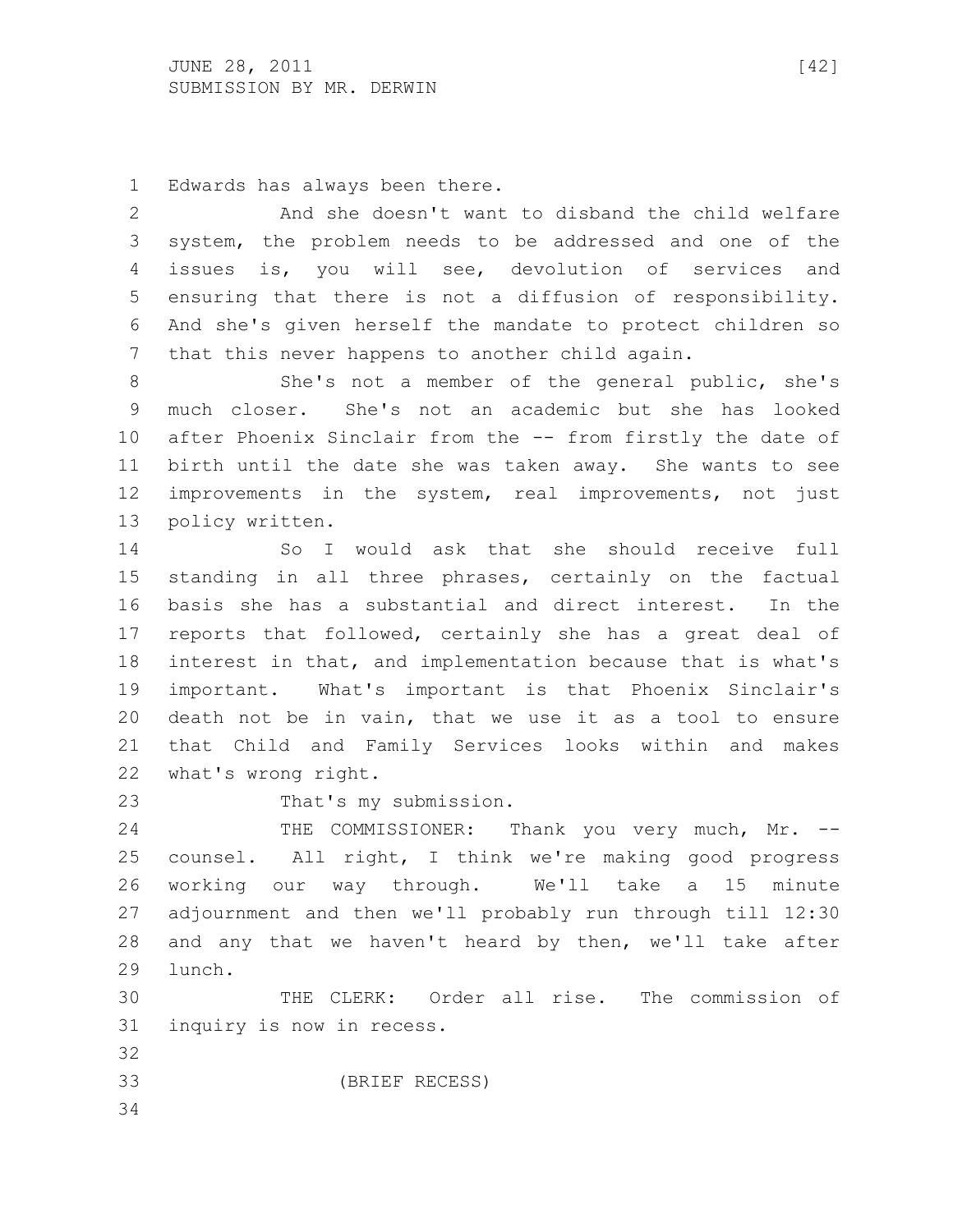THE CLERK: This commission of inquiry is now back in session. Please be seated. THE COMMISSIONER: Good morning. MR. HARVIE: Good morning, sir. My name is John Harvie, I appear on behalf of the First Nations of Northern Manitoba Child and Family Services Authority. The material that we filed, the written material, is contained in tab five -- 9 THE COMMISSIONER: Yes. MR. HARVIE: -- of Exhibit 1 in this matter. I would also like to point out to the Commission that I am accompanied by Anthony Lafontaine Guerra, who is sitting at counsel table, an associate of mine. Seated with him at counsel table is Dr. Kathy 15 Jones, who is a manager, the differential response manager, with the Northern Authority, and seated in the gallery is Mr. Eugene Peterson, he might have stepped out for a minute, who is the community relations manager for the Northern Authority. And when I say Northern Authority, Mr. Commissioner, the First Nations of Northern Manitoba Child and Family Services Authority is always known as the Northern Authority in my remarks. 23 THE COMMISSIONER: Yes. MR. HARVIE: Thank you, sir. To begin with, the Northern Authority is seeking part -- status in these -- this inquiry as a party with full standing for all phases that have been identified by Commission, by inquiry counsel. We would submit for your consideration, sir, that that status as a party not be shared. For the reasons that are set out in the written material that I have filed with you, the Northern Authority has a very unique perspective and perhaps I should -- a unique perspective and very onerous responsibilities under the act and regulations,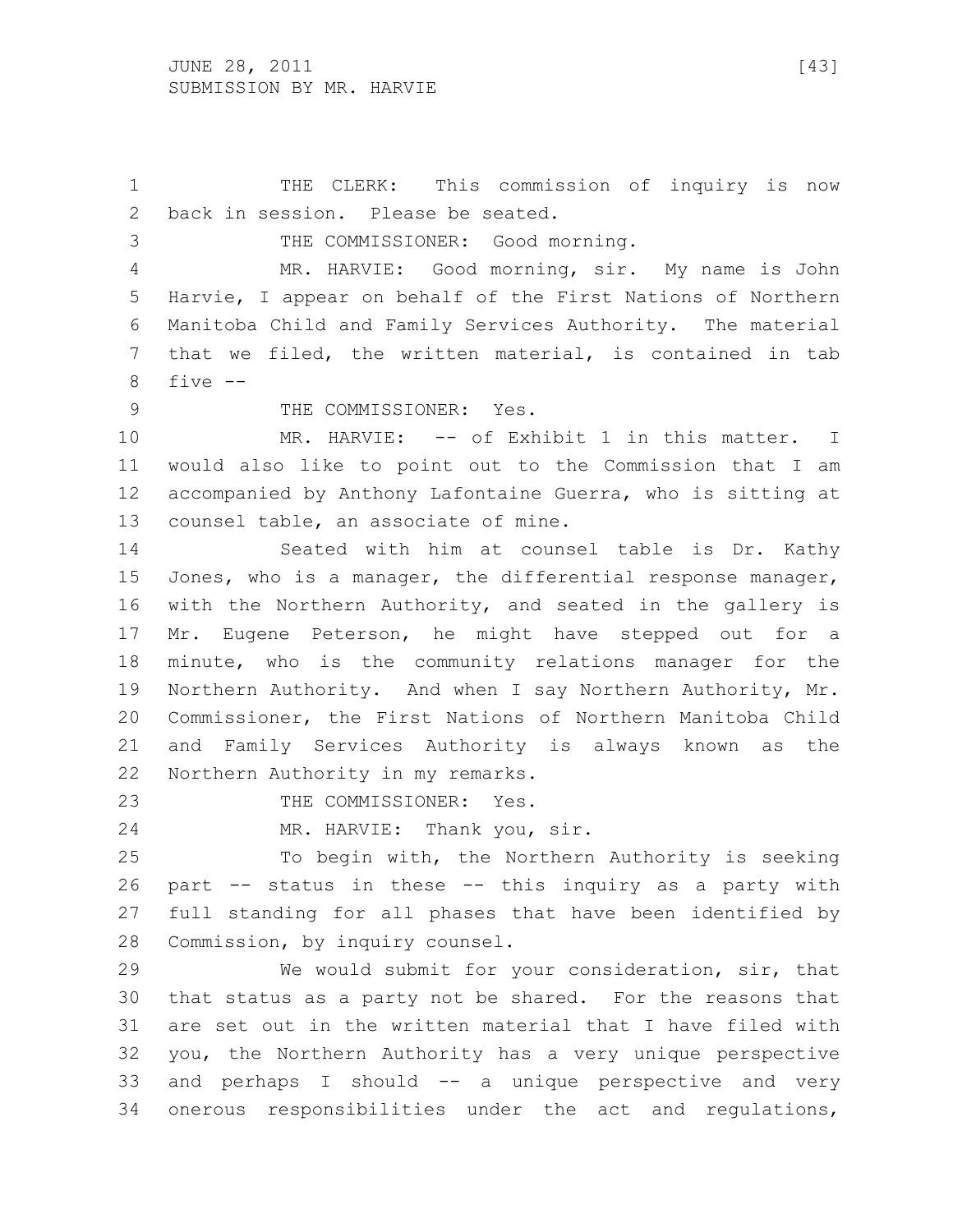$JUNE$  28, 2011 [44] SUBMISSION BY MR. HARVIE

 which I have provided in my material to you. I should say perhaps, as well, by way of introduction, that the, the communities that the Northern Authority serves are identified in Schedule "A" of the Regulations to the Authorities Act and for your benefit, Mr. Commissioner, I have brought a copy of Schedule "A" 7 with you -- with me today. 8 THE COMMISSIONER: Yes. MR. HARVIE: Perhaps I could be permitted to provide you with a copy of it. 11 THE COMMISSIONER: Yes. MR. HARVIE: I'll just provide this to Madam Clerk and -- there we are, thank you. THE COMMISSIONER: She can look after distribution. MR. HARVIE: Thank you. And I do have some copies to distribute, thank you very much. THE COMMISSIONER: Do you want to mark that as Exhibit 2? MS. WALSH: We can mark that, Exhibit 2. **EXHIBIT 2: CHILD AND FAMILY SERVICES AUTHORITIES REGULATION** MR. HARVIE: Thank you very much, Mr. Commissioner. Then with reference to Exhibit Number 2 in these proceedings, you'll see that there are 26 communities identified in this schedule to the regulation. These are the communities that the Northern Authority is responsible for in providing services as mandated under the Act and the Child and Family Services Act and the Authorities Act. Twenty-six in number and if, if you were to look at the, at the map with respect to the location of those communities, sir, you find that many of them are extremely remote,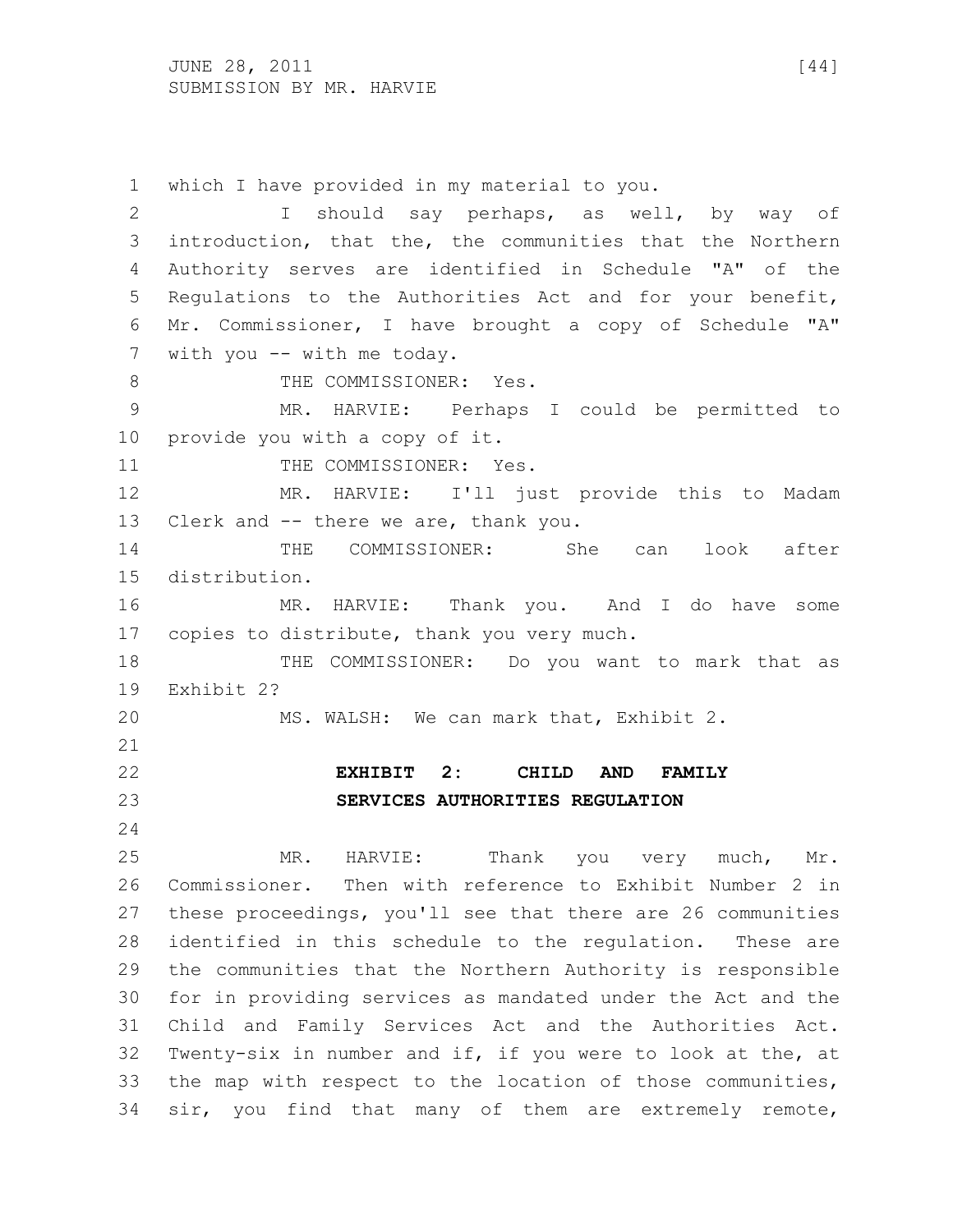hundreds and hundreds of kilometres away from Winnipeg. I would also like to provide, at this time, a copy of -- that I actually reproduced from the website of the Northern Authority, just for ease of reference, if I may, and kindly ask that it be marked as Exhibit 3 in these proceedings. Copies for distribution to counsel, as well. So this is a list, Mr. Commissioner, of the agencies that serve those communities and these agencies are all under the supervision of the Northern Authority. There are six in number that are set out in the document that is Exhibit 3 in this matter, and I would point out, if I may please, for your consideration that -- and if I might have a moment, please. If you -- in reference to the first page of Exhibit Number 3, Mr. Commissioner, you'll see reference to Cree Nation Child and Family Caring Agency. 17 THE COMMISSIONER: Yes. **EXHIBIT 3: AGENCY LISTING OF FIRST NATIONS OF NORTHERN MANITOBA CHILD AND FAMILY SERVICES AUTHORITY** MR. HARVIE: Earlier you heard my learned friend, Mr. Cochrane, make reference to ANCR as an intake agency. The fact is, sir, that the Northern Authority has four intake agencies and when I draw your attention to Cree Nation Child and Family Caring Agency, that is one such intake agency. That would be -- and their responsibility, therefore, Mr. Commissioner, is to make the after hours apprehensions and apprehensions at first instance, with respect to their catchment area after hours so they, they occupy that position. The, the area that they serve is The Pas and the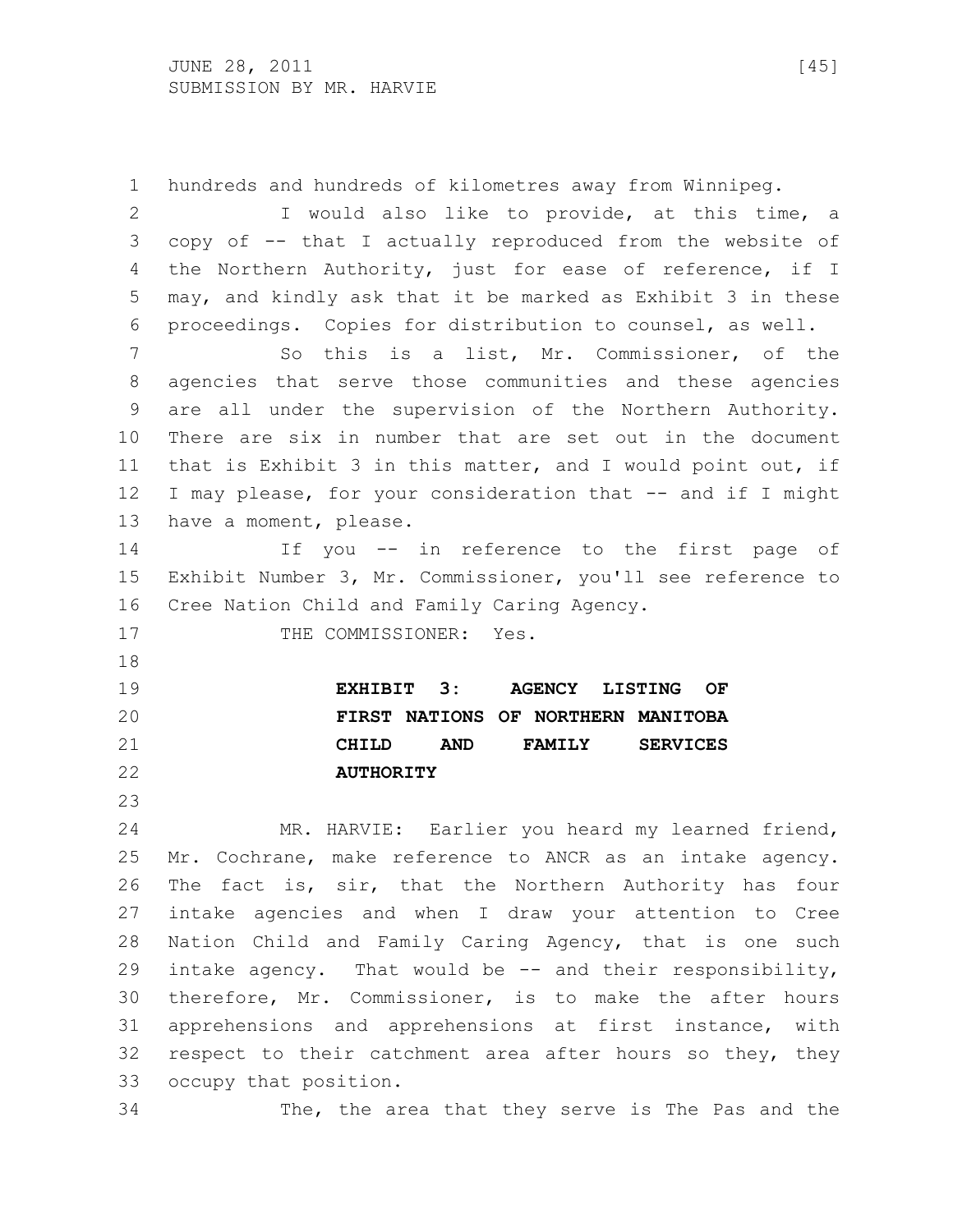surrounding area in the Province of Manitoba. With respect to page two of Exhibit 3, reference is made to the Island Lake First Nation Family Services, that is also a designated intake agency. It serves the Island Lake and surrounding area and when I say the surrounding area, sir, it's a very large geographic area. Beneath that you'll Konsao Sipi Minisowin Agency. That agency is the designated intake agency for Norway House and the surrounding area. And beneath that you will see Nisichawayasihk Cree Nation Caring Agency or Family Wellness Centre, I beg your pardon, but that particular agency is also a designated intake agency for Thompson and the surrounding area.

14 I bring that to your attention, sir, because it is our submission that in the phases that this inquiry will investigate, as they have been identified by inquiry counsel, the first phase will involve not just the facts of what actually happened in this terrible tragedy but they will also involve an analysis, one would presume, of the -- and has, as been expressly stated, of the services provided and not provided to -- in this -- in these circumstances.

22 THE COMMISSIONER: And was the Northern Authority or any agencies whom it contracts involved in the delivery or -- of any of those services?

 MR. HARVIE: No, sir. The Northern Authority was not involved in this particular event. The Northern Authority, however, is responsible, as you see from the, the material that we have provided, the Northern Authority is responsible for supervising the agency, supervising the intake agencies, and will have particular interest with respect to the transfer between agencies that occurred perhaps in this particular case and also with respect to the systems, the actuarial tools such as risk assessments that were used or not were -- or were not used, I beg your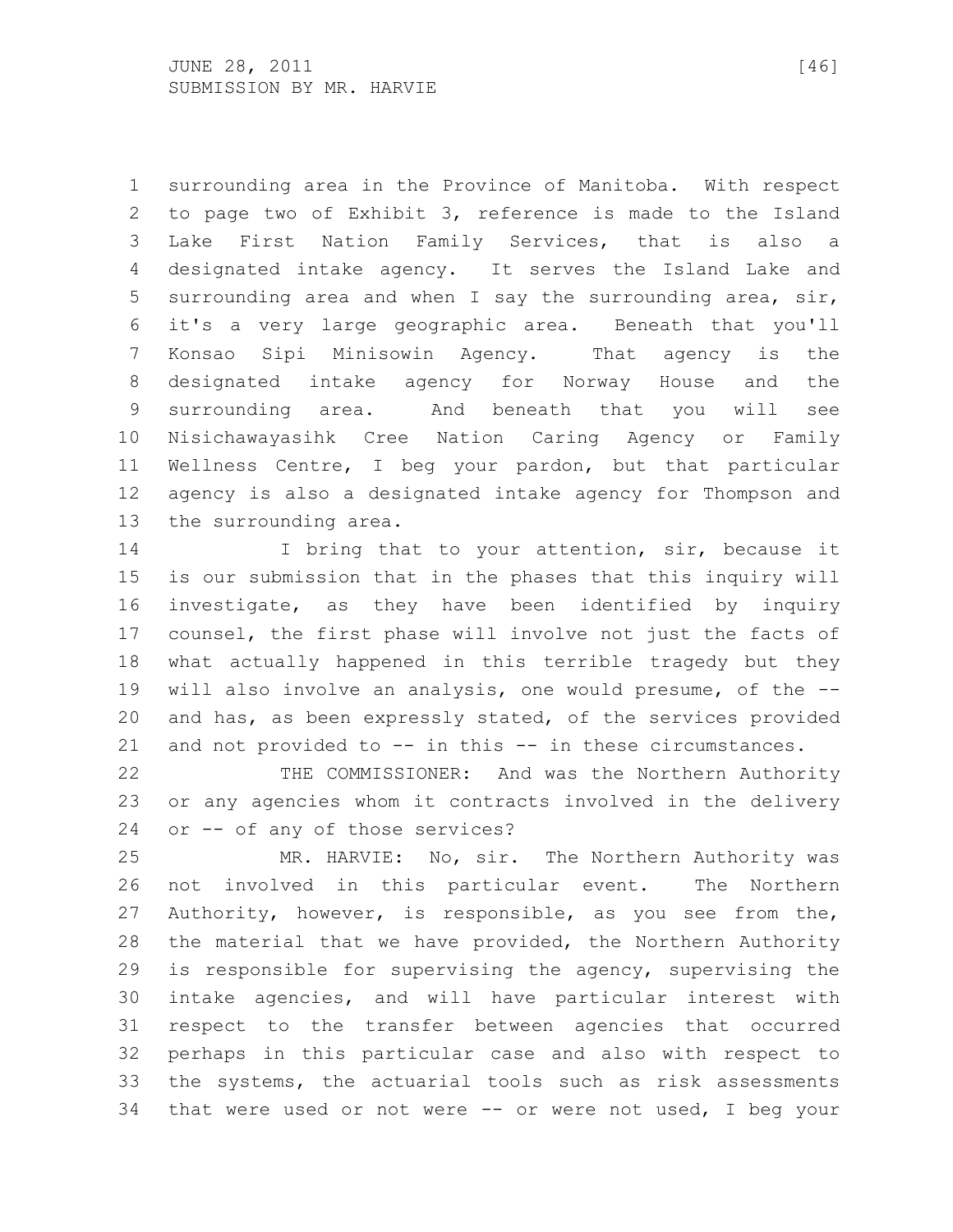pardon, with respect to the facts surrounding the, the tragedy in this circumstance.

 THE COMMISSIONER: Do not all three authorities who have applied for standing have that kind of responsibility in common?

 MR. HARVIE: They do, Mr. Commissioner, they do have that responsibility in common. Of course it's important, I would submit with respect, to bear in mind that there was originally a very good reason why there are three different authorities or, in fact, four.

11 THE COMMISSIONER: Oh, yes.

 MR. HARVIE: Because they have unique perspectives. What I have -- trying to demonstrate and perhaps anticipate your, your line of thought in this regard, is that there is a big difference between the -- we would suggest, the perspective that perhaps the Southern Authority might have, with respect to communities that are largely served by road and within a short distance of a major metropolitan area, and all of the, all of the assets that can be --

21 THE COMMISSIONER: With respect to what kind of issues?

 MR. HARVIE: With respect to, with respect to issues of services to children, with respect to resources, including police resources that are available in large police agencies in the City of Winnipeg and other municipalities.

 In some of the areas that are served, as you will see with reference to the -- Exhibit 2 that I have provided to the court, these are extremely remote communities, they are in large part, I am very sad to say, riven (phonetic) with extreme difficulties and problems and unemployment and other social issues that have to -- that require and did require, at first instance, the establishment of a separate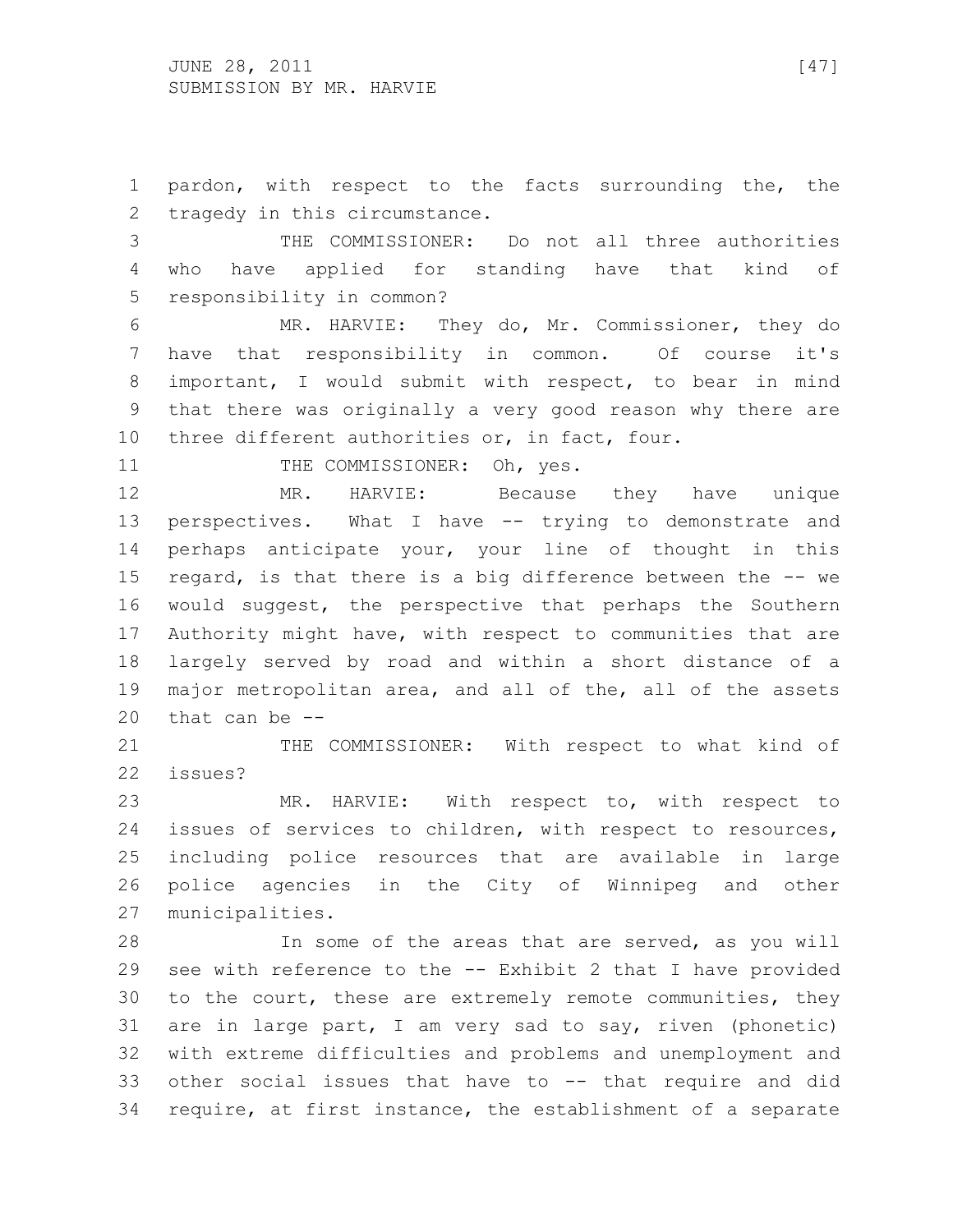authority to deal with their particular needs.

 In this particular case then, when we're analyzing the systems that were utilized with respect to phase one of the inquiry, such a risk -- let's say there is a risk assessment or you're, or you're assessing the risk, risk assessment tool that was or wasn't used with respect to Phoenix Sinclair, that you will be hearing evidence, I would presume, with respect to how that particular tool works, why it was or wasn't appropriate.

 It would be useful, we would suggest for your consideration, at that time to hear input from the Northern Authority with respect to whether or not that particular actuarial tool is culturally sensitive, whether it's appropriate with respect to the resources that are available in the communities that we serve. It would be -- we would suggest, for your consideration, it would be perhaps difficult, after the fact, to -- if we didn't participate in phase one of the proceedings, to go back and revisit what particular aspects of a given actuarial tool did or didn't work.

 So again, as my learned friend Mr. Haight said, this particular application and applications of its nature are prospective. I don't know what the evidence will be, but I would suggest for your consideration that given the perspective of the Northern Authority, its immense responsibilities over a wide geographic area, with very limited resources, that our, our -- the Northern Authority would be a valuable participant, in all three phases, including phase one.

 And with respect to -- it's really with respect to the systems failure or what systems were not utilized that I see and would submit on behalf of the Northern Authority where it would be of benefit to this inquiry to participate in phase one.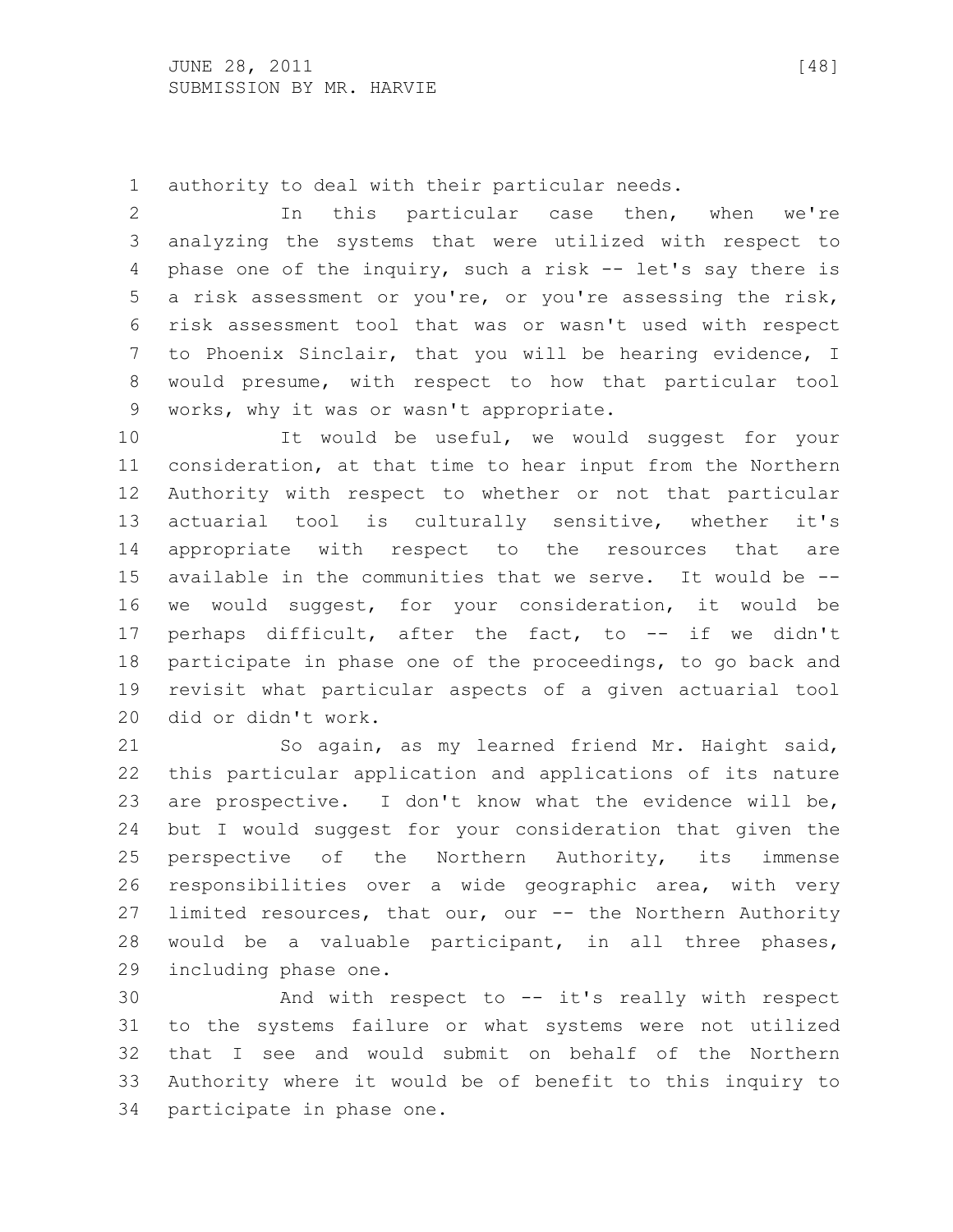With respect to phases two and three, I would suggest for your consideration that the necessity of the participation of the Northern Authority is manifest by the recommendations and because I wasn't sure, Mr. Commissioner, as to there -- whether or not you had access to the particular recommendations already, I did include them in my material that I filed and they are, of course, found in Exhibit 1.

 I would suggest for your consideration that when you review the recommendations that are contained in those reports and will form the basis of parts -- phases two and three of the inquiry, that in almost each and every case that will have a bearing on the Northern Authority and the Northern Authority's activities.

 In case, and again not to, to be repetitive or overly lengthy in my submission, we have, at page five of tab five of Exhibit 1, starting at paragraph 14, set out the duties of the Northern Authority and, indeed, of all authorities and they have been identified, as well, by my learned friend, Mr. Cochrane, but we've set them out for you. They are -- they involve the oversight of the delivery of services to families, by agencies, training for agencies under its jurisdiction, that is the jurisdiction of the Northern Authority in this instance. Ensuring agencies under its jurisdiction follow standards, practises and procedures. Supervision of children in care. Issuing directives to agencies, and the power to require agencies to carry out their duties in accordance with standards established by the authority or the director.

 And beneath that I've cited, for your ease of reference and attached to the document, the particular sections of the Act, the Child and Family Services Act and the -- as well, the Authorities Act that demonstrate that. In particular, if I may carry on, at page seven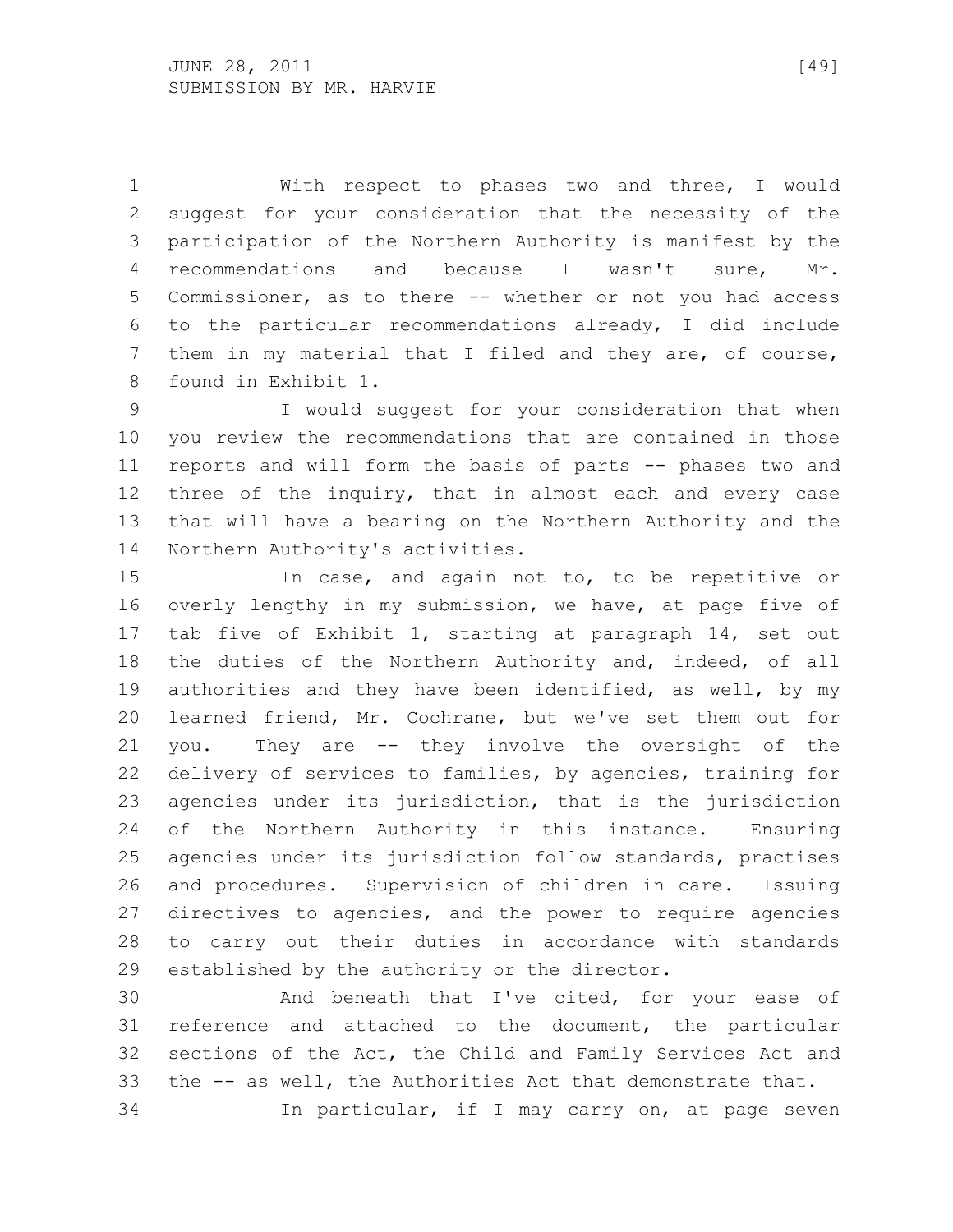of our submission we identify for your consideration paragraph 17 of page seven, in particular what we believe are the areas where the Northern Authority could be affected by a finding of recommendation and, therefore, would have a direct and substantial interest in these proceedings as that has been defined in the case law and referred to by Commission counsel.

 They are how child and family services are delivered to rural and remote communities in Northern Manitoba, the sufficiency of present standards and procedures for child protection and the carrying out of mandated services. Funding, caseload and staffing of agencies serving remote First Nations communities. How Manitoba children receiving child and family services are reunified with their biological parents or guardians, to ensure that the process is consistent with the safety and best interest of children and also respectful to First Nation cultures.

 How Child and Family Services staff are trained and educated to ensure a balance between the need for staff who understand the practicalities of the communities they serve and the need for staff who are well trained and also the implementation of the recommendations, of course, that are all contained in tab "B" which we've already provided and I've already made reference to.

 In the circumstances, therefore, Mr. Commissioner, we would suggest that for the reasons that I have set out, that the Northern Authority ought to be granted status as a party with full standing in these proceedings for all three phases of this inquiry.

 Those are my remarks, subject to any question that you may have, sir.

 THE COMMISSIONER: No, you've answered any questions I had in my mind and I thank you for your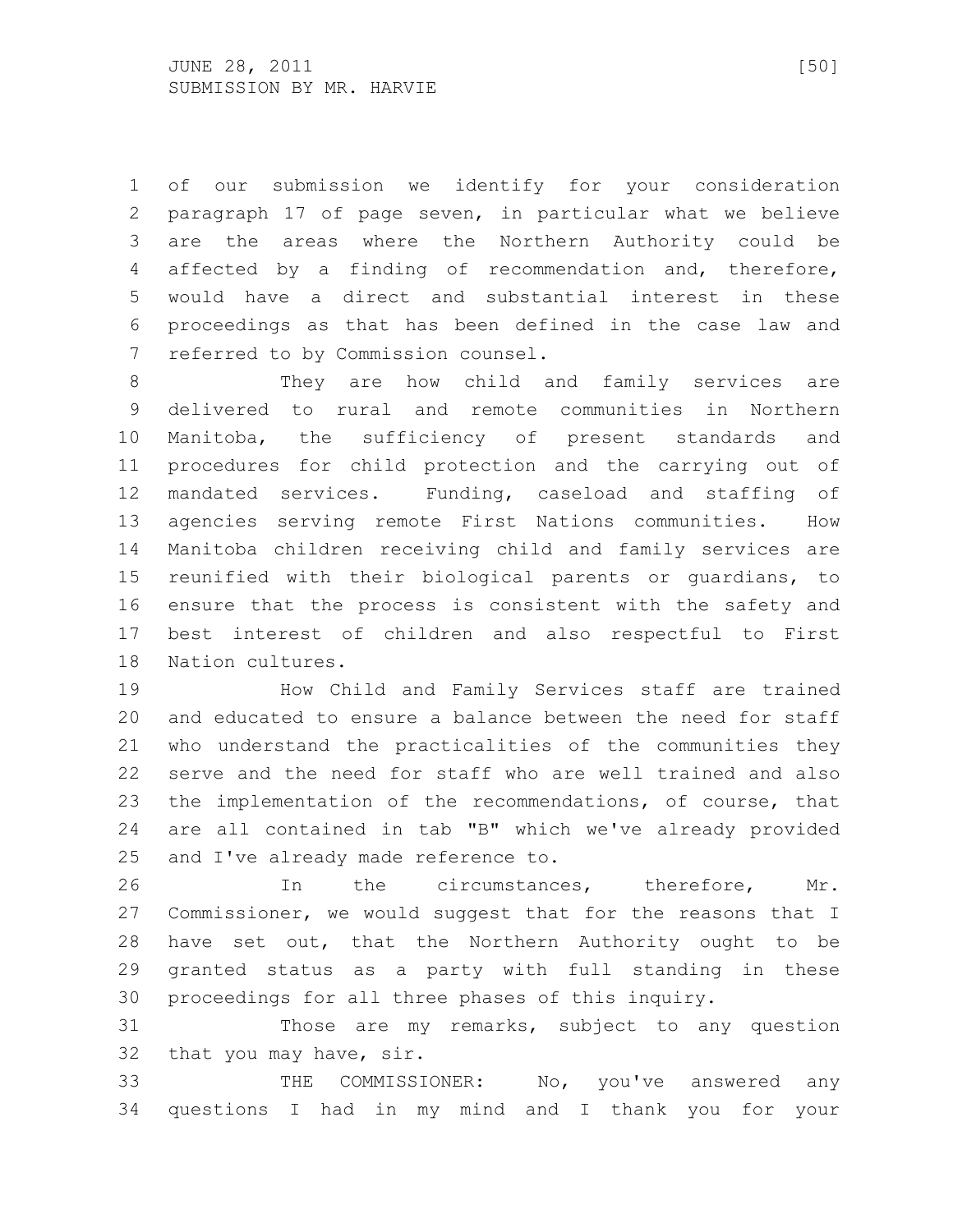presentation.

 MR. HARVIE: Thank you, sir. MS. WALSH: Next the First Nations of Southern Manitoba Child and Family Services Authority. THE COMMISSIONER: Which will become known here as the Southern Authority. 7 MR. SAXBERG: That's correct. I won't have to go through that. My name is Chris Saxberg, and I, along with Luke Bernas, who is sitting at the table right behind me, will be acting as counsel for the Southern Authority, provided, Mr. Commissioner, you grant us what we are seeking here, which is a full standing with respect to all three phases of the inquiry. The submission is found at tab six of Exhibit 1. THE COMMISSIONER: Yes, I have it before me. MR. SAXBERG: And I'm just going to elaborate on it in terms of the division of the inquiry into three phases. 19 THE COMMISSIONER: Right. MR. SAXBERG: Firstly, with respect to the factual aspect of the hearing, that is the inquiry involving Phoenix's birth to the discovery of her death, and what services were provided or not provided, the Southern Authority has, and I think to be bold it's self-apparent, a direct and substantial interest in this aspect of the hearing because the abuse and the death of Phoenix Sinclair occurred in Fisher River. The agency with the mandated jurisdiction in Fisher River is Intertribal CFS, the Southern Authority oversees Intertribal and, in particular, it's the Southern Authority that was responsible for the policies, practise standards and procedures that were in place in that jurisdiction, at the time that Phoenix Sinclair was murdered and following, during the period that that murder was undiscovered.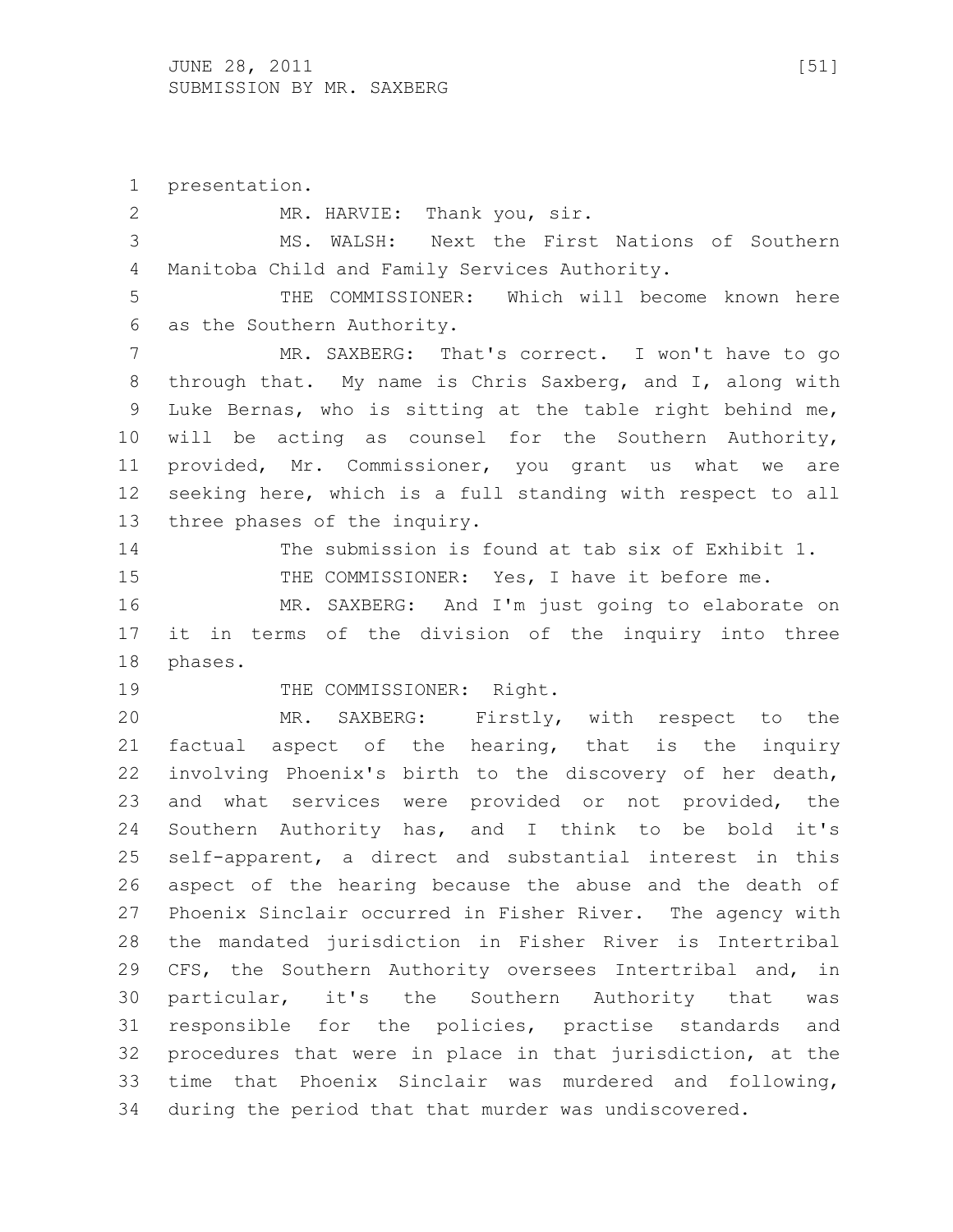So in that regard the Southern Authority has crucial information to provide the Commission in terms of those policies and whether they were being implemented and applied correctly and what the Southern Authority did to ensure that those policies were, in fact, firmly in place and again, implemented by the frontline social workers.

 Given the importance of this aspect of the inquiry, I believe that that -- the value of that evidence will be very important. It would be the Southern Authority's intention to call witnesses in that regard and subject to further elaboration on the process, to -- with the Commissioner's approval and, and would be to act -- do the direct evidence of those witnesses with respect to that phase and the other phases.

 THE COMMISSIONER: Did any agencies have a responsibility or contracted with the Southern Authority, either prior to or subsequent to devolution, I guess I would have to put it that way, have any direct contact with Phoenix and her family, anyone that you're, you're representing today, have any direct contact with the little girl?

 MR. SAXBERG: Well, that's an issue, I suppose, with respect to whether there was -- whether there ought to have been contact.

THE COMMISSIONER: I see.

 MR. SAXBERG: Because, as I said, the Southern Authority is the authority that was in charge of intertribal CFS which was the agency with the jurisdiction in Fisher River.

THE COMMISSIONER: And --

 MR. SAXBERG: There's also an issue that comes into play with respect to whether there were any -- there was information that was provided, or phone call in particular that was made at a given time which I won't get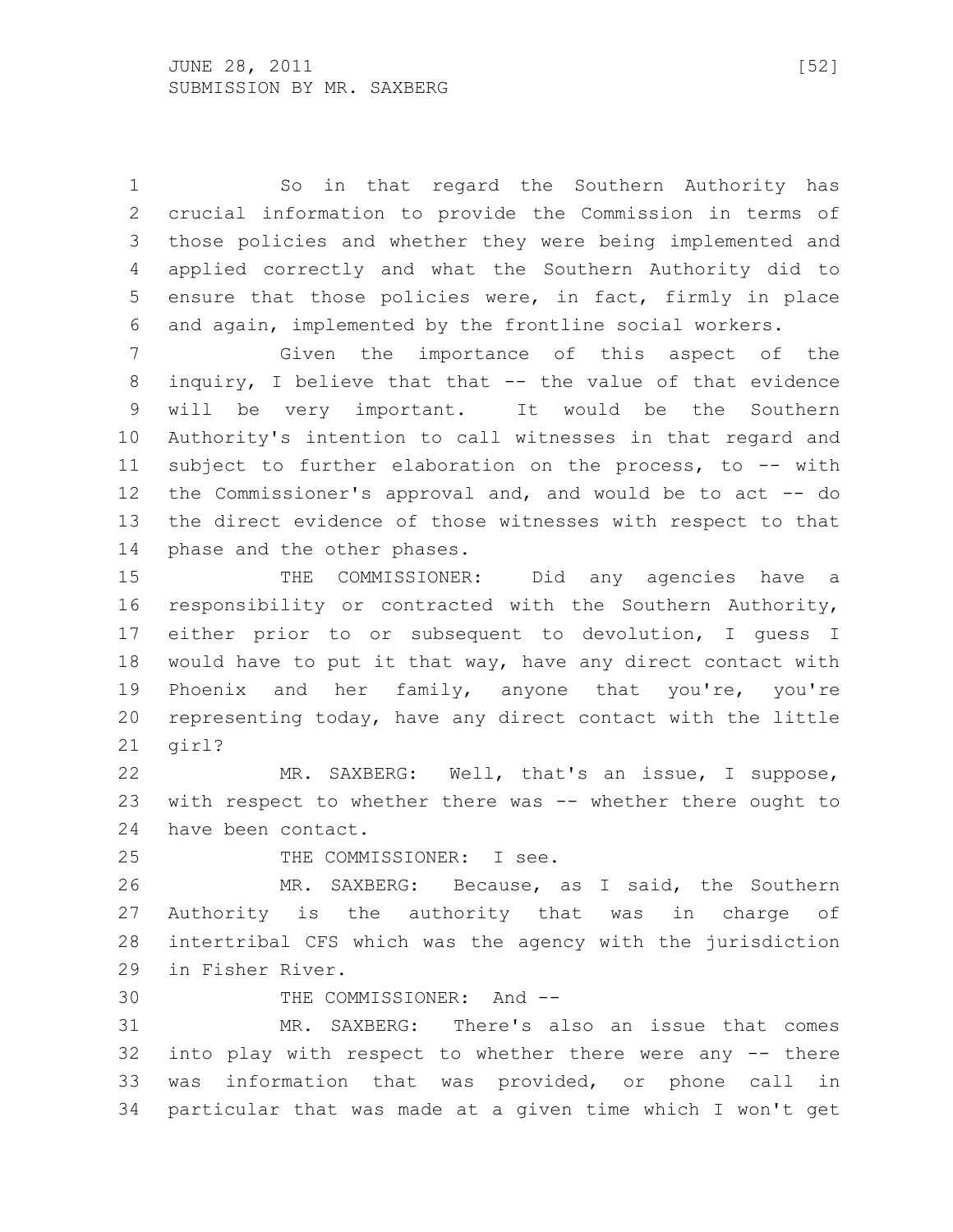into but there's that issue.

2 THE COMMISSIONER: I understand you.

 MR. SAXBERG: So that's with respect to phase 4 one. I should also, parenthetically, add that the Southern Authority is the authority at this time that is -- that has the responsibility for ANCR.

 With respect to the other two phases of the hearing, I don't want to be repetitive of Mr. Harvey's comments but -- so I'll just adopt them, as it were, and reiterate that there is a reason where they are separate authorities in -- that have been created and that it's very important for the Commissioner to recognize that those authorities have the ability to adopt different policies and to implement them differently. And so although at first one might consider that they have a very connected participation in this hearing, in fact, that isn't the case, in my submission.

Subject to any questions, those are my comments.

19 THE COMMISSIONER: No, I have to tell you, I, I am concerned that -- about the, the, the public interest being well served by a multitude of, of grants of full standing as distinct from some joining in separate grants -- joining in, in joint grants because of both the, I guess, particularly because of the, of the time factor that would -- that could possibly be involved, so I hear you, I understand your issue but I have to say that I am -- I am going to look at, at whether there is a basis for, for making some grants here that are, are joint between parties whose similar -- whose interests are not identical but have substantial similarities.

MR. SAXBERG: And I --

 THE COMMISSIONER: And if you want to respond to that, why fair enough.

MR. SAXBERG: If I may?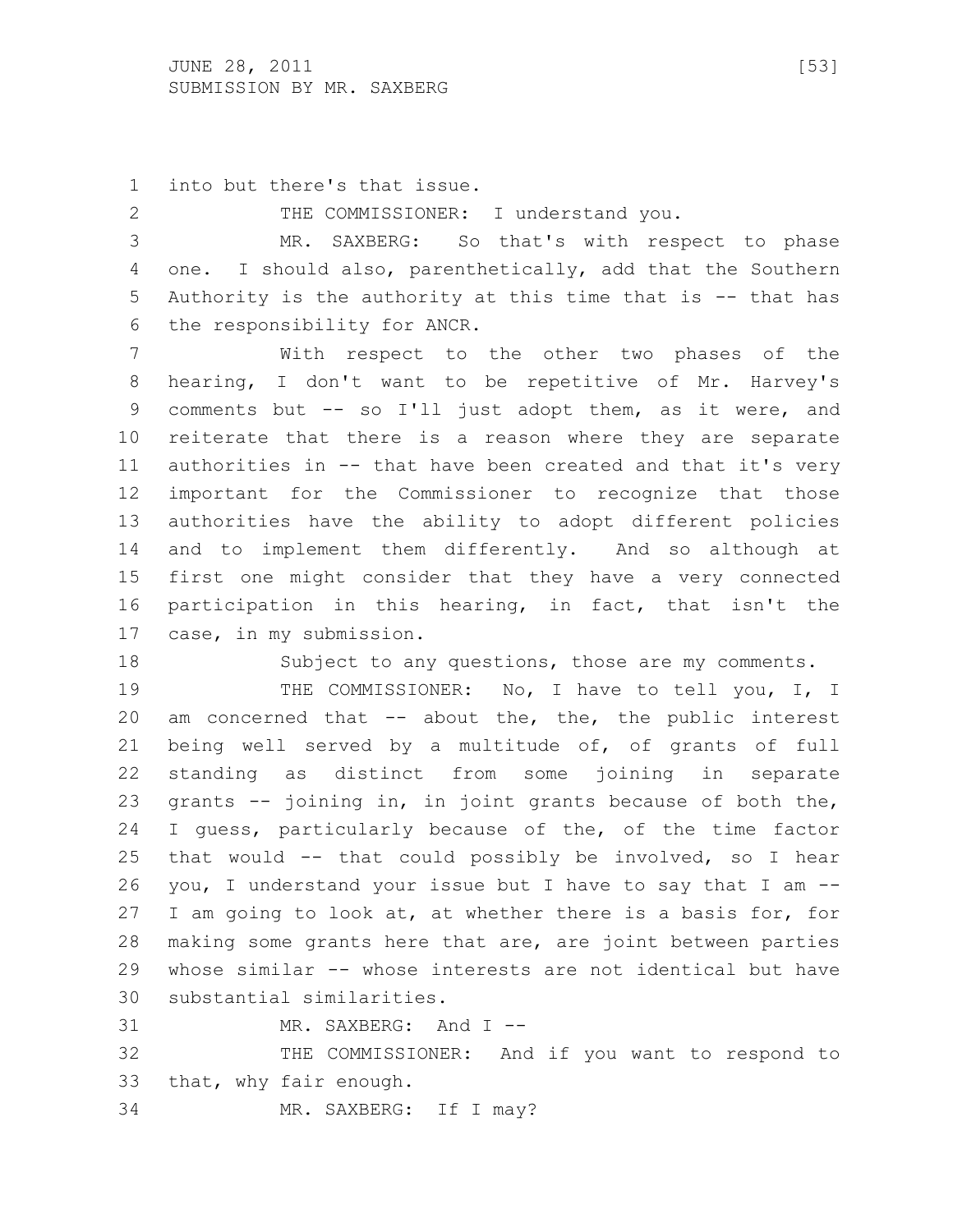$JUNE$  28, 2011 [54] SUBMISSION BY MR. SAXBERG SUBMISSION BY MR. GUTKIN

1 THE COMMISSIONER: Yes. MR. SAXBERG: I would just submit that with respect to the Southern Authority, it's going to have a unique involvement with respect to the first phase, as I have described it, because of its direct responsibility for the community in which Phoenix Sinclair was murdered. And those -- that -- it does not hold true with respect to the other authorities. So in combination with respect to the intervention at that phase, I don't think can work. THE COMMISSIONER: Do you say that bearing in mind that, that Intertribal has applied for its own separate standing? MR. SAXBERG: Well, that's -- I was speaking at the authorities, vis-a-vis each other -- 15 THE COMMISSIONER: Yes. MR. SAXBERG: -- in terms of their connection. 17 THE COMMISSIONER: Yeah. 18 MR. SAXBERG: With respect to the connection with Intertribal, I think that I would agree that there can definitely be a joint representation on certain parts of the case with respect to phase one. Then with respect to the phase two and phase three, there would be a divergence between the Southern Authority and Intertribal. 24 THE COMMISSIONER: Thank you very much, counsel. MR. SAXBERG: Thank you, Mr. Commissioner. MS. WALSH: Next we'll hear from the General Child and Family Services Authority. 28 THE COMMISSIONER: Yes. MR. GUTKIN: Good morning, Mr. Commissioner. My name is Terry Gutkin. I'm with the law firm of Taylor McCaffrey. I am appearing on behalf of the General Child and Family Services Authority. I expect, Mr. Commissioner, that I will be assisted in this matter by my associate, Robynne Kazina and I have with me here today, sitting at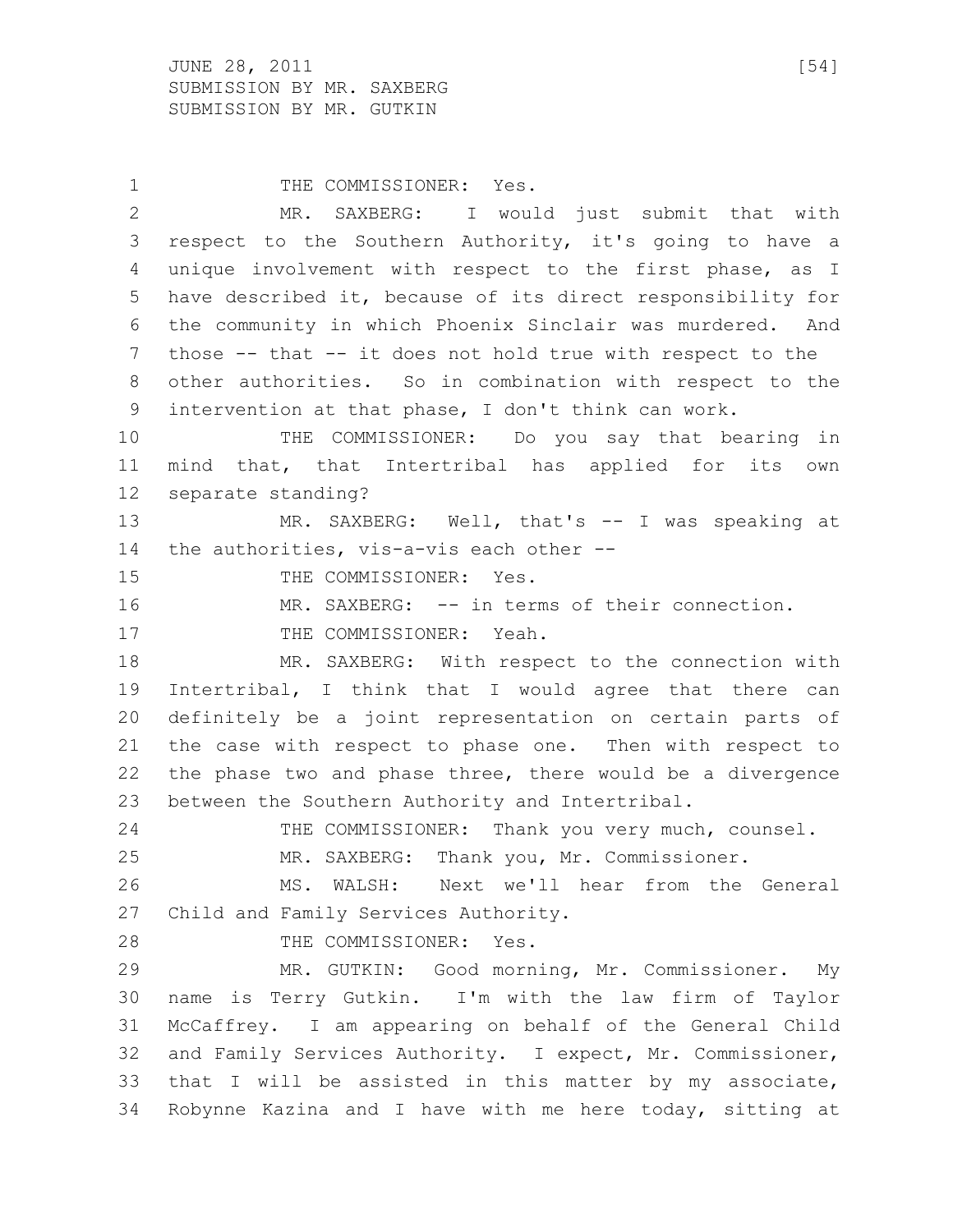counsel's table, Jessica Schofield, who is an articling student in my firm.

 THE COMMISSIONER: Thank you. MR. GUTKIN: At tab seven, Mr. Commissioner, is the General Authority's application for standing. I am going to try to be brief in my comments this morning because I submit that the basis for the application for standing is set out in some detail in the written material before you.

 Suffice it to say that the General Authority is empowered, by law, to administer and supervise all non-Aboriginal, non-Metis Child and Family Services agencies in the Province of Manitoba. That includes, Mr. Commissioner, the Child and Family Services Agency of Winnipeg, Winnipeg Child and Family Services Agency or as 16 I've referred to in the brief, the branch.

 The General Child and Family Services authorities powers and duties are set out in the Child and Family Services Authorities Act and in the regulations made under that Act, counsel for some of the other authorities this morning have taken you through those powers and authorities, powers and responsibilities and I am not going to repeat it again, today but again, as I said at the outset, the General Authority is responsible for supervisory -- supervising and administering all non-aboriginal, non-Metis agencies in the Province of Manitoba.

27 The, the powers that it has, with respect to standards, with respect to supervision, with respect to resource allocation are broad. They're set out in the legislation and in the regulations. In many instances, the General Authority has sole jurisdiction over these issues in other instances the General Authority has jurisdiction in conjunction with the director of, of Child and Family Services. All of that is set out in the brief and it's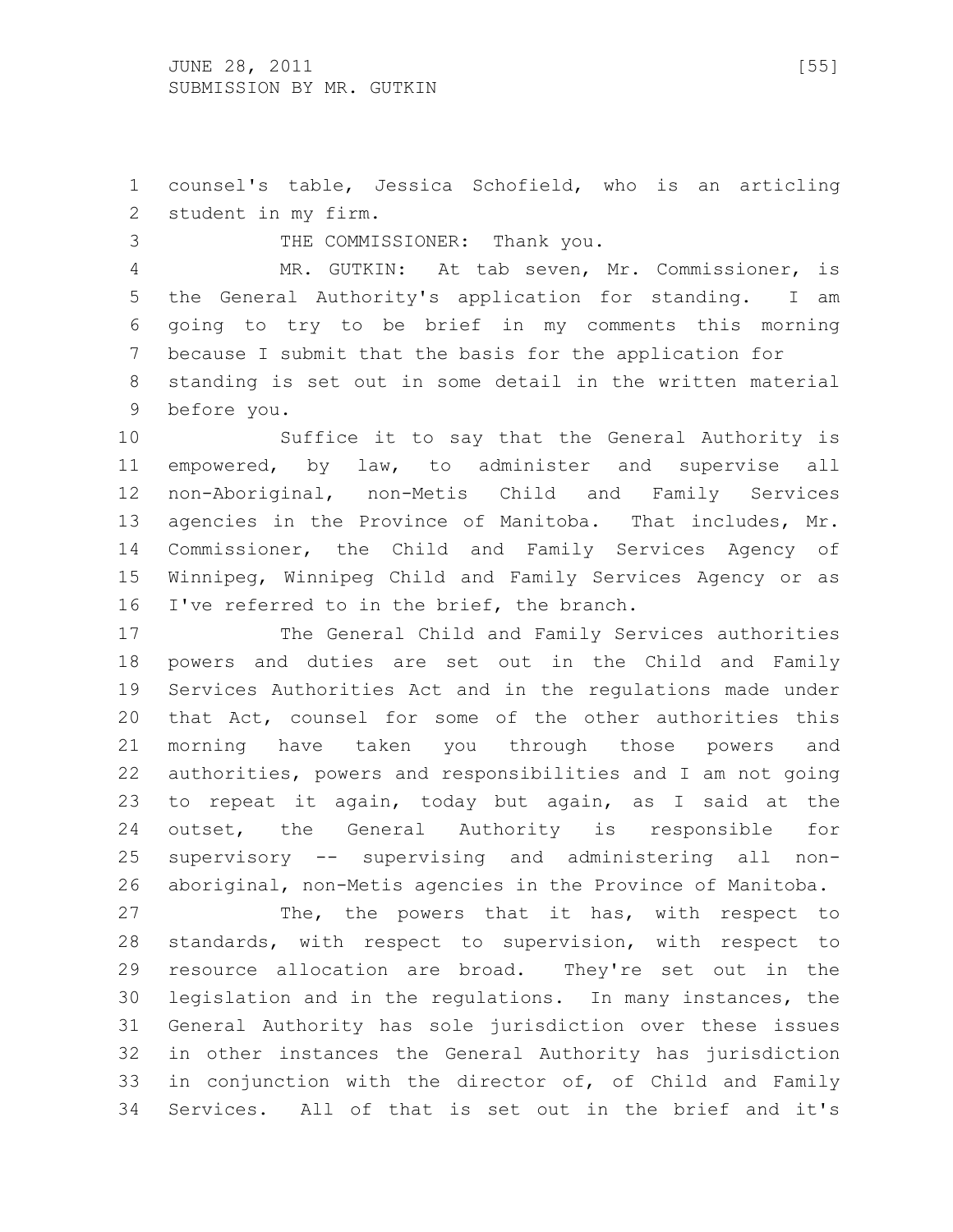also set out in the legislation.

 Child and Family Services of Winnipeg is a mandated agency, as I said, under the authority of the General Authority.

 In terms of the phases of this inquiry, Mr. Commissioner, I do not anticipate that during phase one, and my client will have a tremendous amount of factual evidence to give as to its involvement in a supervisory capacity. As explained in the written material, the Authorities Act was proclaimed in force in November of 2003, that's when the four authorities, including the General Authority, was created.

 There was a transition period, over a number of years, dealing with the various protocols in the Authorities Act and the transfer of cases to, to responsible agencies. During the time period leading up to the -- to at least March of 2005 and, in fact, until May of 2005, insofar as the Winnipeg Child and Family Services Agency is concerned, you will hear evidence that it was the director of Child and Family Services who had direct responsibility, up until that point in time on a de facto basis, although legally the General Authority was already in existence and had been in existence from November of 2003 onwards.

 So what is the, the interest of the General Authority in the first phase? Well, to begin with, once the tragic death of Phoenix Sinclair came to light, the -- you will hear evidence that the General Authority conducted its own review. It, at that point in time, posed a number of substantial questions to its mandated agency, the Winnipeg Child and Family Services Agency and detailed responses were obtained from its agency. So in terms of the investigative stage, although most of its fact finding, in fact almost all of its fact finding, was after the death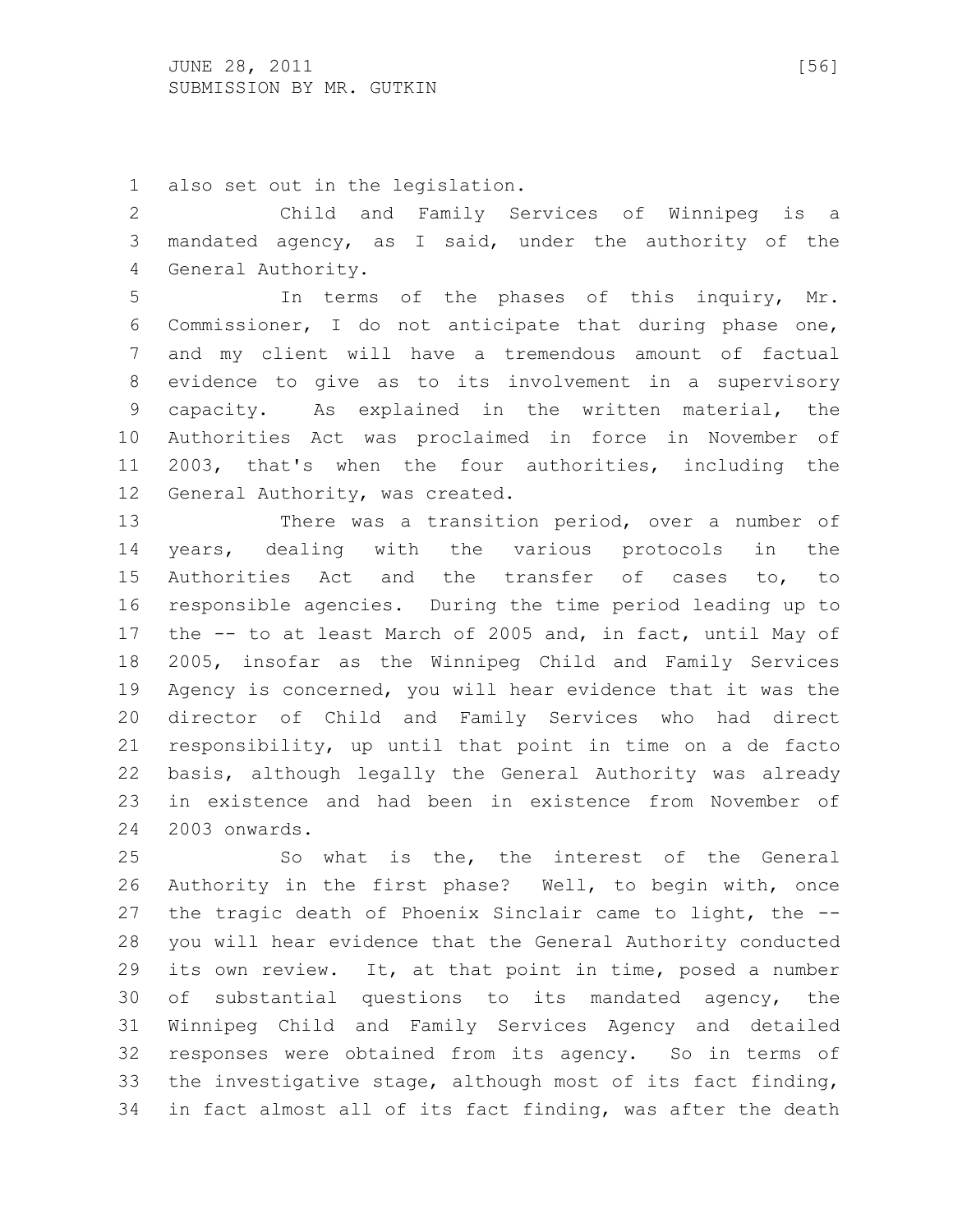came to light, that is relevant, I would respectfully submit, to the investigative stage.

 You will hear from the General Authority, and it's more germane to the second and third phases of this inquiry, the various initiatives, policy directives, et cetera, that went into place after the death of Phoenix Sinclair and certainly in light of the various reports that are already before this Commission, as well as, I believe, other reports that will be forthcoming.

 To deal with those recommendations and the implement of -- implementation of those recommendations, it's my submission that you have to do this on a contextual -- in a contextual basis, you have to look at the facts giving rise to those -- to that -- to those recommendations in order to properly deal with the recommendations, themselves, and their implementation. And so that's 17 another reason, Mr. Commissioner, why the General Authority is applying for full standing with respect to all three phases.

 The most significant role that you will hear, in terms of the General Authority's involvement in this matter, will deal with phases two and three. As counsel for the department has said, there were significant changes made to the Child and Family Services system after the death of Phoenix Sinclair and, in particular, after various studies and recommendations and reports came out. There is a division of authority under the legislation as to who is responsible for many of these changes, some of the changes and many of them, in fact, were made in conjunction with, with branches of government but the General Authority was intimately involved in dealing with the issues arising from the recommendations in the various reports, was intimately involved in dealing with recommendations arising from the death of Phoenix Sinclair and, as result, you will hear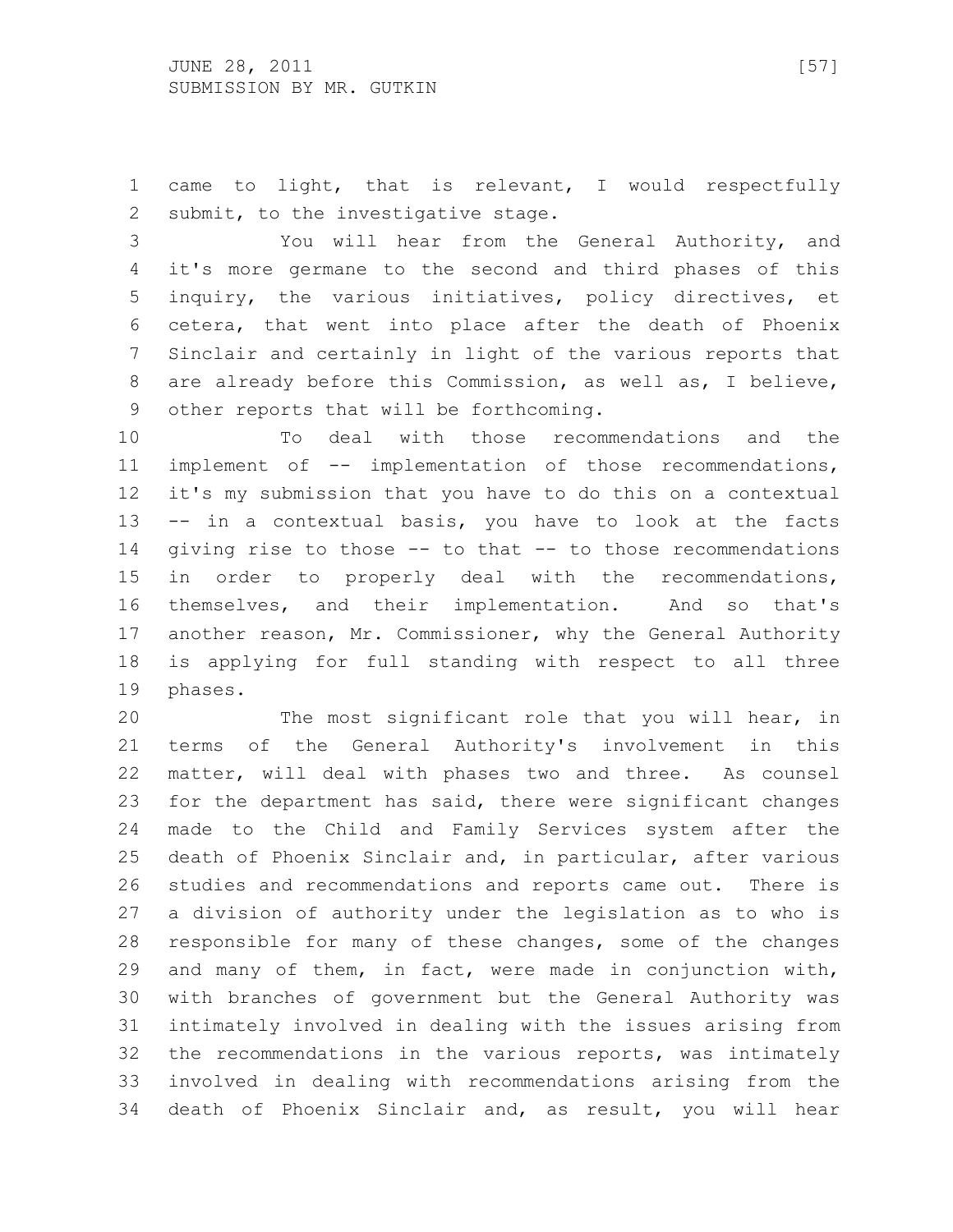evidence of numerous initiatives, of changes in standards, of staff hiring policies, of additional resources put into the system and I could go on and on.

 THE COMMISSIONER: Are they generally changes that were implemented province-wide?

 MR. GUTKIN: I can't speak to that, the department can speak to that, but insofar as the General Authority is concerned, with respect to all non-Aboriginal agencies, all non-Metis agencies, these would be changes implemented province-wide. The --

11 THE COMMISSIONER: What relationship do the authorities have, one with the other? Do they have a sort of council of authorities who meet --

14 MR. GUTKIN: Yes.

15 THE COMMISSIONER: -- and cooperate and work together?

17 MR. GUTKIN: Yes, they do. And there are various, there are various counsels, I believe one was called the Leadership Council, where the, where the executive directors of the various authorities meet and, and discuss the issues, yes. But in terms of, in terms of the General Authority, and more specifically its mandated agency the, the Child and Family Services Agency of Winnipeg, as I said before you will hear evidence of the review that the authority, pursuant to the legislation, conducted with respect to the death of Phoenix Sinclair and you will hear evidence of the numerous changes that have been made to date, insofar as the agencies under the General Authority's mandate. You will also, Mr. Commissioner, I expect, hear evidence on all of the things that are in the works in terms of future changes, both policy-wise, standard-wise, supervision-wise, competency based training, all of those things. And that's, that's the type of evidence I expect you will hear.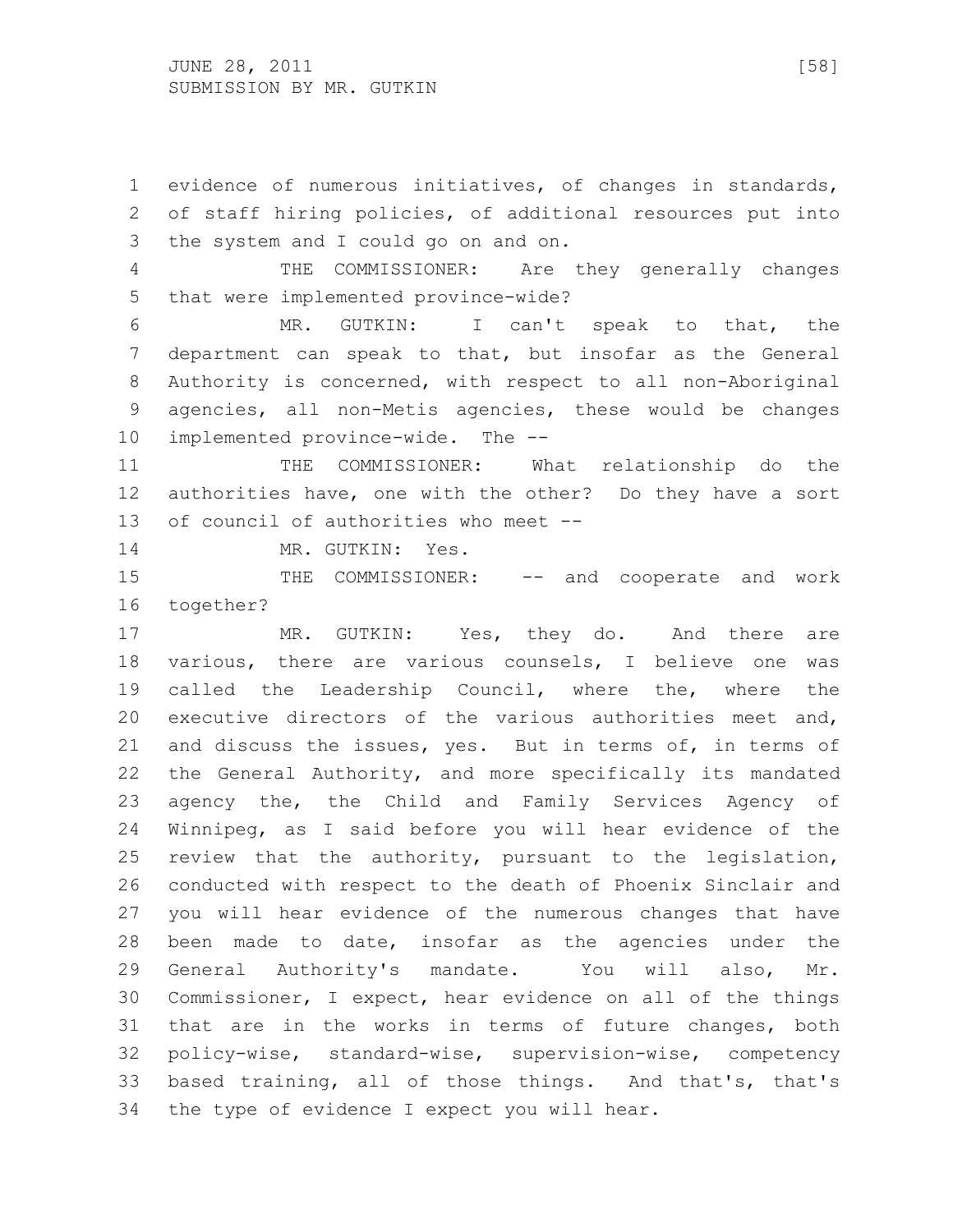THE COMMISSIONER: From departmental officials? MR. GUTKIN: You will hear them from the authority that, that -- from, from the policies and directions and resource changes and training that's gone into play, from their vantage point, that they are responsible for, that they have implemented.

 There is consultation with, with departmental officials, it's not done in a vacuum. One of the responsibilities of the Authority is to make sure that standards are implemented in accordance with the objectives of the Act which are, which are set departmentally.

 But you are going to hear what the role of the Authority, which has the -- and I'm talking about the General Authority has, with respect to the mandated agency that's really at issue in this particular case. It was Winnipeg Child and Family Services Agency that is a mandated agency of the General Authority and you will hear from the General Authority's perspective, what it has done with respect to all of the agencies it must supervise and deal with.

21 THE COMMISSIONER: Well, the Winnipeg Child and Family Agency is now, I think your term is, a branch of, 23 of, of, of the, of the department. Is that correct?

24 MR. GUTKIN: This is where in, in, in -- and I can understand the confusion that this creates. As Mr. McKinnon told, told the inquiry, the -- up until, I believe it was some time in 2003, the branch was a separate agency with its own board of directors and, at that time, because the Authorities Act had not yet come into existence or had just come into existence, the director of Child and Family Services would have overriding responsibility.

 When the Authorities Act came into existence, in November of 2003, much of the Director of Child and Family Services powers, duties and authority were transferred to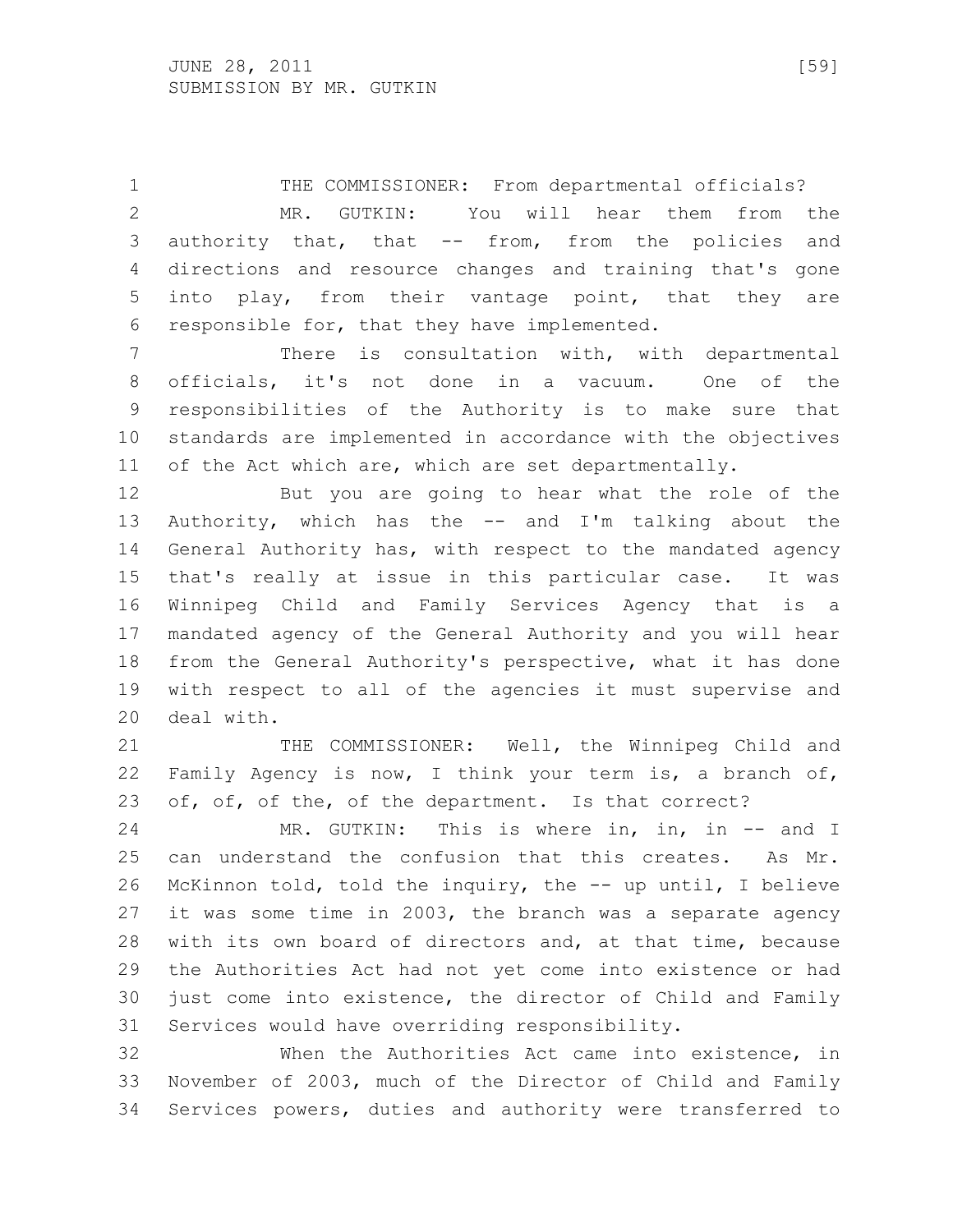JUNE 28, 2011 [60] SUBMISSION BY MR. GUTKIN

 the four authorities, including the General Authority. So legislatively, under the Authorities Act, Winnipeg Child and Family Services Agency is under the supervision and control of the General Authority. 5 THE COMMISSIONER: Now -- MR. GUTKIN: The anomaly, the anomaly is that 7 they are also a branch of government --8 THE COMMISSIONER: That's the point. 9 MR. GUTKIN: -- because the government has taken over all of its assets and liabilities but that doesn't exempt the Winnipeg Child and Family Services Agency from being subject to policies put in place by the General Authority, does not exempt it from being subject to the initiatives put in place by the General Authority, it does not exempt it from being subject to standards and how those standards are being implemented by the General Authority, it's the subject matter of staff training, of competency based training, and a whole plethora of initiatives in that regard, much of which have arisen in regards to implementing the reports that you have before you and is 21 part of the inquiry mandate. 22 So I hope that explains it. 23 THE COMMISSIONER: Yes. MR. GUTKIN: It is confusing -- 25 THE COMMISSIONER: It is, yeah. MR. GUTKIN: -- but I hope it explains it. THE COMMISSIONER: Yeah, I, I think I'm there, yeah. MR. GUTKIN: I know I have scratched my head on it, as well, but it's -- 31 THE COMMISSIONER: Well, I -- MR. GUTKIN: That's the legislative framework. THE COMMISSIONER: -- I have the, the benefit of Commission counsel to give some advice from -- on the point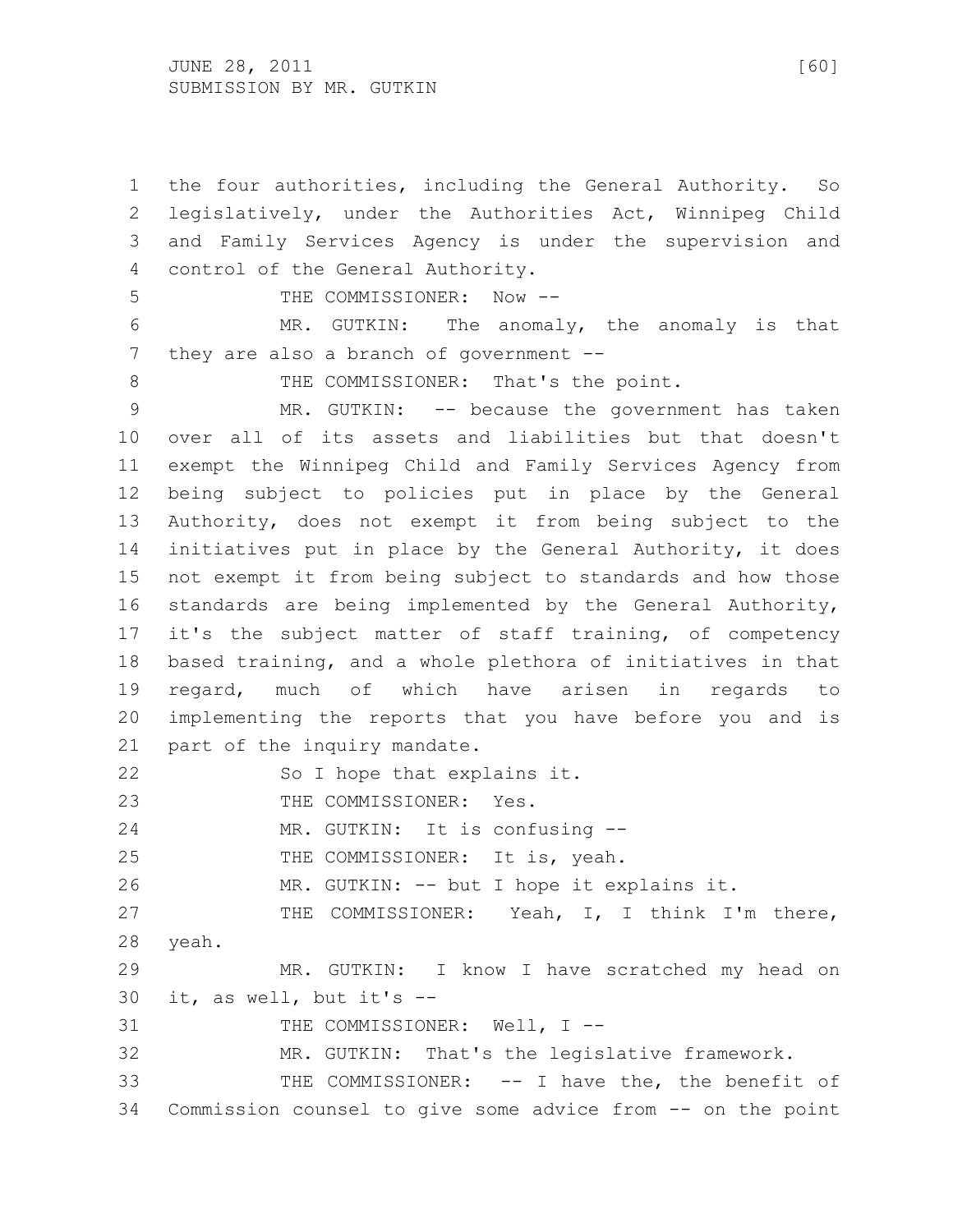$JUNE$  28, 2011 [61] SUBMISSION BY MR. GUTKIN SUBMISSION BY MR. KHAN

 and I, I have already drawn on that source and will do so again. MR. GUTKIN: I am hoping that in the course of evidence this whole framework and the breakdown of responsibilities and who is responsible for what will also become apparent. My client should be able to add to that significantly. 8 So I hope that answers --9 THE COMMISSIONER: Yes. MR. GUTKIN: -- any questions you have, Mr. Commissioner, if not I, I am here to answer any further ones. 13 THE COMMISSIONER: No, I think you've answered everything I've put and I thank you kindly. 15 MR. GUTKIN: Thank you, sir. MS. WALSH: Next is the Intertribal Child and Family Services Agency. 18 MR. KHAN: Good morning, sir. 19 THE COMMISSIONER: Good morning. MR. KHAN: My name is Hafeez Khan, I'm here as counsel for Intertribal Child and Family Services. 22 THE COMMISSIONER: Yes. MR. KHAN: I am accompanied by Mr. James Benson, who is just sitted -- seated in the middle. 25 THE COMMISSIONER: Right. MR. KHAN: Our submissions are at tab eight of Exhibit "A". 28 THE COMMISSIONER: Yes. MR. KHAN: And today I would just like to elaborate on our submissions and I would also like to respond to certain comments made with respect to our involvement earlier today by other counsel. First of all as, as, as everyone is aware, the, the tragedy occurred in the area of service or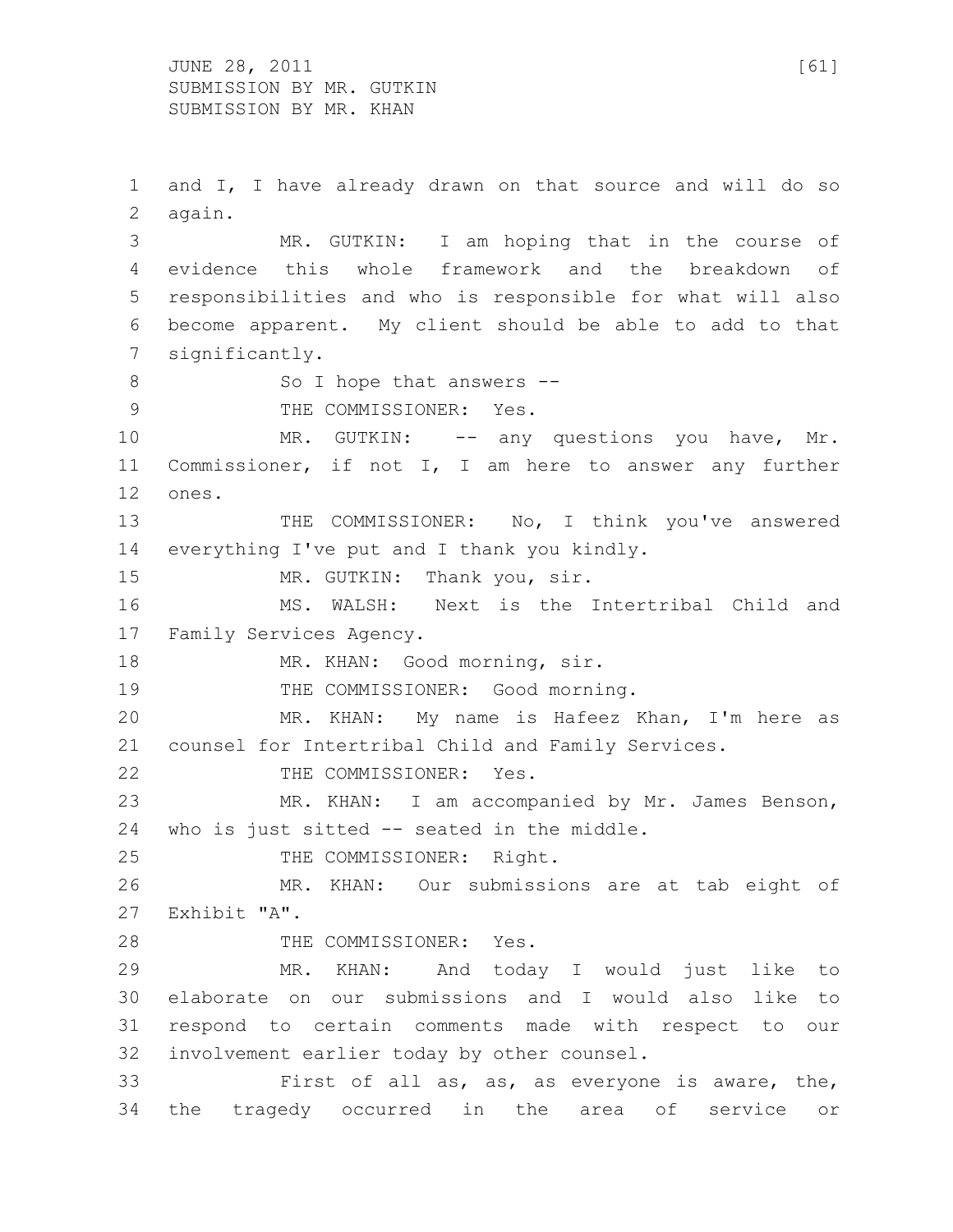jurisdiction, if I may say, of Intertribal Child and Family Services. Both the abuse and the death occurred in our area of service. And I would submit that that, in itself, gives us a very distinct and unique perspective in this case. In that regard, Intertribal is applying for standing, full standing on all three aspects of the inquiry, as well as separate standing.

8 We would submit that, that the very locus of the, 9 of the tragedy raises some questions that -- and I, and I would -- I don't want to assume but I would think likely 11 and probably that it would be necessary for the, for the -- well, sorry, ask questions that the inquiry be wondering with respect to our involvement. Certainly the public would be so.

 Assuming that the questions that come to mind are whether the agency was aware that the child was in our jurisdiction, how is it that this abuse took place without anyone's knowledge and, as well, with of course why did it take so long before anyone discovered about this death.

 Now, I can advise that the agency had some minimal contact with the home, we apprehended Phoenix Sinclair's step-brothers. This was after the death. Also, the Intertribal was the first agency to --

24 THE COMMISSIONER: But were they living at Fisher River at that time?

 MR. KHAN: They were living at Fisher River at that time. Intertribal was also the first agency to obtain information on the death of Phoenix Sinclair and that was forwarded onto the, the police services.

 And I am sure the, the Commission is aware but I would just like to note, point out, that the children -- the child was never under Intertribal care, the child was returned to the mother's care from Winnipeg CFS, the mother then moved to Fisher River and that is, that is where the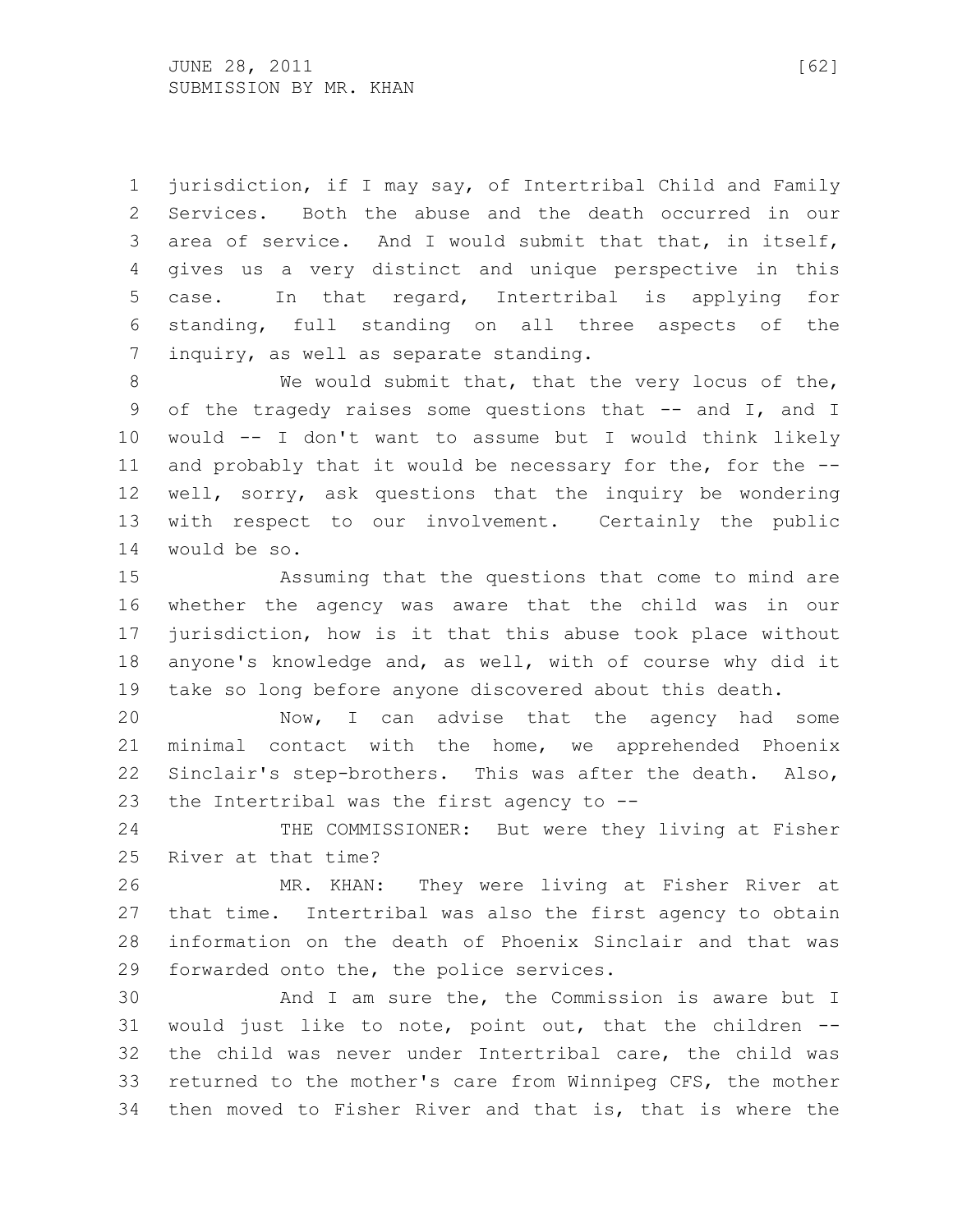tragedy occurred.

 In addition to what has already been submitted, I would just like to point out that it is our respectful submission that Intertribal has -- truly has a distinct interest in this matter. I understand that the Commission has concerns with respect to multiple grants of standing. The, the entire CFS system is really developed, it's made 8 for services to families, essentially. In the -- that's the end result of all the work that's done.

THE COMMISSIONER: That's the purpose.

 MR. KHAN: It's the whole purpose. Intertribal Child and Family Services, we are at that front line and unlike ANCR, and, and there are some differences with Winnipeg CFS, we are the only parties seeking standing today with this perspective. We're, we're -- we are a First Nations front line CFS agency.

 In addition to that, the fact that the death occurred in our jurisdiction has had a tremendous and I would say devastating impact on the agency and on the community. In order for Intertribal to, to maintain and, and, and for some members of the community, regain the trust and operate effectively, in our, in our -- it is our submission that it is imperative that we have full standing at this inquiry.

 I would submit that if the, if the agency is left sidelined with respect to any of the phases of the inquiry it will have a direct impact on how we are viewed in our community, in our, in our ability to operative effectively within that community.

 Now, I have heard the comments with respect to whether there are similar interests between Southern Authority and Intertribal Tribal Child and Family Services. I would submit that they are distinct for the reasons I have, I have mentioned and particularly that we are, we are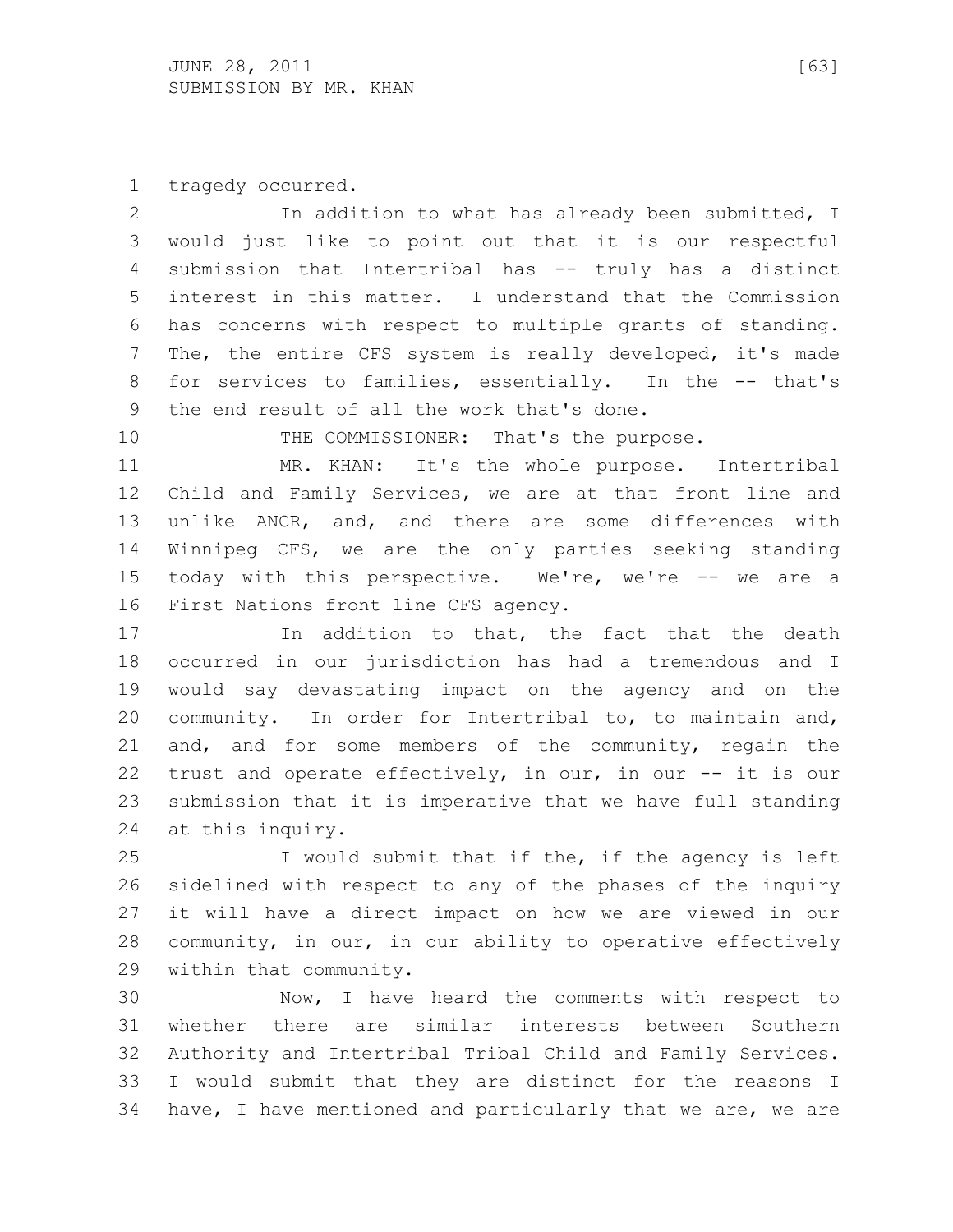$JUNE$  28, 2011 [64] SUBMISSION BY MR. KHAN SUBMISSION BY MR. SMORANG

 there. Only Intertribal, in this circumstances, will have the perspective that we have and if, if we are joined with other parties, I think it would affect the ability or it would affect the thoroughness of this inquiry. Not only does the inquiry, inquiry need to be just, fair and impartial and thorough but it must be see -- must seen to, to be that way and again if, if Intertribal is removed as a party, or is joined with another party, I believe it will affect that impression. So subject to any further questions you may have, those are our submissions. 12 THE COMMISSIONER: No. I thank you, I understand your point and I understand, as you have put it, the situation with respect to that geographic location. MR. KHAN: Thank you. 16 THE COMMISSIONER: Thank you. MS. WALSH: Next we have the Manitoba Government and General Employees Union, MGEU. 19 THE COMMISSIONER: Good morning. MR. SMORANG: Good morning, Mr. Commissioner, my name is Smorang, I appear on behalf of the Manitoba Government and General Employees Union, MGEU. We are seeking full standing as a party in all three phases of this matter. We have filed a comprehensive brief at tab nine of your materials. THE COMMISSIONER: Yes, I have it before me. MR. SMORANG: Which I trust you have read. The brief sets out the factors to be considered by a commissioner of inquiry in circumstances of this nature, that is standing applications, at page 13, paragraph 48. I will not review those, to a certain extent they were covered in addition by Ms. Walsh this morning. THE COMMISSIONER: Yes. MR. SMORANG: The brief also, at paragraph 37 of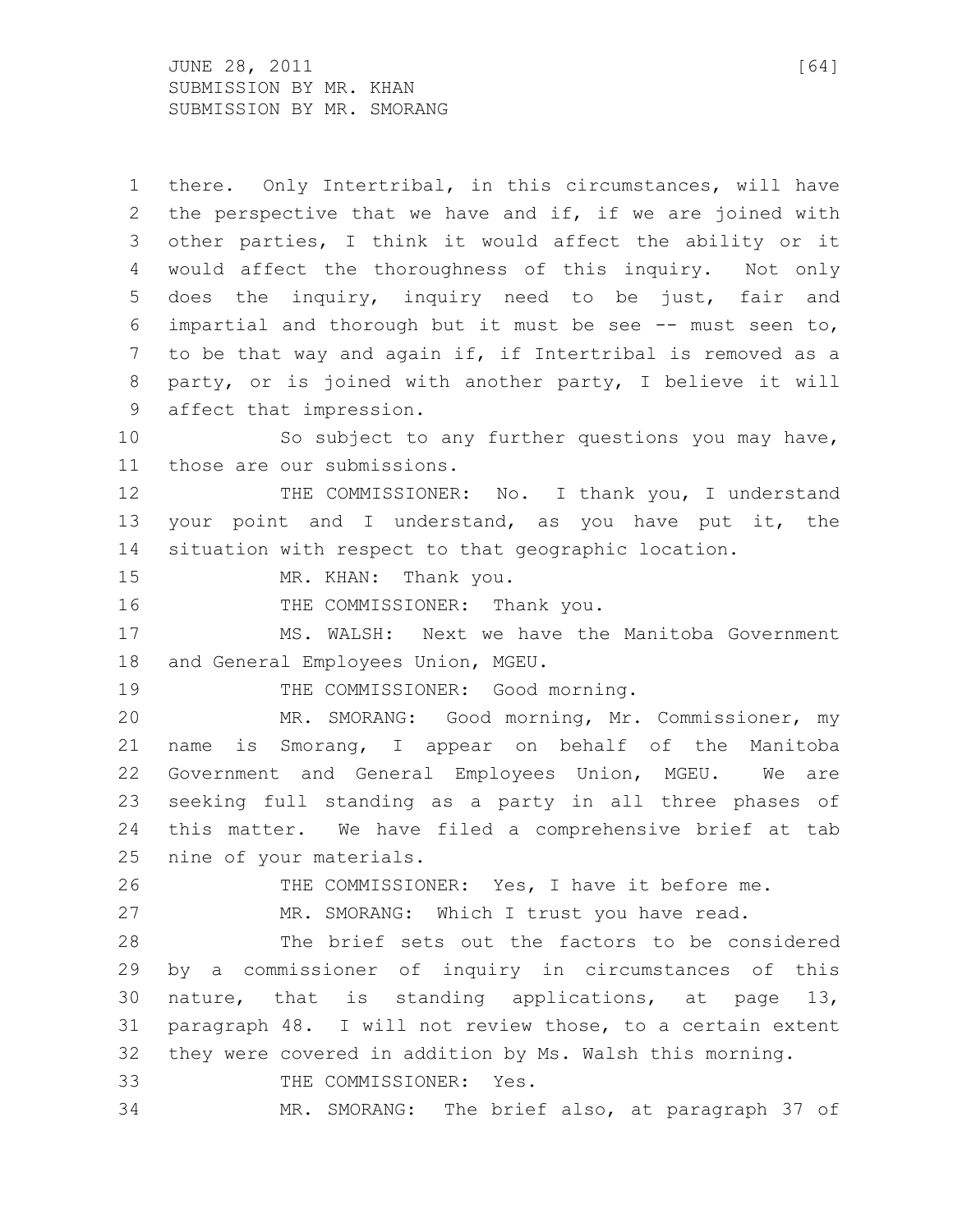page 10, sets out specific facts in this case that show that direct and substantial interest that these -- have been identified as 30 to 40, perhaps, MGEU members have, themselves and the union itself has in this matter. And just to remind you, Mr. Commissioner, these MGEU members are employees of the department, were of Winnipeg CFS, now of the department with regard to certain of them. They are, in essence, and will be referred to my -- by me as the front line social workers. These are the witnesses who you will hear from in phase one, for sure, and in all likelihood in the other phases, as well.

**And so the factors that we point out, in**  paragraph 37, which give rise to that direct and substantial connection, first the knowledge and the anticipated evidence of those members about the care and the services provided to Phoenix Sinclair and her family, the knowledge of MGEU members about the system, generally, from the perspective of a front line worker. The knowledge and participation of those members respecting the reviews and the reports that were covered and set out in paragraph 21 three of your terms of reference, the simple requirement of all of those individuals to be prepared by interviews with Commission counsel, by preparation of can say evidence, the type of things that were envisaged in the opening statement and representation, as needed, in support and preparation, as needed, by legal counsel through that process.

 The potential for conflict between MGEU members, that is potential for conflict between front line workers and their employer, and I'll, I'll elaborate on that in a few moments.

 The importance of this inquiry and its potential findings to these individuals. This is their workplace, this is their chosen profession, this is what they do, and of course your findings will have a profound and hopefully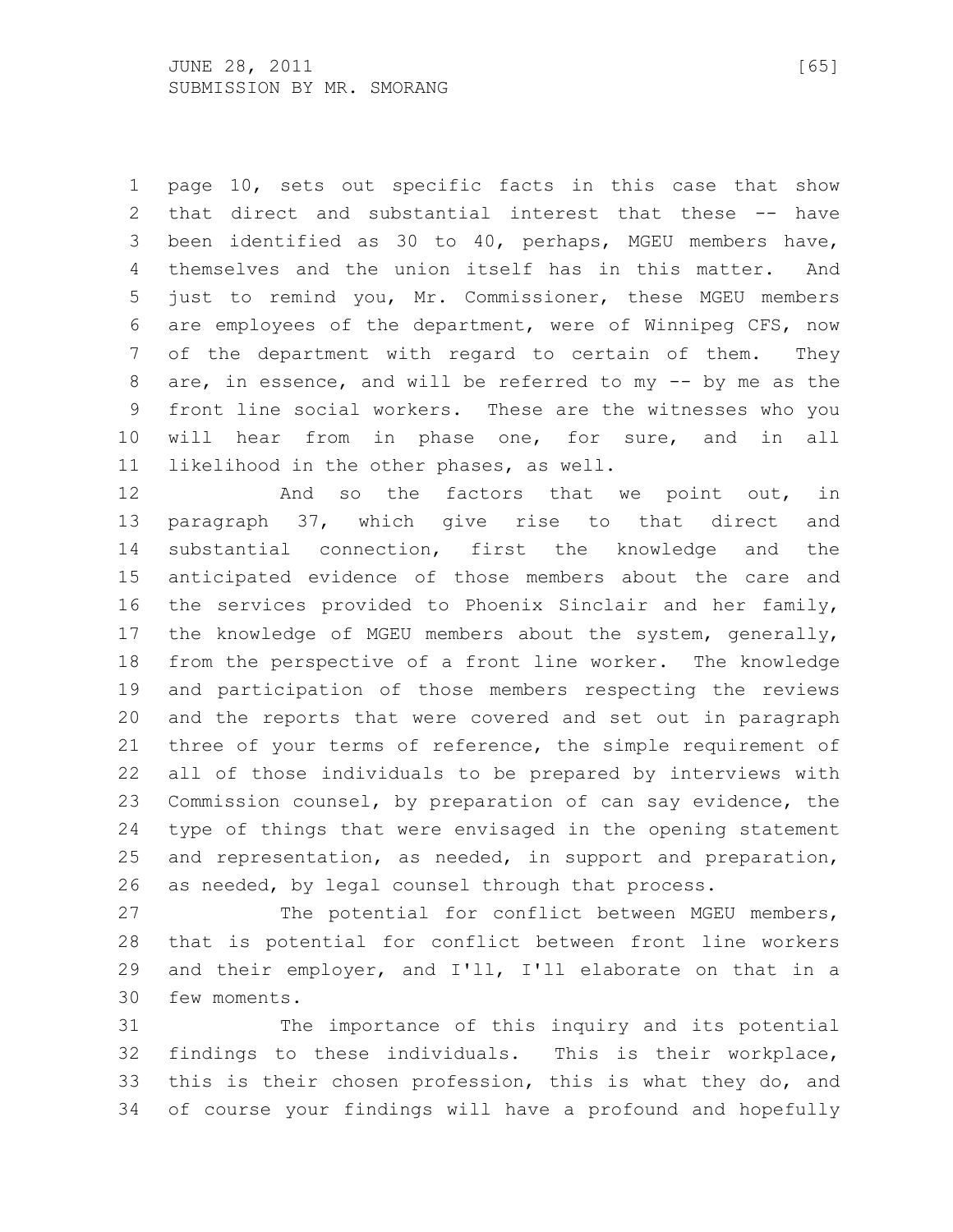significant effect on the future of, of Child and Family Services. And finally, the likelihood that the reputation of these MGEU members could be affected and the potential impact on their day-to-day workplace setting as a result.

 Now, we start from the presumption that, and accept that in many respects MGEU and the department will not be in conflict, there are many aspects of this inquiry where there will not be a conflict.

 THE COMMISSIONER: And when there -- and where there is no conflict, there wouldn't be -- there would be no need to repetitious.

 MR. SMORANG: Absolutely. There would no need to be asking questions in cross-examination that had already been asked, there's no doubt of that. But there are possible and in fact I would suggest probable situations where there will be conflict between those employees and 17 the department and those include, firstly, evidence, that a social worker who is a MGEU member failed in some respect to meet standards, or expectations, or policies or procedures of its own employer or his or her own employer and those are set out in, in paragraph 27 of our brief.

 Secondly, evidence, that is views or actual evidence of a social worker, that that person may wish to give, that may be critical of the department as employer or critical of the system, generally, in some manner. And in either of those two situations, Mr. Commissioner, that person clearly needs direct representation for their own personal interests and protection and that cannot be offered by legal counsel for the employer.

 As you know, I am sure, this is a unionized workplace, hence the union, and in most respects in a unionized workplace, the terms and conditions of employment, the rights, the aspirations, the concerns of employees, are brought forward and pursued by their union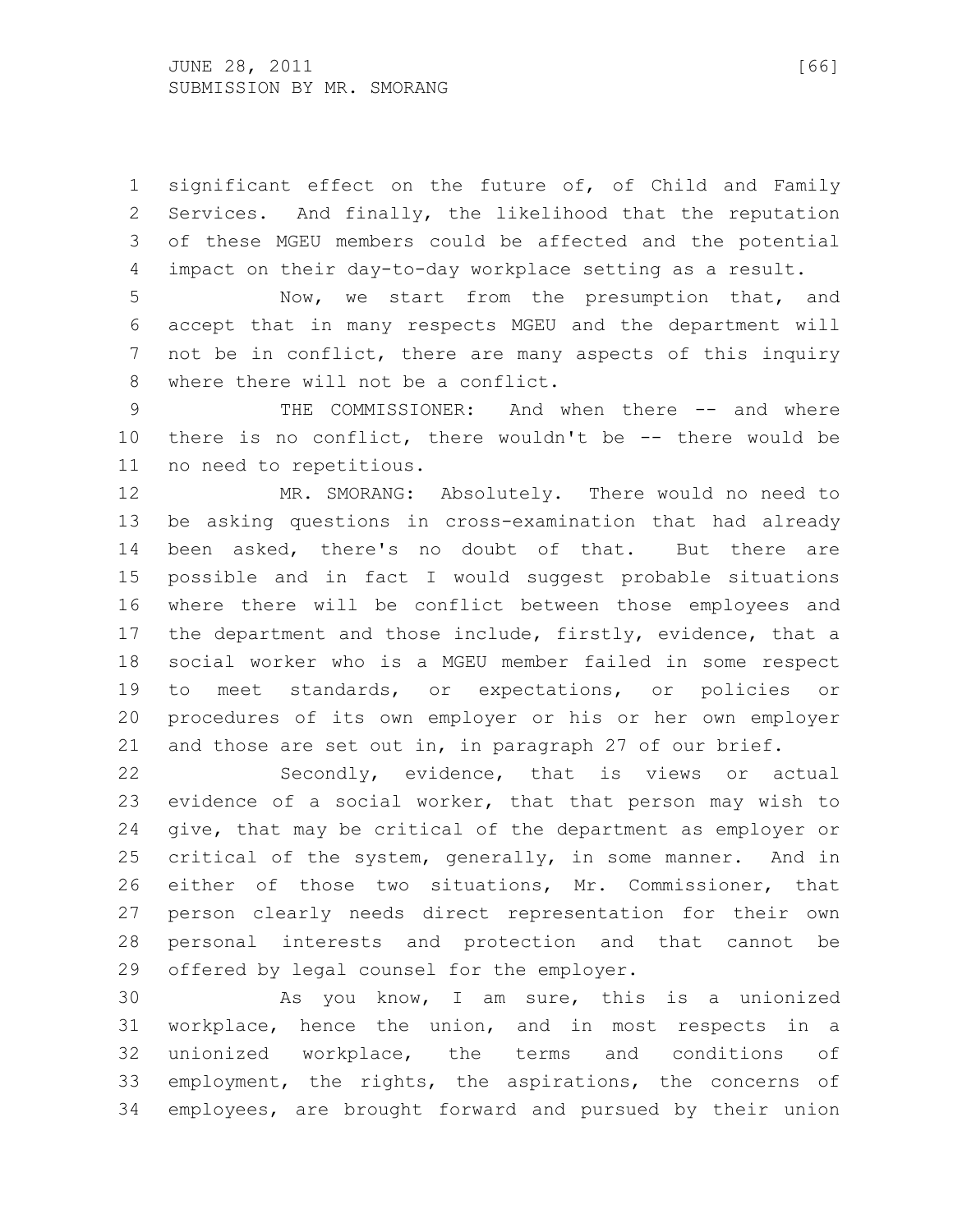in, in terms of discussions with the employer, sometimes public campaigns unions bring in order to effect change and those types of things.

 As Ms. Walsh highlighted in her opening, the principles of natural justice that apply in a courtroom will apply equally in an inquiry. This means, as she highlighted, a person whose conduct is at issue in this matter will be granted standing and full opportunity to be heard and full opportunity to be represented by legal counsel.

11 Rule 47 of the, of the rules of procedure, as drafted, incorporates that principle already when it provides that no person who may be the subject of a finding of misconduct shall be denied reasonable notice and reasonable right to be heard in person or by counsel. So, in essence, in seeking standing what the union is doing, together with the employer in some respects, but separately in others, is seeking to represent those 30 to 40 members whose conduct is at issue in this matter. Some of these, and it will have to be worked out in due course, some of these will choose the union as its counsel, if you will, some will choose the employer as its counsel, but in any event, all will be represented in all respects, given that it is their conduct that will be the subject matter of this, of this inquiry.

 So what I guess I'm offering to you is that granting standing to the union, in conjunction with the department, reduces what might be 40 standing applications, 40 individual standing applications, to two.

 In addition to providing support and legal counsel for these individuals, both pre-hearing and during the hearing, the MGEU, in its own right, can play a role in this inquiry and has, through the material we've filed, historically had an interest in workload and staffing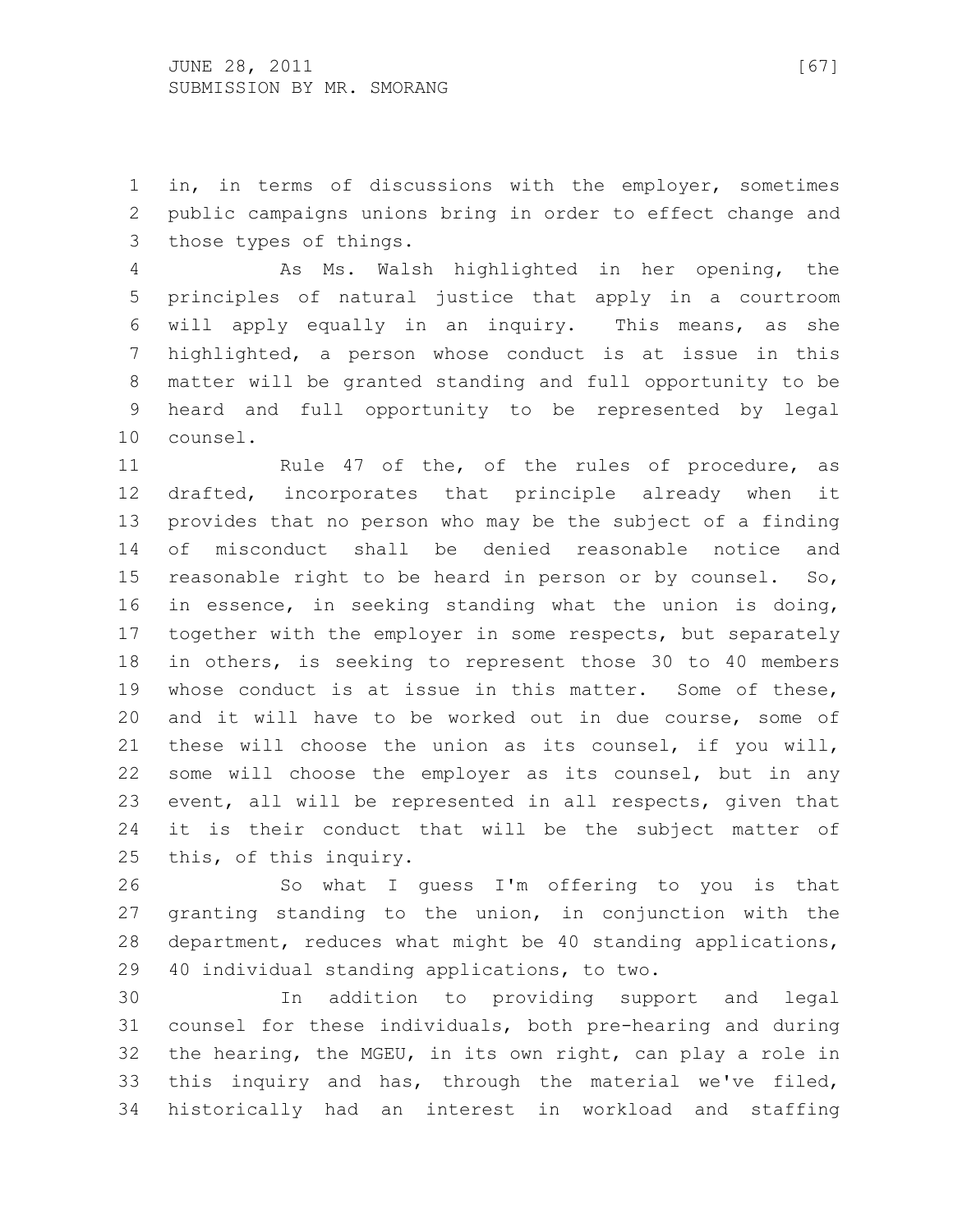issues regarding social workers, funding to the system and the use of those funds. And organization of the system, itself. You've heard already very complicated evidence of the system, as it is, and how it evolved into what it is, and there's been a lot of change and there -- MGEU has a lot to offer, I would suggest, in terms of analyzing some of that change and whether that has created a system that is the best system. THE COMMISSIONER: Related to those recommendations that were made in the reports that are identified in paragraph three of the order-in-council, in the main, is that what you are speaking to in that -- 13 MR. SMORANG: Yes. 14 THE COMMISSIONER: Yes. MR. SMORANG: Yes. THE COMMISSIONER: That's where you would like to go with respect to getting into those kind of areas you are discussing now. MR. SMORANG: Yeah. What I'm trying to highlight for you, sir, is that -- 21 THE COMMISSIONER: This isn't a wide open inquiry -- MR. SMORANG: No, no, no, no. THE COMMISSIONER: -- that must be understood. MR. SMORANG: Absolutely. No, but what I was trying to point out is that MGEU has a representation capacity but then has a capacity in its own right. 28 THE COMMISSIONER: Yes, yes. MR. SMORANG: And that would involve those very things you have just discussed. 31 THE COMMISSIONER: Yeah, that's, that's -- I think we're ad idem on that. MR. SMORANG: Absolutely. So we seek to contribute in a manner, as we have indicated in our brief,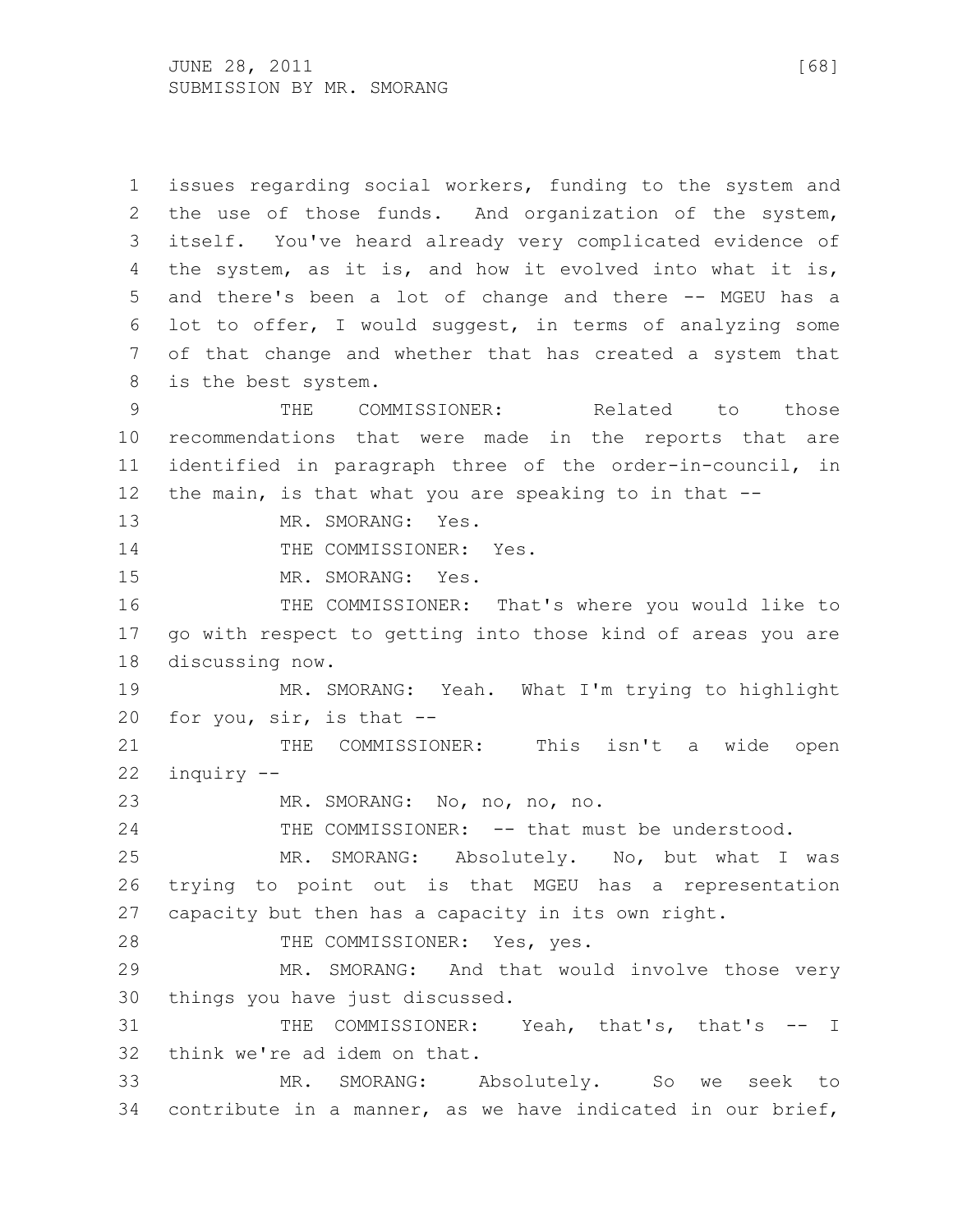similar to the Winnipeg Police Association in the Taman inquiry, the Manitoba Nurses Union in the Brian Sinclair inquest and the Public Service Alliance of Canada in the Kingston prison inquiry by providing that legal advice and counsel to our members and also offering our own perspective on the system in respect of the second and third phase.

 So unless you have questions I -- that is all I intended to, to highlight from our brief.

 THE COMMISSIONER: Well, of course, much of where this is going to go is -- and, and the witnesses that will be called are, at this point, shrouded by the confidentiality provision in files that nobody has seen.

14 MR. SMORANG: Yes.

 THE COMMISSIONER: So I take it that, that if Commission counsel is successful in dealing with that issue before the court, then you and Mr. McKinnon will work out, if you each were to get separate standing, who would be representing whom, is that --

MR. SMORANG: That is exactly --

21 THE COMMISSIONER: -- the way you see it?

 MR. SMORANG: -- what we expect to work out. Based primarily on the wishes of the individual but also in consideration of that individual's role in the process. In fact, some individuals who would have started as front line workers, are now perhaps supervisors, managers, even outside of the bargaining unit, so there's all that --

THE COMMISSIONER: Yeah.

MR. SMORANG: -- that comes into play, as well.

 THE COMMISSIONER: I understand. Thank you for your submission.

MR. SMORANG: Thank you, sir.

THE COMMISSIONER: All right.

MS. WALSH: Next we have the North End Action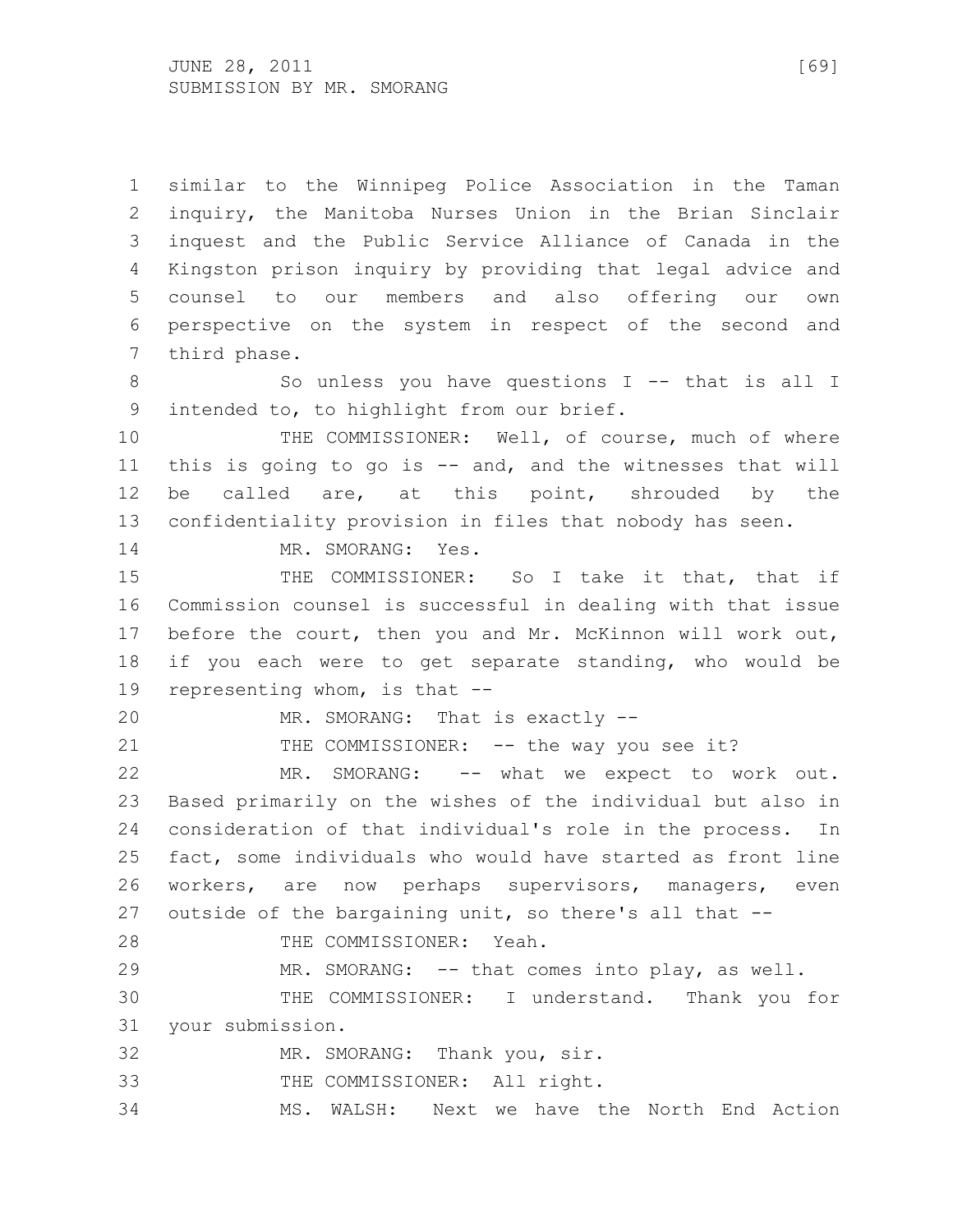Group.

 MR. GREYEYES: Hello Commissioner. My name is Jules Greyeyes, I am the chair of the North End Action Group. We are not represented by counsel here today and we are seeking full standing on phase one and three.

 The -- we're a human rights, children's rights advocates within the City of Winnipeg, we've been advocating for 50 to 100 families in the last couple of years and we're also the advocate for Gage Guimond, another child who experienced the same, you know, end result of being in care, which was the death of a child, and the reason why we were requesting standing is because we have studied the system, we have come up with a lot of very questionable, I guess, conduct by agencies, government and lawyers that are all, as I feel, I think they are trying to protect the system at all costs.

 As you can see here there is several lawyers representing several agencies and you've got several lawyers under the Southern Authority who are also in charge of ANCR and Intertribal, also seeking standing, so the -- like I said, this inquiry into Phoenix Sinclair, it, it, it has been a long time coming and it should have, it should have happened quite, you know, quite a long time ago because the changes to the system that are happening are not happening as a result of consultation with anybody, except with, with those within child welfare. And the services that were or were not provided, that is still an issue today within today's child welfare system.

 THE COMMISSIONER: Well, now tell me this, your, your group is an incorporated body, I take it, you --

MR. GREYEYES: Yes.

 THE COMMISSIONER: -- are you, are you a charitable organization?

MR. GREYEYES: Yes, we're a non-profit charitable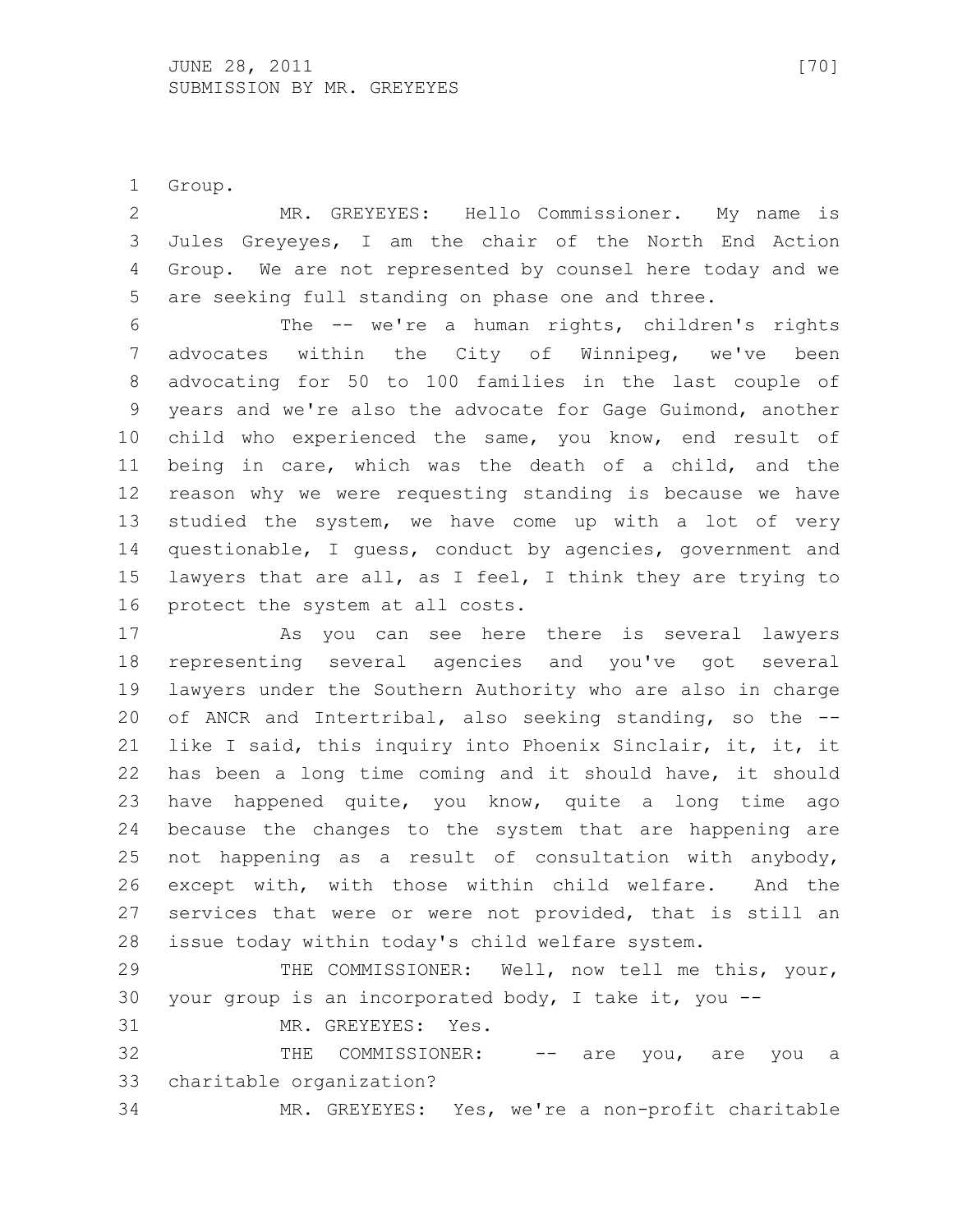group. 2 THE COMMISSIONER: Yes. MR. GREYEYES: We became -- THE COMMISSIONER: Now, did you -- did your agency have any contact of any kind, at any time, with Phoenix Sinclair or her family? MR. GREYEYES: Not during the timeframes of when the incidents occurred. I do know Steve Sinclair, the father, through the community, and Kim Edwards, through the Phoenix Sinclair Foundation that they had started, they started together so -- THE COMMISSIONER: Yes. And all those, those individuals and the foundation, they have made separate applications to, to be allowed to appear here. MR. GREYEYES: Yes. 16 THE COMMISSIONER: But insofar as, as the North End Action Group is concerned, you have had no relationship with, with, with Phoenix and her family with respect to the services they did or did not receive from the welfare system in this province. 21 MR. GREYEYES: Not -- THE COMMISSIONER: Is that a fair statement? MR. GREYEYES: The justice system, itself, like I said we didn't -- dealing with the system, like I said through several, several families and like I said, Gage Guimond, is another one of our children that we have been advocating for. And like I said, we're not directly related to Phoenix Sinclair, but like I say the, the issues that we're going to bring forward and the testimony that we want to provide is related to this system today and how the system hasn't changed from, you know, what services were or were not provided to Phoenix. I don't if you can say that apprehending a child is a service or placing that child,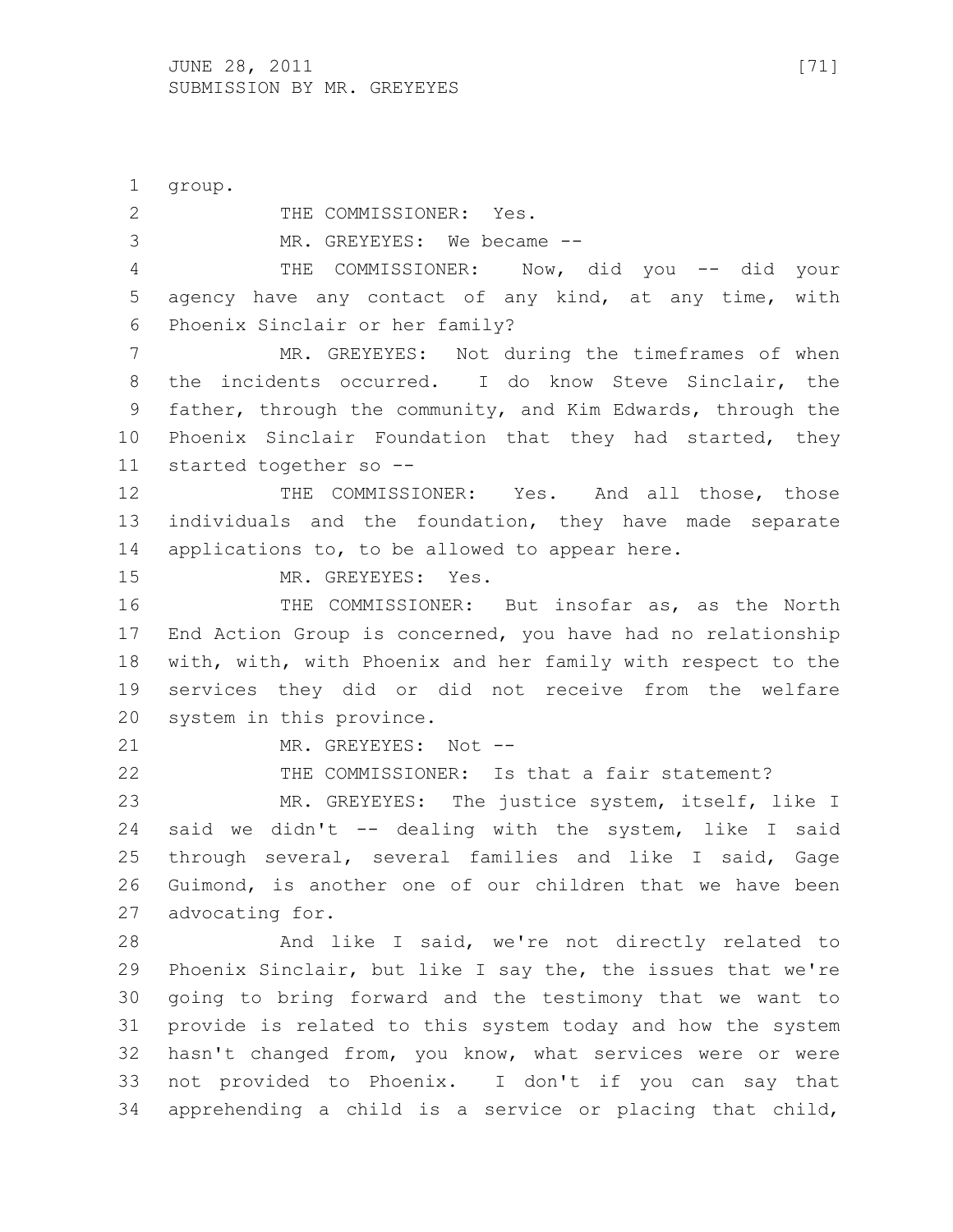taking it out of Kim Edwards' care and placing it elsewhere is a service of the industry. So that's where we've -- we're, we're coming from is it's -- we're coming from the systemic side; right? So I mean, why it remained unsolved for so long, that's another question that needs to be answered here and I think we have the, the knowledge of, of why it remained, you know, unfounded for so long. THE COMMISSIONER: Well, I hope we're going to hear that. MR. GREYEYES: You know, nine months. Yeah, totally. So and I know we have direct knowledge in regards to the act, itself, and like I said if, if granted standing, like I said, we do intend on bringing a number of our clients to provide testimony to the inquiry so that you can see exactly what these families have gone through and, and as opposed to -- 17 THE COMMISSIONER: Yeah, but, but those witnesses, do any of them relate to the Phoenix Sinclair situation? MR. GREYEYES: Not directly, no. 21 THE COMMISSIONER: Okay. I hear you. MR. GREYEYES: So -- but yes, that's my application for standing and, as I said, we're not represented by legal counsel and, like I said, it's -- that's where we stand as far as the group is concerned -- 26 THE COMMISSIONER: And, and do I take it that --27 MR. GREYEYES: -- and we do want to be heard. 28 THE COMMISSIONER: -- in the work that your group does and, and you, the leadership you give to it, you have had -- you were sort of in step with Mr. Sinclair on, on a number of issues? MR. GREYEYES: Oh, absolutely, yeah, totally. Like I said, we -- the issues that we have identified within the child welfare system, like I said the --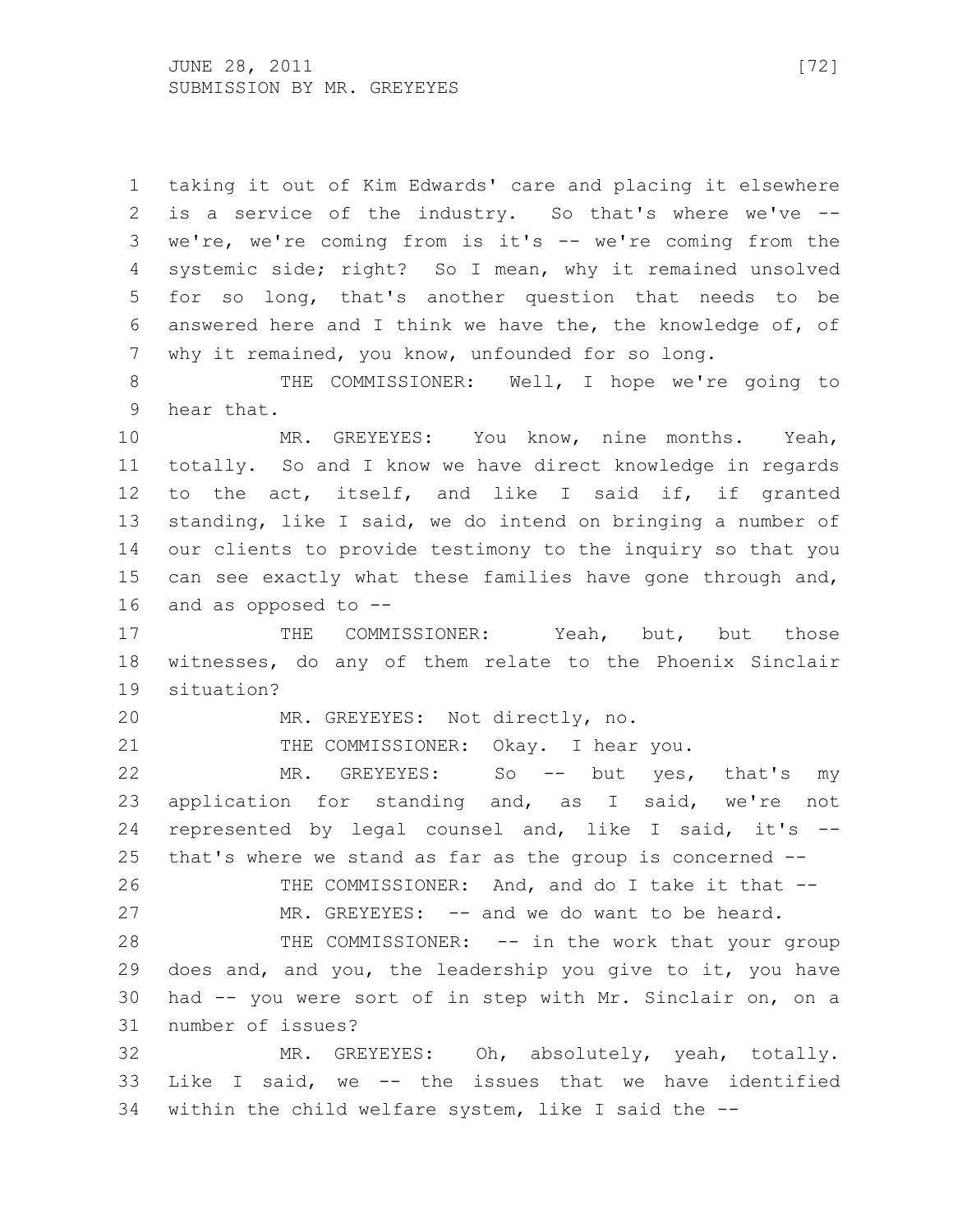THE COMMISSIONER: But you're -- you have been and are in communication with him, I take it? MR. GREYEYES: Pardon me? 4 THE COMMISSIONER: You are -- you have been and are in communication with the Mr. Sinclair? MR. GREYEYES: Oh, I see him around the community all the time. 8 THE COMMISSIONER: Yeah. Well, yeah, you see but you -- have you been in communication with him about child welfare issues? MR. GREYEYES: Not, not like full meeting-wise but I mean me and Kim have discussed the issues from time to time -- 14 THE COMMISSIONER: Right. MR. GREYEYES: -- when we first met so -- and we agree that a lot of the issues are, you know. 17 THE COMMISSIONER: Yeah, I was just trying to make the connection, yeah. MR. GREYEYES: So like I said, it's based on, like I said, the services not provided. Like I said, it's still a big problem in today's child welfare system. Like what is the service, what exactly are they providing to the people? And I have found out, like I said, children are dying, like at such high rates as opposed to just mainstream society within child welfare. THE COMMISSIONER: Well, we know that one little girl did die -- MR. GREYEYES: Um-hum. THE COMMISSIONER: -- and we know that we know that a lot of investigative reports were done following that and we know that a lot of recommendations were made relating to that death for improvement and we're going to find out here what -- where those recommendations have gone and whether the improvements indeed have done what those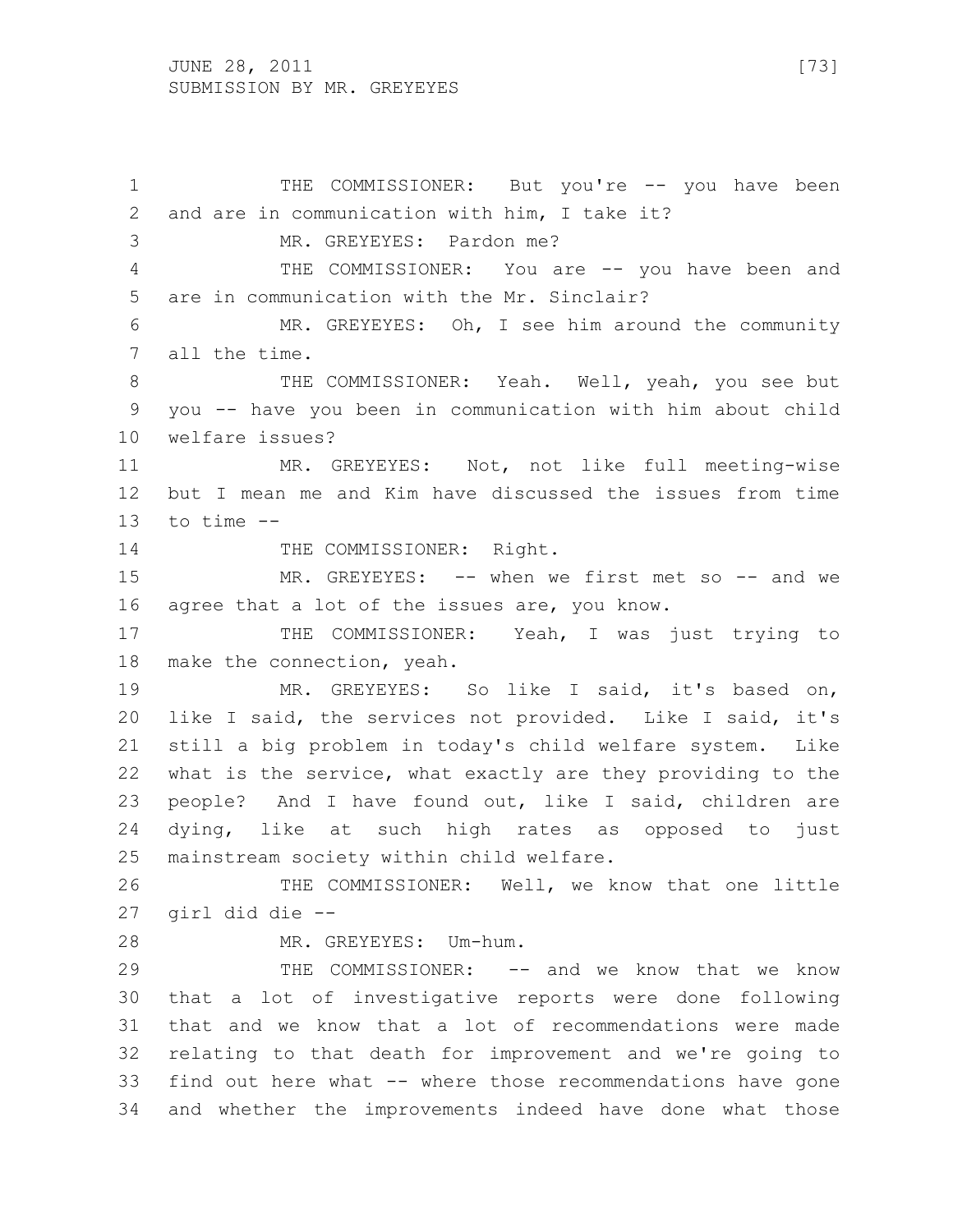who have made intended them to do.

 MR. GREYEYES: Yes, exactly. And like I said, they say that a lot of changes have happened, I have yet to 4 see any changes, except to the structure of the authorities, the, the passing of responsibility such as ANCR being under the Southern Authority as opposed to the General Authority. You know, like I said, there has been very little changes that have been made. You know, they put the best interests of, of the child first but nobody, except child welfare officials, are -- you know determines what's in the best interests of children; right? So I mean, it also says the principle or responsibility, protection of children is the responsibility of society as a, as a whole so I mean, why is child welfare taking the role as society in the act and the principles and why not community groups such as the Phoenix Sinclair Foundation, North End Action Group, why are we not involved in those changes or, you know, giving our advice to, to these authorities and agencies in regards to changes that need to happen? I mean, a child's death being, you know, unreported for nine months, I mean, that's one of the atrocities that, you know, we hope we get answers to, as well, because you know, that should have never happened, especially in a country like Canada.

 You know, like I said the Child and Family Services Act was designed supposedly to protect children but right now it's being used to protect the whole system as a whole and that's what I found out, it protects the agencies, it protects lawyers, it protects executive directors and, unfortunately, like I said, when the principles that -- the only principle that they rely on are bests interests, who are they to determine what is the best interests of our children?

Obviously, in Phoenix Sinclair's case they failed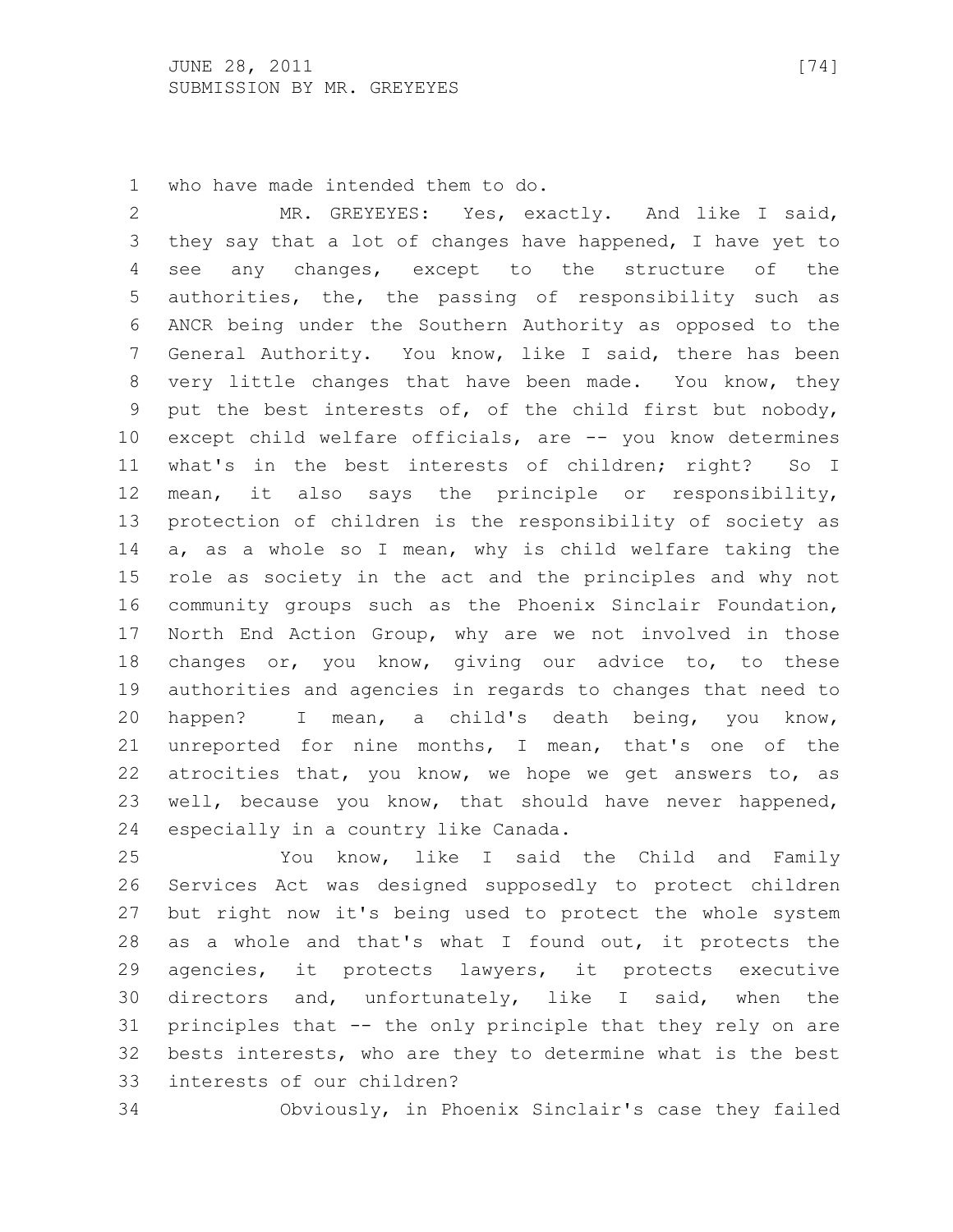JUNE 28, 2011 [75] SUBMISSION BY MR. GREYEYES SUBMISSION BY MR. DERWIN

 in that sense so -- and that's why I think that we have direct knowledge because, like I said, we've been involved with, like, several families including Gage Guimond and Natasha and I founded the group. And I guess that would be it for my, my submission. THE COMMISSIONER: Thank you, Mr. Greyeyes, for your presentation. Now, I think we'll take one more before we break for lunch. MS. WALSH: Sure. That would be the Phoenix Sinclair Foundation. 12 MR. DERWIN: Good afternoon --13 THE COMMISSIONER: Yes, Mr. Derwin. MR. DERWIN: -- Mr. Commissioner. George Derwin appearing behalf of the Phoenix Sinclair Foundation Inc. 16 THE COMMISSIONER: Yes. MR. DERWIN: The Phoenix Sinclair Foundation Inc. was founded as a direct result of the death of Phoenix Sinclair. It's an advocacy and a community group that promotes certain awareness of issues that are directly related to the death of Phoenix Sinclair and its mission is to foster healing to Aboriginal families grieving the death of a child, it is to promote their social wellbeing and build a spirit of renewal, to meliorate the condition of Aboriginal people suffering from violence, death of a loved one. To promote and provide a means for the educational assistance to the aboriginal community to cope with the issues arising out of the violent death of a family member. To promote and enhance services to persons that may be of assistance to the aboriginal community in order to learn about grieving and the prevention of violence. To facilitate volunteer educators to provide awareness of family violence in the Aboriginal communities and to operate a non-profit learning and resource centre.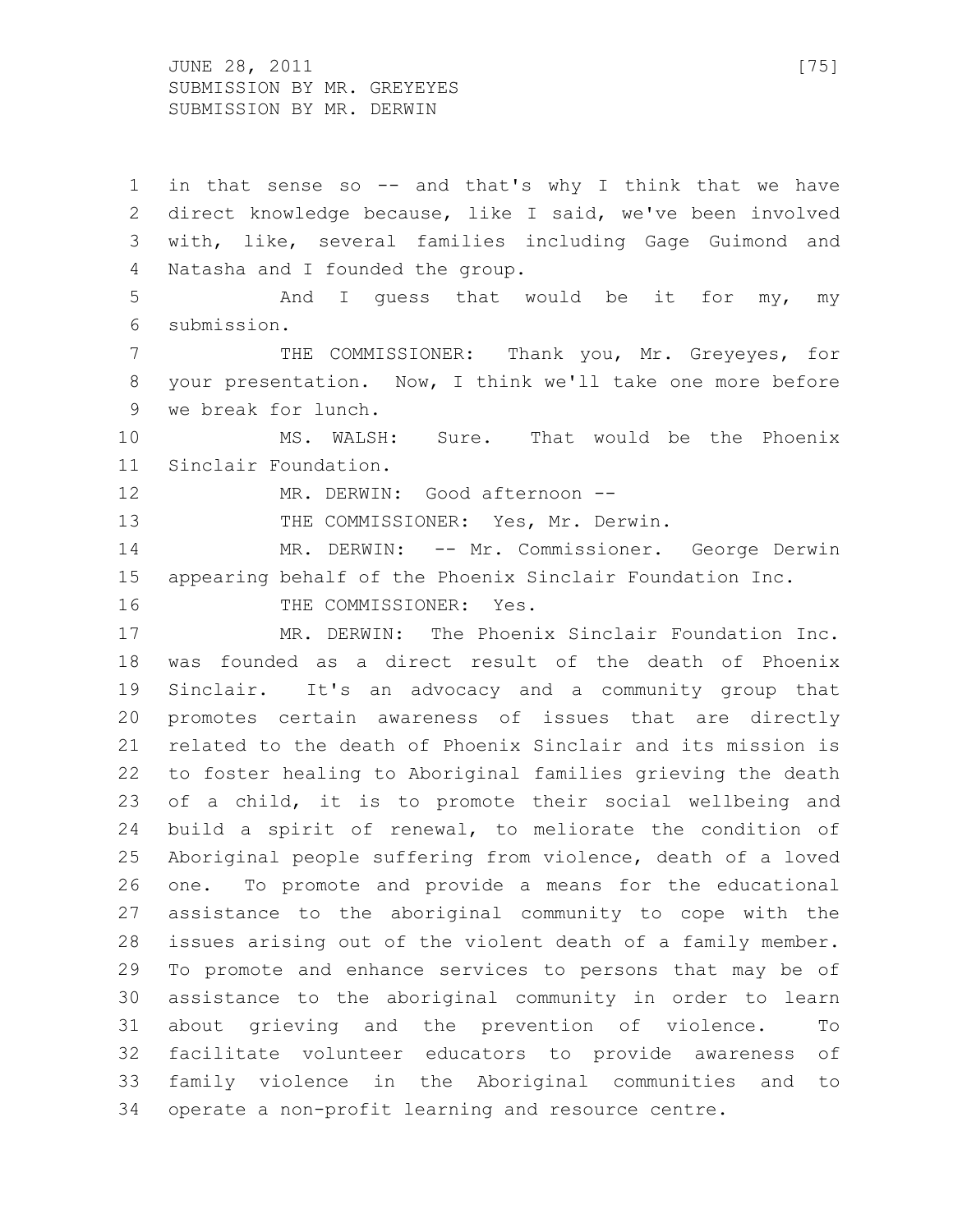Kim Edwards and Steve Sinclair are the driving force behind the Phoenix Sinclair Foundation, they have helped dozens of people. They recently, in January of 2010, were up at Hollow Water, speaking to, to groups about how to be empowered in terms of dealing with the Child and Family Services system. They organized a toy drive, in December of 2010, to bring awareness to the issues facing children in care. 9 THE COMMISSIONER: Now --10 MR. DERWIN: It's -11 THE COMMISSIONER: -- just let me stop you. You spoke this morning on -- as counsel for Ms. Edwards -- 13 MR. DERWIN: That's correct. 14 THE COMMISSIONER: -- and will you be speaking this afternoon as counsel for Mr. Sinclair? 16 MR. DERWIN: Yes, yes, I will be. 17 THE COMMISSIONER: All right. And, and you have just said to me that, that they are the driving forces behind the foundation. MR. DERWIN: Yes. 21 THE COMMISSIONER: Now, my question to you is, what is it that the foundation could add to the work of this inquiry that Ms. Edwards and Mr. Sinclair could not add, assuming they get party standing? MR. DERWIN: For phase of the, of the proceeding, the Phoenix Sinclair Foundation would only be seeking intervener status, however, for phase two and phase three, what the Phoenix Sinclair Foundation is interested in is to look at the findings and recommendations and ensure that implementation takes place. The previous presenter of, of -- on behalf of NAG, mentioned the Gage Guimond case, I'm certainly -- the Phoenix Sinclair Foundation is aware of the Gage Guimond case and the, the concerns that the foundation has is, is,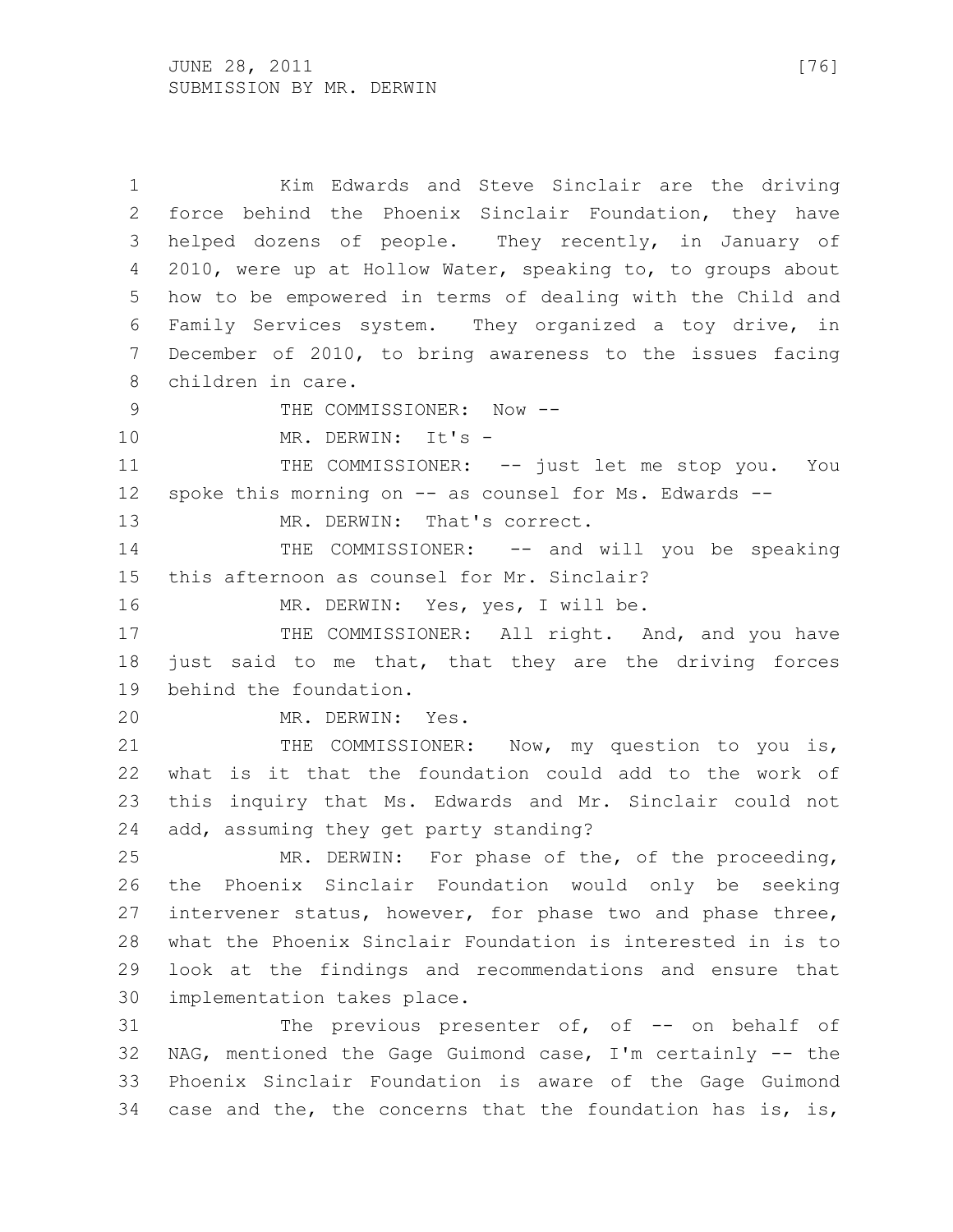is the implementation, things must change, not just that recommendations be made, some 289 recommendations followed the death of Phoenix Sinclair, the question is, are these recommendations being followed and the Phoenix Sinclair, Phoenix Sinclair Foundation has an interest in this, directing interest.

 THE COMMISSIONER: But, but, but I come back to this, if the driving forces behind the, the, the, the foundation were, were given full standing, as parties, what -- and that would allow them to lead evidence into the second and third phases, insofar as those recommendations and implementation related to the Phoenix Sinclair situation, I'm trying to find out why it is, or is it as a precaution in case they don't get party standings, that you're also asking that the foundation have standing?

16 MR. DERWIN: You're bang on, yes.

17 THE COMMISSIONER: Okay.

18 MR. DERWIN: And yes. And no, no doubt.

19 THE COMMISSIONER: Yes.

 MR. DERWIN: Phoenix Sinclair Foundation is Steve Sinclair and Kim Edwards.

THE COMMISSIONER: Yes.

 MR. DERWIN: And Kim Edwards is the driving force and Steve Sinclair is the driving force.

THE COMMISSIONER: Yes.

 MR. DERWIN: So I will tell, tell Mr. Commissioner, that originally the application was one and we separated it out into, into three separate applications.

29 THE COMMISSIONER: And, and they -- if they were witnesses here, as this -- or I read the material, I would be very surprised if they weren't, they would be in a position to speak about the Foundation's interest insofar as those recommendations and the implementation of them that I have just referred to.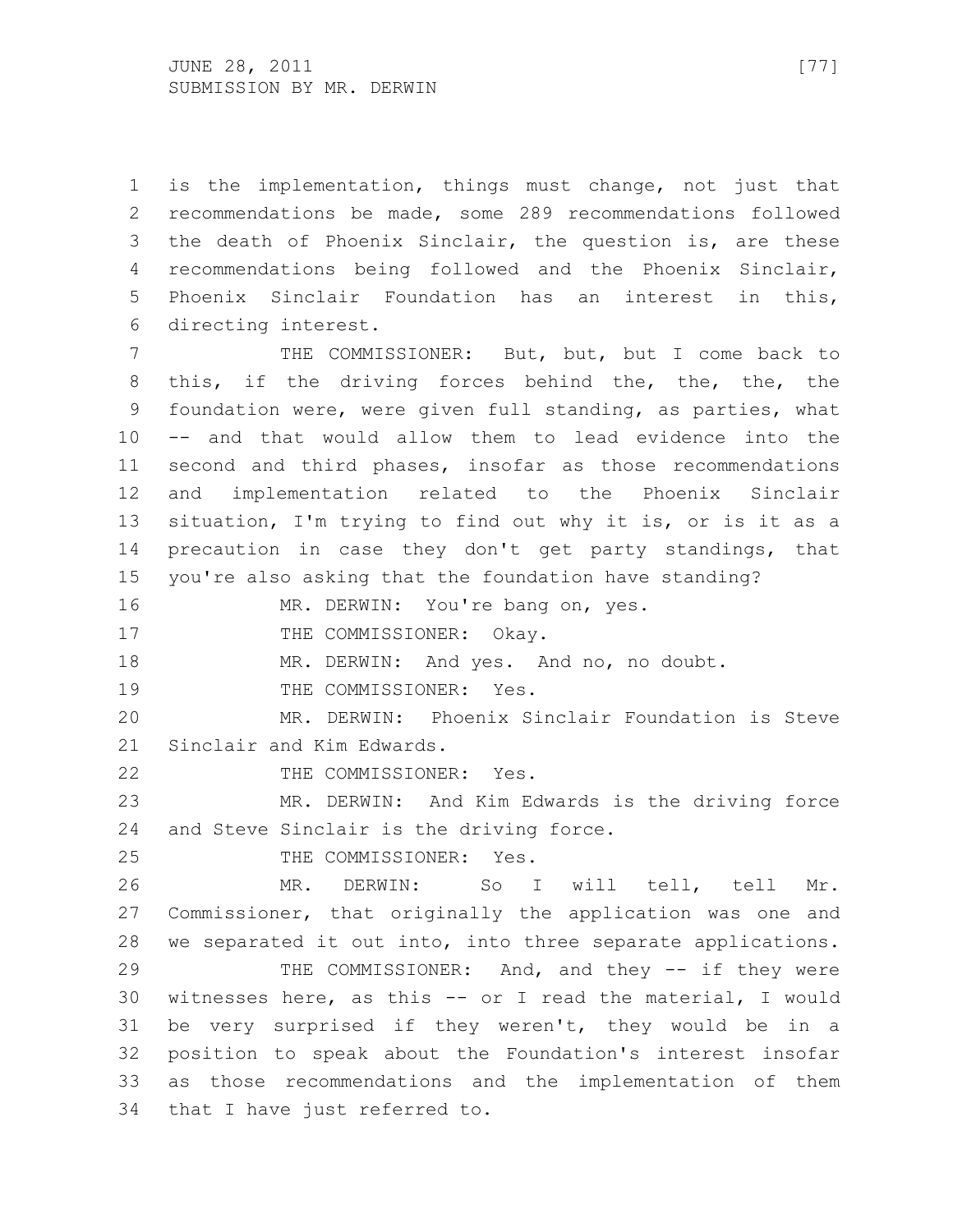1 MR. DERWIN: That's correct. 2 THE COMMISSIONER: Yeah. MR. DERWIN: Yes. THE COMMISSIONER: Okay. MR. DERWIN: So the Foundation attempts to monitor and rectify the factors that led to the death of Phoenix Sinclair so that no other child will suffer the same fate and the, the motto of the, the Foundation is building a spirit of renewal. So we're not here to mourn the death of Phoenix Sinclair but rather to celebrate her life through making positive social change, that is the mission of this foundation. Thank you. 14 THE COMMISSIONER: That's a very admirable approach to take -- 16 MR. DERWIN: Yes. 17 THE COMMISSIONER: I might say. 18 MR. DERWIN: Thank you. 19 THE COMMISSIONER: Thank you kindly. All right. Now, what time will we adjourn to? It's quarter -- it's nearly quarter past 12:00. Do you want to adjourn till 1:30 or 1:45? MS. WALSH: 1:30 is fine with me, if that works. THE COMMISSIONER: Is that -- 1:30 will suit the folks? All right, we'll stand adjourned now till 1:30. THE CLERK: Order all rise. The commission of inquiry is now in recess. (LUNCHEON RECESS) 31 THE COMMISSIONER: Thank you. THE CLERK: This commission of inquiry is now back in session. Please be seated. THE COMMISSIONER: Now, on our list we've --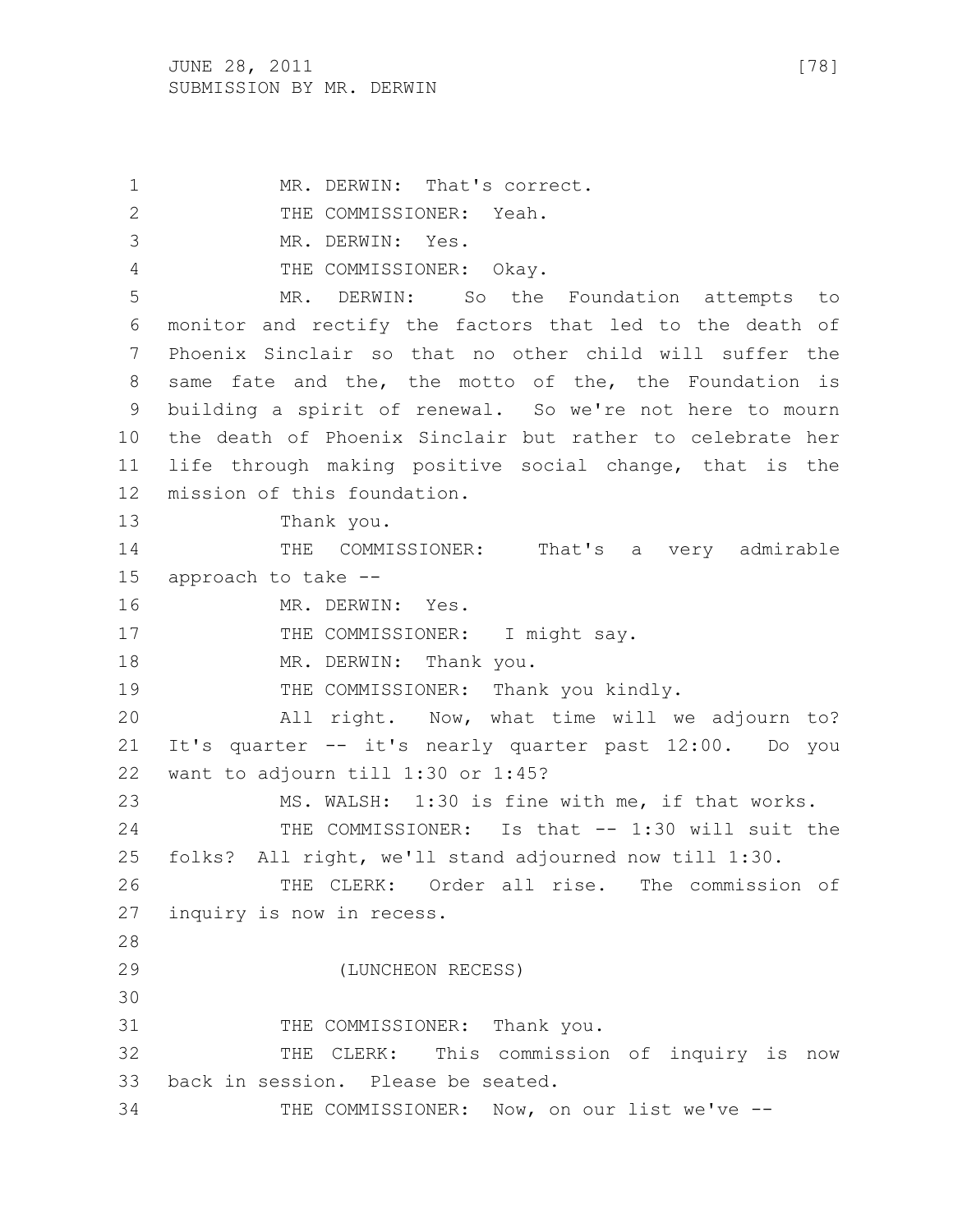MS. WALSH: We have Ms., Ms. Billie Schibler. 2 THE COMMISSIONER: Yes.

 Now, this is the application that came in yesterday.

 MR. BRODSKY: Mr. Commissioner, my name is Greg Brodsky, I'm appearing on Billie Schibler's behalf. The reason that came in yesterday is because I was contacted on Friday, this past week, and advised by Ms. Schibler that her previous counsel had left a message for her, saying that he had a conflict and was no longer able to represent her. She made arrangements to come into the office the following day, which was Monday, yesterday, and she did. In the meantime, I called Ms. Walsh, on Friday, to advise her of the phone call and the fact that she was coming in.

 THE COMMISSIONER: Well, we -- I think that will not be a prohibitive factor, the time factor is not prohibitive at all. I'm, I'm interested in, in, in hearing more from you about what actually it is you're asking.

 MR. BRODSKY: Well, we say, first of all, that the role of the Child Advocate in Manitoba is different than the role of Child and Family Services, and one can't supersede or take control of the other one. The Office of the Children's Advocate was created under the Child and Family Services Act and in 1996, consistent with the legislative requirements, there was a review of the office and in 1999, in response to recommendations from the review, the Office of the Children's Advocate became an independent office of the legislative assembly.

 It currently operates in an arm's length relationship with Child and Family Services, it exists to represent the rights, interests and viewpoints of children and youth who are receiving or are entitled to receive services, as prescribed under the Child and Family Services Act and the Adoption Act and is empowered to review,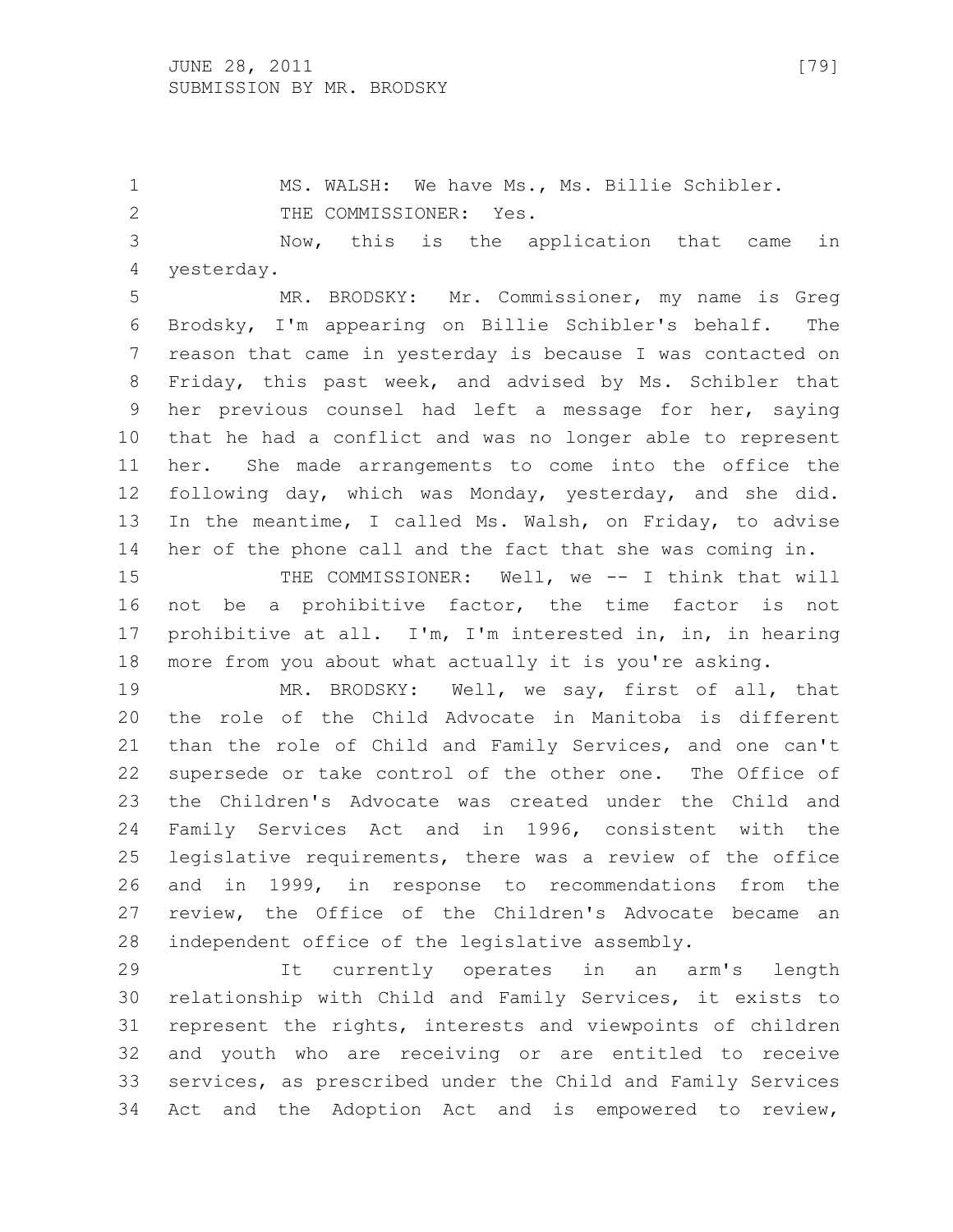JUNE 28, 2011 [80] SUBMISSION BY MR. BRODSKY

 to the welfare and interests of these children. It prepares an annual report and my client was elected for a three year term or appointed for a three year term which has now concluded. There is now a new child advocate. She wrote -- was commissioned to write or asked to write a number of reports, five in 2006. I take it your -- THE COMMISSIONER: Yes, I'm fully familiar. 11 MR. BRODSKY: -- you have them. And by order-in-council they are referred to and you are going to be taking account of them. The basis of the findings aren't in them, it is a report based on conclusions that she made, after an investigation that was conducted by her and some other people in her office and when I spoke to Ms. Walsh about whether she was going to be supporting the reports she told me it would depend on the evidence that was presented. I asked her, I said you're independent, aren't you? She said she certainly is. So she is going to wait until the evidence is presented to make the presentations. 23 The report, reports that --24 THE COMMISSIONER: Just a minute, who is going to

investigate and provide recommendations on matters relating

wait to make them --

MR. BRODSKY: Ms. Walsh.

27 THE COMMISSIONER: To make what --

MR. BRODSKY: Your counsel.

29 THE COMMISSIONER: Okay, to make what presentation?

 MR. BRODSKY: No, to see if she is going to support the reports that Ms. Schibler filed and that you've looked at.

THE COMMISSIONER: Oh, well, we haven't heard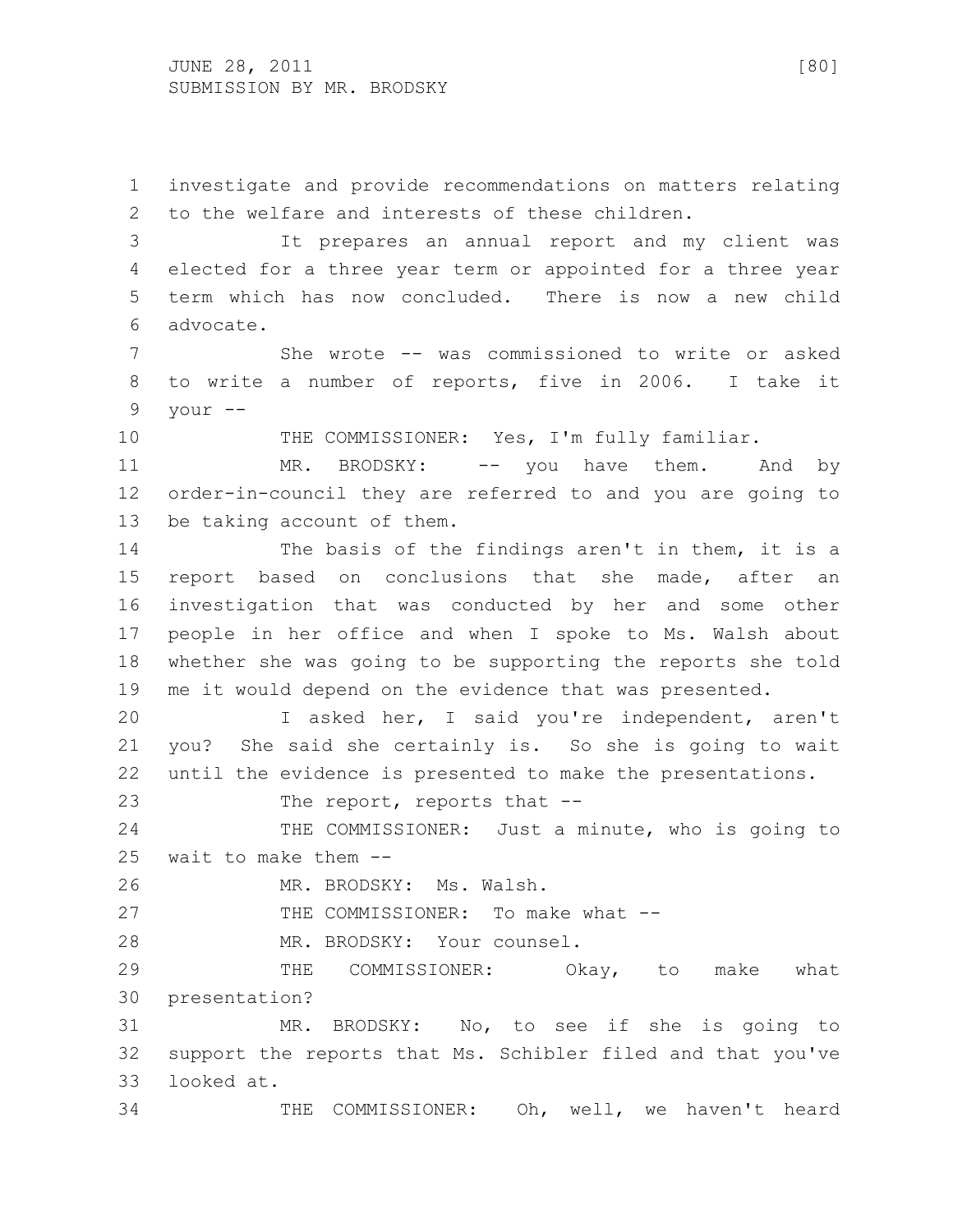JUNE 28, 2011 [81] SUBMISSION BY MR. BRODSKY

 evidence about that, parts two and three are going to go exhaustively into recommendations out of those -- MR. BRODSKY: Yes. 4 THE COMMISSIONER: -- reports that, that bear on the Sinclair matter. MR. BRODSKY: That's exactly -- THE COMMISSIONER: So I would -- I would be not pleased if my counsel had done some prejudging on what we're going to hear and where it's going. MR. BRODSKY: She absolutely took the position that she was independent, she appeared independent to me and -- 13 THE COMMISSIONER: Yeah. 14 MR. BRODSKY: -- and, therefore, I wanted it to 15 not take anyone by surprise so I wrote the letter, as short as it was, because I didn't have all or any of the material until yesterday. 18 THE COMMISSIONER: Well, you're, you're, you're assuming, and I assume, and I think quite correctly, that your client will be a witness here. MR. BRODSKY: She will be a witness here. THE COMMISSIONER: All right. Now, what is it you want with respect to her? MR. BRODSKY: She wants to not just be a witness. Because she did the investigation that was necessary for the implementation of those reports, such as what should the role of the Child Advocate's office be, such as should there be a paper review within the office of the Chief Medical Examiner or the review that is conducted now by examining and talking to witnesses? Should there be file reviews, when should they be? Should there be -- what should the definition of abuse be? When you talk about so many abused children -- THE COMMISSIONER: Well, how are we going to get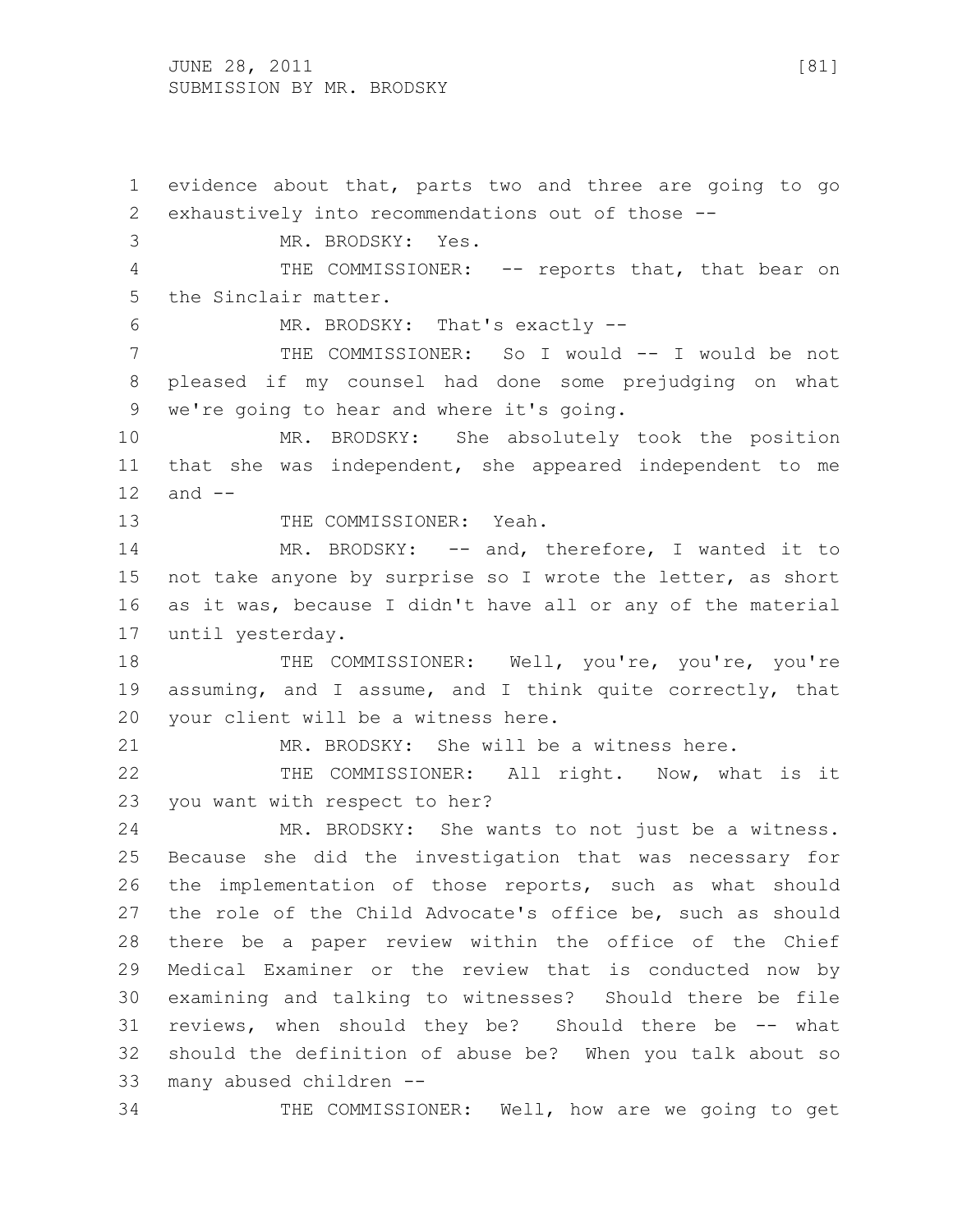into that with respect to her? She's written her report.

2 MR. BRODSKY: She has.

 THE COMMISSIONER: She's going to come here and be cross -- be examined and cross-examined on it, and under rule 36, counsel -- or rules that we hopefully confirm today, counsel for a witness may apply to the Commissioner for permission to present that witness' evidence in chief 8 and you, you, you could -- you, you would have the right, if you are her counsel, to take her through her evidence. But it is something more than that that you want?

 MR. BRODSKY: I suspect there is going to be more than that because there are a good number of other witnesses that will be testifying that she has had the opportunity of examining against the backdrop of the interviews she has conducted, the studies that she has read, matters that were not contained in the reports that she wrote.

18 THE COMMISSIONER: Well, is she, is she applying to be a party to this proceeding?

MR. BRODSKY: Yes. Yes. But I can --

21 THE COMMISSIONER: For, for --

22 MR. BRODSKY: -- I can tell you that -- and the reason that I put in the letter that it's limited standing is she doesn't want to go into and we're not going to go into how the child died, the police investigation, we're not going to go into that. We're not going to go into matters of First Nations' concerns, she's just going to stay within the parameters of the reports that she wrote and if there is any explanation that needs to be uncovered or detailed, or gotten through the witnesses, she wants to be able to participate in that fashion.

 She doesn't want to be here in a -- she doesn't want me to be here for the whole of this inquiry or for most of it. We don't want to be prolixed in, in repeating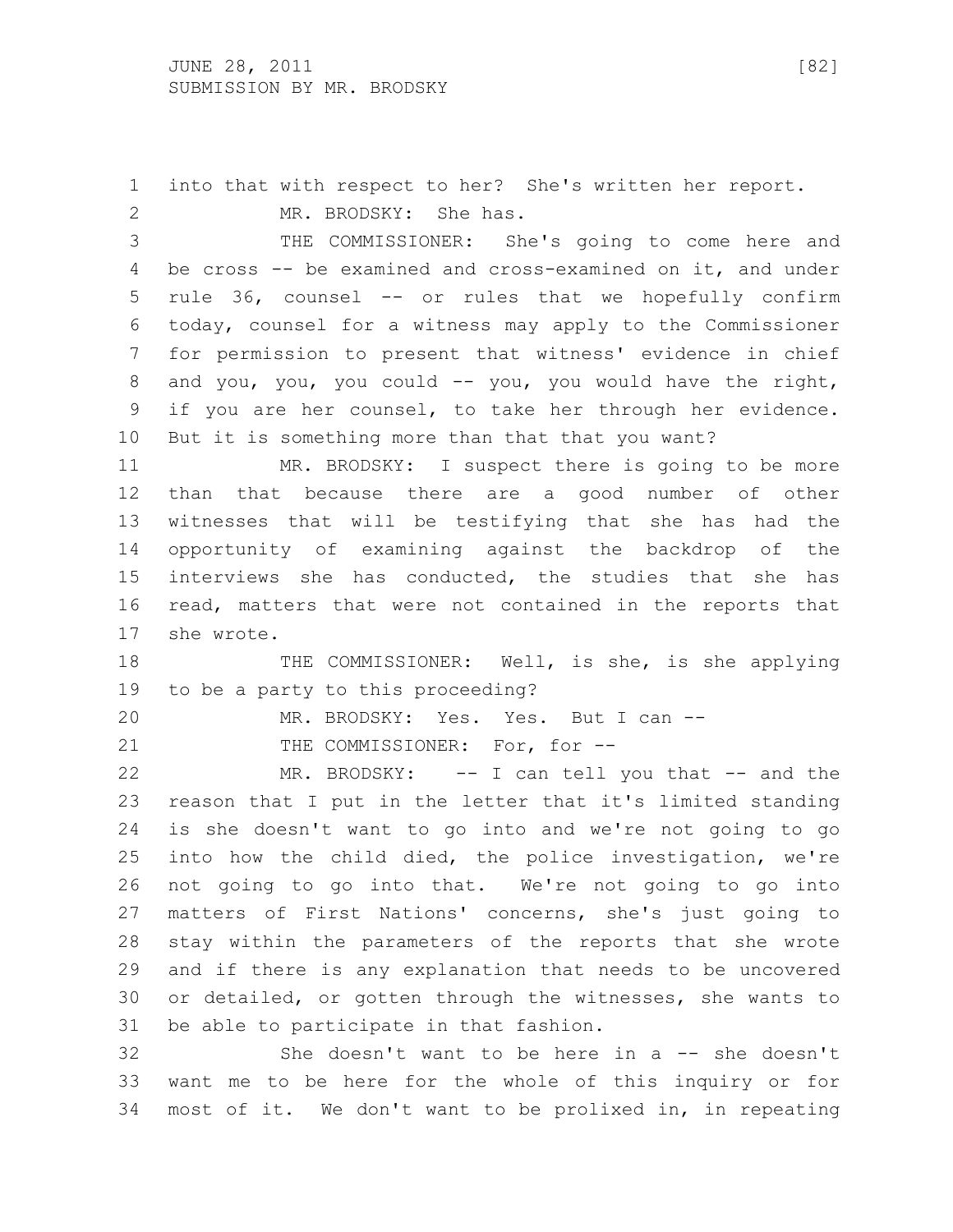JUNE 28, 2011 [83] SUBMISSION BY MR. BRODSKY

 what somebody else has already done -- THE COMMISSIONER: Well, you know the interesting -- MR. BRODSKY: -- but it's an independent office. THE COMMISSIONER: -- the interesting thing is that the, the, the advocate of today has not applied for standing here. MR. BRODSKY: Yes. She didn't do the report, she at the time -- THE COMMISSIONER: Oh, I know, but there are certain responsibilities that rest with the Advocate under 12 the statute but -- so what you're, you're, you're here representing the former Advocate, based upon the report she wrote following the, the death we're dealing with here. MR. BRODSKY: Not a report but reports. 16 THE COMMISSIONER: Yes, reports. MR. BRODSKY: Quite a number of reports, five of them, yes. 19 THE COMMISSIONER: I agree. MR. BRODSKY: Yes, she wants to be here because she was the child advocate up until this past year. The present child advocate was an employee of the department of Child and Family Services, at the time being its CEO, and is now the advocate. I don't know and she doesn't know what this issue 26 of the conflict was or wasn't but I suspect, and this is, I agree, a total guess, that it's an issue of conflict because of representation of different departments and that's why I wanted to express at the outset that the Office of the Children's Advocate is independent. 31 THE COMMISSIONER: Oh, I understand that, I read, I read, I read the Act. MR. BRODSKY: Yes. THE COMMISSIONER: But, but well then spell out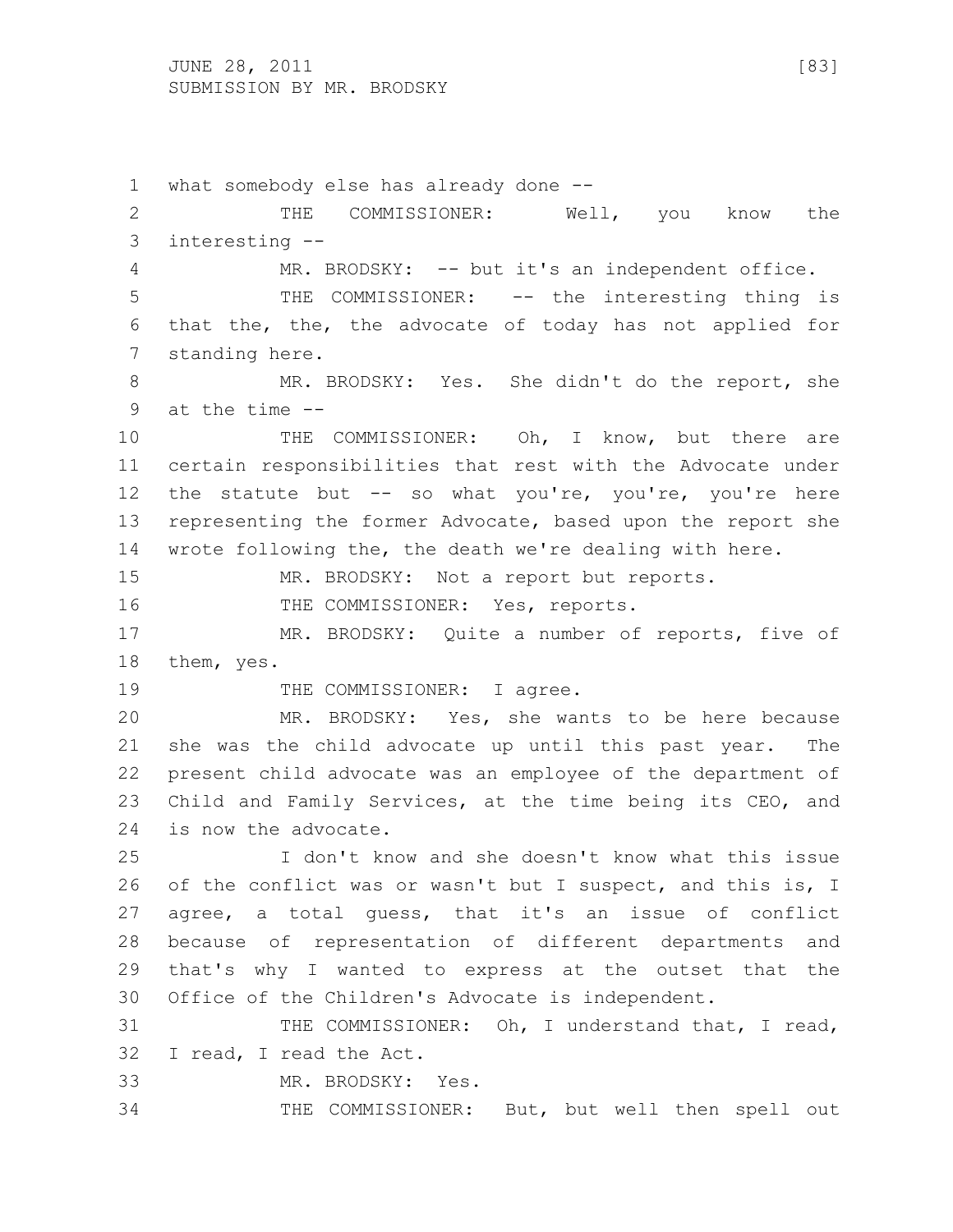for me exactly what privileges, or rights, or whatever, you want attached to a limited grant of standing.

 MR. BRODSKY: I want her to be able to cross-examine witnesses who want to testify or make recommendations to you. If they are inappropriate she wants to be able to say where they are inappropriate, or appropriate or have to be expanded. She wants to be able to say --

 THE COMMISSIONER: You're not talking about her recommendations as being inappropriate?

 MR. BRODSKY: No. But in order to understand recommendations that other people make, she wants to be able to comment on those, if necessary. Because she has the background. She is the only one in this room that speaks for all children or at the time of the report spoke for all children. She had the respect obviously of government because they asked her to do those reports and she submitted them.

 She doesn't want them vetted through one department, through one agency, or a combination of them. She wants to be able to help and assist this commission in understanding why recommendations are necessary and what's wrong with recommendations that are made that aren't fact based or procedurally sound.

 THE COMMISSIONER: That is recommendations that may come to this inquiry from persons other than herself?

 MR. BRODSKY: Yes. But that are dealt with in the course of the reports that she has submitted.

THE COMMISSIONER: What does that mean?

 MR. BRODSKY: She dealt with it -- I expect that she's dealt with most of the matters of concern that most, or that most -- or all of the parties will be raising already. She's made recommendations in connection with those. Where they, where they need amplification or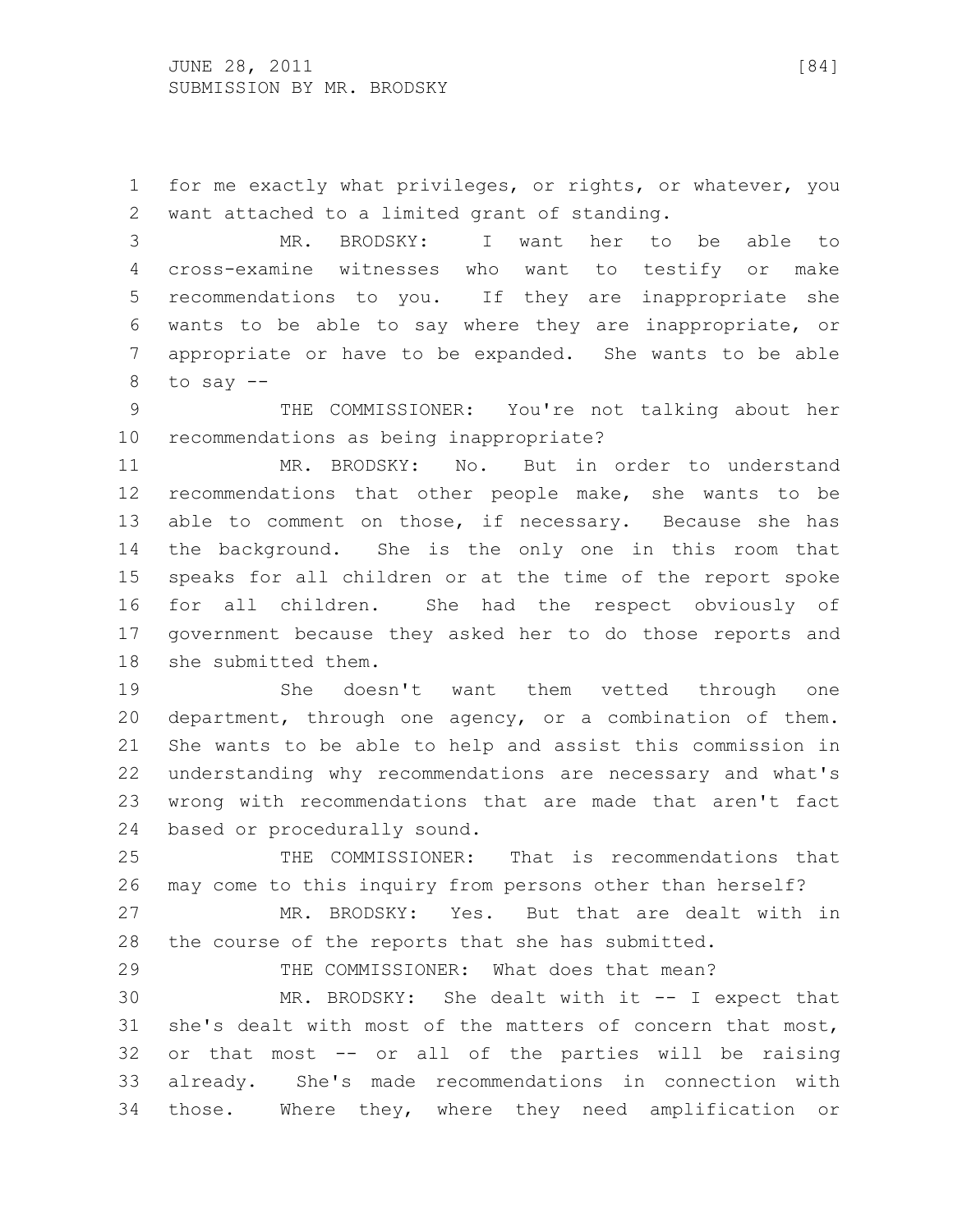support she wants to be able to support them, where they don't, where they're ineffective or impractical, she wants to be able to tell you.

 THE COMMISSIONER: Well, who are the -- who, who does she think these recommendations are going to come from?

 MR. BRODSKY: Well, we haven't started the inquiry yet.

 THE COMMISSIONER: But you're asking for a limited grant.

 MR. BRODSKY: As an example. I see that Kim Edwards is here and she's one of the people that were, were interviewed, was interviewed by my client. I don't know what it is she is going to be saying in connection with the circumstances surrounding the death or after the death but this is part of her report and her independent assessment, aside from Child and Family Services, that she wants to be able to participate in. And again, I don't know what anyone is going to say because we haven't even started the inquiry yet. And I'm not saying we're going to be here to participate or ask any questions, it may all go like you would hope most examinations-in-chief go, should go.

 THE COMMISSIONER: So if you're granted standing it's -- it would -- as a party, it would not be your intention to take part in the entire proceedings?

MR. BRODSKY: That's correct.

27 THE COMMISSIONER: Okay, I'll, I'll consider it, I, I -- it's, it's a different request than we've had and I, I can certainly understand that your client will be a witness and that you would have the right to, to lead her through her evidence if, if that was your choice but what you're asking for, in addition, I'll -- I think I'll get a -- order a transcript, available to me today, of what you had to say so I can put it together and, and see if I can,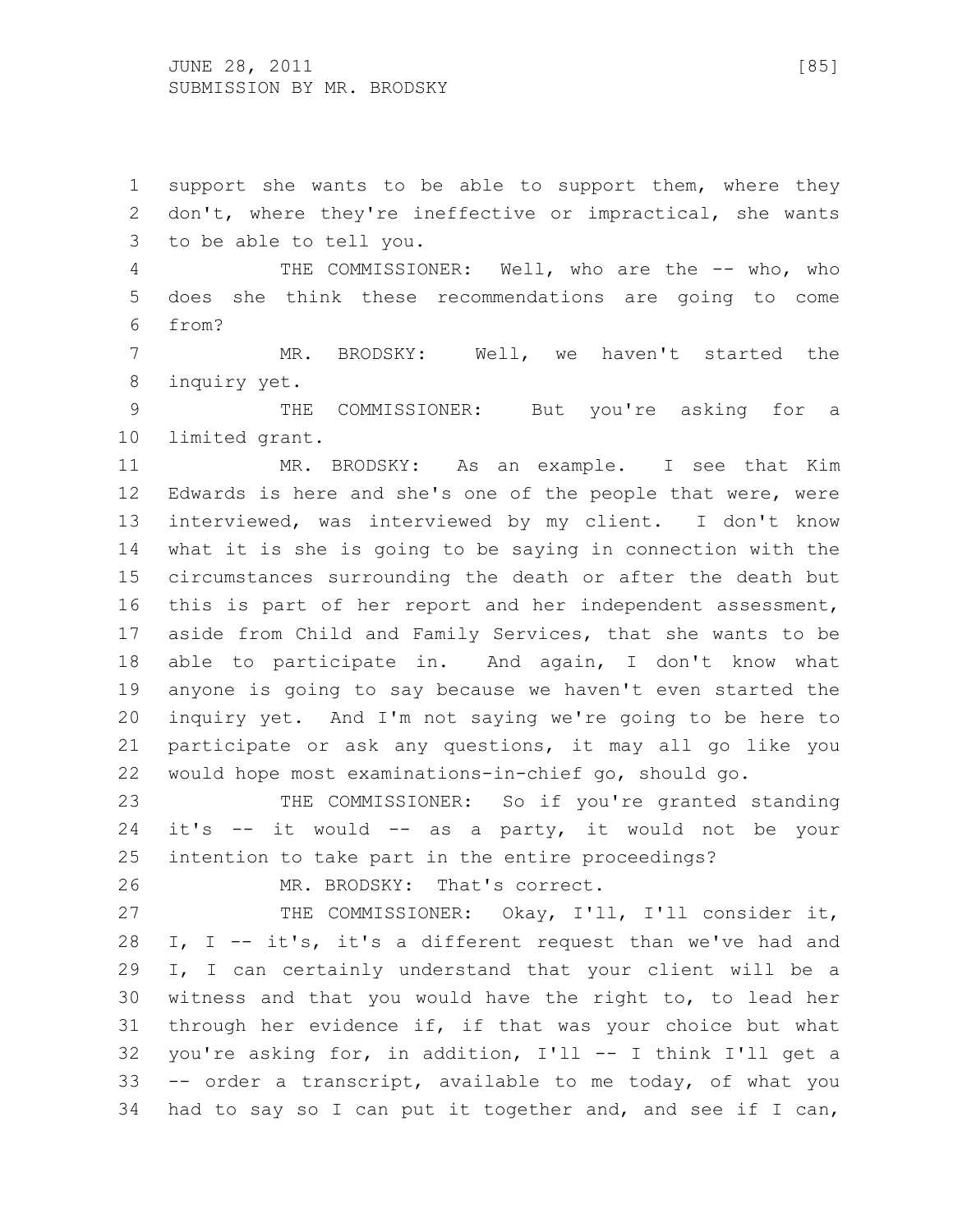you know, get to understand exactly what you would like to do.

 MR. BRODSKY: For instance, I can -- the Office of the Child Advocate, I don't know that anybody else is in 5 a position to advocate on behalf of -- or make recommendations on behalf of changes that she's suggested on her own -- on the office that she occupied for six years and as you have already and correctly pointed out, the Child Advocate is not making representations because they are not asking to be party to these proceedings or even a witness. Without my client it's going to be lost.

12 12 In the example, again, of -- you're going to be dealing with systemic delay. What took so long to come to a report, what's happened so long. She can tell you, although she hasn't in the reports that you've seen, she can tell you that the Office of the Chief Medical Examiner, for instance, went from a paper review to a review that her office has taken over, because of the lengthy delay it took to get a report back, the lengthy delay it took, and sometimes that's years, to get a report back meant that there were many children at risk that shouldn't have been.

 THE COMMISSIONER: But she can tell us as she gives evidence, as a witness.

MR. BRODSKY: Yes.

 THE COMMISSIONER: And I have no problem with that.

 MR. BRODSKY: But she can't dispute it as a witness in connection with evidence that she hasn't heard yet. She can't.

THE COMMISSIONER: Can't dispute what?

 MR. BRODSKY: If someone's -- takes a contrary position to her findings, she's unable to dispute it in advance because she's a witness. She's not going to be testifying 10 times, she's a witness and once she's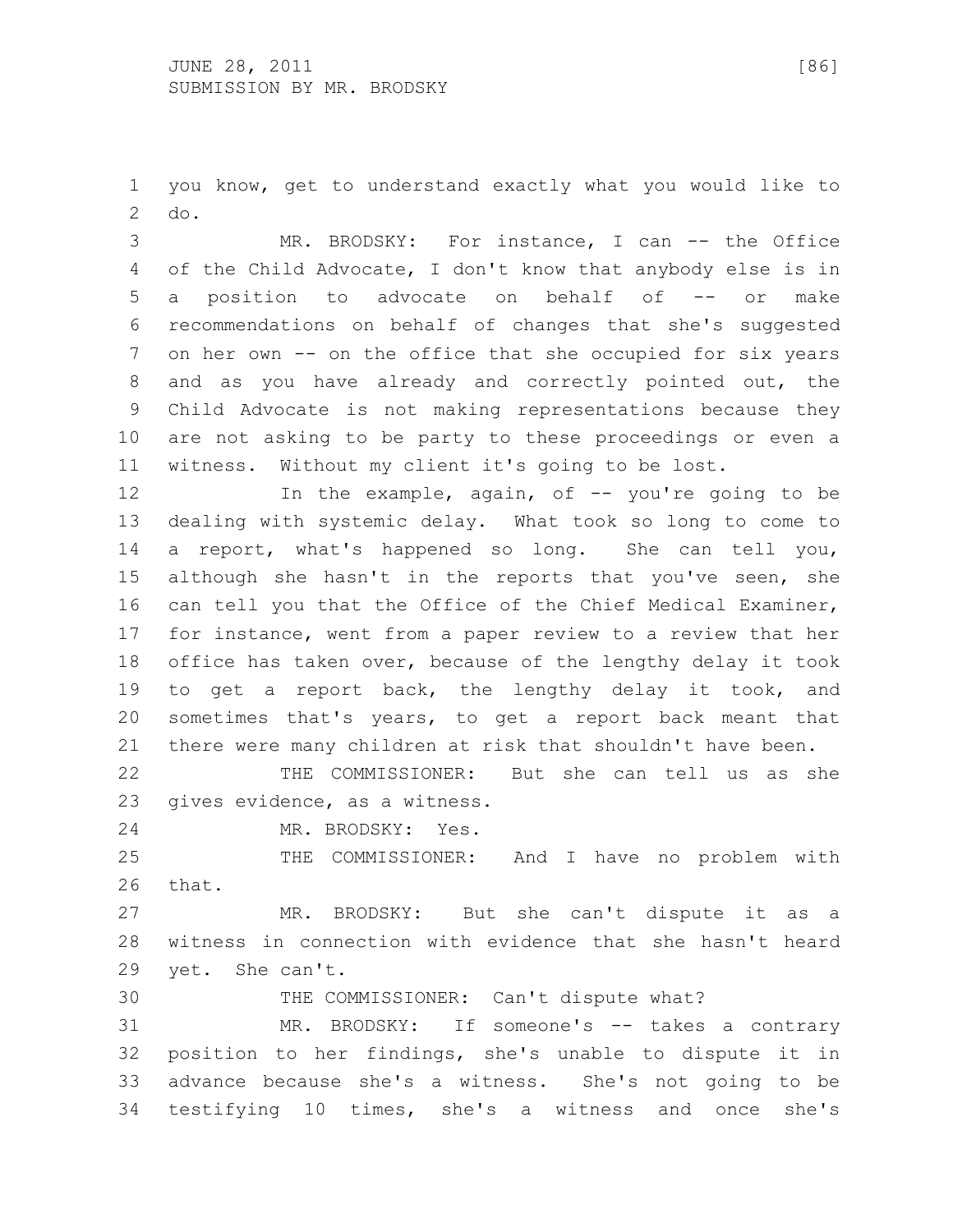JUNE 28, 2011 [87] SUBMISSION BY MR. BRODSKY

 finished, she's finished. THE COMMISSIONER: Well, I think there's a role here for Commission counsel to be ferreting out the truth and -- MR. BRODSKY: Yes. THE COMMISSIONER: -- and weigh divergent things that come to Commission counsel's attention through interviews. Commission counsel has got the responsibility of interviewing all the witnesses before they, before they testify. MR. BRODSKY: And you have a very good Commission counsel, I' not suggesting that she's inadequate at the job, I'm not saying that at all. 14 THE COMMISSIONER: Oh, I, I wouldn't, I wouldn't listen to you on that vein. MR. BRODSKY: I think you made a good choice and 17 I have nothing further to say about that. 18 How it's operating, how the Children's Advocate, Child Advocate's office is, is operating since it took control of the Chief Medical Examiners -- the autopsies and the reports and findings from them. You won't hear that from other witnesses, there's nobody on your list that can testify to that, appropriately. 24 I mean, I can go through the, the recommendations, the hundreds of recommendations she's made, you won't see and I don't see that you have or have referred to the responses as to how well or how many that were carried out, how many yet are to be carried out, what the response is. I see that Child and Family Services has said what they are doing in connection with some of the, of the recommendations but it's the Child Advocate's Office, it's my client's office, that promoted those requested changes in the first place, pursuant to those reports, and at the request of Christine Melnyk, the then minister, and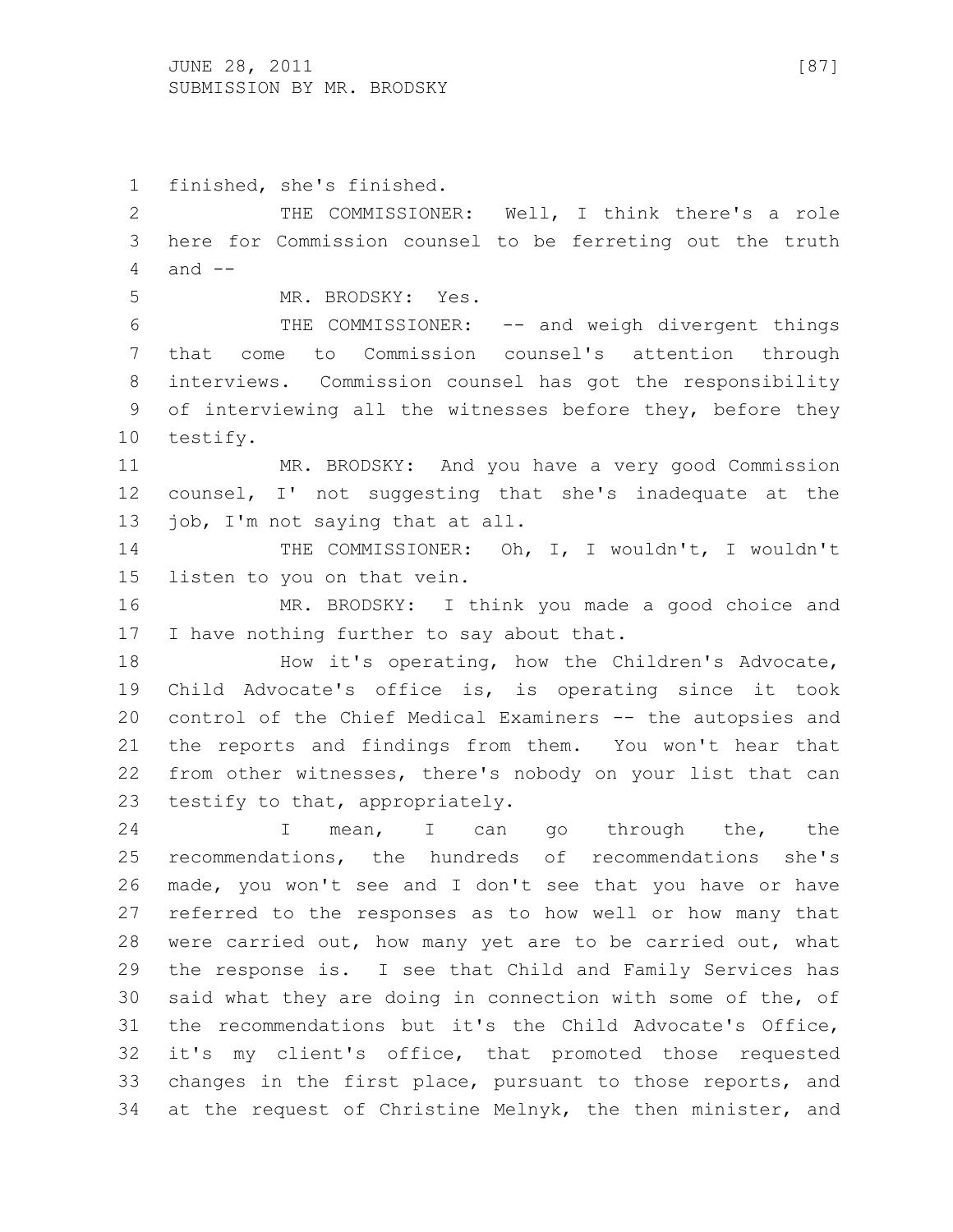JUNE 28, 2011 [88] SUBMISSION BY MR. BRODSKY SUBMISSION BY CARMAN S.

 other ministers, as we went along. She can tell you the difference between what they say they are doing, what they are doing. I think you get my point, at least the point I'm attempting to make. THE COMMISSIONER: Well, I certainly get your point about the value she can and will be to his Commission in giving evidence. 8 MR. BRODSKY: Yes. 9 THE COMMISSIONER: I certainly get that pretty clearly. Okay, well, if that's, that's your presentation, why I thank you for it, Mr. Brodsky, and I'll give consideration to it, as I will all the others before I make some ruling, hopefully tomorrow. 15 MR. BRODSKY: Thank you. MS. WALSH: Next, Mr. Commissioner, Mr. Carman S., who we are identifying simply by the initial of his last name, to preserve the confidentiality of some of the information that might come out in his submission. 20 THE COMMISSIONER: Oh, okay, I ... 21 MR. CARMAN S.: Good afternoon. THE COMMISSIONER: Good afternoon, sir. MR. CARMAN S.: I'm not really sure on what I can contribute to this thing but I have experience dealing with, with Peguis Child and Family Services. I am a band member of Peguis. I understood it be a choice I had on whether I wanted to deal with, with I believe it was Gimli Child and Family Service or my own band and I chose to deal with the band, which at this point in time, I think was a pretty big mistake. I expected probably a lot more than what I got. THE COMMISSIONER: And who did you select services from?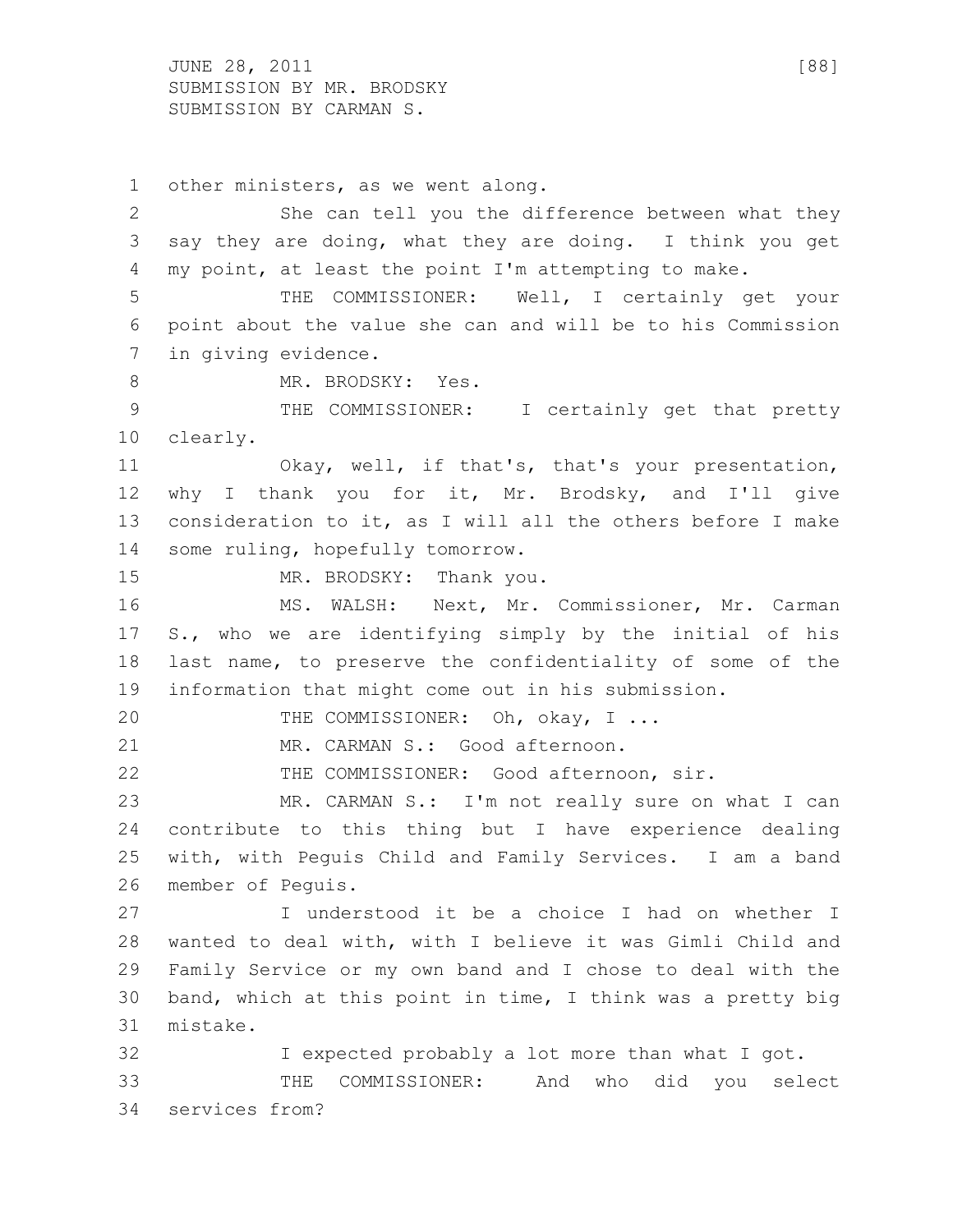MR. CARMAN S.: Peguis Child and Family Services. 2 THE COMMISSIONER: Right.

 MR. CARMAN S.: But I've been dealing with them for a number of years and I'm really not getting satisfaction from them. I, I worry about my, my kids being in their care or at this point in time, I've only got one, one daughter that's still in care.

 I've had two of my kids attempt suicide on the same day, Peguis did not appear to be in any big hurry to look me up. It was just a fluke that I found out. I don't know if, if it -- the workers are the same workers that were dealing with Phoenix Sinclair, but like I said, I'm not very happy with the whole situation.

 I keep thinking that if we have a complaints commission for the RCMP how come we don't have one for Child and Family Services? You know, it's -- appears to me just as important one as the other.

18 THE COMMISSIONER: Because you see this is an inquiry that is -- has its emphasis on that child's death and what services she got and didn't got -- get, and how they were provided and whether they were provided in a 22 satisfactory way to her, and then these, these various reports were commissioned by the government to, to look at the system and see what improvements could be made and there are a series of recommendations in the reports that apparently bear on the, on the interfacing and service that, that this family got from the department and we're 28 going to be looking at as to whether, in fact, there, there has been an implementation of those that, that are -- have a bearing on all that went on in the, in the Sinclair case and whether they really are improving the situation. So I hear what you're saying about you wish there was a place like the RCMP where you can take a public complaint, insofar as welfare services are concerned, I'm afraid that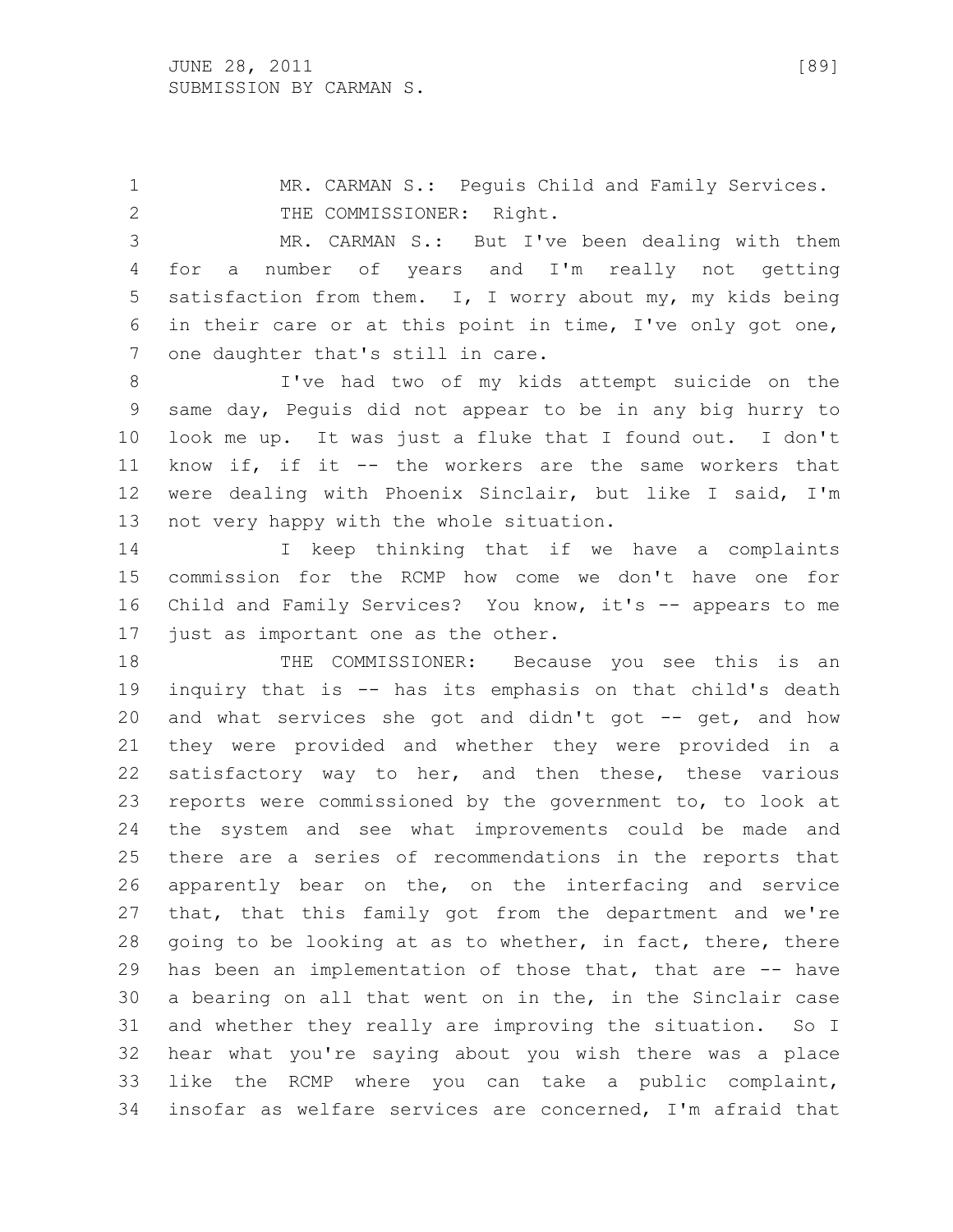this Commission is not that place because of the attention it's directed to the Sinclair situation.

 I hear you and, and, and I, and I'm sure you're likely not alone in wishing there was a place you could go because, you know, child welfare and one's children are, are, are the precious possessions one's going to have --

7 MR. CARMAN S.: Very important.

8 THE COMMISSIONER: -- in this life. And I, I, I hear you but I, I don't think that, that probably we can help you here because we're not a catchall for all of the complaints with what's wrong with the welfare system because we're zeroing in on what services did this -- did they provide for her or what didn't they provide, was there 14 a falling through the cracks, if so, why was there, and what's been done to prevent it in the future. That's what we're here about.

 MR. CARMAN S.: I just found there's a vast difference between when I first got custody of my three kids, I raised them by myself, but it was, it was, it was not First Nations Family -- Child and Family Services who I was dealing with but after my, my, my girls became teenagers and started having problems, and Child and Family Services got involved then I, I, I thought, at the time, that Peguis Child and Family Services would be the one better (inaudible) and it wasn't. And you know I'm really not, not too sure what to do about it at this, at this point or if I can even -- even if I can do anything. But if I had a choice, I wouldn't have, I wouldn't have -- like if I knew things -- if I would have known the way things were going to turn out, I would not have gone through Peguis CFS, would have not -- would not have asked for their help or expected anything from them, you know.

 THE COMMISSIONER: Because it hasn't worked out to your, to your advantage or satisfaction.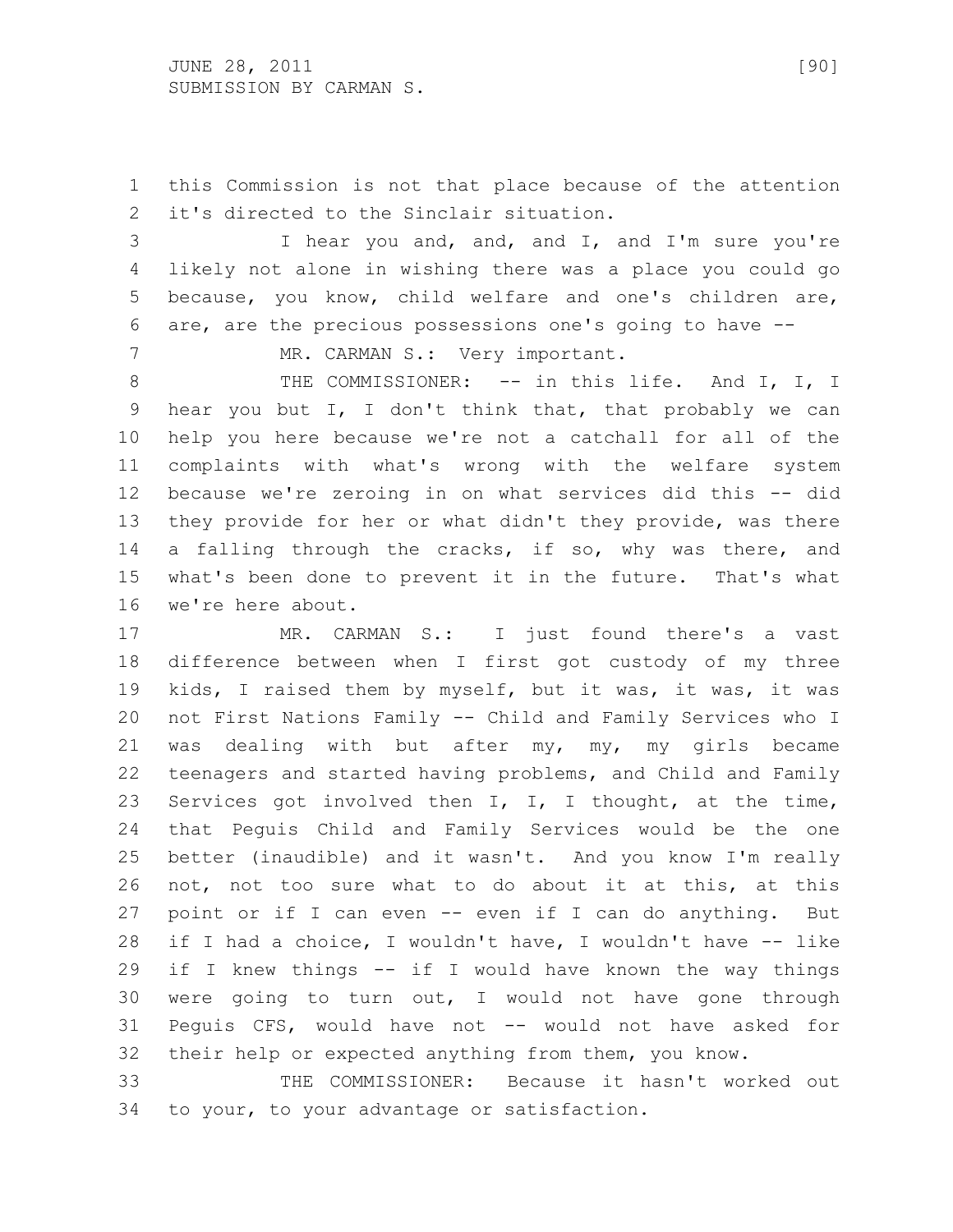1 MR. CARMAN S.: No, it's -- none of it's worked out good at all, no.

 THE COMMISSIONER: I hear you. MR. CARMAN S.: And I don't, I don't know, like I said, if I can even contribute anything to this situation. THE COMMISSIONER: Well, I, I think probably this isn't the place because you, you, you have no involvement at all with the, with the Sinclair situation. I know what you're telling me is because you're -- you had services from another agency, operating on another reserve, but you have some experiences you would like to put on the public record and see what can be done to help you. I -- that's what I hear and I understand you. But I, I just don't think this is going to be able to be the place for that because of the limitations put upon the, the mandate I have been given. 16 MR. CARMAN S.: I see. 17 THE COMMISSIONER: But I, I thank you for coming and I will speak specifically to your request tomorrow afternoon.

MR. CARMAN S.: Okay.

21 THE COMMISSIONER: Now, is there anything else you wanted to say? MR. CARMAN S.: No, that's all I can think of for

now and I appreciate the time.

THE COMMISSIONER: Thank you very much.

MR. CARMAN S.: Thank you.

 MS. WALSH: Next we'll hear on behalf of Steve Sinclair.

THE COMMISSIONER: Right.

Welcome back.

 MR. DERWIN: Good afternoon, Mr. Commissioner, George Derwin appearing on behalf of Steve Sinclair. THE COMMISSIONER: Yes.

MR. DERWIN: Steve Sinclair is --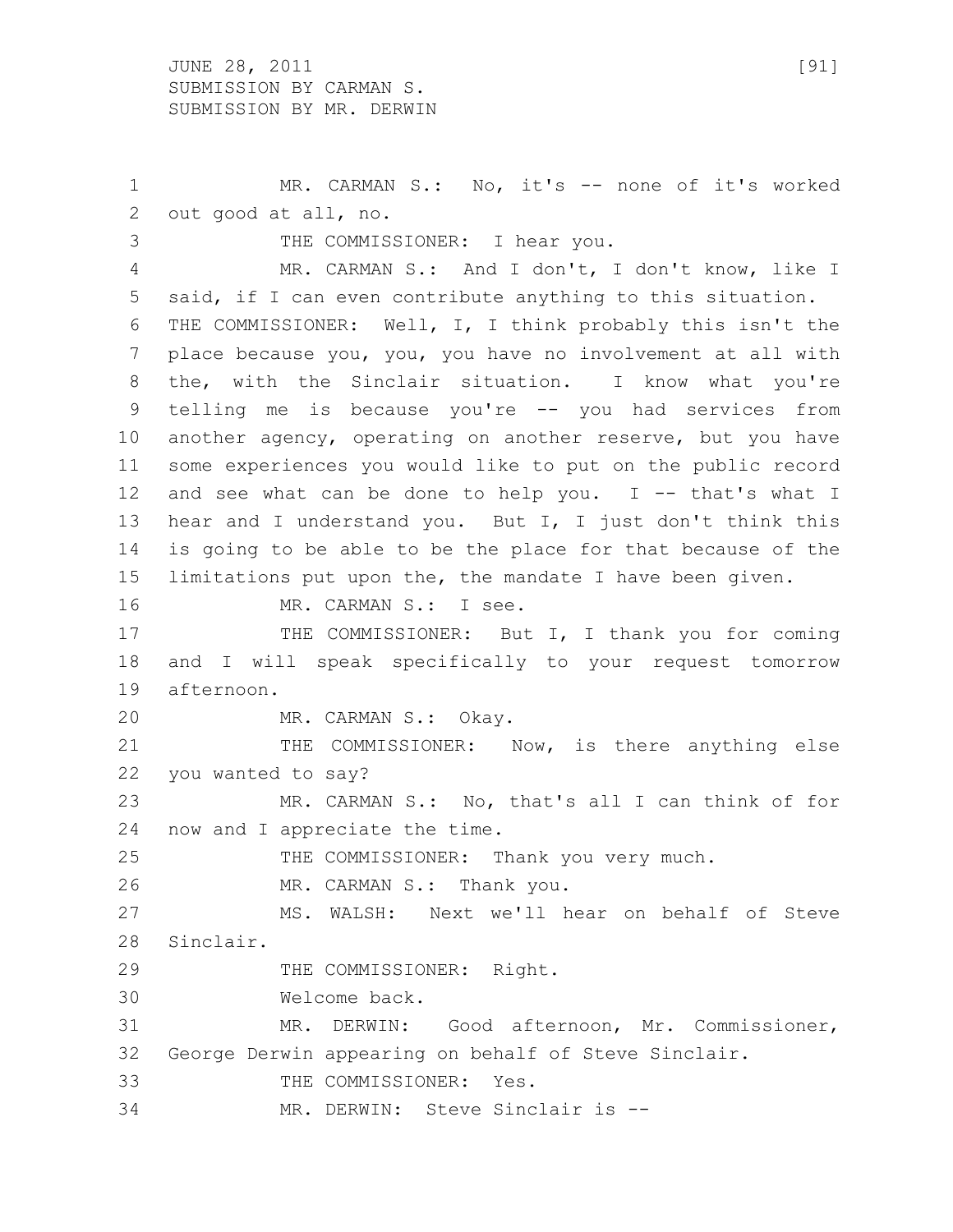1 THE COMMISSIONER: Yes. MR. DERWIN: -- seated in the second row. As biological father of Phoenix Sinclair, Steve Sinclair is a victim with a direct and substantial interest in all of the subject matter before the inquiry, so phases one, two and three.

 There is an additional issue here in that Mr. Sinclair has been tainted by the actions of Samantha Kematch and Mr. Karl McKay and members of the public believe, and some members of the public believe that he is a child abuser and a child killer. Well, nothing could be further from the truth, and in fact, if you look at Steve Sinclair's work with the Phoenix Sinclair Foundation he is on a mission to see that, that we have a better society.

 He has a number of questions that are both personal but also to seek a larger purpose than just him as a, as a, as a mere witness to the matter and he has very important questions about the monitoring that CFS provided.

 Child and Family Services was aware of some of the issues pertaining to Samantha Kematch at the time of the birth of Phoenix Sinclair and, in fact, Phoenix Sinclair was taken away, immediately following birth, and then subsequently returned to the family and that's -- in a matter of months that's where Steve and -- Sinclair and, and Kim Edwards started co-parenting Phoenix Sinclair.

 So the, the issues were resolved, Family Services was, was (inaudible) but they knew about the issues related to it. And so when Phoenix Sinclair was taken in, in April 15th of 2003 the questions would be why, why did it -- the, the child welfare agencies fail to notice when Phoenix Sinclair went missing for nine months? How could long term serious abusive treatment take place without Child and Family Services being noted. And he seeks appropriate systemic changes to the child welfare system to ensure that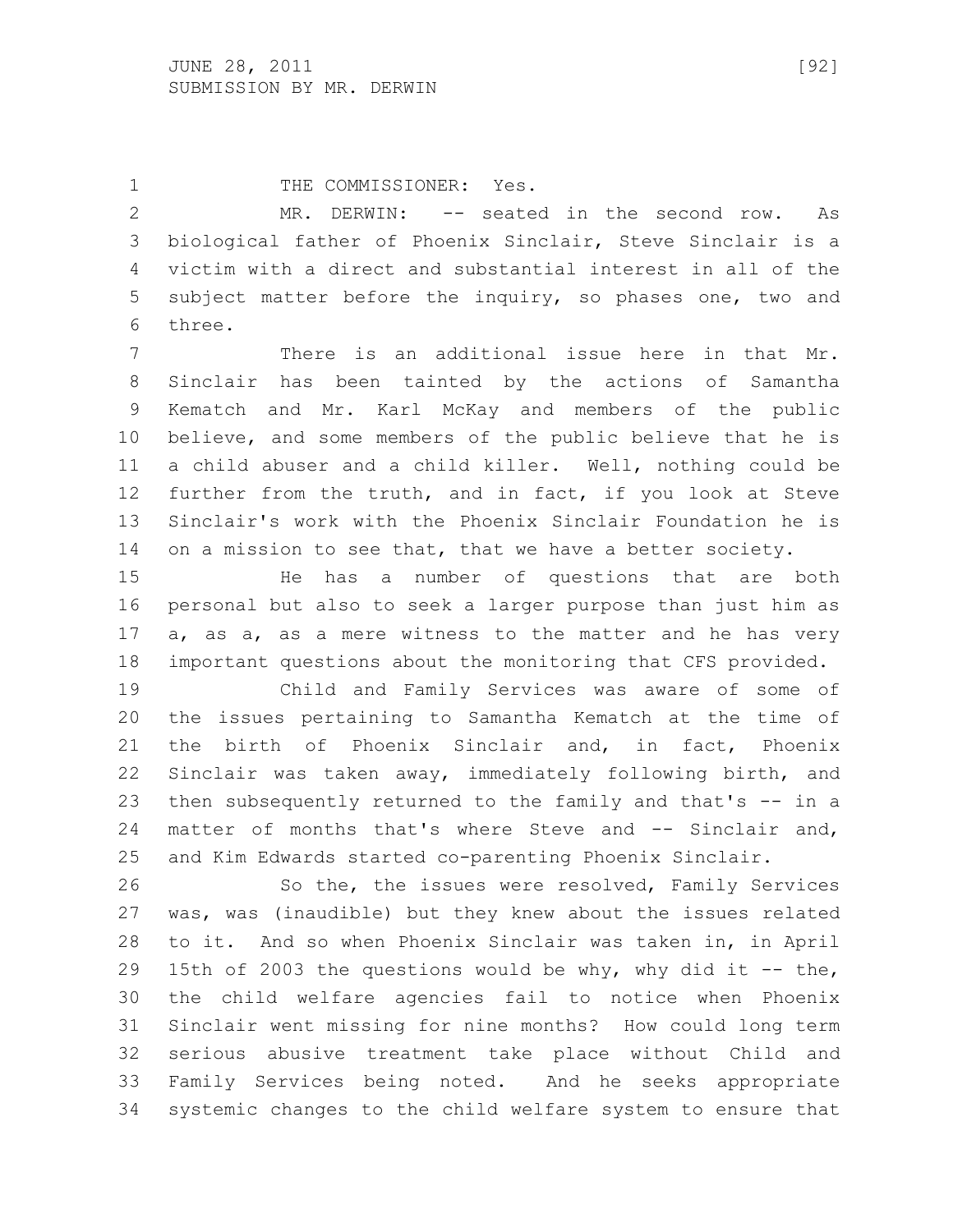JUNE 28, 2011 [93] SUBMISSION BY MR. DERWIN SUBMISSION BY MR. FUNKE

 children are not at risk, the children are appropriately cared for, if they are either under the supervision or in care of Child and Family Services.

 And I mentioned earlier on in my submission on behalf of Kim Edwards that the majority of the parties before this Commission have a singular vested interest and I submit an interest to protect themselves. The views of the child protection agencies require a balance and alternative prospectives put forward and the prospective of a parent who has lost his daughter is crucial to this inquiry.

 This death was preventable. While 20/20 hindsight cannot bring Phoenix Sinclair back, her death must be used as a call to action. Steve Sinclair feels that the prospective of the agencies will be more for their own protection and he wants to ensure that what, what happens gets placed under a microscope to see what happened, what went wrong, and what could be done to prevent this again.

 So we're not here -- he's not here to cast aspersions on anyone, he's not here to take down anybody or 22 take down the system, he's there to say it's a, it's a reasonably necessary system, it will always be there, will always be necessary, but it can be better.

That's my submission.

 THE COMMISSIONER: Thanks, Mr. Derwin. All right, number 15.

MS. WALSH: Yes, Southern Chiefs Organization.

 MR. FUNKE: Good afternoon, Mr. Commissioner. My name is Jay Funke of Funke Poudrier Law Offices. I am counsel for the Southern Chiefs Organization, also known as the SCO at these proceedings. I am accompanied today by SCO Chief of Staff, Mike Bear, who is seated in the gallery. We would like to start off by thanking the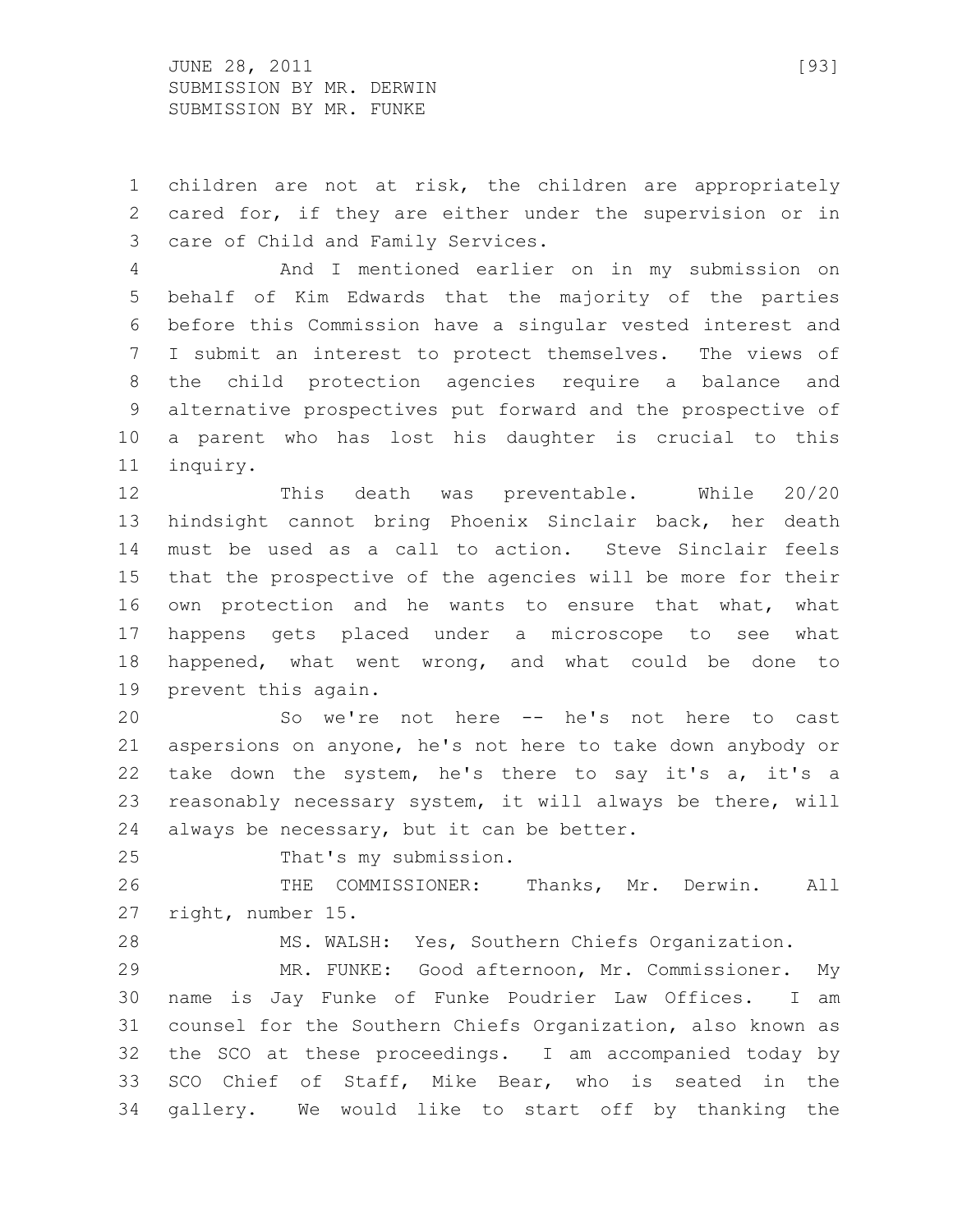Commission for this opportunity to present our application for standing at the commission of inquiry into the circumstances surrounding the death of Phoenix Sinclair.

 I'll open my remarks by providing the Commission with a brief introduction to the organization.

 The Southern Chiefs Organization, SCO, is an incorporation political entity that advocates and lobbies on behalf of its 33 First Nation member communities in Southern Manitoba. SCO was established and incorporated in 1998, to support the development of Southern First Nations political, community, human, social and economic development needs and capacity.

 The SCO is governed by the elected chiefs of the 33 member communities, who in turn elect a grand chief to advocate -- sorry, to advance their political agenda and mandate. Bill Traverse was the SCO's first grand chief and served a three year term, from 1998 to 2000. Following that, Ms. Margaret Swan, Chris Henderson and Morris J. Swan-Shannacappo. Current grand chief, Morris Swan-Shannacappo is in his second term and was first elected in 2000.

 The SCO adopted its constitution in 2000 at a gathering of the chiefs, which gatherings continue to be referred to as the chiefs in summit.

 The mandate of the SCO can be summarized as follows:

 First, to assist member First Nations in the advancement and achievement of their goals, as mandated by the chiefs in summit. To provide a common front for initiatives mandated by the chiefs when meeting in summit. To promote and assist member First Nations in providing good government for their First Nations. To assist member First Nations in promoting and defending treaty and Aboriginal rights as mandated by the chiefs in summit, and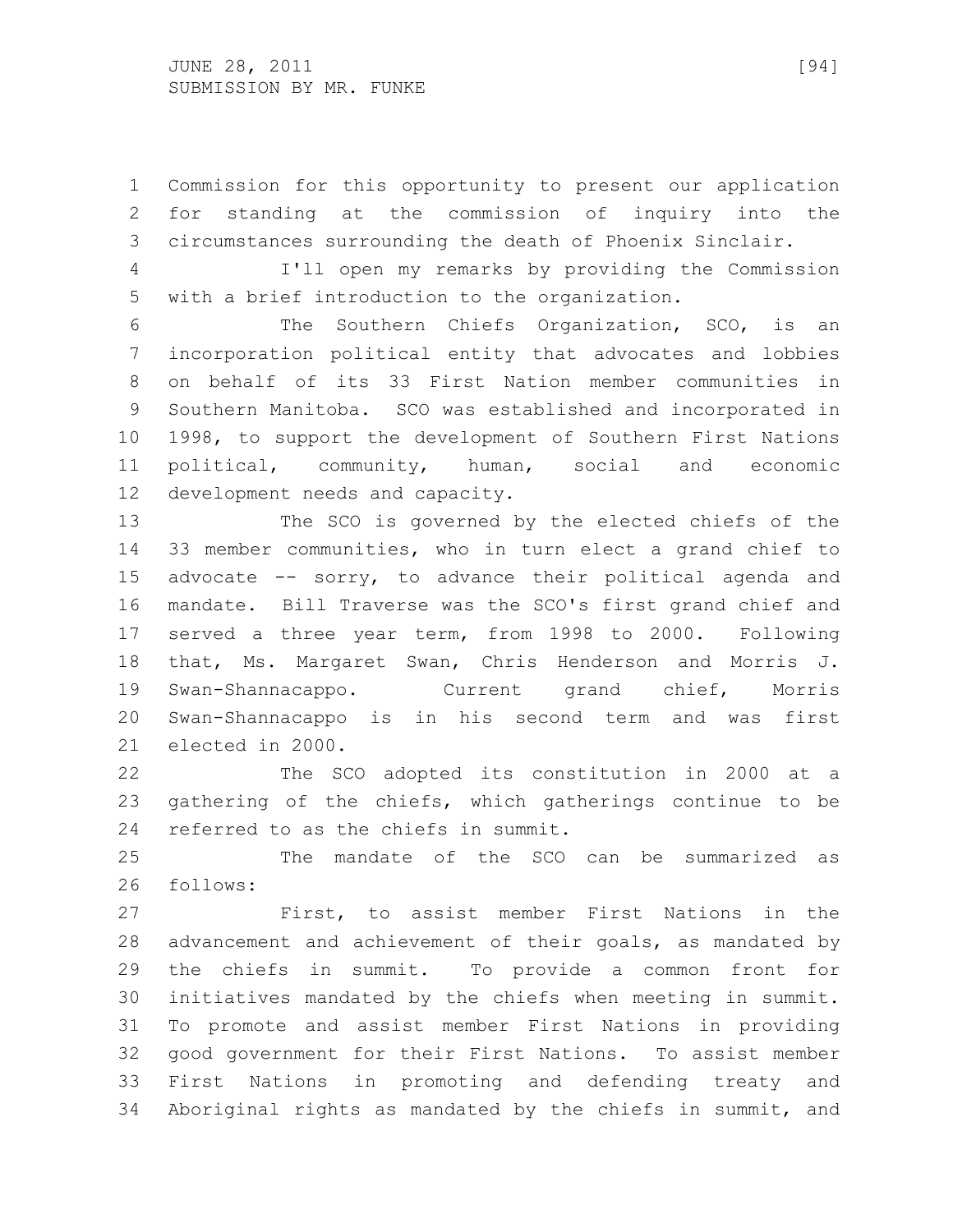to assist member First Nations in holding the federal and provincial governments, their agents and departments responsible for the fulfilment of their fiduciary duties and other responsibilities and obligations to their member communities. The SCO also provides support to off reserve individuals and affiliated communities in advocacy issue and policy development.

8 Since its formation, the role of the SCO and Aboriginal child welfare has been formalized by the province through the passing of the Child and Family Services Authorities Act which created the First Nations of Southern Manitoba Child and Family Services Authority which, as you have already heard this morning, is referred to as the Southern Authority.

 Section 6(3) of the CFS Autorities Act stipulates that the board of the Southern Authority is to be appointed by the Assembly of Manitoba Chiefs Secretariat Inc., also known as the AMC, who you have heard from today. Based on the recommendations of the Southern First Nation members of the Assembly.

 Insofar as the Southern Chiefs Organization is 22 the body that represents these members of the Assembly, the AMC accepts nominations for appointment to the Southern Authority Board from the SCO and, in turn, appoints those nominees to the board.

 Furthermore, the Minister of Family Services and Housing, as he was then known, in meetings with the Leadership Council established under the CFS Authorities Act, has acknowledged the province's intent to amend the legislation in order to afford a transfer of this power of appointment from the AMC to the SCO. This anticipated legislative amendment would recognize the proper role of the SCO in the governance and oversight of the Southern Authority and the unique position of the SCO in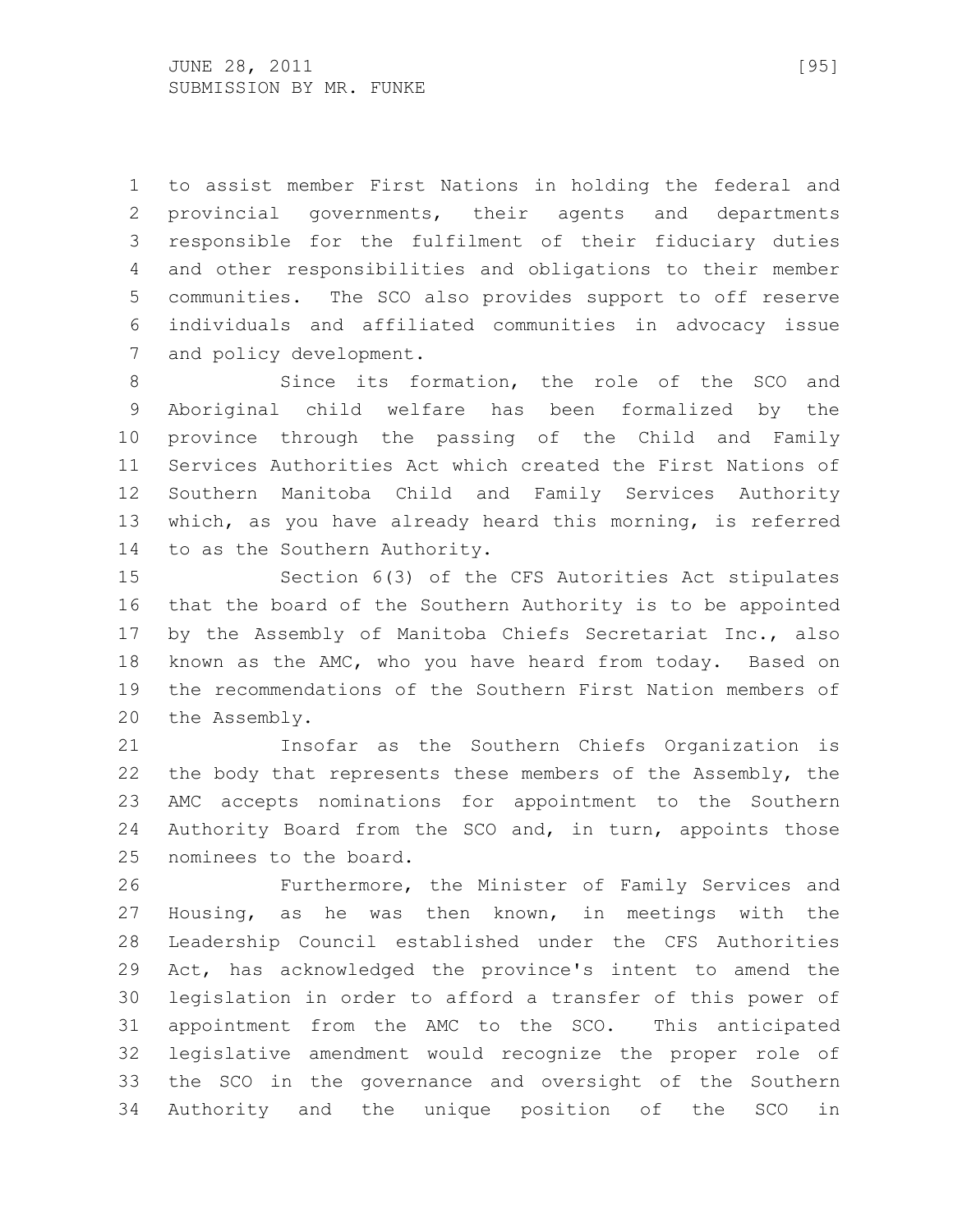JUNE 28, 2011 [96] SUBMISSION BY MR. FUNKE

 representing the interests of their membership in the appointment of its board.

 The minister has also recently issued an invitation to the SCO as a member of the Leadership Council to meet for an organizational review with the four CFS authorities which will include a specific focus on the current government structures.

 In keeping with this initiative, a resolution was passed by the SCO Chiefs in Summit on October the 6th, 2010 supporting the amendment of the CFS Authorities Act to transfer this responsibility from the AMC to the SCO. And more recently, on May 25th and 26th, the chiefs of the SCO once again met and a resolution was passed by the Chiefs in Summit with respect to this inquiry.

15 THE COMMISSIONER: Well, let me stop and ask you, are the, are the chiefs who belong to the organization that you represent today --

18 MR. FUNKE: Yes.

19 THE COMMISSIONER: -- also members of the Assembly of Manitoba Chiefs?

21 MR. FUNKE: They are.

 THE COMMISSIONER: So they, they've got a dual membership?

MR. FUNKE: That's correct.

 THE COMMISSIONER: So they're applicants under, under two separate submissions to, to me?

27 MR. FUNKE: No, they're not.

28 THE COMMISSIONER: Okay.

 MR. FUNKE: And the distinction is, and I'll get to that in my submission.

31 THE COMMISSIONER: All right.

 MR. FUNKE: The distinction is, is that we carry their mandate, whereas the AMC does not.

THE COMMISSIONER: You what?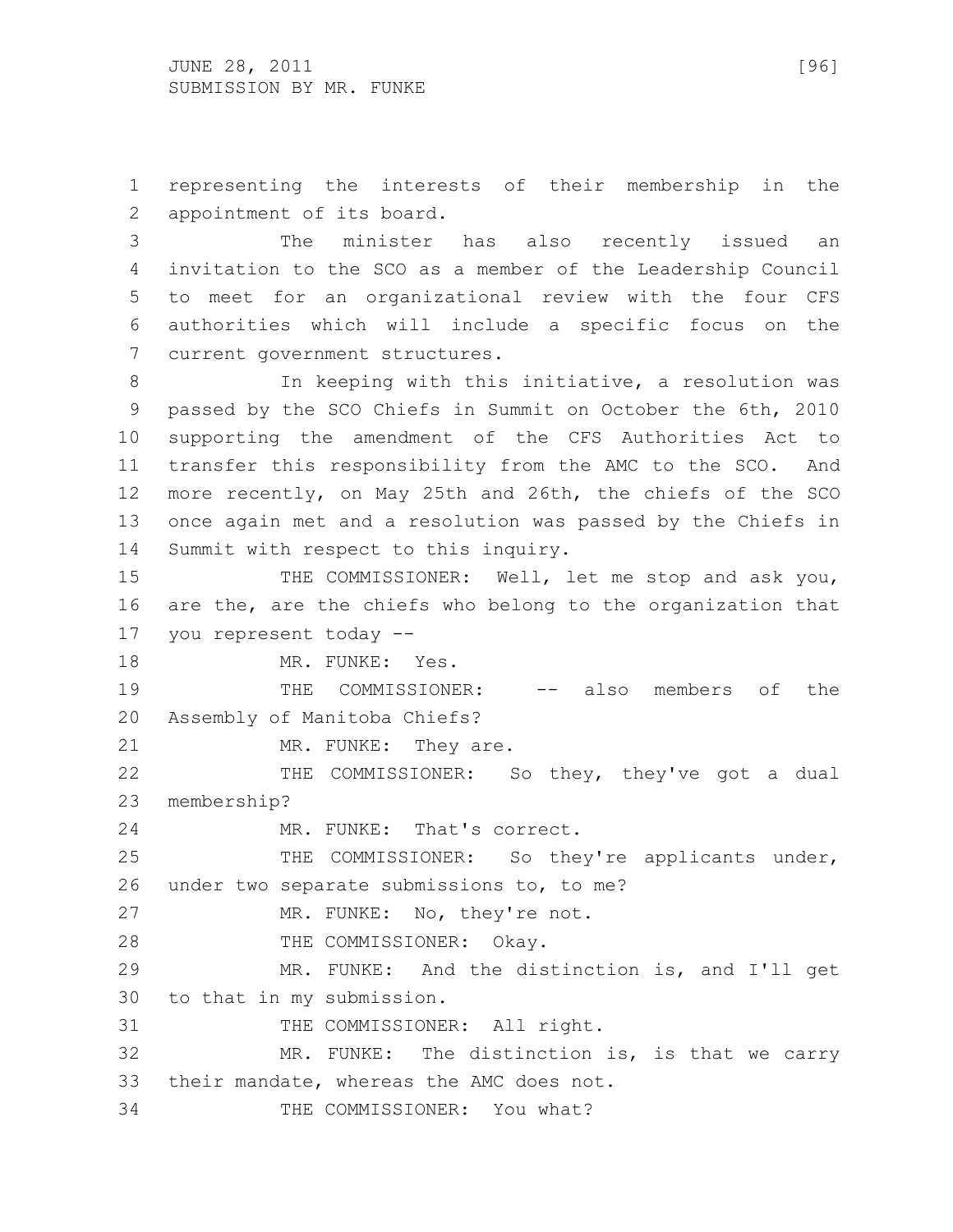MR. FUNKE: We have their mandate whereas the AMC does not, and that was the point I was just about to make, was that when the Chiefs of the Southern Chiefs Organization met, in May of this year, they passed a specific resolution giving the mandate to advance their interests with respect to this inquiry to the SCO. 7 THE COMMISSIONER: To the? MR. FUNKE: Southern Chiefs Organization. So the 33 member First Nations of the SCO met in summit, in May of this year, represented by the chiefs of those communities. They then passed a resolution giving their mandate to represent their communities' interests before this inquiry to the Southern Chiefs Organization, not to the AMC. THE COMMISSIONER: So you're saying that the, the AMC is not representing the members of your organization? 16 MR. FUNKE: No. They specifically have chosen the SCO to be their advocate. THE COMMISSIONER: And what was the reason that they're not prepared to join with the, with the larger organization? MR. FUNKE: I'll get to that again later in my submission but there are a number of issues. First of all, the AMC doesn't represent only the Southern First Nation members of the Assembly, they have also an obligation to the Northern First Nation members of the Assembly. THE COMMISSIONER: Oh, that's right, that's right. But I -- MR. FUNKE: And their interests are not necessarily the same. THE COMMISSIONER: -- I got to be concerned in the public interest that, that the, the grants here are not so divergent that (a), it's going to take an inordinate amount of time to get the work done, and (b), going to cost money that is from the public purse.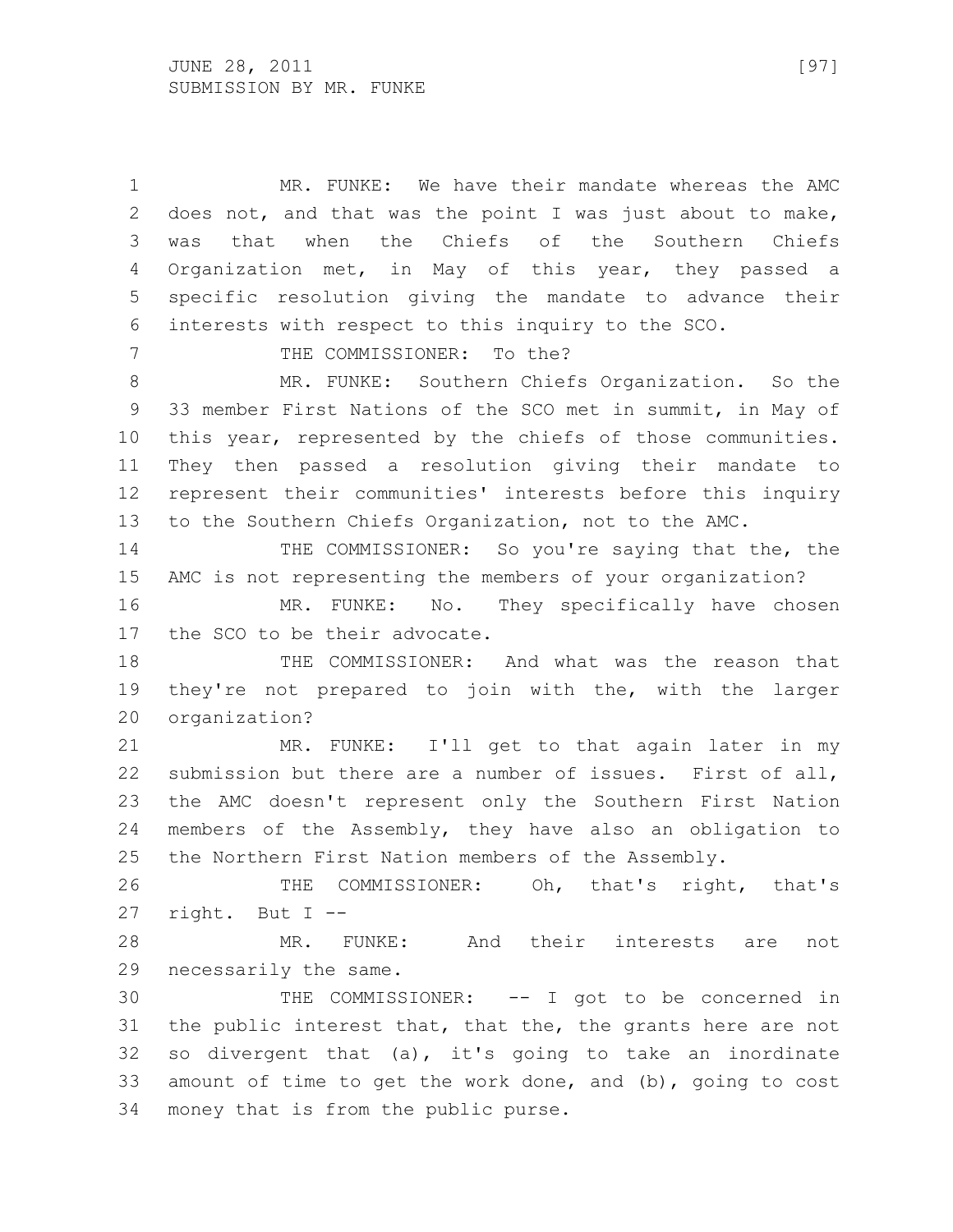MR. FUNKE: I appreciate that, Mr. Commissioner. The other difficulty, of course, is that we are currently bound up in litigation on the very subject matter that this inquiry will look into, which is the governance structures and the appropriate path forward for Aboriginal child welfare in this province. We're currently in litigation where the Southern Authority has sued the AMC, the province and the members of the SCO. THE COMMISSIONER: I thought that was over a governance issue? MR. FUNKE: Well, it is but one of the issues that this inquiry may look at, as part of its inquest, are issues relating to the future of, of child welfare in this province insofar as Aboriginal child welfare is concerned. If, if that's the case -- 16 THE COMMISSIONER: What, what are, what are they in court about? Is it -- if you could just phrase that for me. MR. FUNKE: Sure. It's an issue -- THE COMMISSIONER: Who is the plaintiff? MR. FUNKE: The plaintiff is the Southern Authority. 23 THE COMMISSIONER: Okay. MR. FUNKE: Yeah, it's a notice of application that they've brought, requesting clarification of the roles and responsibilities -- 27 THE COMMISSIONER: And, and -- MR. FUNKE: -- of the board, vis-a-vis the people who  $-$  THE COMMISSIONER: -- who is the defendant or defendants? MR. FUNKE: The AMC is a defendant, specifically named, the Province of Manitoba is a defendant, specifically named, and five member chiefs of the SCO are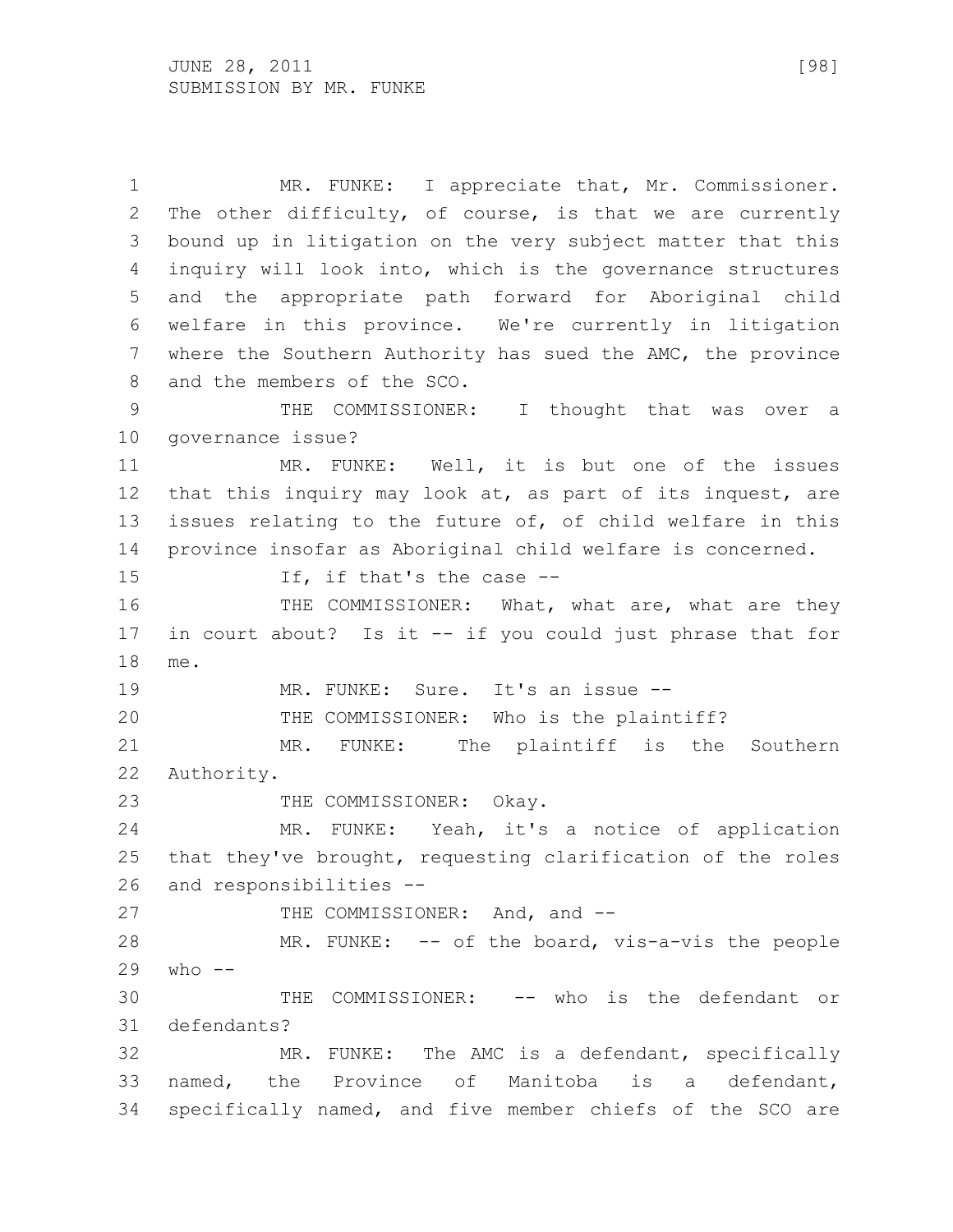JUNE 28, 2011 [99] SUBMISSION BY MR. FUNKE

specifically named, as well.

2 THE COMMISSIONER: Oh, of your organization? MR. FUNKE: Of our organization. THE COMMISSIONER: They're suing five of their own chiefs?

 MR. FUNKE: Well, they're suing five of the chiefs whose communities they are responsible to and, and accountable to. These five chiefs have been nominated by the SCO for appointment to the Board, the AMC accepted that nomination from the SCO and, in turn, appointed them to the Board. The Southern Authority then sought injunctive relief, preventing those chiefs from taking their seats on the Board.

 The CEO of the Southern Authority has gone on record and said to the media that there is no role for the chiefs of these communities in child welfare, in that capacity. So their interest could not be more divergent from those of my client. My client takes the position that as leaders of the community they are more than just political representatives and as a result they say that they have a vested interest in the outcome, not only of these proceedings but any inquiry into the future of Aboriginal child welfare.

 The whole notion of devolution was brought about as a result of the AGICWY report and it recognizes the unique role of Aboriginal communities with respect to child welfare and the obligations that the government has with respect to giving them an opportunity to be heard on any matter that could affect the future of child welfare insofar as those services are provided, not just in their communities but to members of their communities, wherever they may reside.

 So, so I think that the, the interests are clearly divergent and we are the only organization that can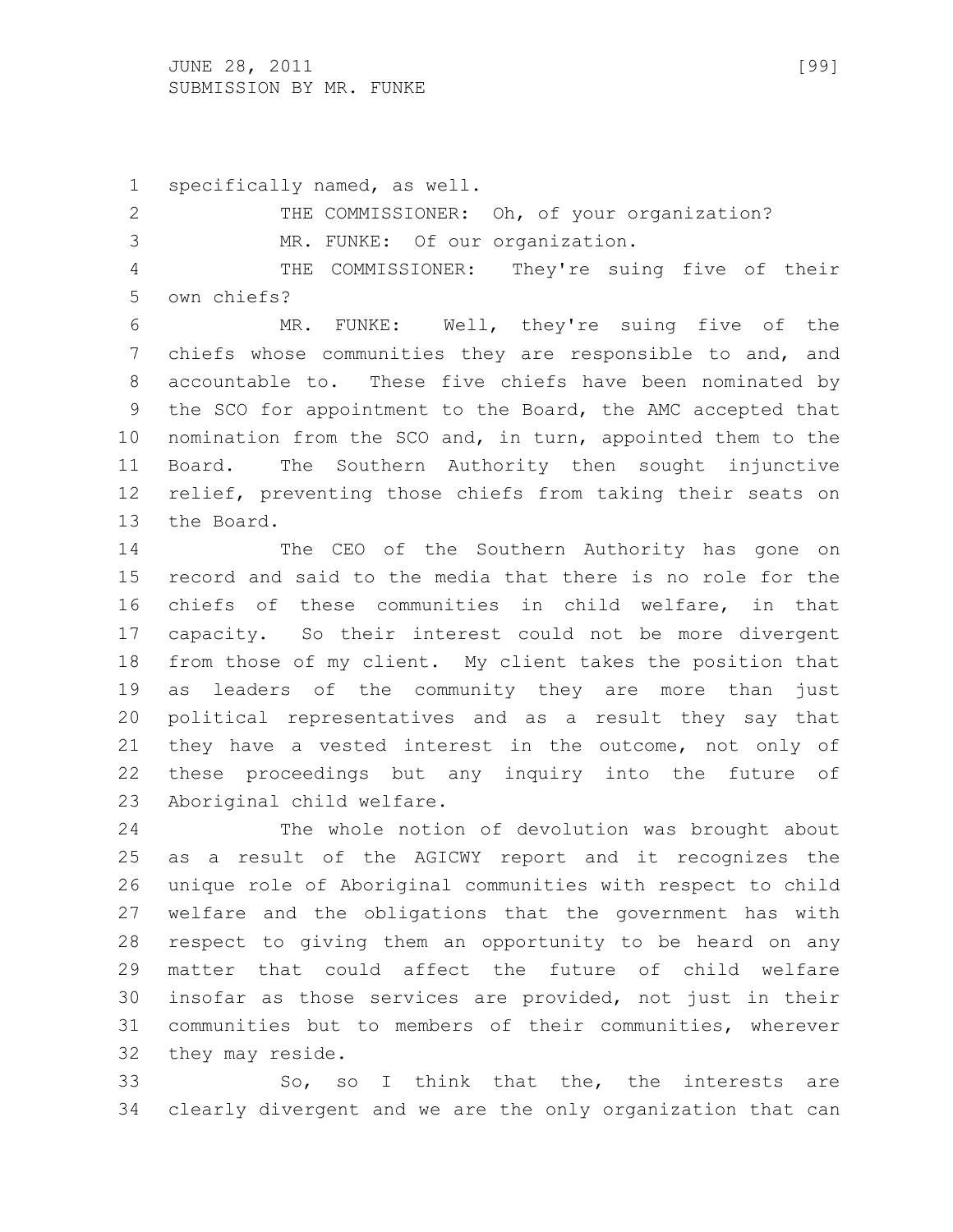JUNE 28, 2011 [100] SUBMISSION BY MR. FUNKE

 speak on behalf of these communities. They have voted, they have indicated that we are the group that they want to speak on their behalf. I don't want to be too lengthy so I'm going to skip ahead. THE COMMISSIONER: No, I've held you up with my questions so -- 8 MR. FUNKE: All right. 9 THE COMMISSIONER: -- you're okay. 10 MR. FUNKE: Thank you very much. I'm just going to skip ahead somewhat in my presentation to deal specifically with the test for whether a potential party has a direct and substantial interest in the subject matter. The Commissioner has already had the decision of the Ontario Royal Commission on Northern Environment referred earlier this morning so I don't plan to go through that at length but there are a number of factors that, that are set out in that decision that I would like to specifically draw the Commission's attention to. Justice Linden, in paragraph eight, wrote the following: 24 The potential importance of the findings and the recommendations to the individual involved would have to be considered. If a particular person -- Or as in our case a group of persons -- 32 -- would be greatly affected by a recommendation or a finding in relation to him or his interests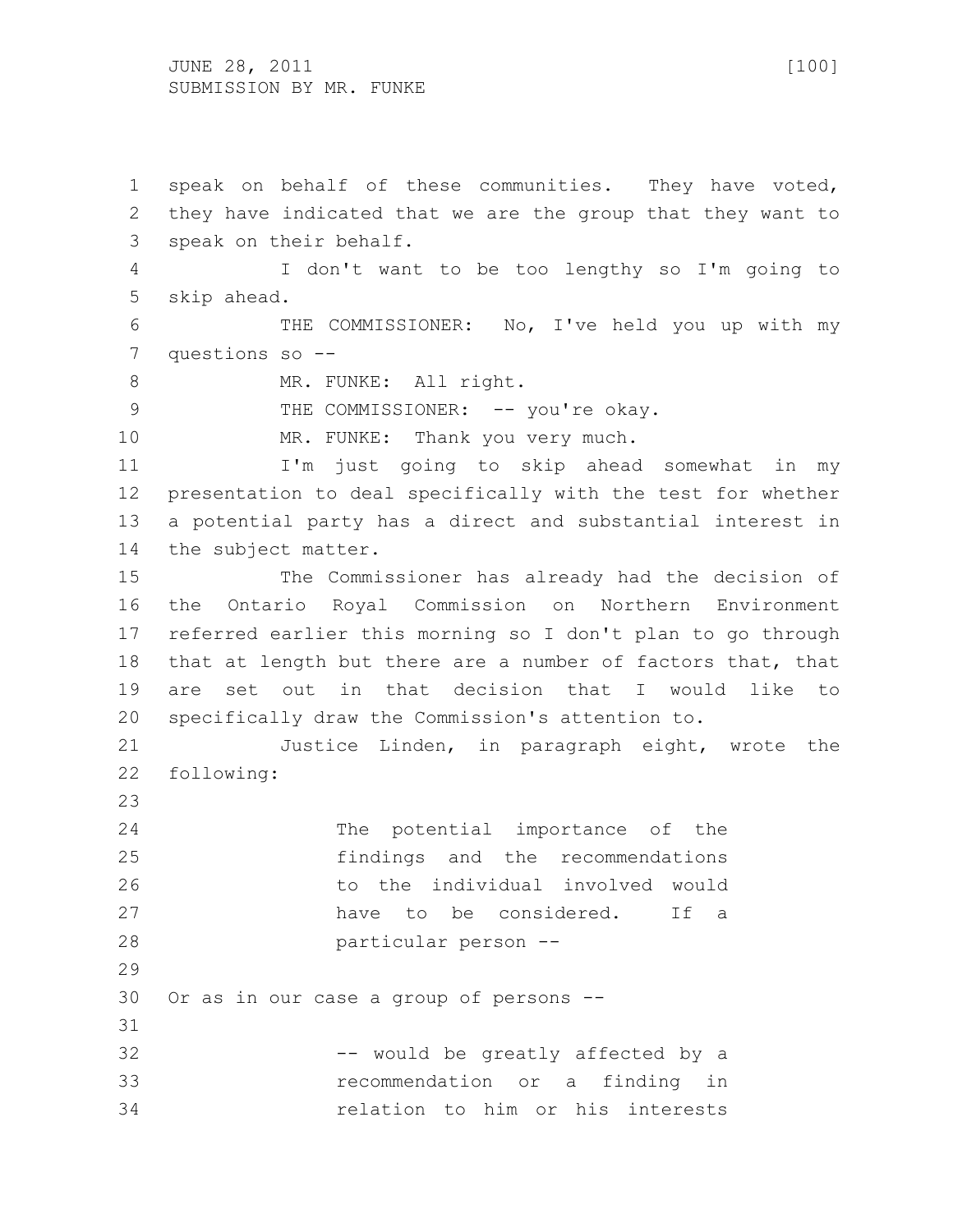| 1              | and that would be taken<br>into                           |
|----------------|-----------------------------------------------------------|
| $\mathbf{2}$   | account in deciding whether he had                        |
| 3              | a substantial and direct interest.                        |
| $\overline{4}$ |                                                           |
| 5              | And a little further in the same paragraph:               |
| 6              |                                                           |
| $\overline{7}$ | It seems to us that the value of                          |
| 8              | the potential interest that<br>is                         |
| 9              | being affected would have to be                           |
| 10             | considered in arriving at<br>its                          |
| 11             | conclusion. Similarly, if one                             |
| 12             | person is potentially affected,                           |
| 13             | that might be viewed differently                          |
| 14             | than if 100 or<br>1000 or<br>more                         |
| 15             | persons may be affected. None of                          |
| 16             | these specific items would<br>be                          |
| 17             | controlled. It is necessary to                            |
| 18             | look at all of these factors as                           |
| 19             | well as any others in the context                         |
| 20             | of each inquiry. The decision                             |
| 21             | must be made after examining all                          |
| 22             | of the circumstances. Essentially                         |
| 23             | what is required is evidence that                         |
| 24             | the subject matter of inquiry may                         |
| 25             | seriously affect an individual --                         |
| 26             |                                                           |
| 27             | Or as in our case a group of individuals.                 |
| 28             | As I have indicated, the SCO represents not just          |
| 29             | the chiefs of the 33 member First Nations of Southern     |
| 30             | Manitoba but, more importantly, the communities that they |
| 31             | represent. This accounts for tens of thousands of First   |
| 32             | Nation families across the southern half of this province |
| 33             | and represents the majority of First Nation peoples in    |
| 34             | Manitoba. In turn, their chiefs have met in summit and    |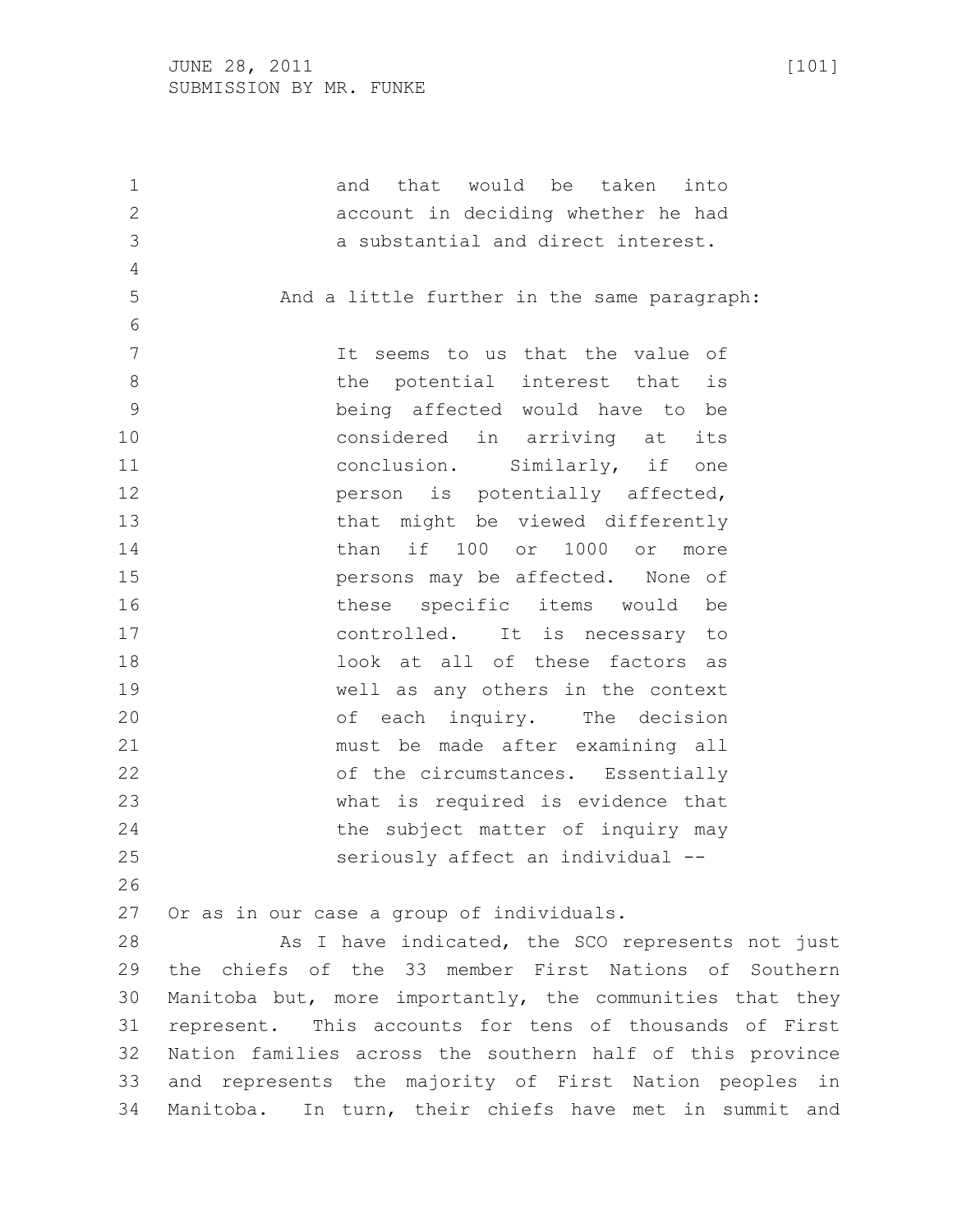they have given their mandate to the SCO to represent their interests at this inquiry. As a result, I am here on behalf of the SCO, representing all of the families in each 4 of their communities to represent -- sorry, to request, rather, that they be granted standing at this inquiry which has been tasked with making recommendations that will almost certainly impact the delivery of child and family services in their communities.

 More than any other group, these are the people whose lives will be most directly affected by any recommendation that this Commission may make. Furthermore, it's hard to overstate the significance of my client's interest in the subject matter of this inquiry. As indicated, any recommendation made by this Commission will likely impact the delivery of CFS services in these communities and by extension to the families with whom these agencies work.

 The disproportionate representation of these families in the CFS system across the province only serves to further magnify the potential impact of any recommendation the Commission may make.

 Moreover, the Aboriginal Justice Inquiry, Child Welfare Initiative further recognizes that child welfare services must be delivered to First Nation peoples in a manner that reflects their unique status as well their cultural and linguistic heritage and the First Nation peoples have unique authority, rights and responsibilities to honour and care for their children.

 The recognition of this right to control the delivery of child and family services and programs for the respective community members requires that the effective communities be consulted on any manner of process that affects the delivery of those services. As a result it is similarly difficult to overstate not only the importance of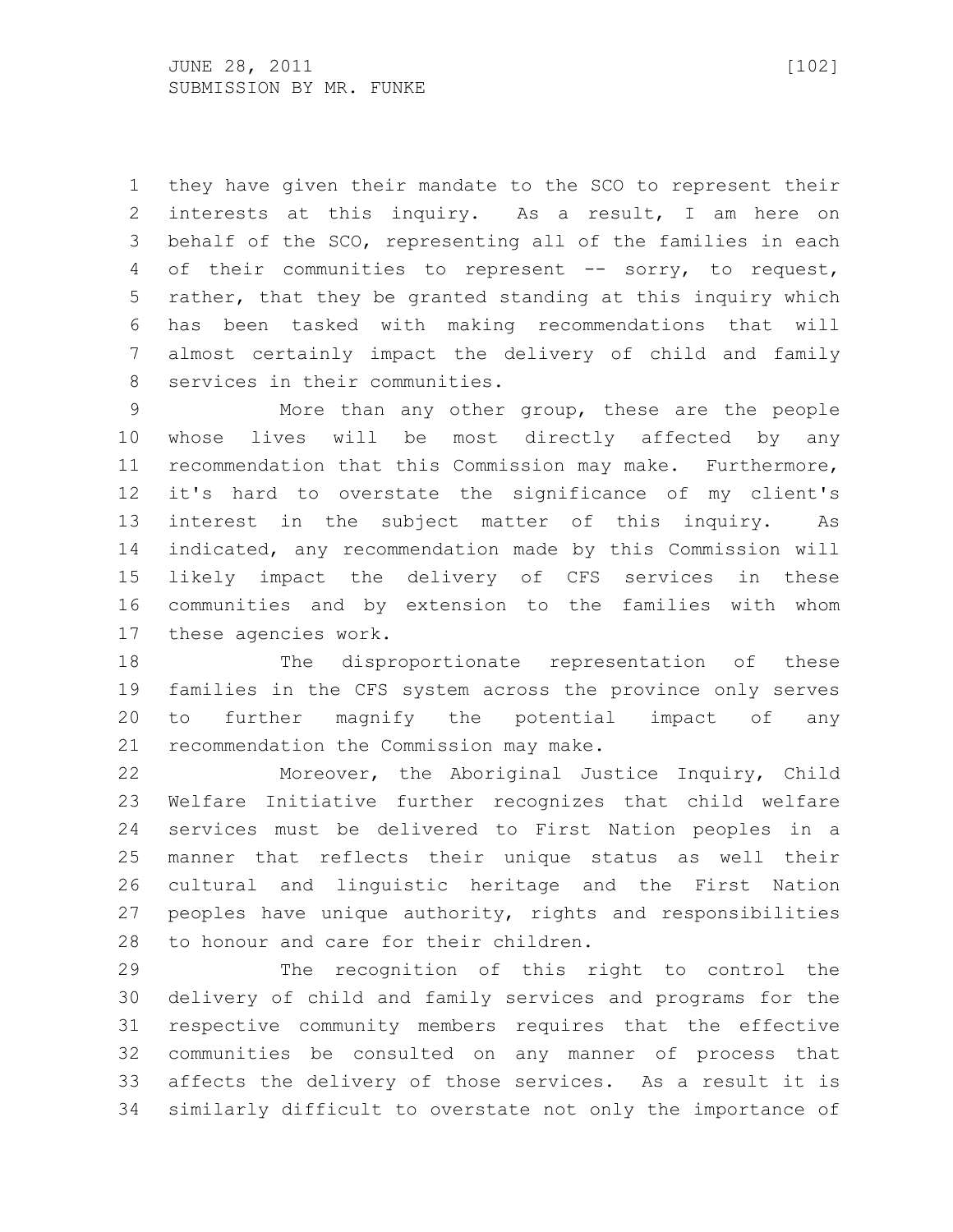the subject matter of this inquiry to the communities represented by the SCO but also on the obligation of the Commission to provide them an opportunity to be involved in any process that may result in changes to the delivery of child welfare services in their communities.

 Finally, the Minister's invitation of the CSO to meet as a member of the Leadership Council for an organizational view -- review, pardon me, of the four authorities, which will include a specific focus on the existing governance structures recognizes the role of the SCO in helping to form the future direction and development of Aboriginal child welfare in this province.

 To the extent that this commission will make recommendations that may impact upon these issues, the SCO has a direct and significant interest in the subject matter of this inquiry.

 The final part of my submission deals with why we're looking for separate and distinct standing but I think you have my, my position on that point so I don't intend to go to it in any great of length.

 In closing, I would just like to thank the Commission for the opportunity to make the request on behalf of the SCO, Grand Chief Morris Swan-Shannacappo, the Assembly of Chiefs, comprising the 33 First Nation members of the SCO, their communities and their families.

 THE COMMISSIONER: And is that reason have as its base the, the difficulties the two organizations are having which is now resulted in litigation?

 MR. FUNKE: Well, that litigation focuses on one of the core areas that I anticipate the inquiry to be --

31 THE COMMISSIONER: Well, that's the, the root of, of why you're seeking separate standing, because you're litigating on that issue in the courts.

MR. FUNKE: That's one of the two reasons, I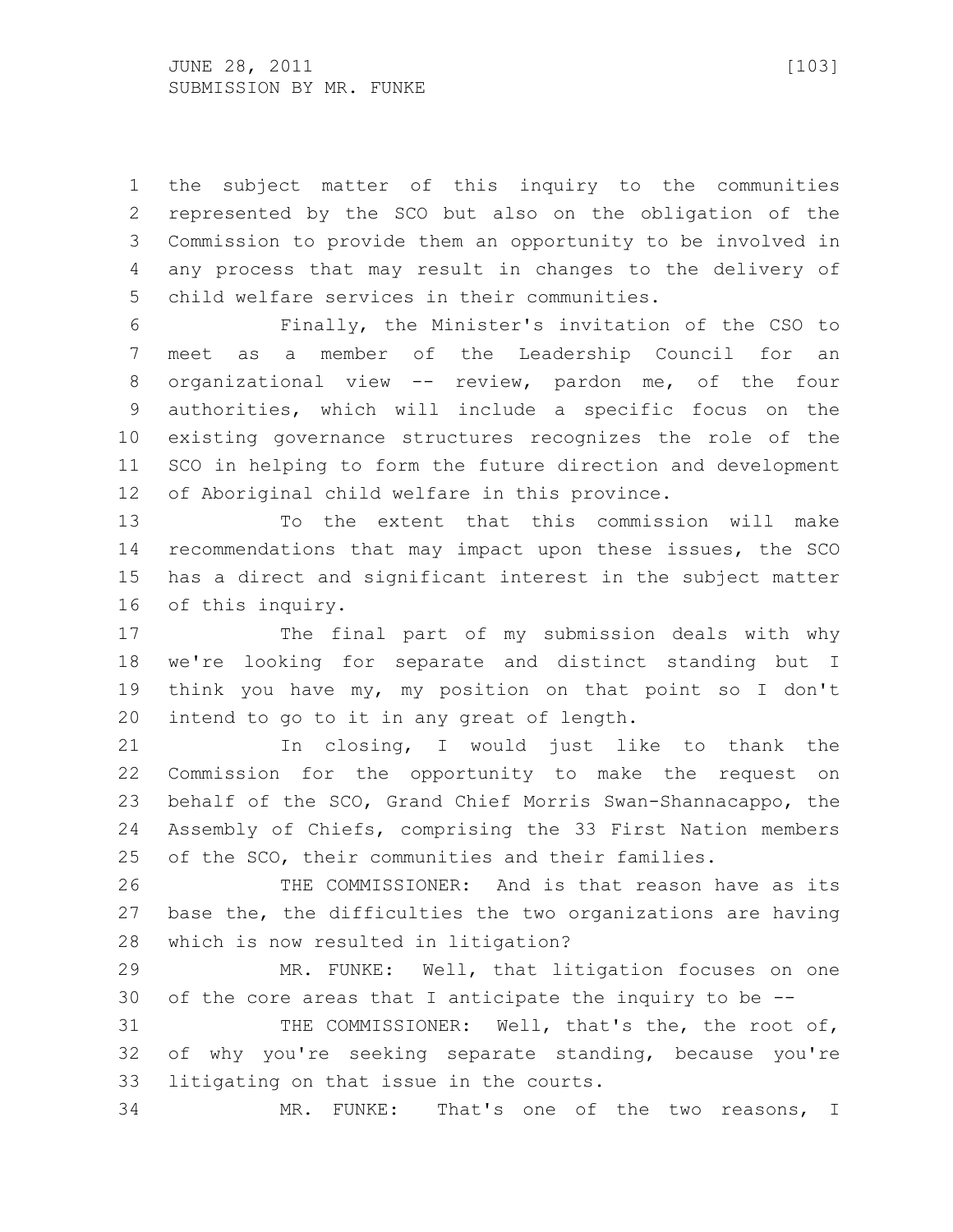$JUNE$  28, 2011 [104] SUBMISSION BY MR. FUNKE SUBMISSION BY MR. DERWIN

 think the other reason that's just as salient is the fact that we have the specific mandate of these people and their agency and organization does not. They can't claim to speak on their behalf because they haven't received their mandate. These communities have come together and they have said we do not want an organization that is not solely answerable to us to advocate our position before the inquiry.

9 THE COMMISSIONER: Well, you say that, that the, that the Assembly of Manitoba Chiefs that spoke at the outset this morning, gave their client instructions to speak as he did without the authority of their -- of his client?

 MR. FUNKE: They didn't have the authority of my client or the member, member communities of my client.

 THE COMMISSIONER: They may have well had a majority vote of their own council.

 MR. FUNKE: What process they followed is not disclosed in their materials and they didn't comment on it today. I don't know what process they followed, I don't know how they claim to have that mandate. What I know is that the 33 member communities of the SCO met in summit and they have made a decision about the fact that they want the SCO organization to speak on their behalf because the SCO organization is answerable to them and only to them. I don't know what process the MC may have followed they, they haven't expanded upon that in their submissions and it's not for me to comment.

29 THE COMMISSIONER: Right. I hear you. Thank you, Mr. Funke.

MR. FUNKE: Thank you.

 MS. WALSH: Next we have Mr. Lawrence Traverse and Ms. Janelle Sutherland.

MR. DERWIN: Good afternoon, Mr. Commissioner, my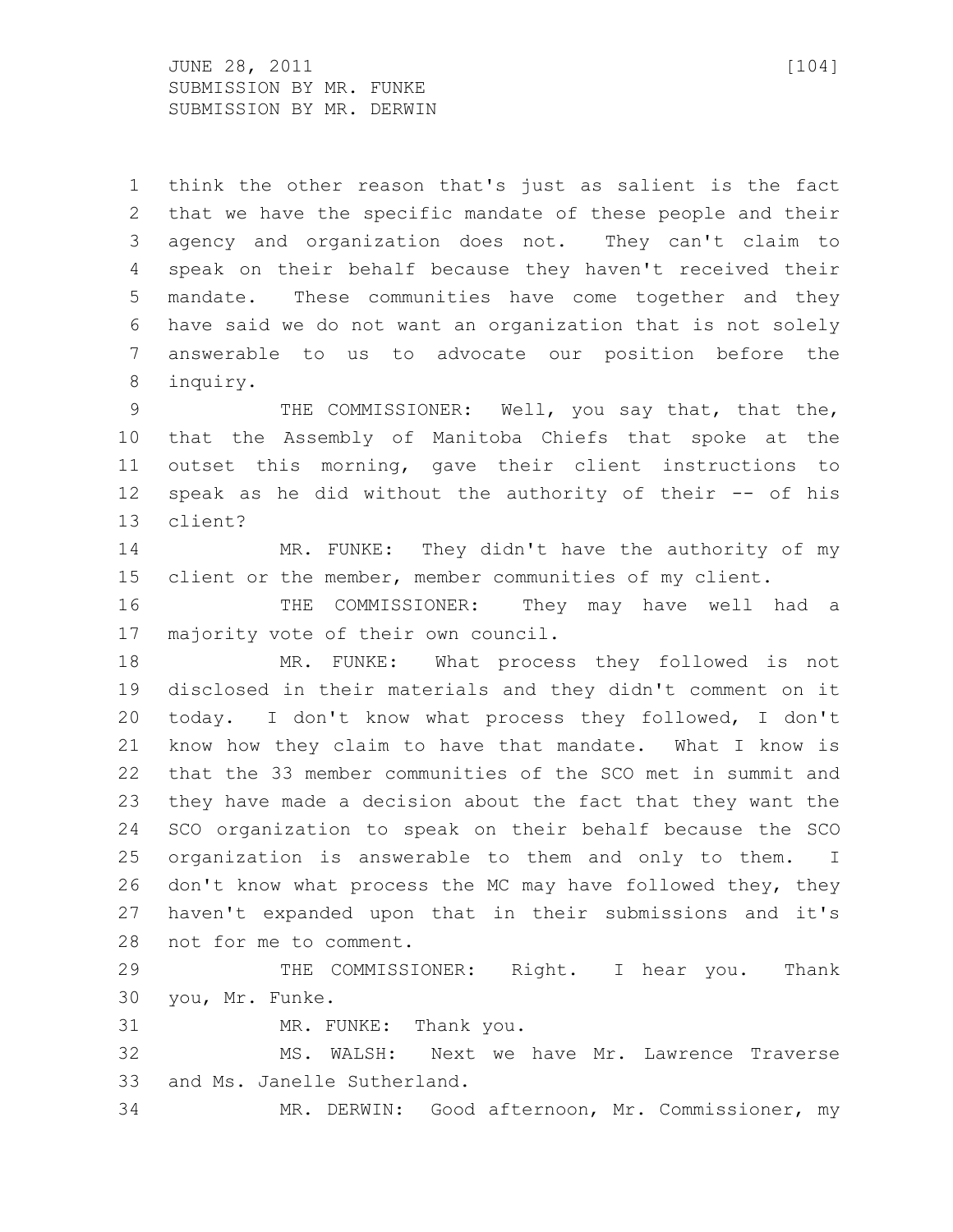JUNE 28, 2011 [105] SUBMISSION BY MR. DERWIN SUBMISSION BY MR. FRANKEL

 name is George Derwin. I appear in amicus curiae, I do not have authority to speak on behalf of Lawrence Traverse and Janelle Sutherland, however they are clients of the Phoenix Sinclair Foundation and they were intending on being here today to do oral representations. Our last contact with them was yesterday at 11:00 p.m., they advised that they may have some transportation issues getting here so I am advising, Mr. Commissioner, that they did intend to proceed but had alerted us to transportation issues. Thank you. THE COMMISSIONER: Well, I'll certainly give consideration to the written submissions they have made and if you wish to say anything in support of it, I would certainly hear you, Mr. Derwin. MR. DERWIN: I can't speak on their behalf -- 16 THE COMMISSIONER: Right. 17 MR. DERWIN: -- but they are -- all I can say is they are a client of Phoenix Sinclair Foundation but they were going to make their own representations but -- THE COMMISSIONER: Well, I'll -- MR. DERWIN: -- they're not represented by legal counsel. THE COMMISSIONER: -- I'll certainly give their written submission the attention that I will other written submissions. MR. DERWIN: Thank you. MS. WALSH: Finally, the University of Manitoba Faculty of Social Work. 29 THE COMMISSIONER: Yes, sir? MR. FRANKEL: Good afternoon, sir. My name is Harvey Frankel and I'm Dean of the Faculty of Social Work at the University of Manitoba. The -- my letter of response to, to the invitation to apply for intervener status is on tab 17, I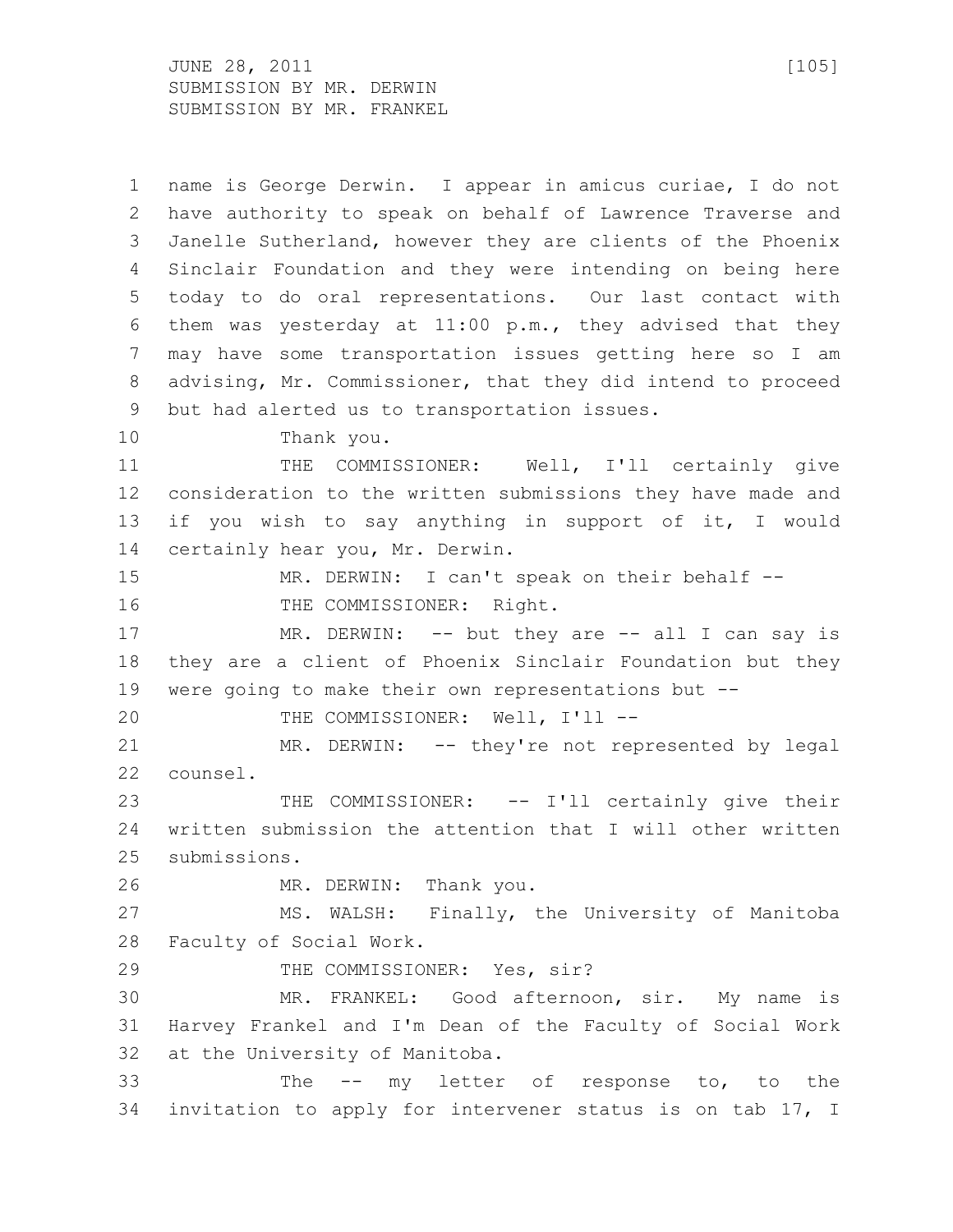believe.

2 THE COMMISSIONER: Yes, I have it here.

 MR. FRANKEL: But I am here on, on behalf of the University and specifically the Faculty of Social Work, to apply for intervener status for, for the entire inquiry.

 The Faculty of Social Work at the University of Manitoba is the only accredited social work education program in the province. Therefore, most -- certainly the majority of social workers with university degrees who practise in child welfare are graduates of, of our programs. Of course, there are social workers in the province who do not have social work degrees and still practise in child welfare.

14 It's my hope that, that I guess two things can happen. One is that we can be of assistance to the inquiry in terms of providing general information about the education of social workers to practise in Manitoba's child welfare system and it may also be that particular faculty members have specific expertise related to, to child welfare and so we have a long tradition and reputation of, of doing research in the area of child welfare.

 Secondly, it's my hope and, and my conviction that the proceedings of the inquiry will be of great relevance to the faculty. We are in the midst of reviewing 25 our programs and restructuring our, our programs, both graduate and undergraduate and, of course, child welfare is one of the, the largest employers or social work graduates in the province so the proceedings could be very informative for the faculty and, and could help us meet the needs of -- the educational needs of, of child welfare in the province.

 That's, that's really the basis of our request, sir.

THE COMMISSIONER: Well, thank you, I have read,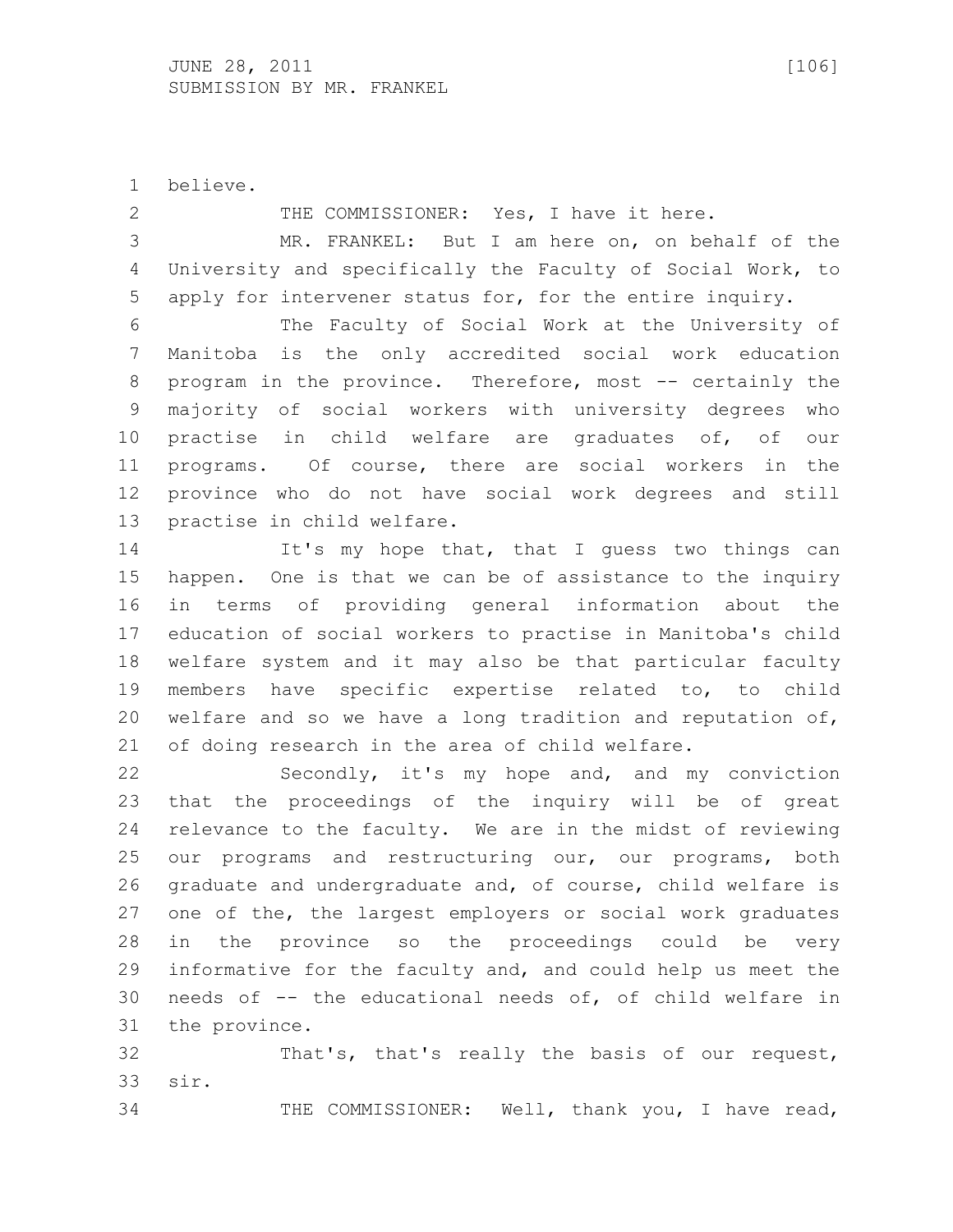JUNE 28, 2011 [107] SUBMISSION BY MR. FRANKEL SUBMISSION BY MR. HARVIE

 I have read your application and appreciate that it's the intervener status you seek, so you could make some submission to us at the close of the hearing -- MR. FRANKEL: Exactly. THE COMMISSIONER: -- and I'll indicate my response tomorrow when I deal with the others. 7 MR. FRANKEL: Thank you very much. 8 THE COMMISSIONER: Thank you for being here. MS. WALSH: Mr. Commissioner, I was advised by counsel for the Northern Authority that he had one clarification, if you would permit him to make. 12 THE COMMISSIONER: Yes, certainly. MR. HARVIE: Thank you, Mr. Commissioner. For the record, Harvie, appearing on behalf of the Northern Authority, of course. 16 THE COMMISSIONER: Welcome back. 17 MR. HARVIE: Thank you, sir. With respect to the reason that we're speaking to you, there's been a change in the instructions that I have received, as a result of some of the comments and observations that were made this morning. The Northern Authority is no longer instructing me to advocate for their standing in the first phase of the -- of this particular inquiry. It is, however, Mr. Commissioner, of vital importance to the Southern -- beg your pardon, the Northern Authority to participate in phases two and three and that remains their position. I would -- earlier in my remarks had, in answer to some of the questions that the Commissioner had of me, regarding the fact, the interest that the Northern Authority might have in this matter, I made a remark that there was a reason why there were these separate authorities. If I may be very briefly permitted? THE COMMISSIONER: Yes, yes.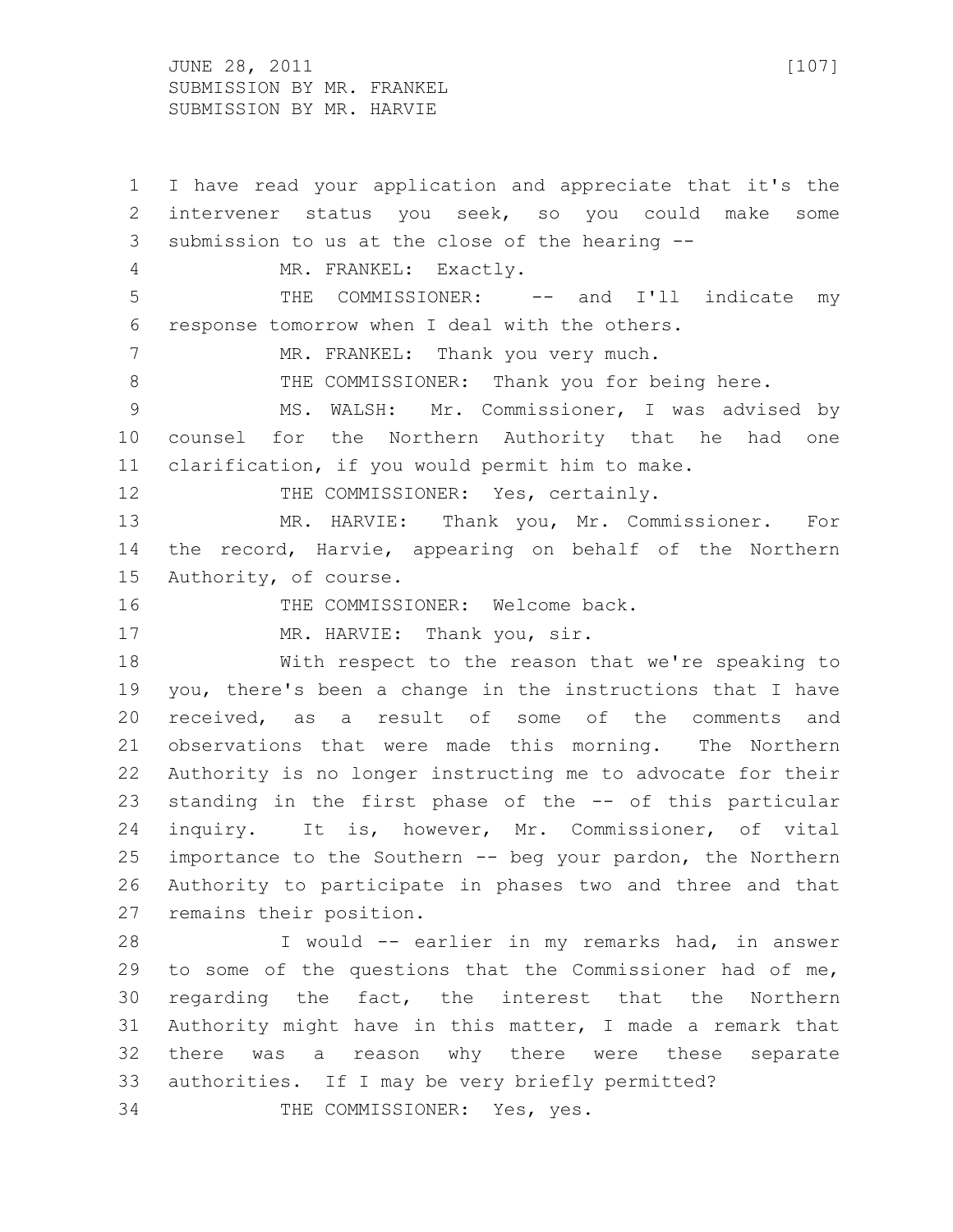MR. HARVIE: Thank you. To begin with, it is presumed that the recommendations that the Commissioner will make, pursuant to paragraph two of the order-in-council will be as stated, that there will be such recommendations as you consider appropriate to better protect Manitoba children.

 The recommendations, therefore, are presumed to lead to potentially -- they may lead to new intake and service models which will have a direct impact on, on the operations of the Northern Authority.

 Intake and service models and standards are all or are matters that are dealt with and implemented by the Northern Authority. As to the Northern Authority and why it exists of course the Commissioner is well aware, a reference was made by Mr. Funke to the AGI and the initiatives that gave rise to this very important piece of legislation, the Authorities Act which, to some extent, it's obvious, was done to set to right some of the horrendous issues of the past in child welfare involving First Nations people which, of course, are known to you.

 In the preamble to the Child and Family Services Authorities Act, which is found at tab "D" of tab five of Exhibit 1 in this matter, the Act, itself, Mr. Commissioner, states, in the third paragraph of the preamble, and I'll wait until you have that, that's tab "D" of our submission, tab five of Exhibit 1.

27 THE COMMISSIONER: Yes, I have it. MR. HARVIE: Thank you, sir. Now, paragraph three:

 "WHEREAS the development and delivery of programs and services to First Nations, Metis and other Aboriginal people must respect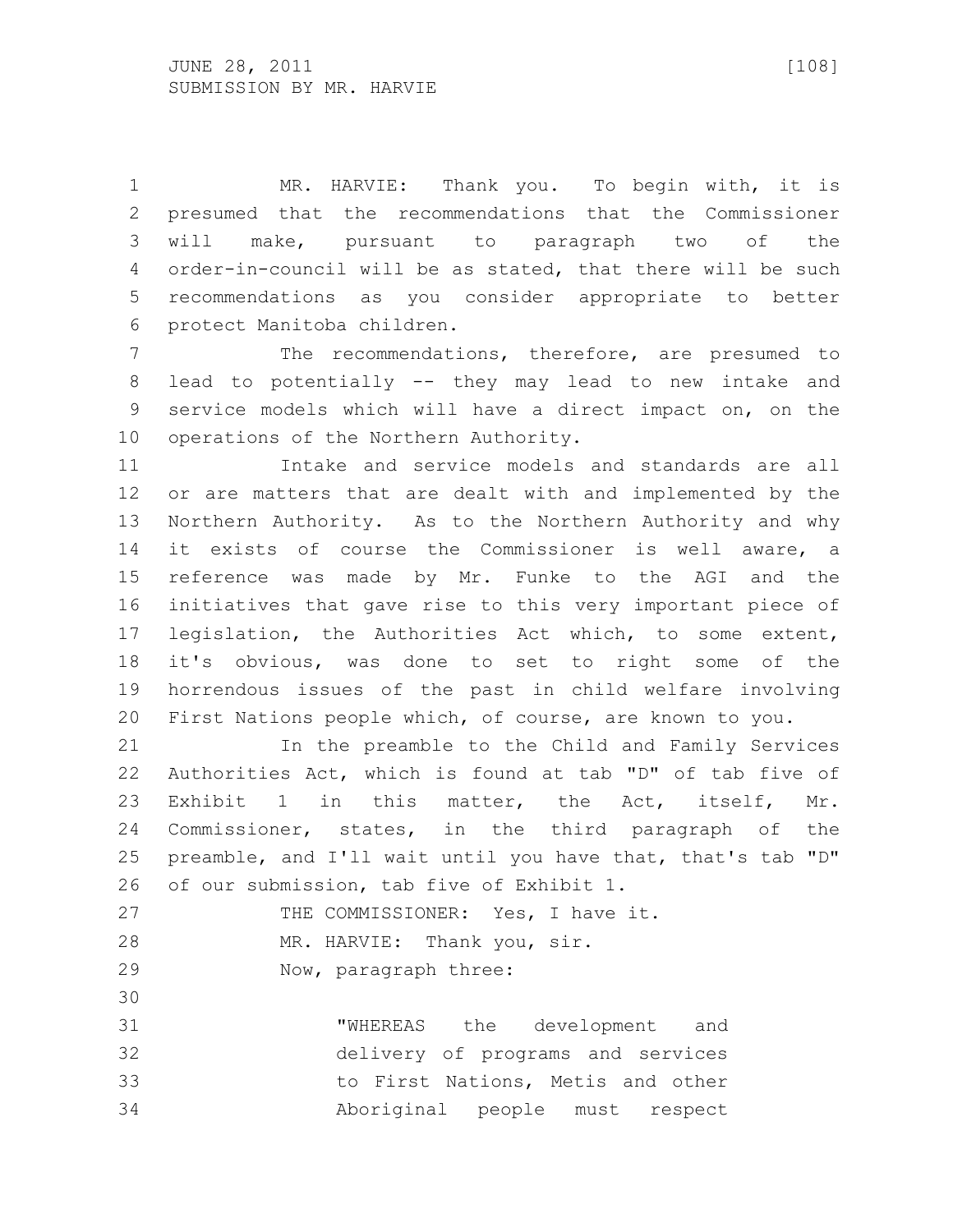their values, beliefs, customs and traditional communities and recognize the traditional role of women in making decisions affecting family and community." 7 And then to carry on and, "WHEREAS it is important to recognize peoples' needs and preferences in all aspects of the management and delivery of child 13 and family services, including **preferences** based on ethnic, spiritual, linguistic, family and cultural factors." It's those references, Mr. Commissioner, to the development and delivery of programs. It is our respectful submission that your recommendations may very well find their way into the establishment of new models. We would suggest, with respect, and for your

 consideration, that to embark upon those recommendations without the input of the Northern Authority with respect to the special role that it has in this system, would not be appropriate, as it may offend the preamble, it may not take into account the, the specific needs, beliefs, customs and traditions of the communities that are served by the Northern Authority and we would suggest for your consideration that it is, therefore, important for the Northern Authority to be a party with full standing with respect to phases two and three of this inquiry.

 To further direct your attention, if I may, please, very briefly, at tab "D", again in the same tab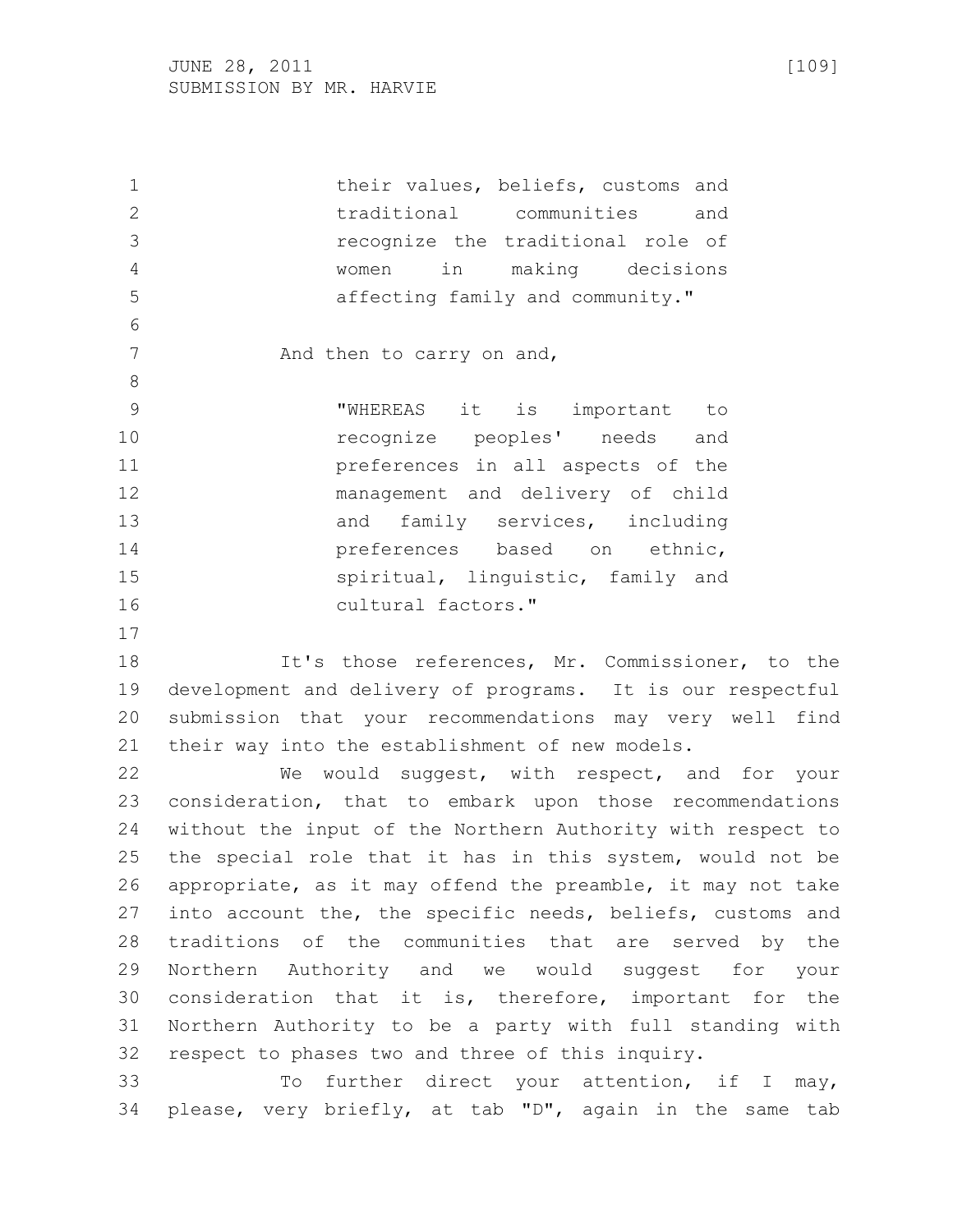JUNE 28, 2011 [110] SUBMISSION BY MR. HARVIE

 that I have been referring to, Section 17(1) -- 2 THE COMMISSIONER: Of the same Act? MR. HARVIE: That's right, sir, the Authorities Act. 5 THE COMMISSIONER: Yes. MR. HARVIE: Sets out that: 8 The Northern Authority is responsible for administering and providing for the delivery of child and family services to the following persons. ... people who are members of the Northern First Nations specified 15 in the regulations." 17 That's Exhibit 2. "... persons who are identified with those Northern First Nations and 22 ... other persons; as determined in accordance with (the) protocol(s) established ..." 26 And then if I may please, again, paragraph -- Section 19 of the Act, on the following page, stipulates in 19(b), that it is the Northern Authority which: "develop(s) objectives and priorities for providing child and family services consistent with provincial objectives and priorities."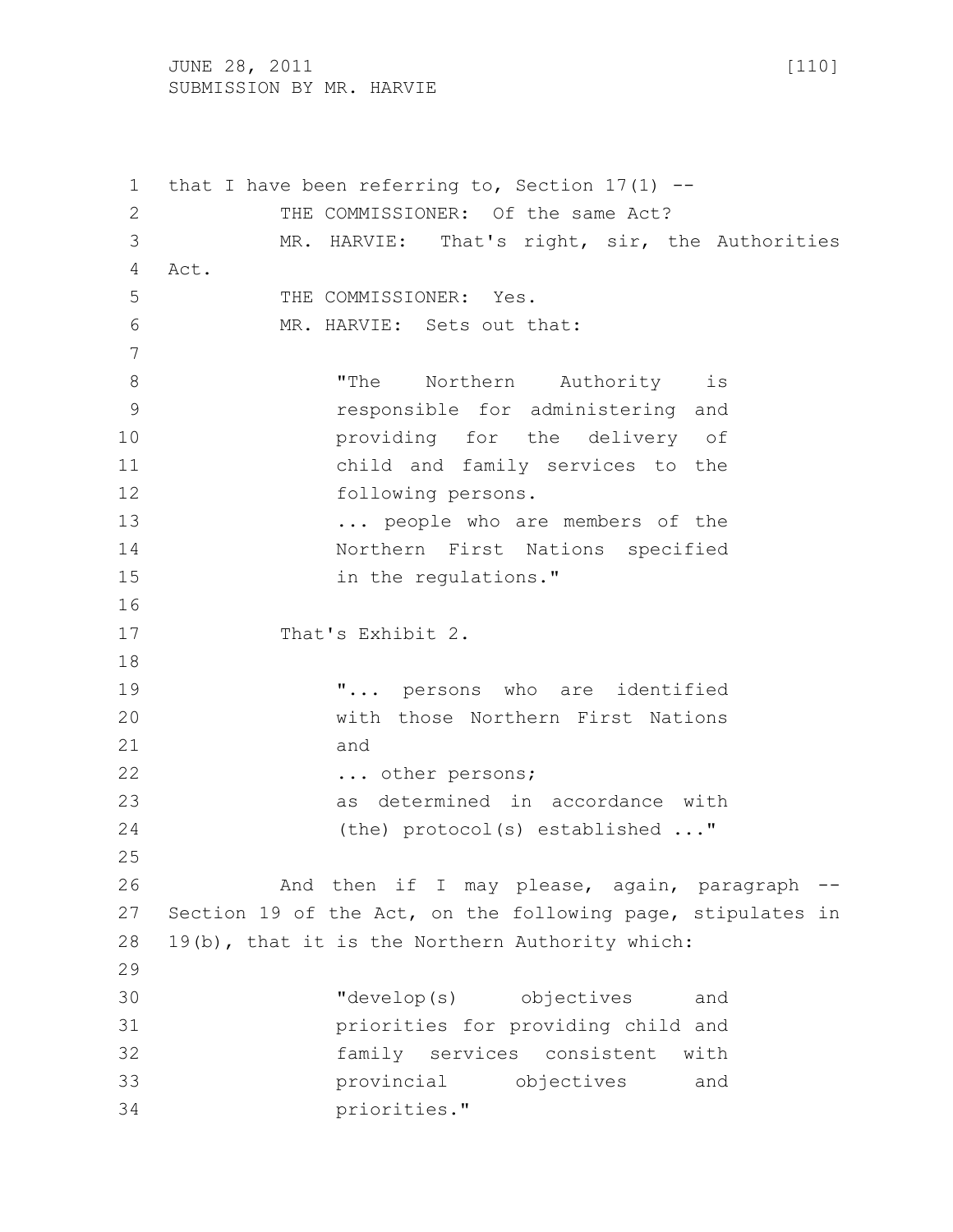1 And then, following that: "(to) ensure that culturally appropriate standards for services, practises and procedures are developed." Now, it's that requirement of the Northern Authority, requirement made of them, to ensure that

 consistency between the provincial standards and the, the culturally appropriate standards that are necessary and that are respected and enshrined in this particular legislation.

 I wanted to bring that to your attention because we would suggest, for your consideration, that to lump the authorities together in, in one particular grant of standing would, to the -- in the view with respect of the Northern Authority, be to diminish what was very hard fought for and negotiated for in establishing them in the first place to protect the particular cultural needs and community needs of the, of the communities that are identified in the regulations.

 It may very well be that an intake model or perhaps a recommendation that you would make, sir, would give rise to a new intake model, or mode, or method. Without -- that would seem to perhaps to be appropriate in the City of Winnipeg, however, without the input of the Northern Authority, without their participation in examining those issues, the fear would be, sir, that this would potentially lead to a disconnect, a disregard, that again is actually enshrined in the legislation.

 We bring this to your attention, and I appreciate the opportunity to amplify that concern, and also to clarify the standing that we're seeking. Those are my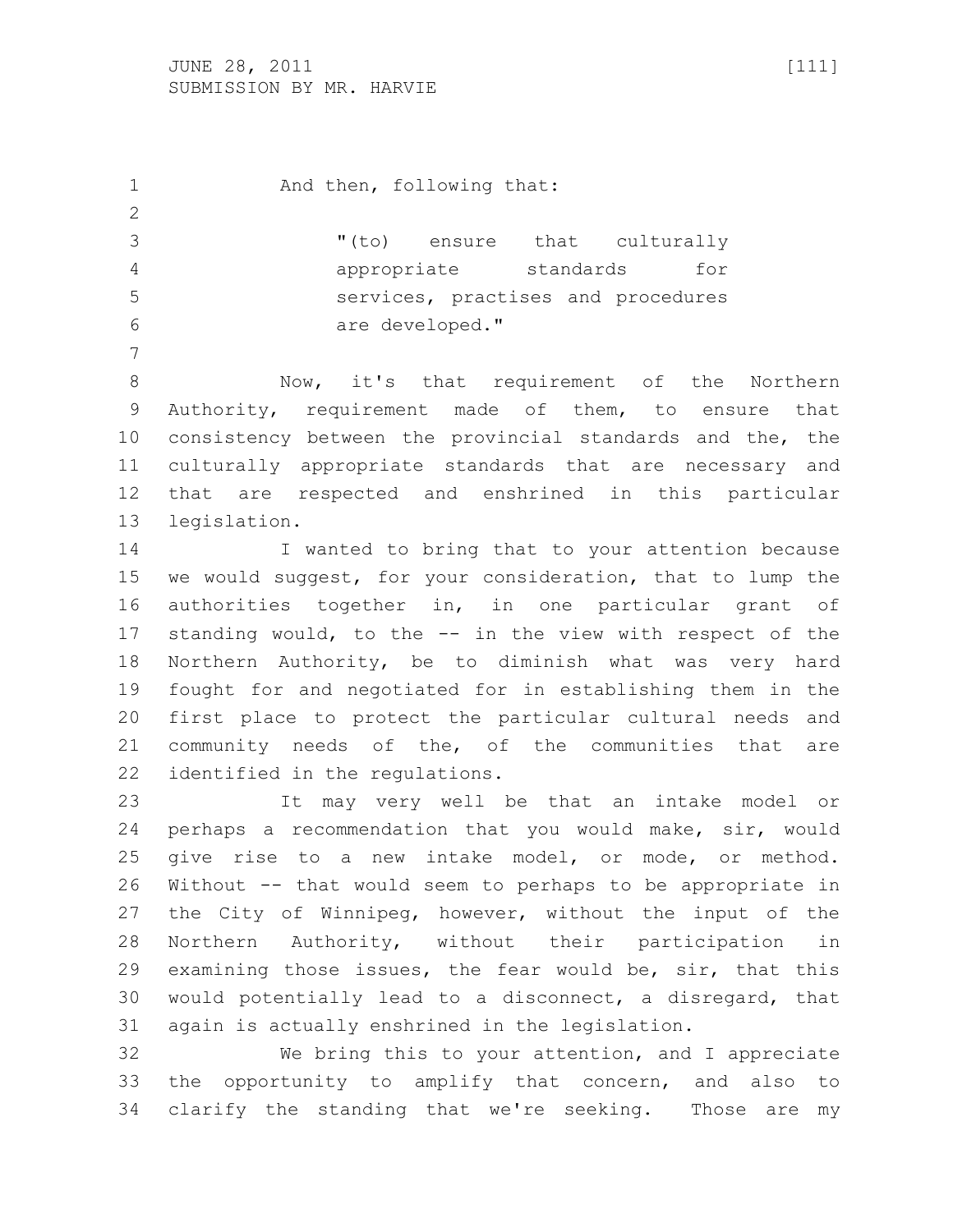$JUNE$  28, 2011 [112] SUBMISSION BY MR. HARVIE SUBMISSION BY MS. WALSH

 remarks, unless you have any questions, sir. 2 THE COMMISSIONER: Thanks, Mr. Harvie. MR. HARVIE: Thank you, sir. THE COMMISSIONER: Well, I gave Mr. Harvie the opportunity of a final word, I hope we're not going to go on indefinitely but if anyone else feels they want to get something else on the standing issue, this is the final chance. And I see nobody so motivated so we'll consider, with reasonable view of the room, that we have reached the stage where we move to the next item and thank you for your presentations this morning and this afternoon. MS. WALSH: Mr. Commissioner, if we might take just a brief recess and then come back to deal with the two remaining issues, the rules and any other preliminary matters -- 16 THE COMMISSIONER: Yes. 17 MS. WALSH: -- that counsel might identify. 18 THE COMMISSIONER: Ten minutes? 19 MS. WALSH: Sure. THE COMMISSIONER: Ten minutes it will be. 21 THE COMMISSIONER: Thank you. THE CLERK: Order all rise. This commission of inquiry is now in recess. (BRIEF RECESS) THE CLERK: This commission of inquiry is now back in session. Please be seated. MS. WALSH: All right, Mr. Commissioner, now that we have completed the applications for standing, as I indicated this morning, we are going to take a minute to talk about the draft rules of procedure and practise that have been circulated and posted on our website.

I recognize that at this point the parties,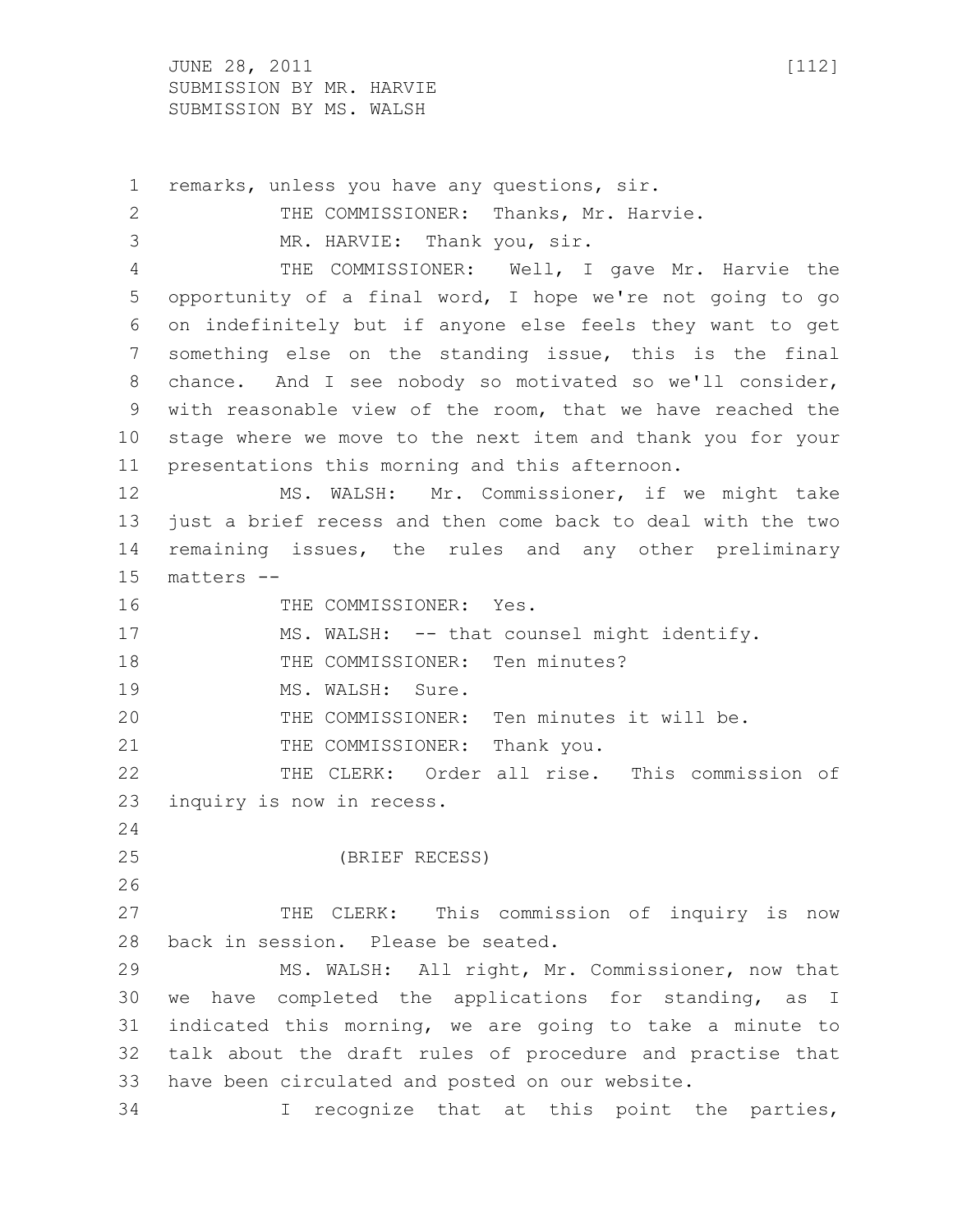themselves, have not been confirmed and so to that extent we are looking for the commentary of individuals and entities who have not been given status but in the interests of time, because we're likely not going to come back until tomorrow at 1:00 and we have other matters to deal with after you deliver your ruling, I did want to raise a few issues with respect to the rules, if that's all right with you, and to hear from others.

 THE COMMISSIONER: Yes. And I think it would be helpful to me to know if there are objections or concerns about any of them, what those are. I, I just don't want to proceed with the work I am going to do tonight and tomorrow morning assured that there's no problems here and everyone agrees with these rules. So I would like to do that and bearing in mind that, that the decisions you speak of have not been made.

 MS. WALSH: Thank you. Before we hear from others I do want to identify for counsel two changes which I suggest be made to the rules that they already have. The first is to Section 21 of the rules, under the heading Witness Interviews and Disclosure.

22 THE COMMISSIONER: Yes.

23 MS. WALSH: That rule reads:

 "Commission counsel may interview persons believed to have information or documents bearing on the subject-matter of the Inquiry. The Commissioner may choose whether or not to attend an interview ..." 

 I propose to end the rule there. The rest of it, as it's written, says: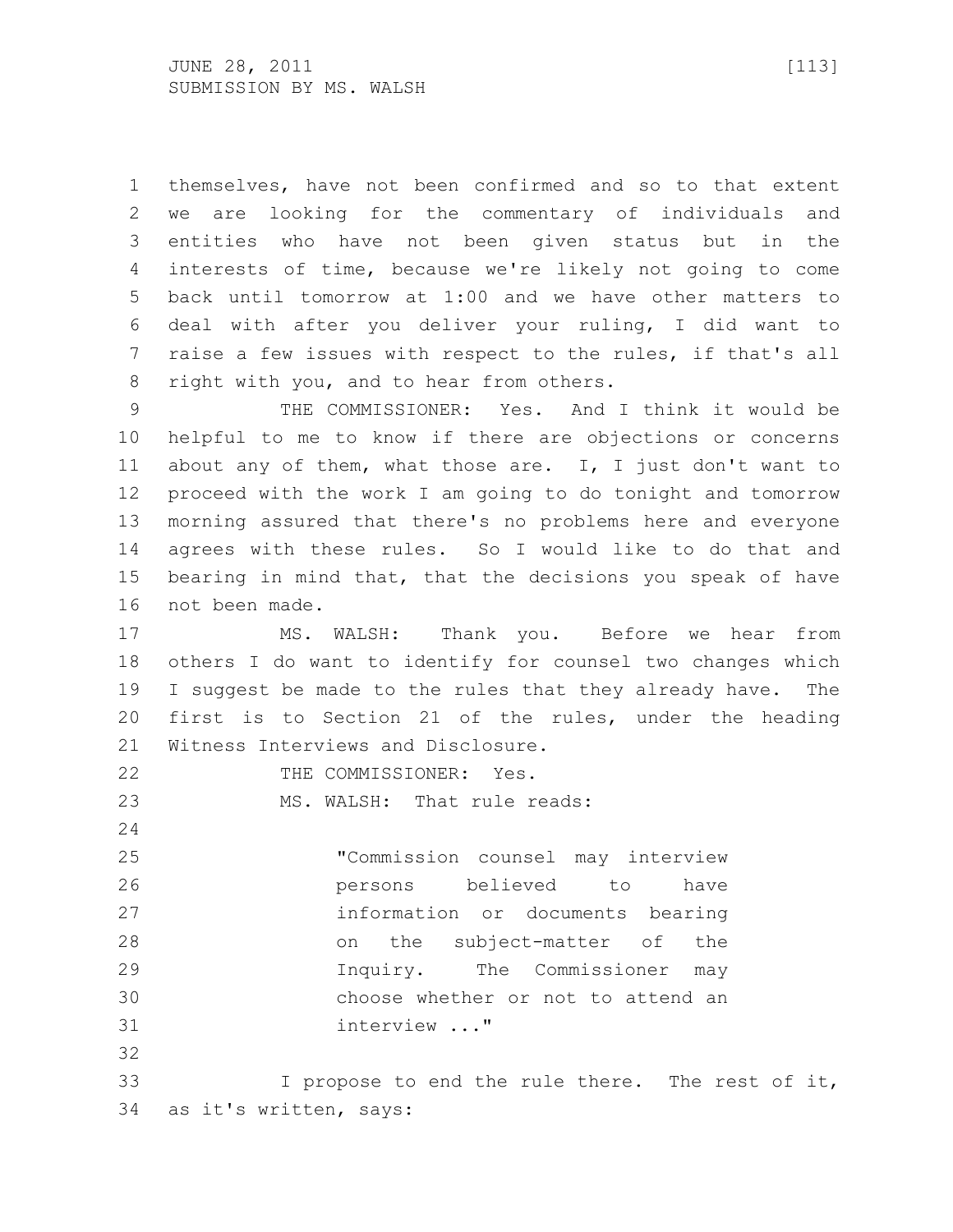"... and Commission counsel will provide the Commissioner with a report of all interviews conducted in his absence." I would like to have that last portion of the sentence removed. So that's my first proposed change. 8 THE COMMISSIONER: Well, well, just looking at that, I can't envisage any circumstances where I would be attending interviews, I want to -- this matter is going to be decided on what I hear -- what comes before me in the hearing room. But I see that you're leaving the sentence in "The Commissioner may choose whether or not to attend an interview." You propose to leave that in? MS. WALSH: Mostly, Mr. Commissioner, because of the wording of Section 9 of the order-in-council, which -- 17 THE COMMISSIONER: Oh, yes. MS. WALSH: -- we do address at Section 25 of our rules. THE COMMISSIONER: That's consistency. 21 MS. WALSH: Right. 22 THE COMMISSIONER: Okay. MS. WALSH: Right. But -- 24 THE COMMISSIONER: But as a matter of practise I will not be sitting in on interviews. MS. WALSH: Okay. Thank you. And, and then the other change that I propose to make is to Section 25, it's really just a matter of style. It reads: "Pursuant to section 9 of Order in Council 89/2011, if Commission counsel determines that it is not necessary for a person who has been interviewed to be called as a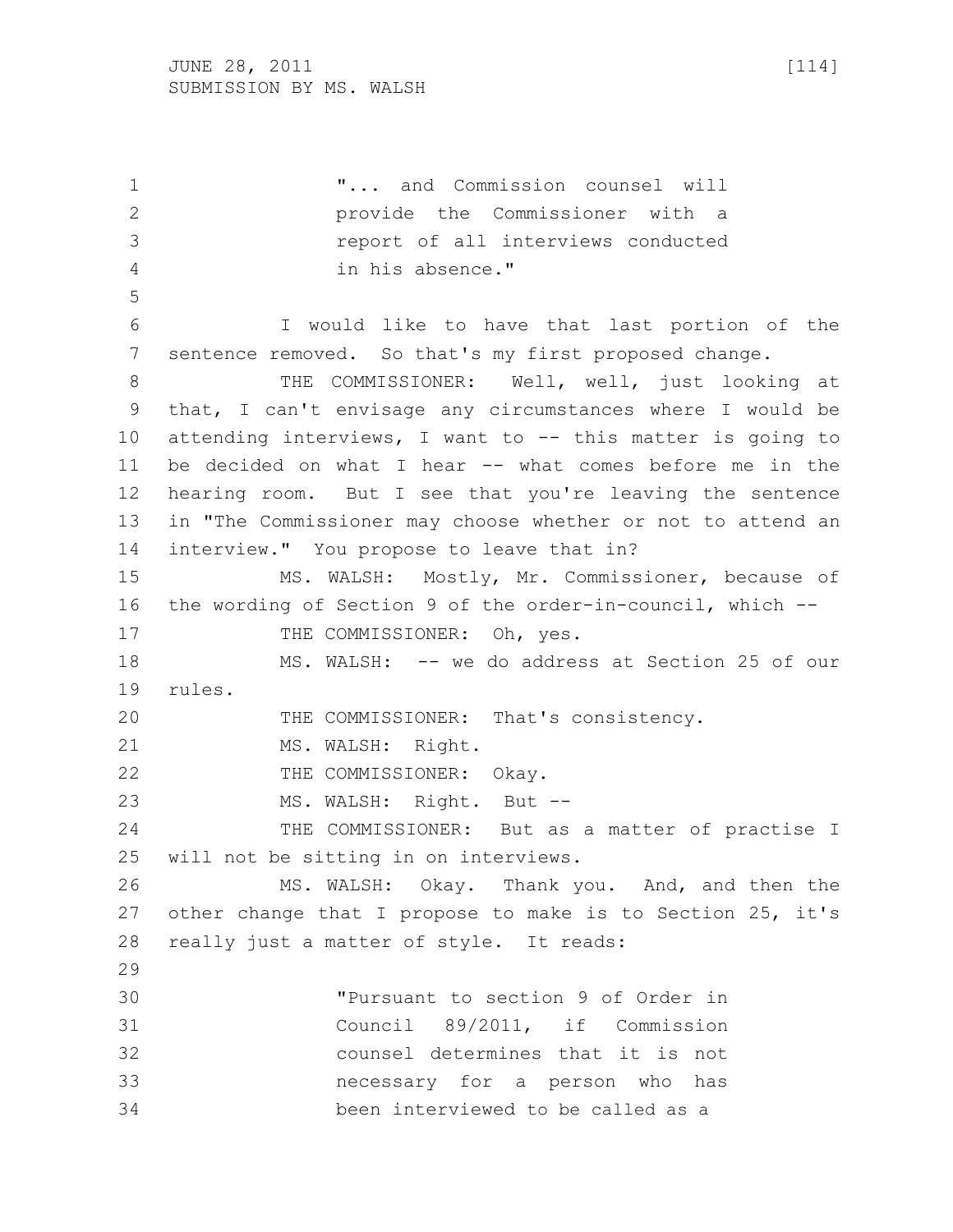witness or --" And I want to insert the word if. If the person interviewed is not otherwise able to be called to testify at "in the public hearings referred to in paragraph 2" and the rest is the same, Mr. Commissioner, as it appears in the rules 7 as they are at tab "C" of Exhibit 1. So it's just that first line would read or if the person interviewed is not otherwise able to be called to testify. 11 And I identify, Mr. Commissioner, that of course our do also make reference to issues involving the media and access of the media and the public to the hearings and those are at rules 42 through 44. Those are my only comments with respect to any changes or things that I want to point out in the rules. If anyone wants to come forward to speak to something at this point, this would be the time. 19 THE COMMISSIONER: Is there any problem with the two changes that Commission counsel wants to make to those rules, the first to Section 21, the section -- second to Section 25? All right, we'll consider those changes made. I am not asking for a full confirmation of those set of rules yet -- MS. WALSH: Right. 27 THE COMMISSIONER: -- but we'll consider that they have been revised pro tem. MS. WALSH: Thank you. And, and after your ruling tomorrow I will be asking for an approval of the rules in a formal way, subject to anything that we hear today that might need to be addressed. THE COMMISSIONER: All right. Now, I see counsel on his feet, I would be -- this is a new matter, relating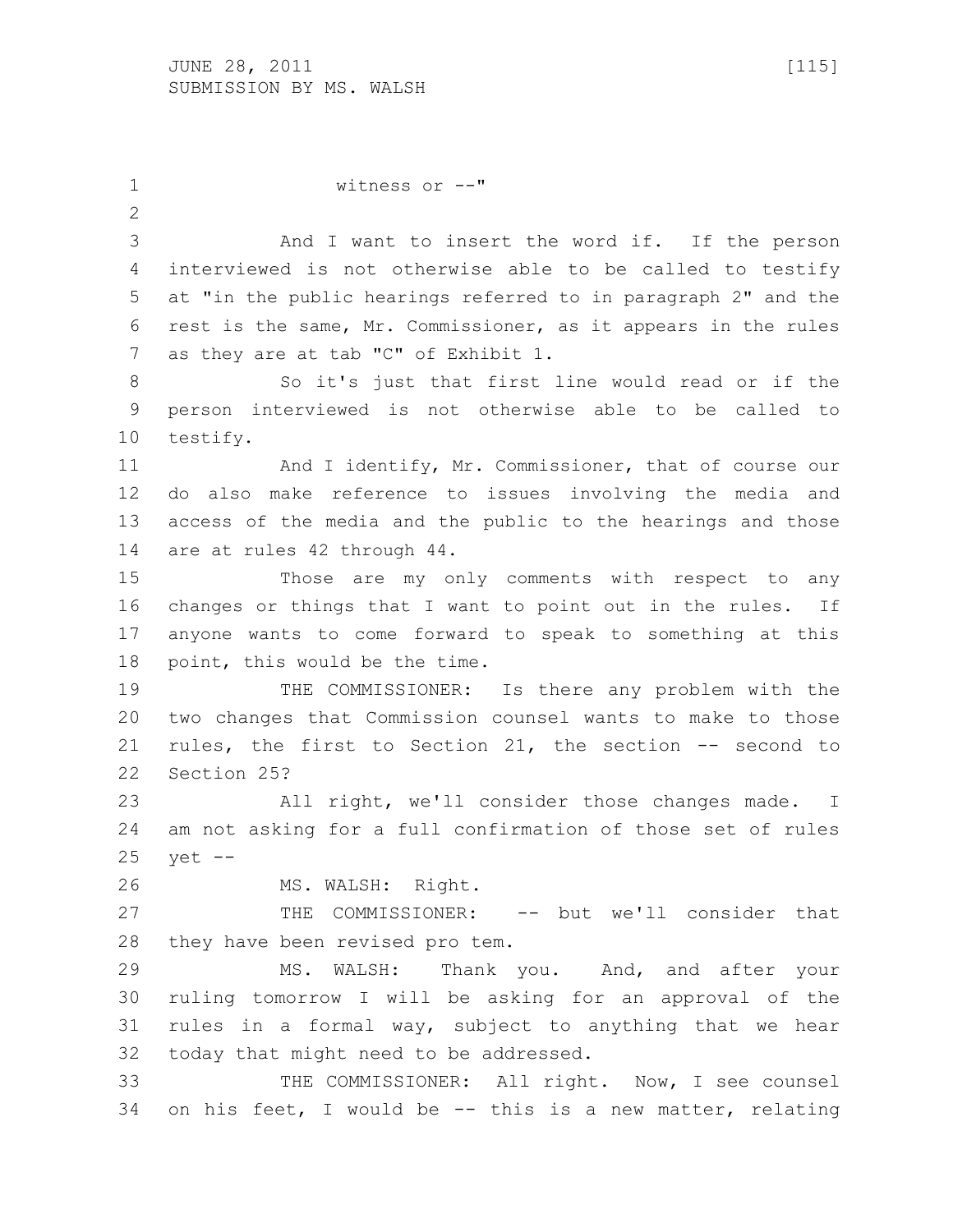to the rules? MR. SMORANG: Yes. Mr. Commissioner, again Smorang -- THE COMMISSIONER: Yes. MR. SMORANG: -- and I appear on behalf of the Manitoba Government and General Employees Union, MGEU. I just want to take a minute or two to put the Commissioner and the parties on notice and this, of course, is assuming that my client gains standing -- 10 THE COMMISSIONER: Yes. MR. SMORANG: -- that my client will be seeking certain restrictions on the scope of the media reporting of the inquiry, particularly as it relates to witnesses who are social workers. I want to start by saying that my client is fully supportive of this inquiry being a public inquiry and that the media be allowed to attend and report and the public be 18 allowed to attend in, in -- as completely as, as is appropriate, recognizing that you do have the power throughout to take the hearing in camera, from time to time, if that situation would arise. But that's not what I'm talking about today. To begin, there's a few parts, a few points that I would like to highlight from what Ms. Walsh said this morning in terms of inquiries that bear repeating. First, that this inquiry is unique, that is it is unlike previous inquiries, in that the majority of reports and documents that will be amassed and will ultimately be before you, are subject to statutory confidentiality, strict prohibition against disclosure under Section 76 of the Child and Family Service legislation. Ms. Walsh also indicated that there must be a balance between confidentiality and the public's right to

know. She advised you that as to those documents and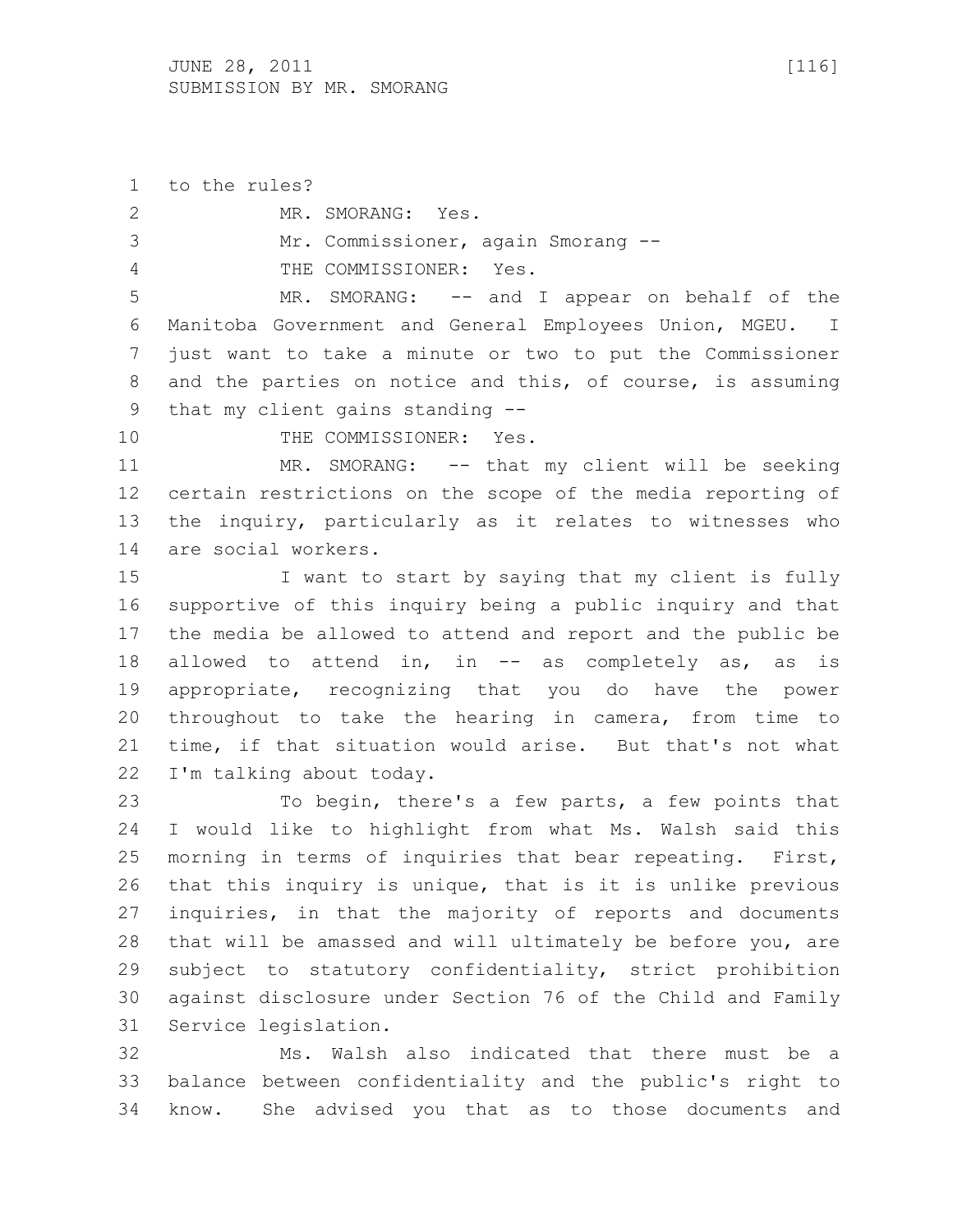reports the Court of Queen's Bench will be asked to make an order lifting, in part, such aspects of those reports as can be disclosed, as are necessary and I think that was a key phrase that she mentioned this morning because that, again, incorporates that balance between confidentiality and necessity.

 She also indicated that we will be shining a light on services provided or not provided to Phoenix Sinclair. Again, we are fully supportive of that concept. But in shining that light and in striking that balance, Mr. Commissioner, our position is that the public can know what it needs to know, the light can be shone on the Acts but it is dangerous and, in fact, potentially damaging to the child welfare system if the light is shone on the actors in a very wide and public way.

 Without compromising the ability of the social workers who were involved and who will testify to continue to do their jobs, to continue to function, in an atmosphere without undue workplace stress, or anxiety, or potential exposure to risk. And, of course, and foremost for these people to continue to deliver services to children and families in Manitoba. And I, I -- to that point, Section 75 of the legislation may come into play, which is the section of the legislation dealing with court proceedings and the normal child protection proceedings and the strict rules about confidentiality and production and broadcast, publication that is, of, of names of individuals who participate in that.

 Now, I appreciate we're not going to deal with this issue today.

31 THE COMMISSIONER: Yes.

 MR. SMORANG: I understand that. But I, I have provided you, yesterday, I believe you had it -- THE COMMISSIONER: Yes.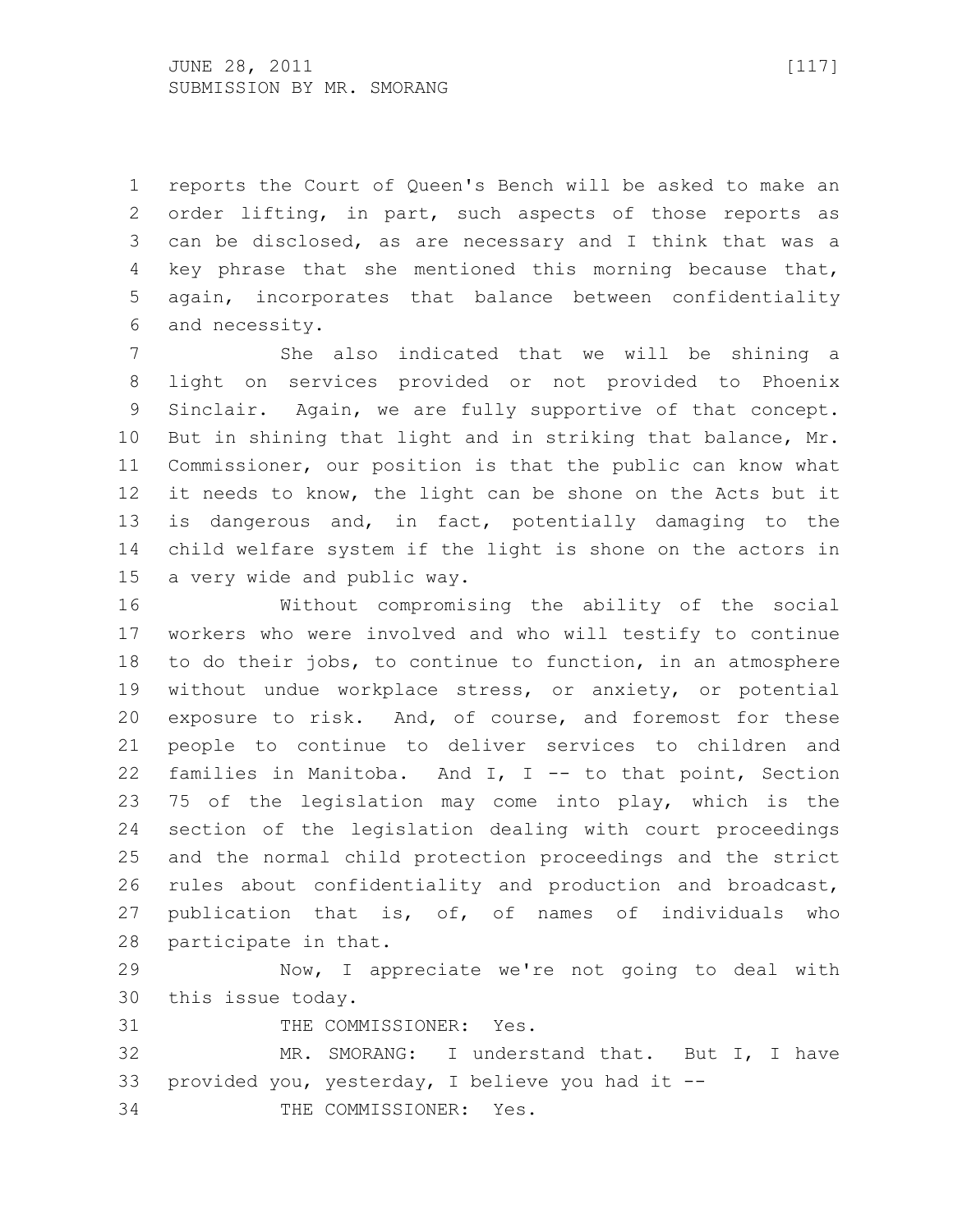1 MR. SMORANG: -- with a copy of an affidavit and that is an affidavit that I have not circulated to the parties primarily because, (a), I knew that it wouldn't be dealt with today, and (b), we won't know until tomorrow afternoon who the parties are, in fact, whether even my client will be a party.

7 Once we know who the parties are, I am absolutely prepared to have that affidavit shared with everyone, it is the affidavit of Janet Kehler, and it outlines a number of concerns and likely effects that testifying will have on the social worker's ability to do their job.

12 So I'm just raising that --

13 THE COMMISSIONER: Yes.

14 MR. SMORANG: -- because at the end of the matter, and I know that there, there are -- has to be some consideration of this, I imagine the media may even want to weigh in at some point on this, but we will be asking for an order --

 THE COMMISSIONER: Is it an order that amends a specific rule?

 MR. SMORANG: Well, it will to the extent that it will prohibit any form of publicing -- publication or broadcasting by t.v. or radio, or print or internet, of any likeness or photograph or the name of any of the social worker witnesses. And so -- and although there isn't that specific a rule there, it talks about the hearing being public.

28 THE COMMISSIONER: Yes.

 MR. SMORANG: We received a second piece of paper that's not officially part of the rules but it was a piece of paper that the Commissioner (sic) counsel prepared for the purposes of the media at today's hearing which spoke, for example, of a fixed camera but as we've seen today -- THE COMMISSIONER: Oh, yes.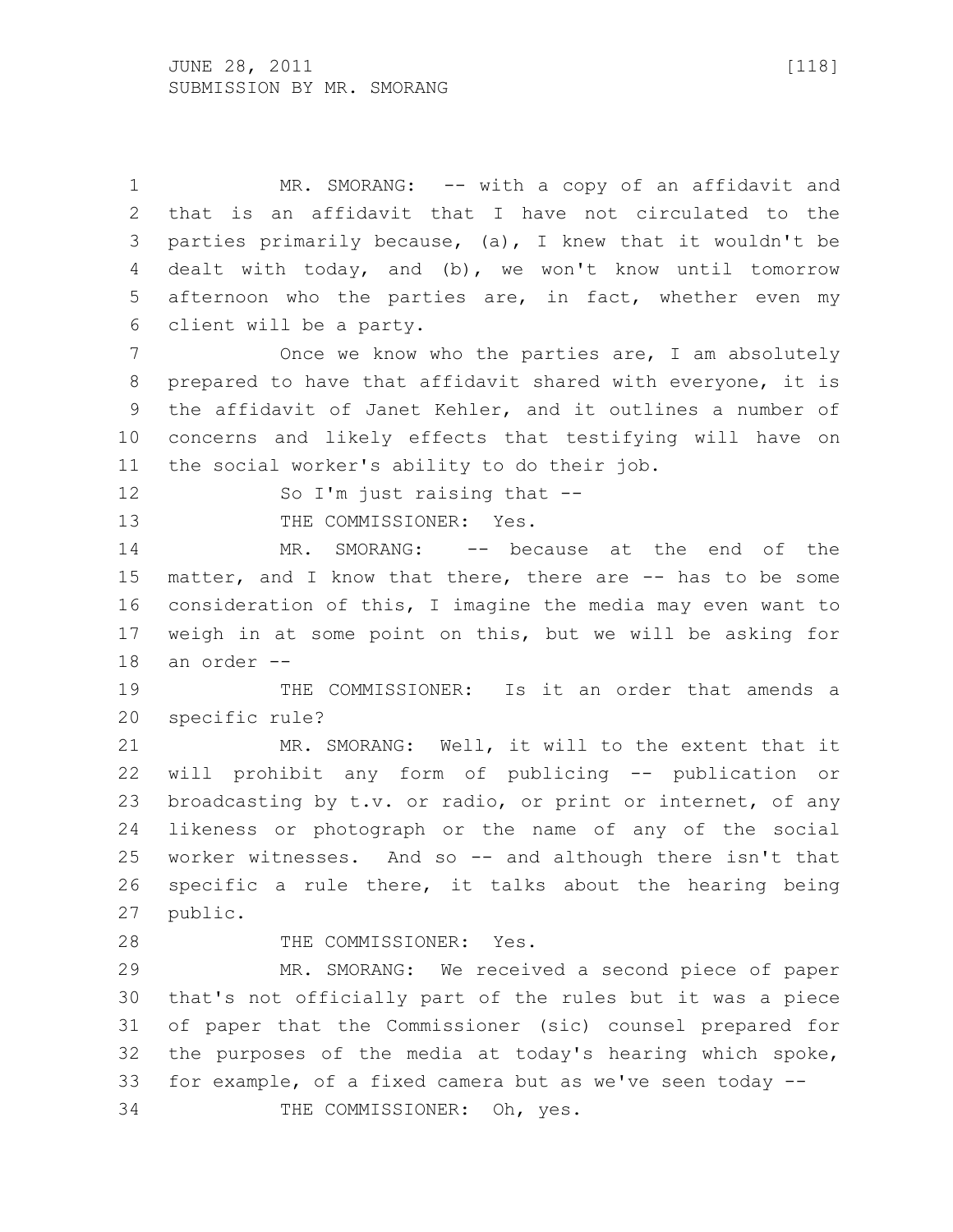MR. SMORANG: -- that fixed camera is also moving around and we're not opposed to a camera, we are opposed to a camera that would move to the point where a witness sitting there would end up being broadcast.

 So I've put you on notice of it, I put the other parties on notice of it, I suspect we'll have to deal with it at some point.

8 THE COMMISSIONER: All right. Would -- I, I appreciate you doing that because, as I say, as I frame my remarks for tomorrow, I, I wanted to know whether I would be transgressing any problems anyone has with the rules and that's why I wanted to get this out this afternoon or, or anything anyone has of that kind.

 Then I want to ask you this question. Would you then anticipate that you, you besides the affidavit that you will circulate to parties, assuming you get standing, would you be framing an actual application as to what it is you're asking for?

 MR. SMORANG: My answer, if you can call it an answer is I'll do what Commission counsel things is necessary in terms of the process. If it's an application -- certainly notice is important to everybody --

23 THE COMMISSIONER: Yeah.

24 MR. SMORANG: -- including the media.

THE COMMISSIONER: Yes.

 MR. SMORANG: And so if it needs to be done by way of formal application and a separate hearing on the question of media access and on the question of broadcasting, I'm fine with that, I'm in the hands of the Commissioner.

 THE COMMISSIONER: It, it would just be the method of doing it?

MR. SMORANG: Yes.

THE COMMISSIONER: All right. Well, I'm glad you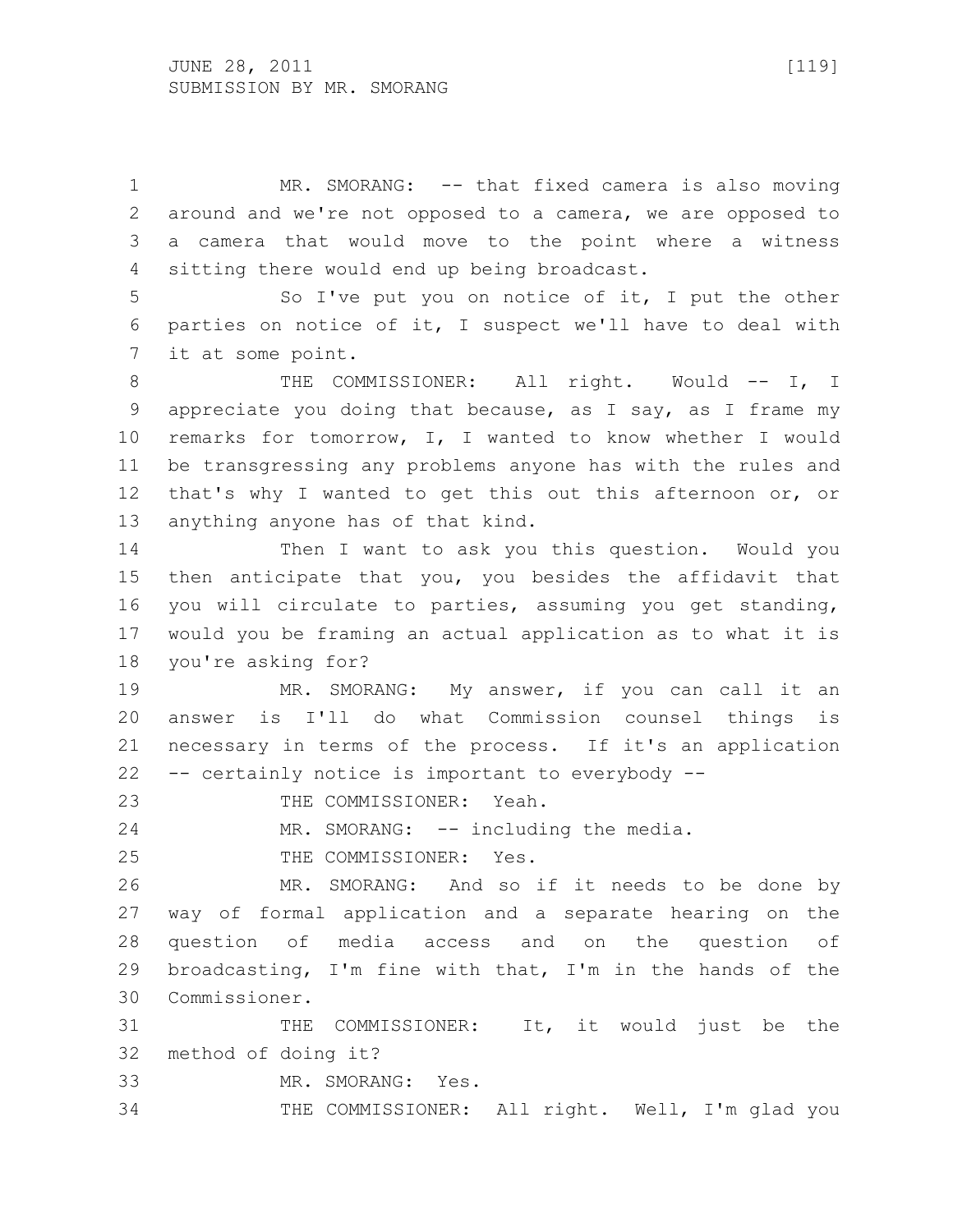raised this but -- today. Let me make this clear, that this is not an issue that will be argued and dealt with tomorrow. It is correct, as, as counsel says, that this affidavit was given to Commission counsel, yesterday, who passed it -- a copy to me. I, I have really not studied it but I know the issue is -- relates to media and you -- I, I must agree that I am sure with what you said that the media will have an interest in this and, therefore, there will be quite sufficient time, and indeed, tomorrow we may well set a date when we could hear the issue resolved over the course of the next few weeks, while the other matters are proceeding that Commission counsel is going to address tomorrow. 14 MR. SMORANG: Yes. 15 THE COMMISSIONER: All right? 16 MR. SMORANG: Thank you. 17 THE COMMISSIONER: I thank you for, for the heads up. 19 MS. WALSH: Just while you're there, and if I might clarify, Mr. Commissioner. The rules -- I gather that you're not taking issue with the rules, themselves. For instance, I think what you're looking to do is consistent with Section 44, applications from witnesses or parties to hold any part of the hearing in the absence of all or any members of the public should be made in writing to the Commission at the earliest possible opportunity. Is that a form of that or -- MR. SMORANG: Well, this is -- MS. WALSH: I mean, I want to know -- MR. SMORANG: -- a bit like a non-disclosure order that you would -- MS. WALSH: Um-hum. MR. SMORANG: -- see in another court proceeding where the proceeding is open to the public but the media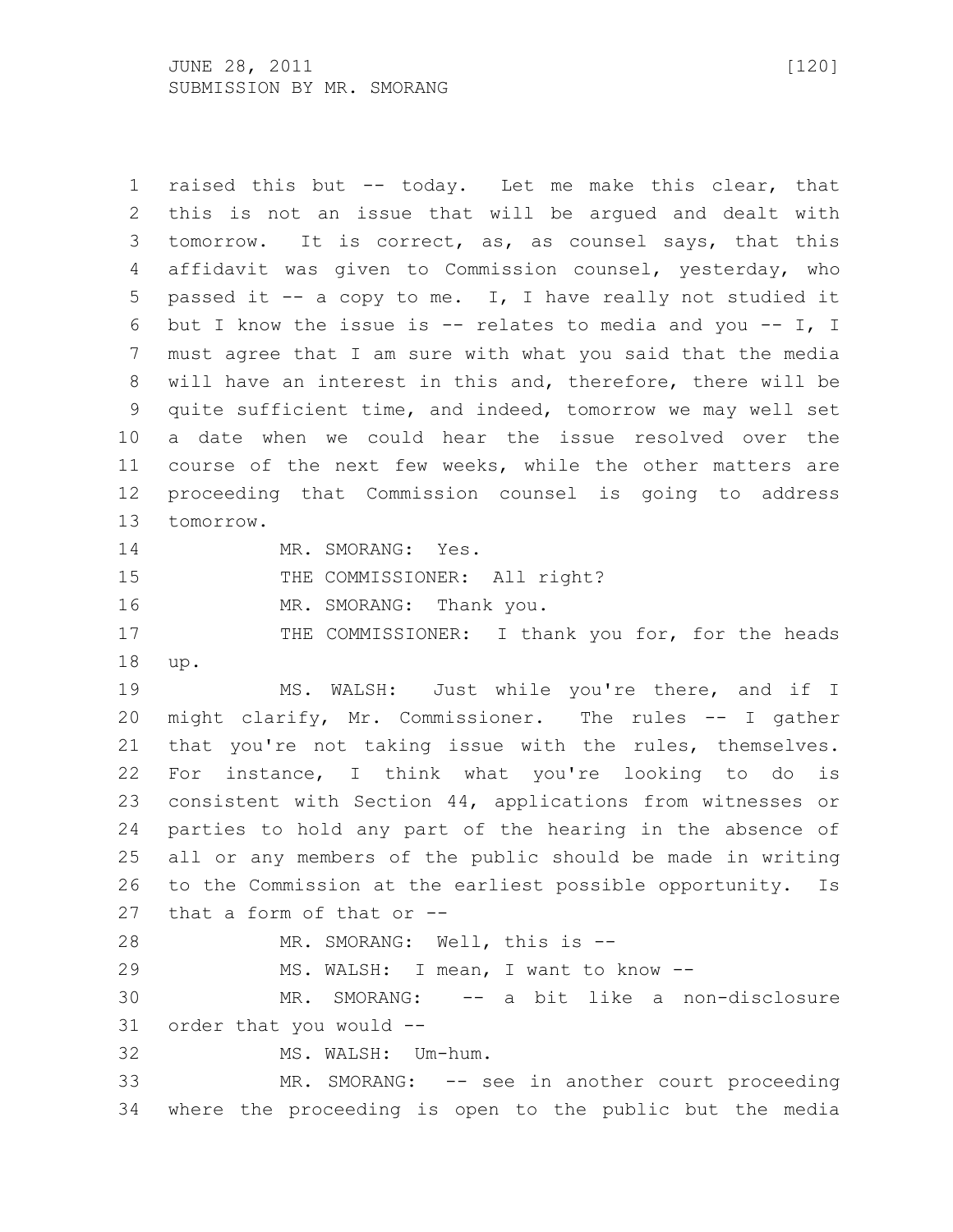can't report the names. MS. WALSH: Um-hum. MR. SMORANG: That's what I'm looking for. And in my case, the faces like this is identifies of, because of the effect that will have on these people. So if you want to -- quite frankly, my interpretation would be that that doesn't close the hearing to members of the public. 8 MS. WALSH: Right. MR. SMORANG: It simply restricts in some way, and then I would say in a balanced way, the ability of the media to report specifics. 12 THE COMMISSIONER: If those -- if this goes forward I'm sure you and Commission counsel can work out an appropriate document to communicate the issues to those that would be interested. 16 MR. SMORANG: I'm sure we can. MS. WALSH: And, and my concern more was just whether, in terms of the rules, themselves, once you've given your ruling on standing, Mr. Commissioner, will be in a position to finalize the actual rules. THE COMMISSIONER: I see what you're saying. MS. WALSH: And, and then, of course, be able to deal with any application that Mr. Smorang might bring -- MR. SMORANG: Yeah, I don't think -- 25 MS. WALSH: -- after that. MR. SMORANG: -- my application falls squarely under these rules. MS. WALSH: Okay. MR. SMORANG: I think these rules are fine. As long as no one says but because you -- MS. WALSH: You can't do this. MR. SMORANG: -- agreed to them you can't bring your application. MS. WALSH: No, that's fine. Thank you.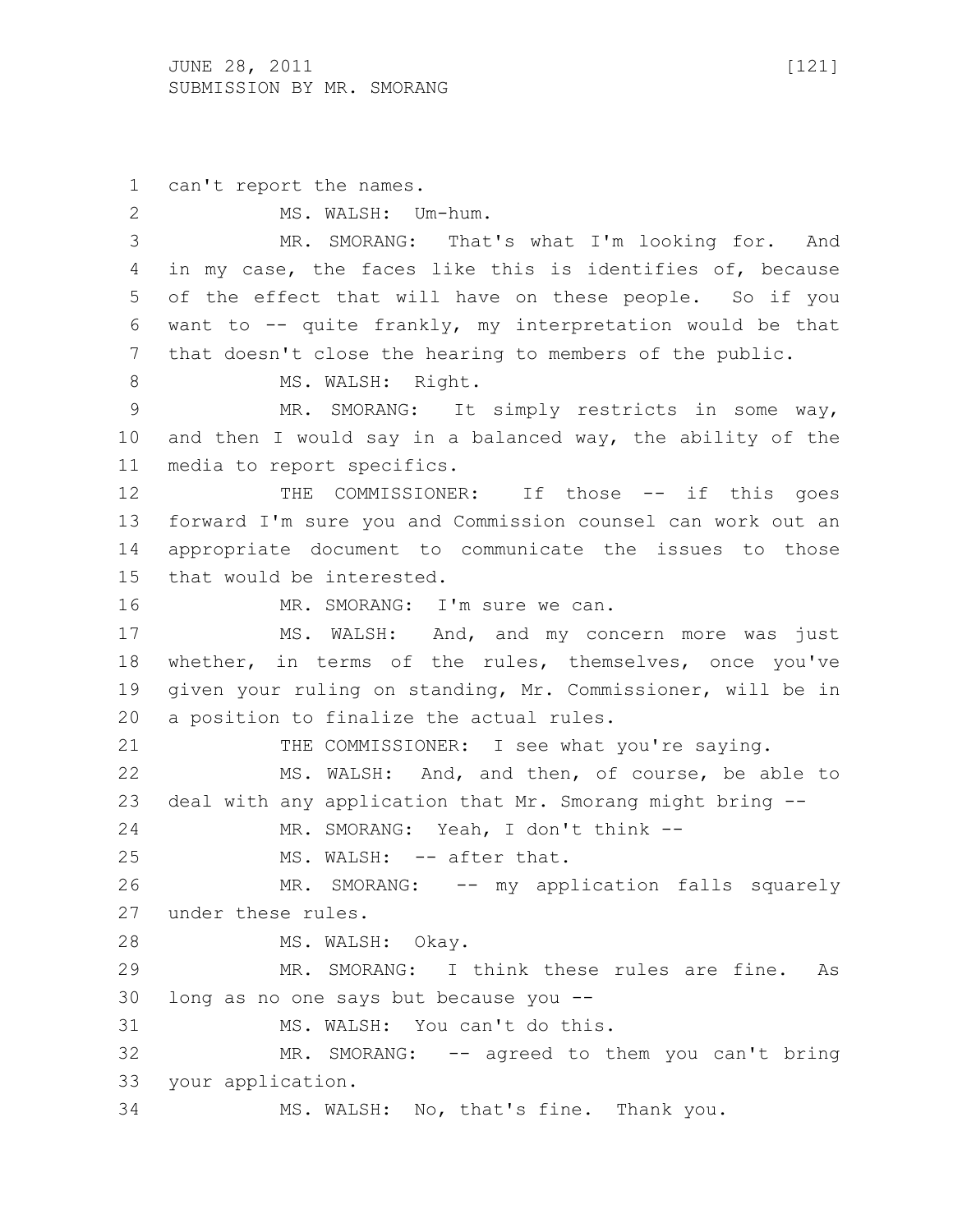1 MR. SMORANG: Thank you. 2 THE COMMISSIONER: All right. Would any -- yes, we'll, we'll take this and then, and then you come next. 4 MR. MCKINNON: Thank you. THE COMMISSIONER: Mr. McKinnon. MR. COCHRANE: Mr. Commissioner -- 7 THE COMMISSIONER: Yes. 8 MR. COCHRANE: -- Harold Cochrane. 9 THE COMMISSIONER: Yes, Mr. Cochrane. MR. COCHRANE: I do have some comments to add with respect to the rules. 12 THE COMMISSIONER: Yes. MR. COCHRANE: I do appreciate, thank you, for just clarifying that it's unlikely this matter will be dealt with tomorrow because I think it is very complex, it's really a matter that, to my knowledge, has not been considered thoroughly in this province. We do have, of course, some case law and I'll leave with a case this afternoon. THE COMMISSIONER: Are you dealing with a confidentiality matter? MR. COCHRANE: I'm dealing with a confidentiality. 24 THE COMMISSIONER: Yes. MR. COCHRANE: Specifically, I can provide some comments and maybe I could just do so briefly and if you have any questions I, I would be pleased to give you my interpretation. But if I look at the rules, themselves, I would highlight the following: Section 17, on page four. 31 THE COMMISSIONER: Yes. MR. COCHRANE: That, that rule -- I should say before I make any other comments, that of course my client, and that is ANCR and the Southern Authority are not opposed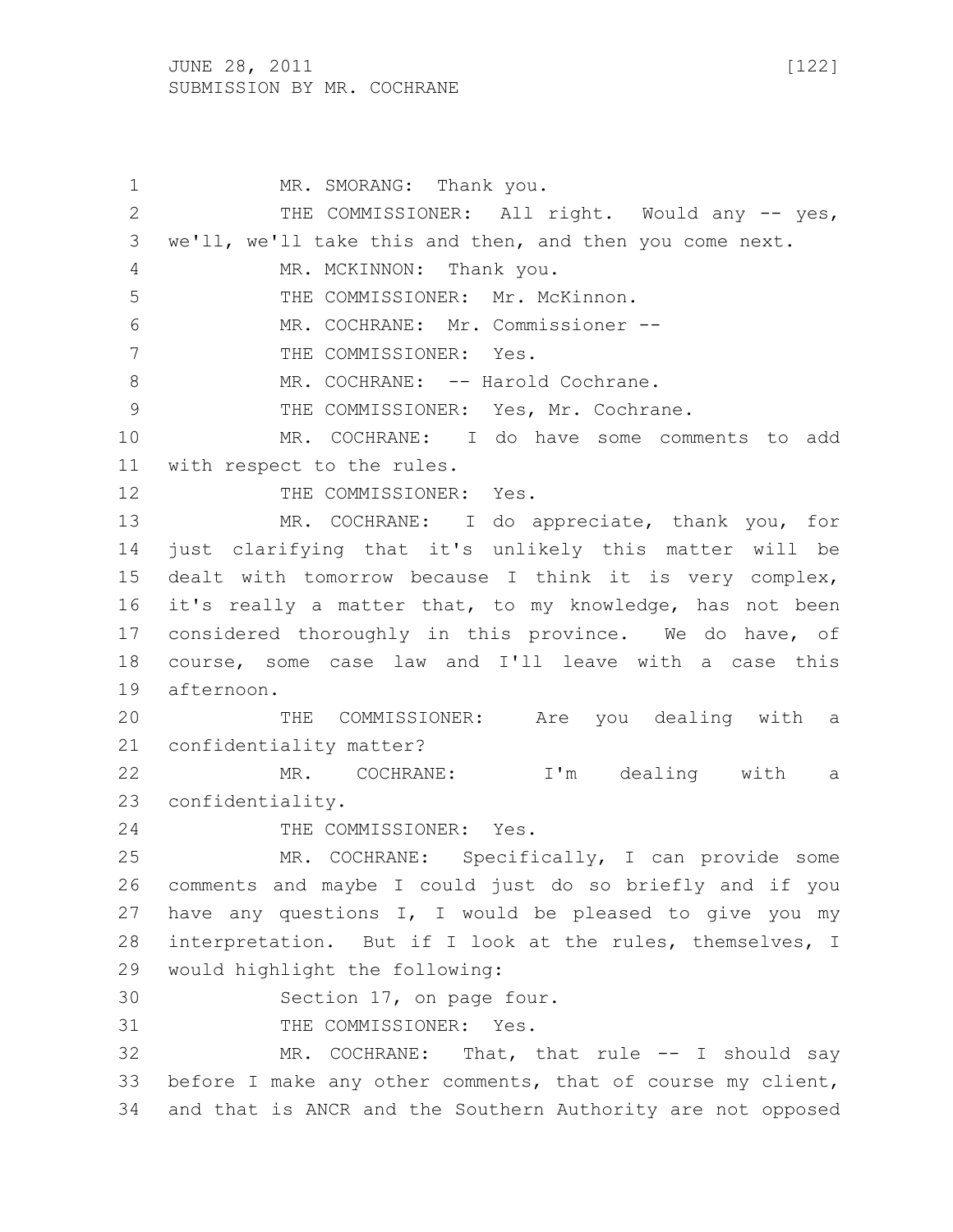to providing information to this inquiry. We have to make sure, though, that we do so within the confines and as permitted, as permitted, subject to the Act. So that's important to note, we're not opposed to it, we just want to make sure we do it without contravening Section 76.

 So I would say Section 17 on page four, there could be an issue there and that is producing records to 8 the Commission. I would say that if you -- in light of Section 76(3), we probably need a court order to effect that. Ms. Walsh talked about that this morning so I think that is being contemplated.

12 THE COMMISSIONER: Well, are you saying there --you, you have some specific amendment in mind to rule 17?

 MR. COCHRANE: I don't have a particular amendment in mind but I think it has to be -- and I'm talking only with respect to information from CFS records, it has to be subject to a court order, because as I read Section 76(3), it prohibits the disclosure and communication of information from the CFS record to anyone, to any person, except as provided for in that Act or in that section, sorry.

22 THE COMMISSIONER: Well --

 MR. COCHRANE: I would say that what's contemplated in Section 17 may be captured by that prohibition.

 THE COMMISSIONER: I don't think Commission counsel has any issue with that. Am I right?

 MS. WALSH: That's correct, Mr. Commissioner. As I identified this morning, we won't be able to do anything with disclosure until we have applied to the Court of Queen's Bench --

THE COMMISSIONER: Right.

 MS. WALSH: -- pursuant to Section 76 of the Child and Family Services Act, other than -- I was going to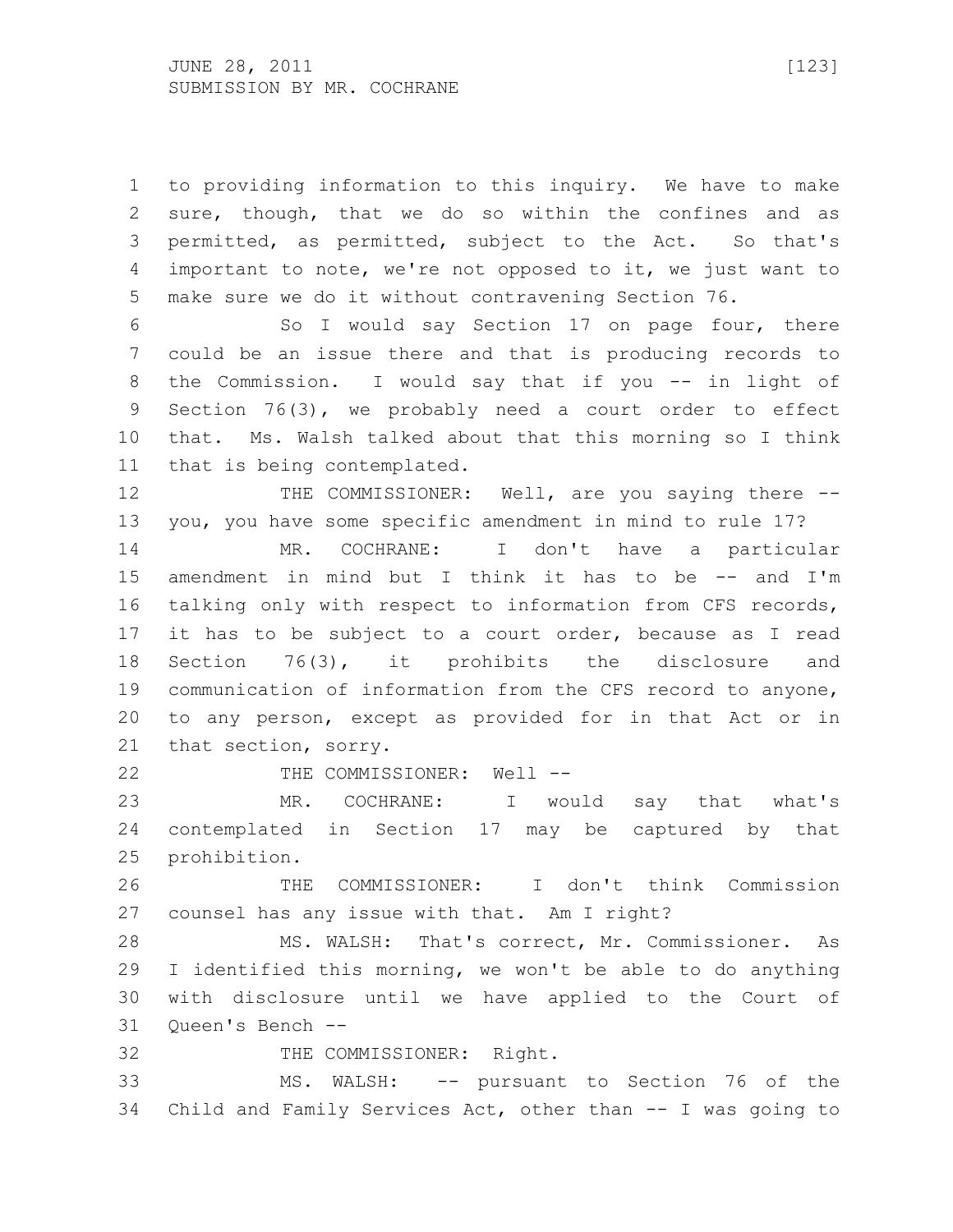get into this tomorrow but we can certainly deal with it as -- if it's viewed as an interpretation of the rules, in order to be able to make that application to the court we are going to need to know from the parties which of their documents they say fall within the provisions of Section 76. Otherwise it's pretty impossible to identify to the court what we're seeking disclosure of and while I recognize that that will require a certain careful description, I don't think it's any different than describing, in a affidavit of documents. In, in our province, for instance, our court rules require that you itemize those documents over which you claim privilege, you can't just make a blanket and all documents over which we claim privilege. So I think the same thing, obviously not an identification that's going to reveal or threaten the confidentiality that we're seeking a court order regarding, but sufficient identification to allow us to make the court application. 19 THE COMMISSIONER: So -- MR. COCHRANE: And I have no issue, I will certainly work with Commission counsel too. THE COMMISSIONER: I think you're both on the same wavelength here. MR. COCHRANE: Yeah. MS. WALSH: I think so. MR. COCHRANE: I think we're on the same wavelength. THE COMMISSIONER: Yeah, okay. MR. COCHRANE: I'm just identifying -- THE COMMISSIONER: Yes. MR. COCHRANE: -- some of the rules. The next one I would point to is Section 19 on page four. THE COMMISSIONER: Yes. MR. COCHRANE: Again, I don't know if there is,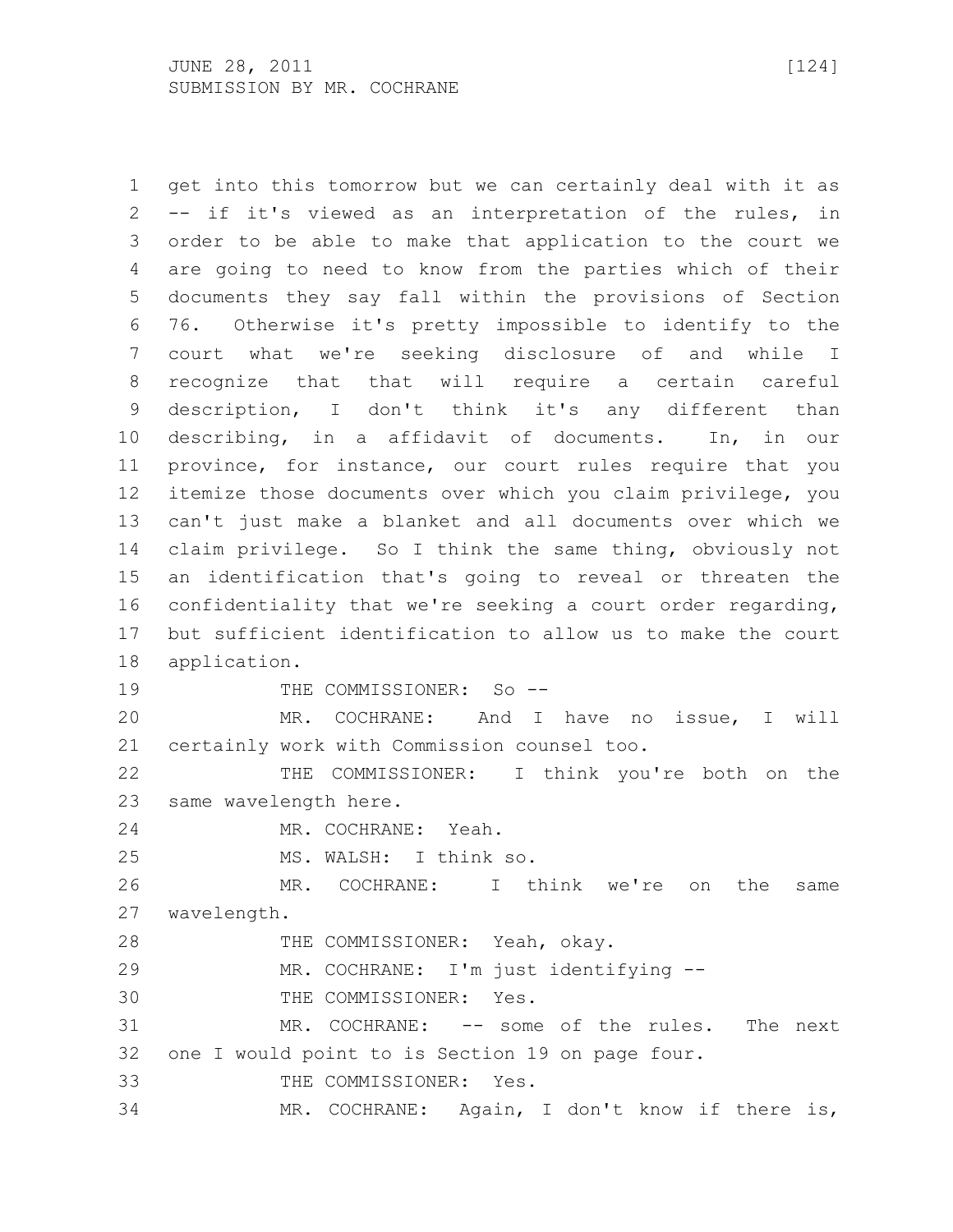JUNE 28, 2011 [125] SUBMISSION BY MR. COCHRANE

 is an issue but that is one that I would flag as a potential 76 -- Section 76 issue, and that is: "All documents received by the Commission will be treated as confidential unless or until --" Sorry. "unless and until they are made part of the public record or as the Commissioner otherwise directs." I identify that section again as something we may want to address in the court order that Ms. Walsh has, has just mentioned. THE COMMISSIONER: But at the moment you're not proposing any specific change? MR. COCHRANE: It's, it's virtually -- in my 21 view, it's virtually impossible because I don't -- at this point have no idea what the records are or will be but I am saying that there is a potential Section 76 issue with respect to that rule. THE COMMISSIONER: All right, I think -- I would think your position, Commission counsel, is the same, as you just spoke to with respect to the matter in rule 17? MS. WALSH: Yes. MR. COCHRANE: Yeah. MS. WALSH: Yes. 31 THE COMMISSIONER: Okay. MR. COCHRANE: And these are two issues I would see us dealing with in the form of the order that we will work out or we will submit to the --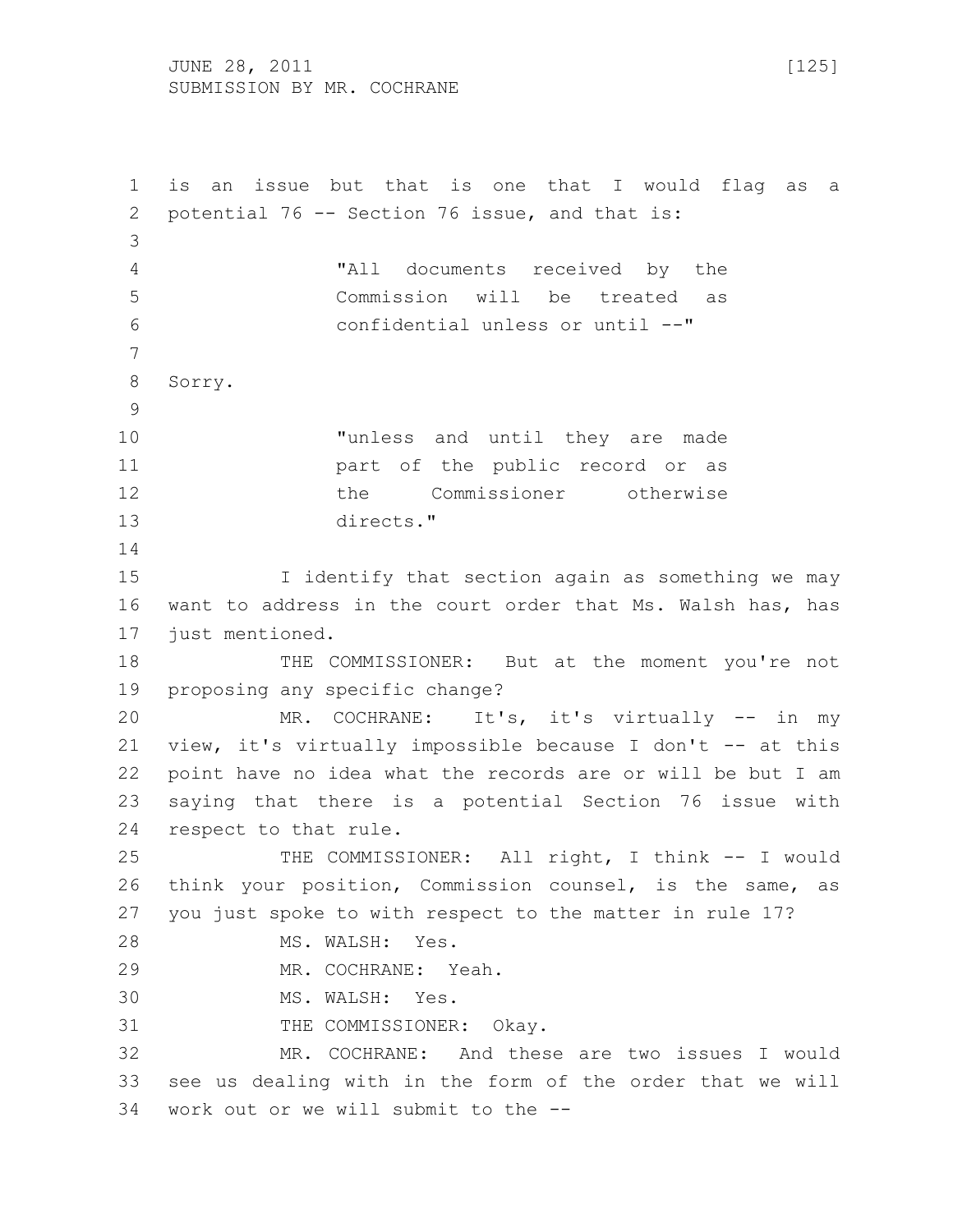1 THE COMMISSIONER: To the court. 2 MR. COCHRANE: -- to the court, that's correct. MS. WALSH: If I may then, maybe just for clarification, just to be clear, how we envision that application, going forward, as I said is we will ask the parties, once they are in place, to provide us with a list setting out their documents, in other wise -- in other words documentary disclosure identifying which documents fall under a claim for privilege, if any, and which documents fall under a claim for statutory confidentiality and that would be the confidentiality pursuant to Section 76 of the Child and Family Services Act, any documents that do not fall within either a claim for privilege or confidentiality can be produced to us. Once we have seen, as I said, had identified those documents which do fall within the statutory confidentiality, then we will work with counsel for all the parties to find the best way to bring this application to the Court of Queen's Bench in the most efficient and principled way to allow us to, as I said, balance or have the court balance the needs of a public inquiry with the needs served by the confidentiality in the Child and Family Services Act and, and I do look forward to working with counsel, ultimately, in, in putting that together. THE COMMISSIONER: Seems reasonable.

 MR. COCHRANE: Yeah. I, I don't see us being at issue there.

28 THE COMMISSIONER: Okay.

 MR. COCHRANE: Maybe then, for my purposes, I was just intending to run through two or three other rules here that I would see potential issues with. If you don't think that's useful then I can --

THE COMMISSIONER: No, no, you go ahead.

MR. COCHRANE: Okay, sure then. The next one I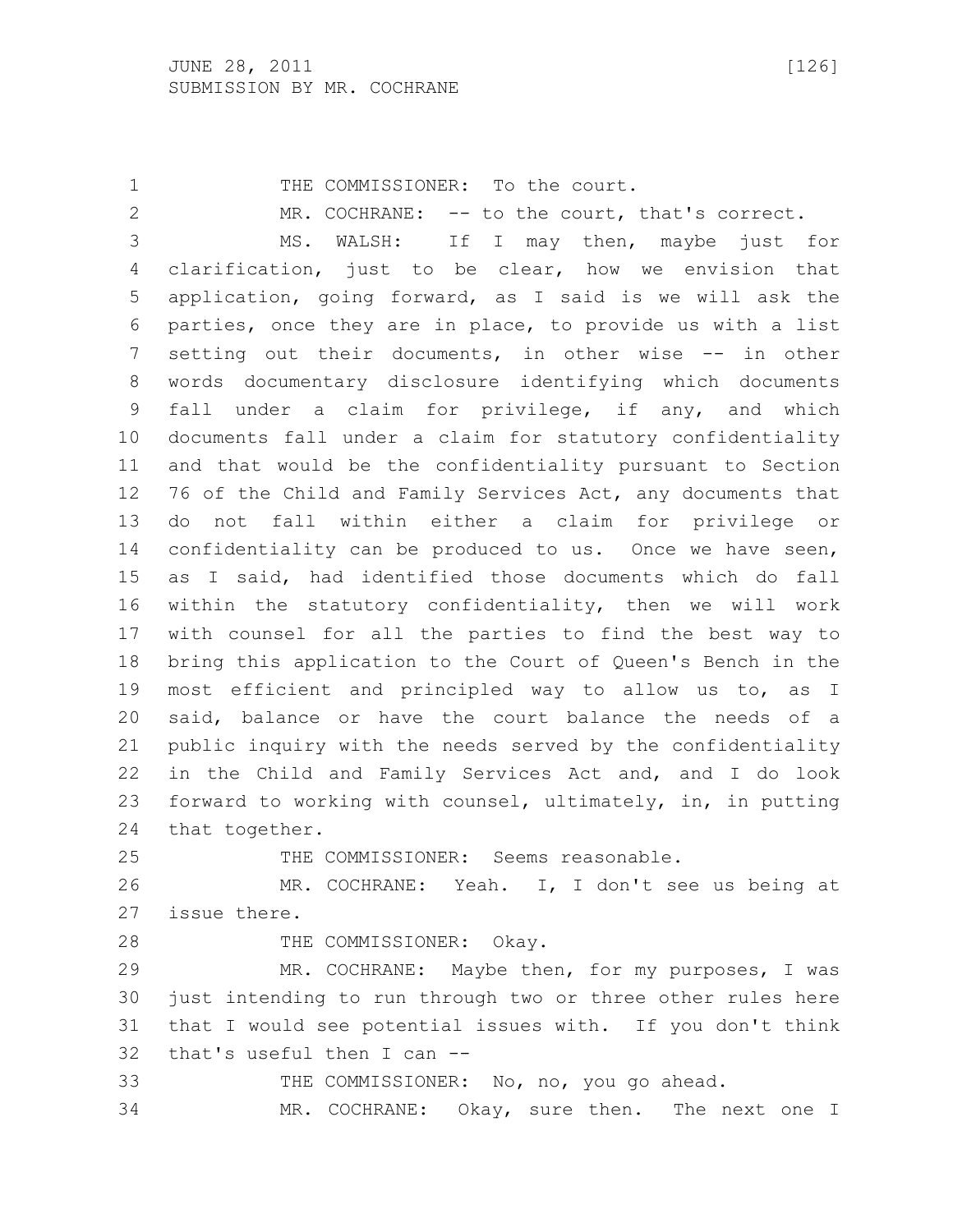would raise would be on page -- sorry, rule Number 27, and I have the page, page six.

 THE COMMISSIONER: Yes. MR. COCHRANE: And again, if you look in that third line, it begins "unless and until those documents have been admitted into evidence ..." There is Court of Appeal case law on that particular issue, in the context of an inquest, not in the context of an inquiry, but I will certainly have comment when we produce the court order or when we work with Commission counsel on a court order, I would have comment on the type of conditions that I think would be appropriate to address that issue.

13 The issue is, of course, once a CFS record, which is confidential, is tendered as an exhibit at this inquiry, what then happens to the confidentiality that is attached to that document? Does it lose its confidentiality by the mere fact that it's tendered and that is the -- that's one issue I would see. There is -- and I can leave the case with, with you today, there is a Court of Appeal decision on that case, in the context though of an inquest. I think it has bearing on this.

22 THE COMMISSIONER: I think if you could give that to Commission counsel --

MR. COCHRANE: Yes.

25 THE COMMISSIONER: -- that will be -- they may well have that, they have --

MR. COCHRANE: Yeah, I'm --

 THE COMMISSIONER: -- provided me with an awful lot of cases so I --

MR. COCHRANE: Yeah.

31 THE COMMISSIONER: -- expect they have but that would be appreciated.

MR. COCHRANE: Okay.

THE COMMISSIONER: And I take it you have no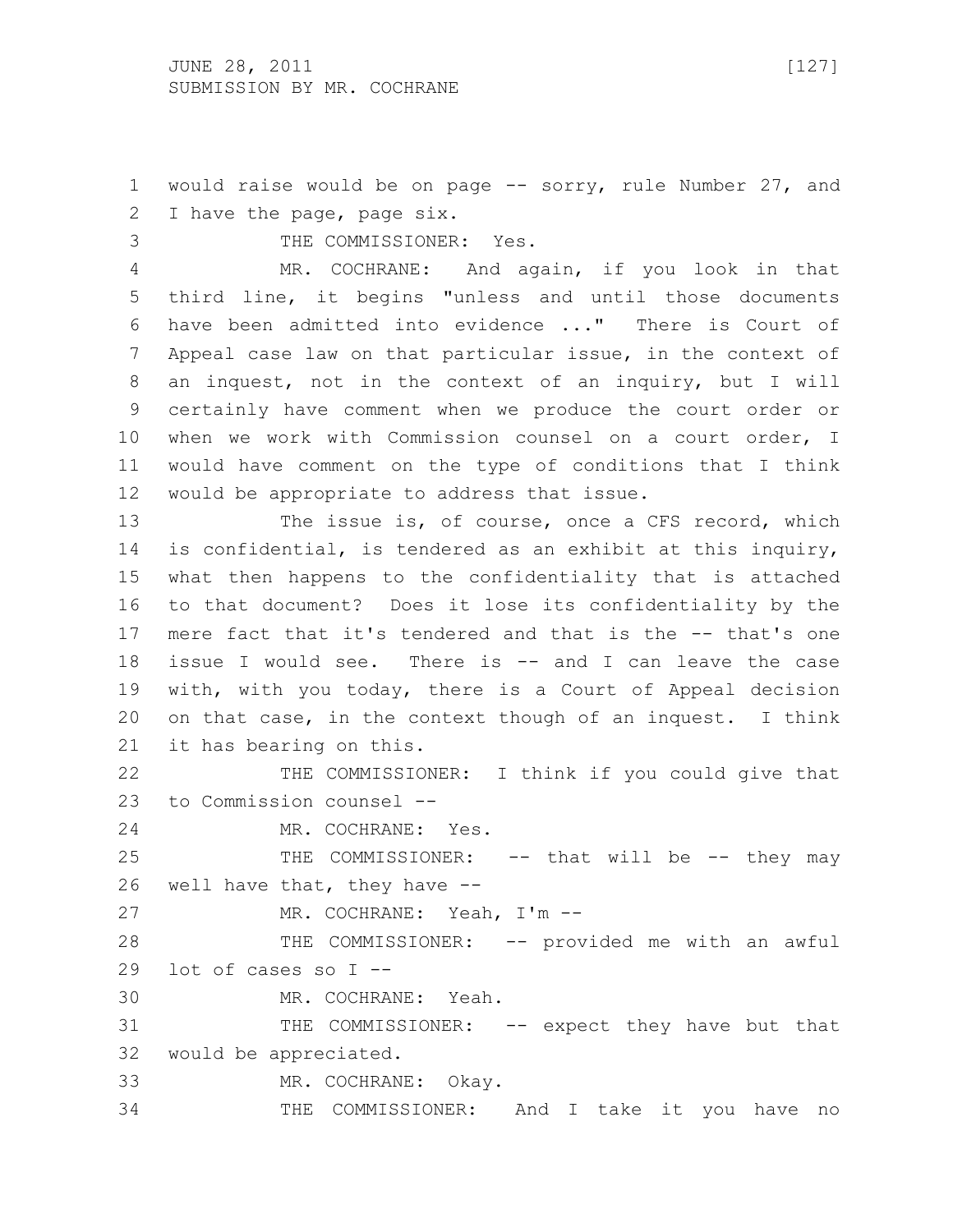problem with that rule standing as it is, with confirmation of it tomorrow?

 MR. COCHRANE: If the terms of the order that we're going to obtain are satisfactory. In other words, if, if the term of the order, itself, has protections, with respect to those CFS documents, then I would say we don't have an issue with that particular rule.

8 THE COMMISSIONER: Well, can we confirm -- I want to, I want to confirm these rules tomorrow afternoon, if you've got a specific change you want to make in them, I, I would hear you but --

12 MR. COCHRANE: Well, maybe -- I'm sorry for interrupting but maybe what we do then is if you want to -- the Commissioner wants to finalize these rules, perhaps what we add is, is a catchall paragraph. I'm just thinking -- I haven't thought of this ahead of time but perhaps --

17 THE COMMISSIONER: They can always be amended. MR. COCHRANE: Yeah, could always be amended or

 we, we insert paragraphs in that's subject to court orders. This -- these rules are subject to court orders, something along that line, that will capture. Because the way I envision this, perhaps I'm mistaken, but we will obtain a Section 76 order which will provide for disclosure of confidential CFS records. We will and on my client's behalf, we will have positions to put forth with respect to the confidentiality once that document is tendered, once it's disclosed and once evidence is given by CFS workers at this inquiry.

 We would want or we would, we would certainly be asking for certain protections to be put in place with respect to that evidence.

 THE COMMISSIONER: Well, that's -- I, I hear you and I -- it's quite reasonable for you to raise that but there's nothing I can do about that today.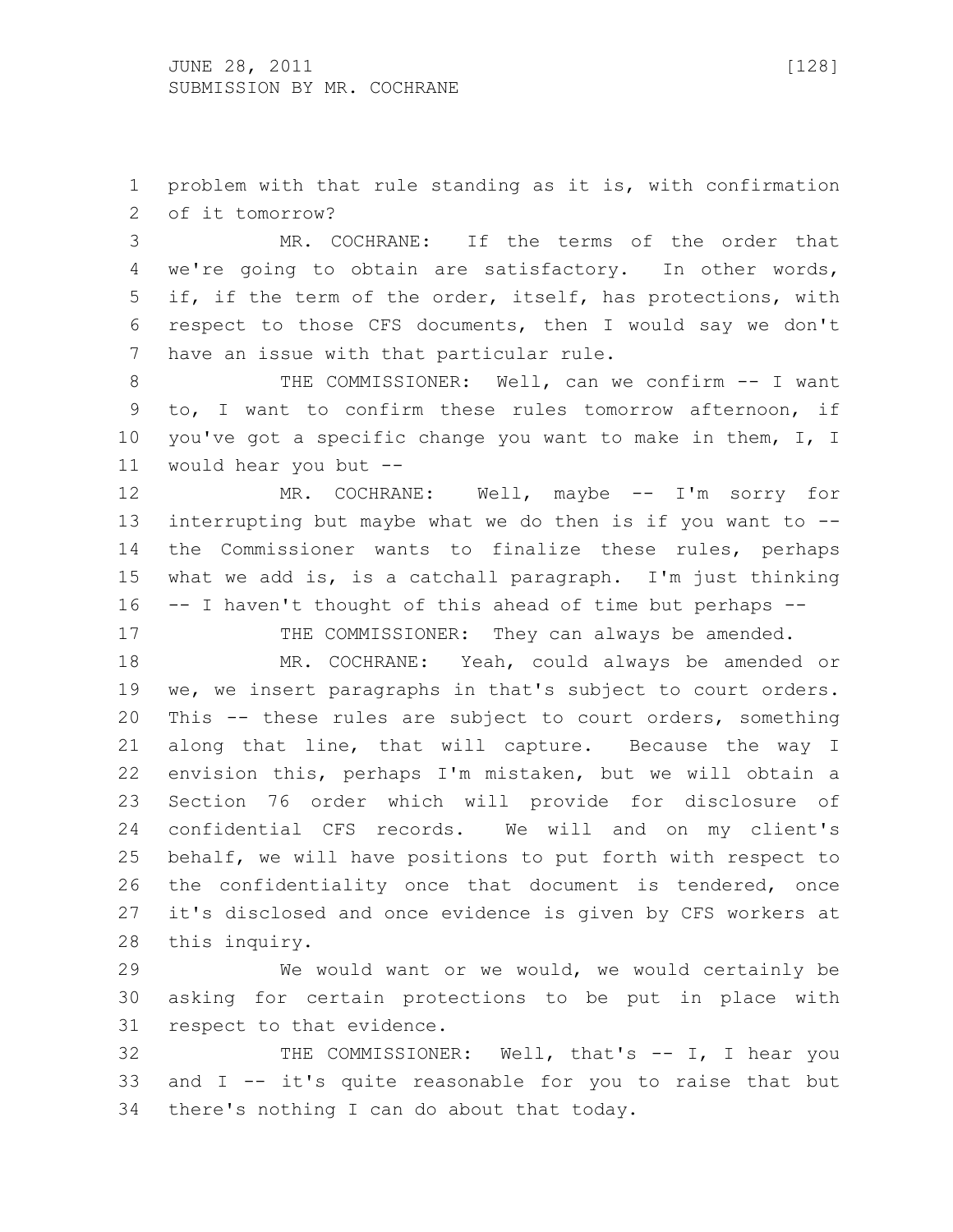MR. COCHRANE: Yeah, that's an issue, and I appreciate that's an issue that we will work out with Walsh. There's nothing -- I agree there's nothing we can do about it today but I am raising that as an issue.

5 THE COMMISSIONER: All right.

 MR. COCHRANE: Then I would also move to page nine -- or sorry, page 10, rules 45 and 46. I won't repeat my comments but it's the same issue with respect to those and that, again, is once the exhibits are tendered, and those exhibits constitute confidential CFS records, what then happens with those exhibits? Do they become public documents, that's an issue.

13 And those are the two points, at 45 and 46.

14 I, I will -- I've already talked to Ms. Walsh, I could add that my client, ANCR, deals with this on a regular basis. We are often called upon to produce our CFS records, which are confidential, we're asked to produce them in the context of criminal proceedings, we're asked to produce them in the context of child custody proceedings which, as you know, are not proceedings closed to the public. Child protection proceedings under the CFS Act are, are closed to the public, subject to the media being there but they can't identify names. So we deal with this all the time in that context and we do have orders that we've developed, over time, that I think appropriately address our concerns. I will deal, I will of course cooperate with Ms. Walsh to put forward our positions and assist in any way that we can to, to ensure that the order that comes forth is appropriate.

THE COMMISSIONER: Thank you.

 MS. WALSH: Just on that point, Mr. Commissioner, and I do appreciate the offer of assistance and will certainly welcome it, from those who have experience in dealing with Section 76 and certainly any court order is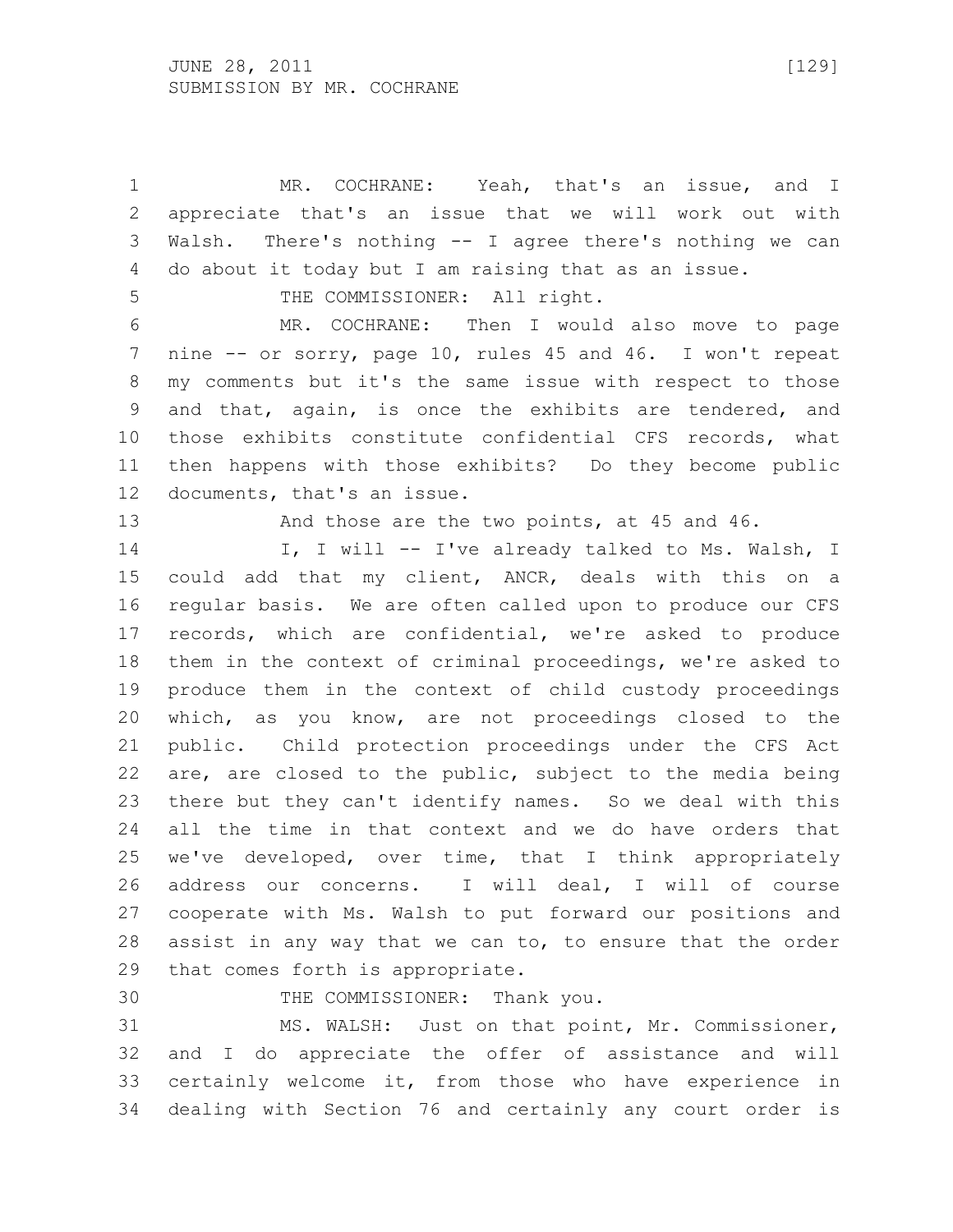JUNE 28, 2011 [130] SUBMISSION BY MR. COCHRANE SUBMISSION BY MR. SMORANG

 going to take priority over our internal rules of procedure, which are just there to make sure that the process runs smoothly and fairly. MR. COCHRANE: Yeah. MS. WALSH: And, for instance, in rule 27 there is a provision that, that the parties are: **"...** to abide by such other restrictions on disclosure and dissemination that the Commission considers appropriate." So there is room for you to exercise your discretion in light of whatever ruling we obtain from the Court of Queen's Bench. But, but certainly we're not looking to reinvent the wheel on, on how this process, and of course every party is going to have a position on the extent to which disclosure will be provided, whether there will be redaction, all of that and we'll welcome that input. 21 MR. COCHRANE: Thank you. 22 THE COMMISSIONER: Thank you, Mr. Cochrane. Mr. McKinnon? MR. MCKINNON: I was going to change the topic so if there is anyone else who wants to talk about this then I'll stand down. THE COMMISSIONER: There's obviously two of you so ... MR. SMORANG: Oh, can I, I just make one quick point? Garth Smorang, on behalf of MGEU. Just on this rule 27, and I don't want to get into gang drafting because then we'll be here till nightfall, but as I think I understand Mr. Cochrane's concern, it might just be in the way of the wording of the first couple of lines of rule 27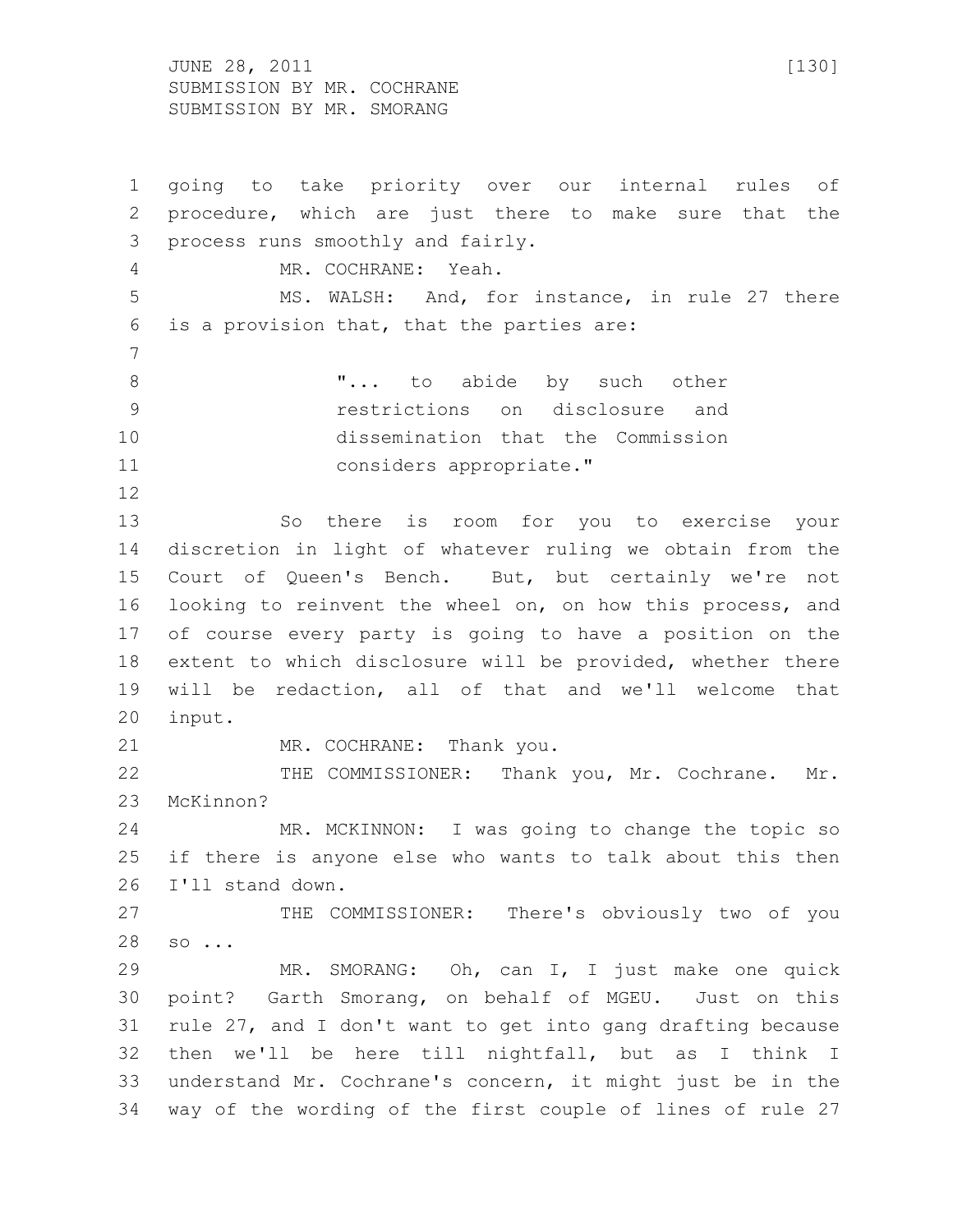1 because it says that he or she must -- this is the second line of rule 27:

 "... he or she must undertake to use the documents only for the purposes of the Inquiry and to keep their contents confidential unless and until those documents have been 9 admitted into evidence ..."

11 I think what Mr. Cochrane was, was more concerned with, perhaps, or at least equally concerned with was using the documents for what purposes? In other words, even 14 after we've got them, even after they've been redacted, everybody gets them, every party gets them, the inquiry is over, your report is issued, we've all got binders of material back in our offices, some of us who aren't representing clients, the clients, themselves, have them, what use is made of those. Can they be broadcast in the paper; can they be the subject matter of someone's autobiography? There's two concepts in article 27, it seems to me. One is use and one is confidentiality and it seems, to me, we could all agree upon use here and today, that is we could put a period after the word inquiry so it would simply say he or she must undertake to use the documents only for the purposes of the inquiry, period. And then as to confidentiality, we can talk later about whether, once they are admitted into evidence, what rules or what restrictions, depending on the type of evidence, but, but as for the use of the document it seems to me we could all agree right now that they should only be for the purpose of an inquiry and then not used for any other purpose.

I'm not sure if I'm speaking out of turn on your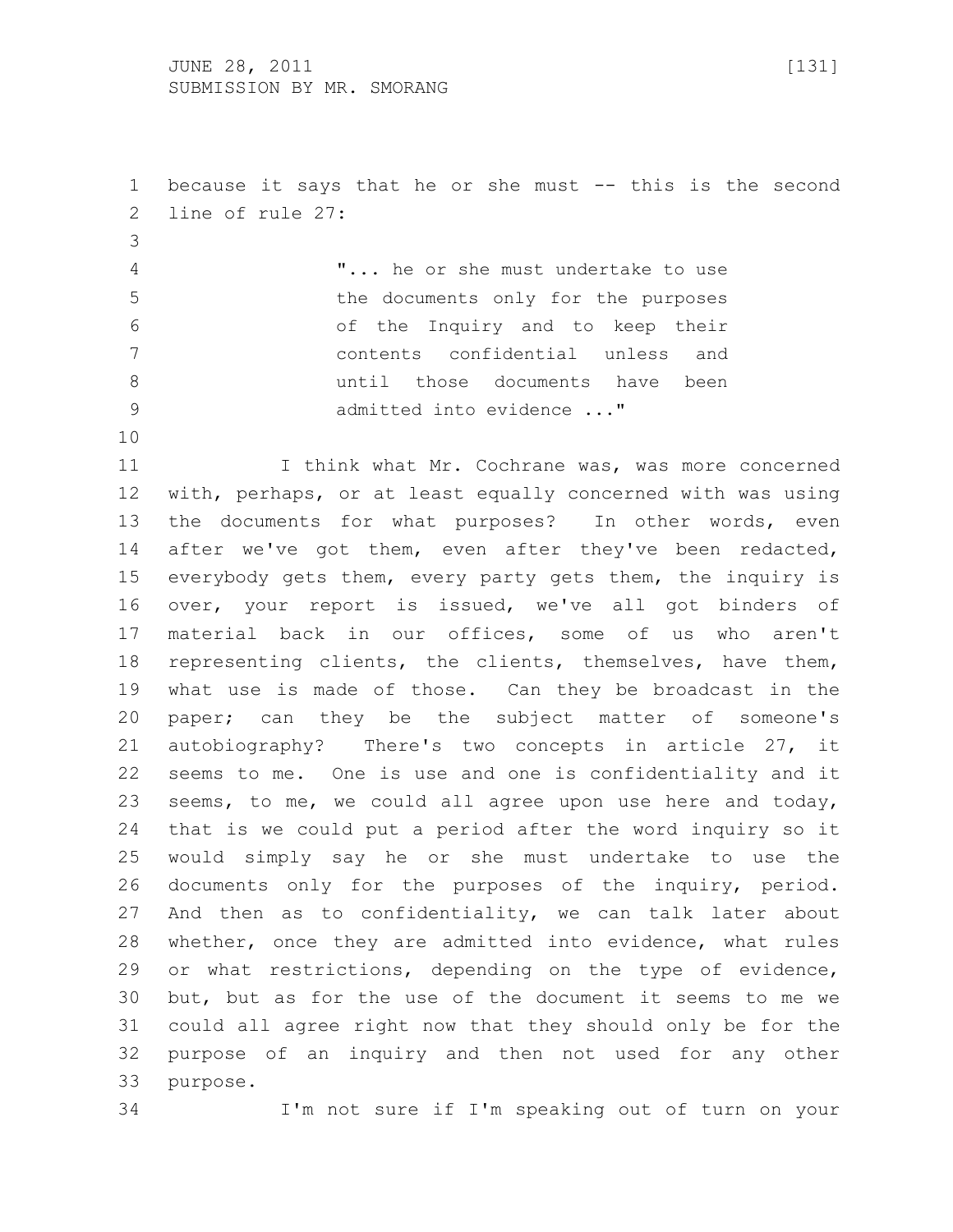concern but it seemed to me that's what you were saying. THE COMMISSIONER: I would expect Commission counsel to respond tomorrow afternoon and those remarks, I'm sure, will be borne in mind. 5 MR. SMORANG: Thank you. MR. GUTKIN: Terry Gutkin again, Mr. Commissioner. 8 THE COMMISSIONER: Yes. MR. GUTKIN: For the General Authority. 10 THE COMMISSIONER: Yeah. MR. GUTKIN: I would like to speak to the issue of confidentiality, as well. I wish to preface my remarks by saying that the, the General Authority wishes to cooperate with this inquiry in every respect and is perfectly content with disclosing relevant documents but, again, as expressed by other counsel acting for some of the CFS parties of this proceeding or potential parties in this proceeding, the issue is one of our clients abrogating a very absolute prohibition in Section 76 of -- with respect to confidentiality. So from my vantage point, and I understand there's going to be a Court of Queen's Bench order, that's obviously the appropriate way to deal with this so that the various parties who are ordered to produce documents have authority to do so and aren't running afoul of the legislation.

 The problem that I see is perhaps putting the cart before the horse in how you're going to, to deal with this. And I share these thoughts with the Commission. If an application is made to the Court of Queen's Bench and my client will certainly consent to a Section 76 application. The problem is, if you have what's akin to an affidavit of documents, listing in generic fashion, assuming you could do that within disclosing confidential information, to the Court of Queen's Bench in -- and then asking the court to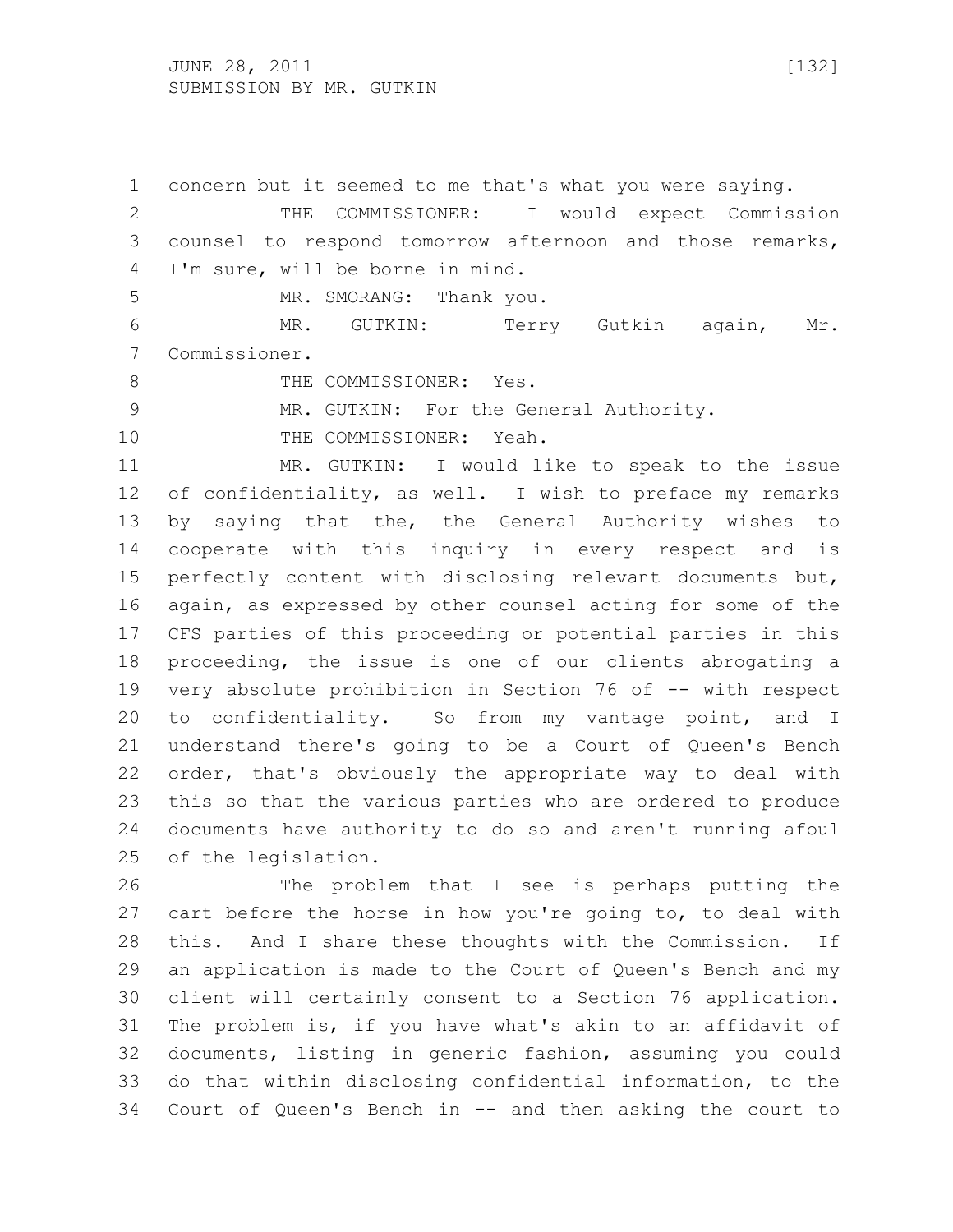rule on this, my fear, as I expressed to you, Mr. Commissioner, is that the process may bog down at the Court of Queen's Bench level because the Court of Queen's Bench is then going to have to look at a document by document or a generic description of document by generic description and make a determination where a confidentiality order should be made in relation to any documents that are objected to.

 My preference, as I expressed to you, would be that there be an order from the Court of Queen's Bench, ordering the release of the documents to Commission counsel, that would be stage one. And that when those documents are then released to parties with standing, if there are objections to the documents coming into the public domain, objections to having those documents part of the, the record of this inquiry, that the order from the Court of Queen's Bench delegates to, to yourself, Mr. Commissioner, the power to make the determination as to whether those documents ought to be part of the public record which will evolve, a case by case analysis applying perhaps the Dagenais Mentuck test, the CBC case, but since, sir, you will be in the position to best understand the context of those documents in light of what's transpiring 24 at the inquiry, I would submit that that's a more efficient process for a ruling on a case by case, document by document basis, what should be public and what should not be, rather than asking the Court of Queen's Bench to, to deal with various descriptions of documents without looking at them and without having any idea of how they would necessarily impact on the various issues that are going to arise at this commission of inquiry.

 So those are some thoughts I have in terms of the process. In terms of the, the release of the documents, once an order is made, ordering the production of those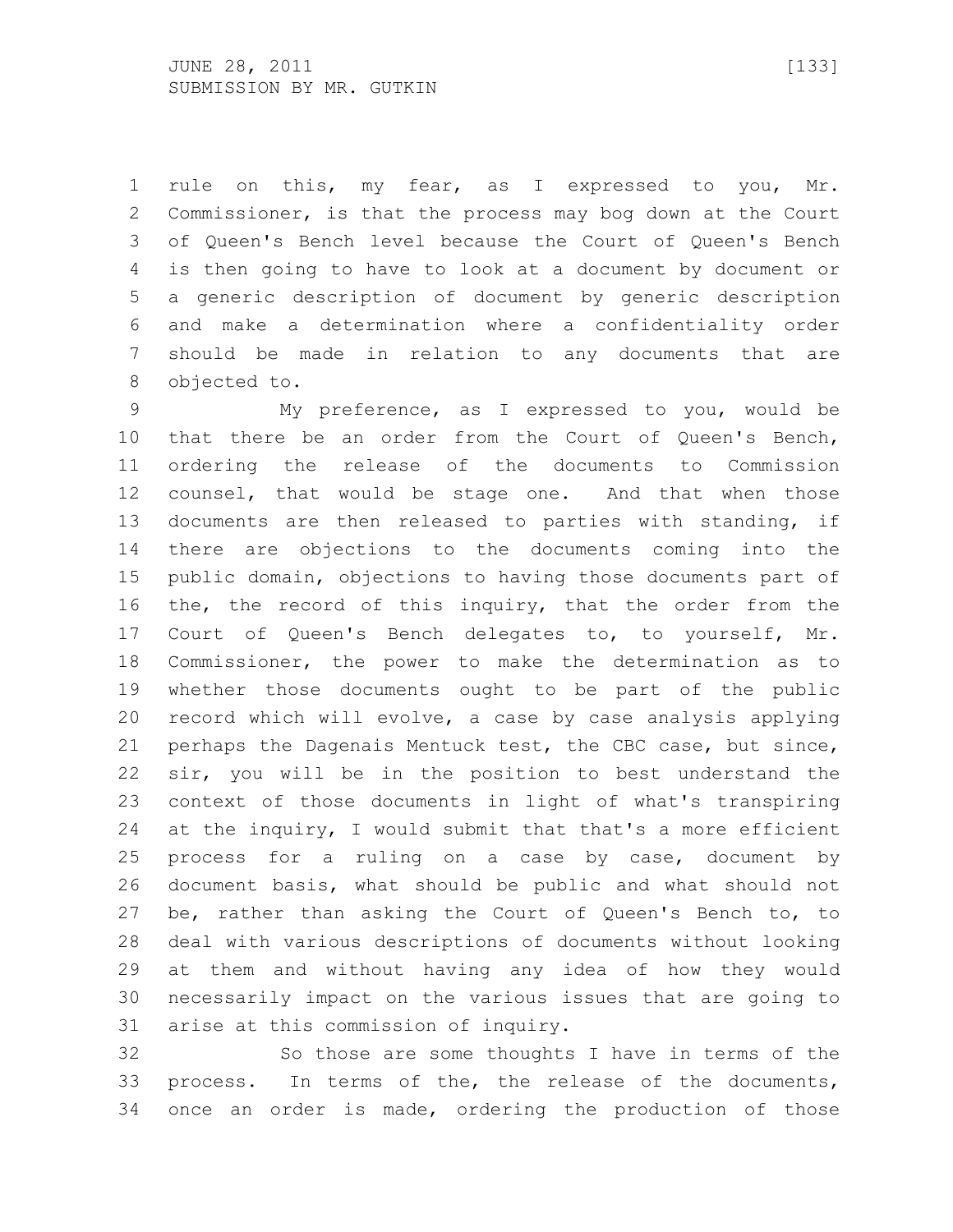documents and protecting the various parties from Section 76 issues, the question is who they go to and the -- and whether they are impressed with confidentiality in that person's hands, and then at what stage and who makes the decision as to whether they become public.

 Obviously, parties with standing have to receive the documents and there has to be some type of trust condition or order imposed on them which could be incorporated into the Court of Queen's Bench order which imposes confidentiality obligations on anybody receiving those documents before they become part of the public realm, and then the next stage would be when those documents, if they're tendered as evidence in the proceedings, then we need a ruling. We'll need a ruling from time to time if there is objection made to those documents being made public and then we get into that balancing act that the Supreme Court of Canada talked about, in, in Mentuck and, and Dagenais.

 So that's the process that I would envisage would be more efficient. I am terribly afraid that if we do what's akin to affidavit of documents, the process in the abstract will bog down in the Court of Queen's Bench when it's, when it's you, Mr. Commissioner, who will have the best handle on whether a document, after hearing arguments with respect to it, ought to be released.

 That's the process that I would submit makes more sense. I don't know, Mr. Commissioner, whether you have the authority to -- absent the court order that delegates that authority to you to make those case by case decisions. My view is that the rules are only as good as the order-in-council creating them, and the statute enabling inquiries and those rules, in the absence of an order from a higher power, from, from a court, can't abrogate Section 76(3) issues so --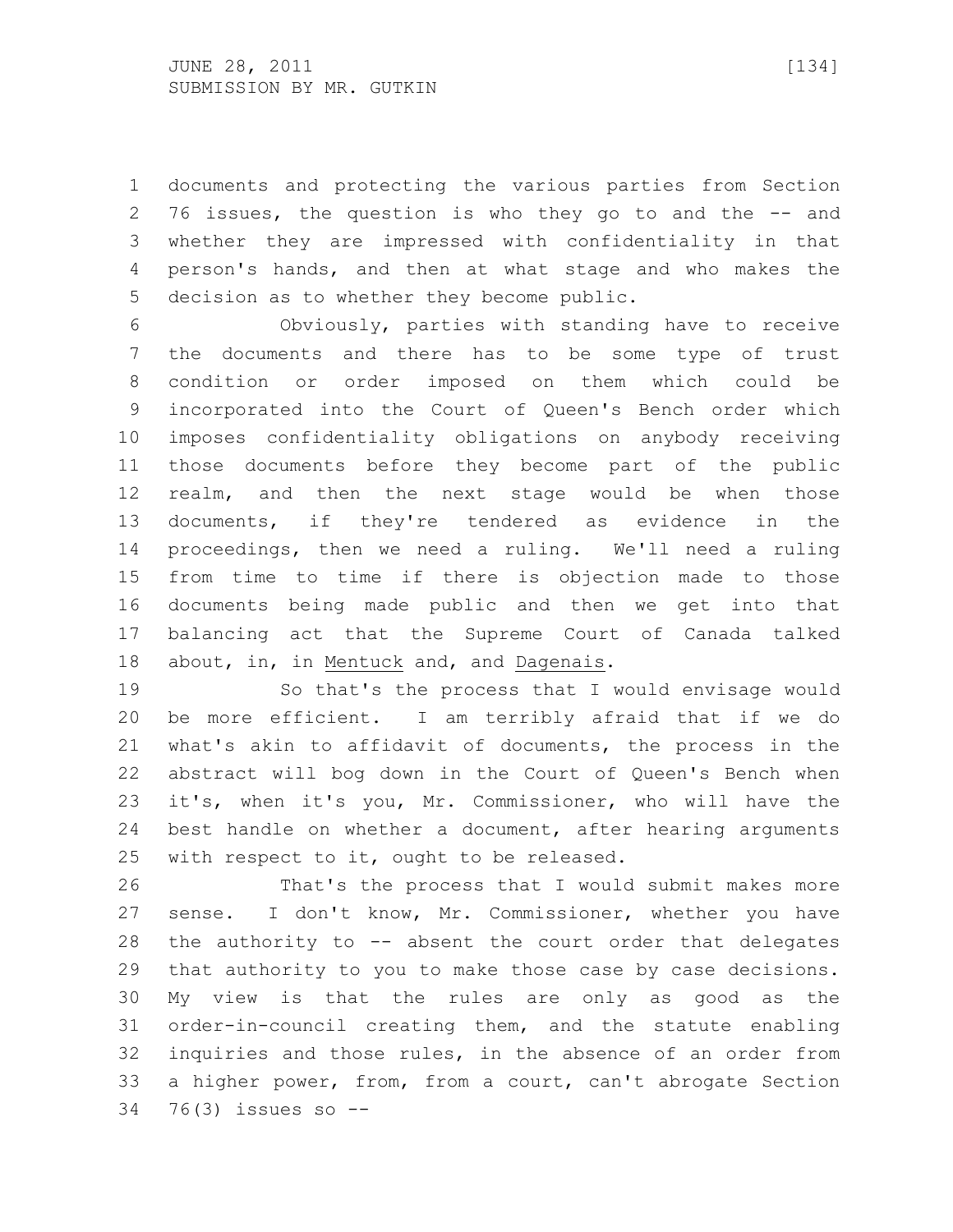THE COMMISSIONER: Unquestionably, that's correct. MR. GUTKIN: And so those are my, my thoughts on the confidentiality issues, for whatever they're worth. THE COMMISSIONER: Well, I think Commission counsel will bear those in mind and it seems to me that before that, that road is, is travelled, another meeting of counsel convened by Commission counsel on that issue may

well be appropriate, once the standing issue is settled.

 MR. GUTKIN: And I believe all the parties or the parties who are applying for standing are certainly prepared to work with Commission counsel and, quite frankly, even if standing were not granted, if there are records to be released that come within seventy -- Section 76 and the party isn't granted standing, those same rules ought to apply because standing or not, that party can't be in a position, or that person, or body, can't be in a position to run afoul of Section 76.

19 THE COMMISSIONER: Yeah.

MR. GUTKIN: Thank you, Mr. Commissioner.

21 THE COMMISSIONER: All right, anyone else want to speak on that issue before I call Mr. McKinnon on something else?

All right, sir.

 MR. MCKINNON: Thank you, Mr. Commissioner. Gordon McKinnon for the department. Changing the topic slightly, I have a modest suggestion with respect to a possible change in the rules, and let me preface my remarks by saying I'm going to be talking about the issue of notices of alleged misconduct and I preface my remarks by saying that I, I gave Ms. Walsh notice of my thoughts on this and she spoke very eloquently in her opening remarks about this topic of notice of alleged misconduct and I agree with every word she said. She's completely correct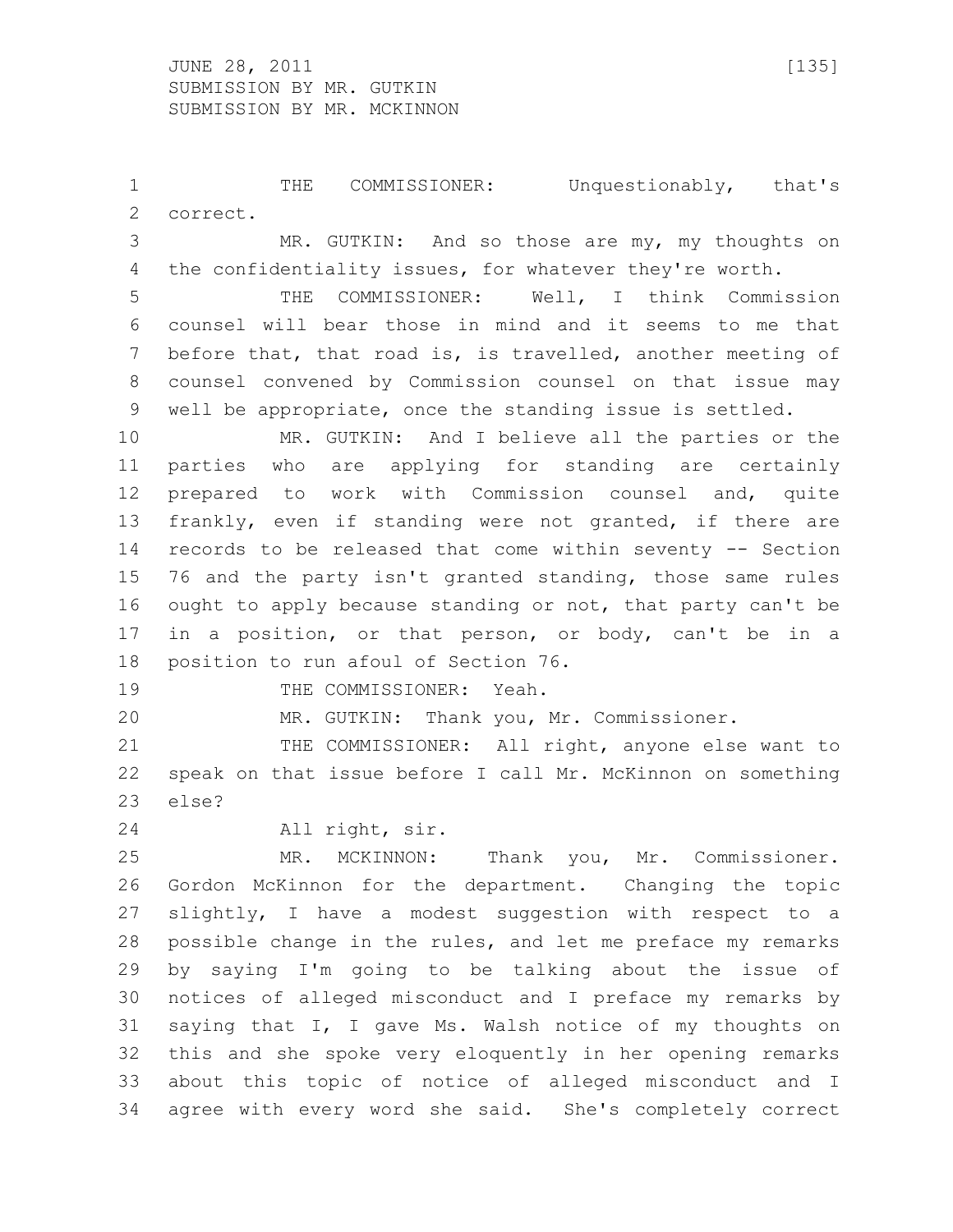in the law, she has drafted a set of rules that are imminently fair, that are of the highest standard of fairness, so you might ask what am I up here talking about then and, and I think the answer to that is this, that we, as lawyers, understand what the intent of the notice of alleged misconduct is. That is to, to be fair and, and as Ms. Walsh pointed out, to essentially codify the common law concept of natural justice.

 So before you, Mr. Commissioner, would make an adverse finding about any one or any organization they will have amply notice and I think obviously that's fair. I have two modest suggestions. One is, is a change of wording and the other is perhaps just a bit of a change of emphasis.

 And the first is the, the word misconduct and the concept that a finding of misconduct may be, and I can certainly tell you the draft rules have been misinterpreted by those with whom I've met who have read them, social workers in particular, who see this as potentially devastating. And they misinterpret that word as an indication that perhaps, and I know the Commission counsel is going to be fair and I know you are going to be fair, and I know you fully understand that the order-in-council doesn't require you to -- in fact, prohibits you from making findings of criminal or civil liability but from the point of view of social workers who are reading this, they see this as they're going to be found to have misconducted themselves and they're somehow going to be blamed.

 So it's -- it is creating some difficulties in that way. My suggestion is that the wording could be softened to make it more reflective of what I think the intention is here. The wording that I would propose -- and let me, again, just backing up a little bit, we're dealing here almost exclusively with social workers, who are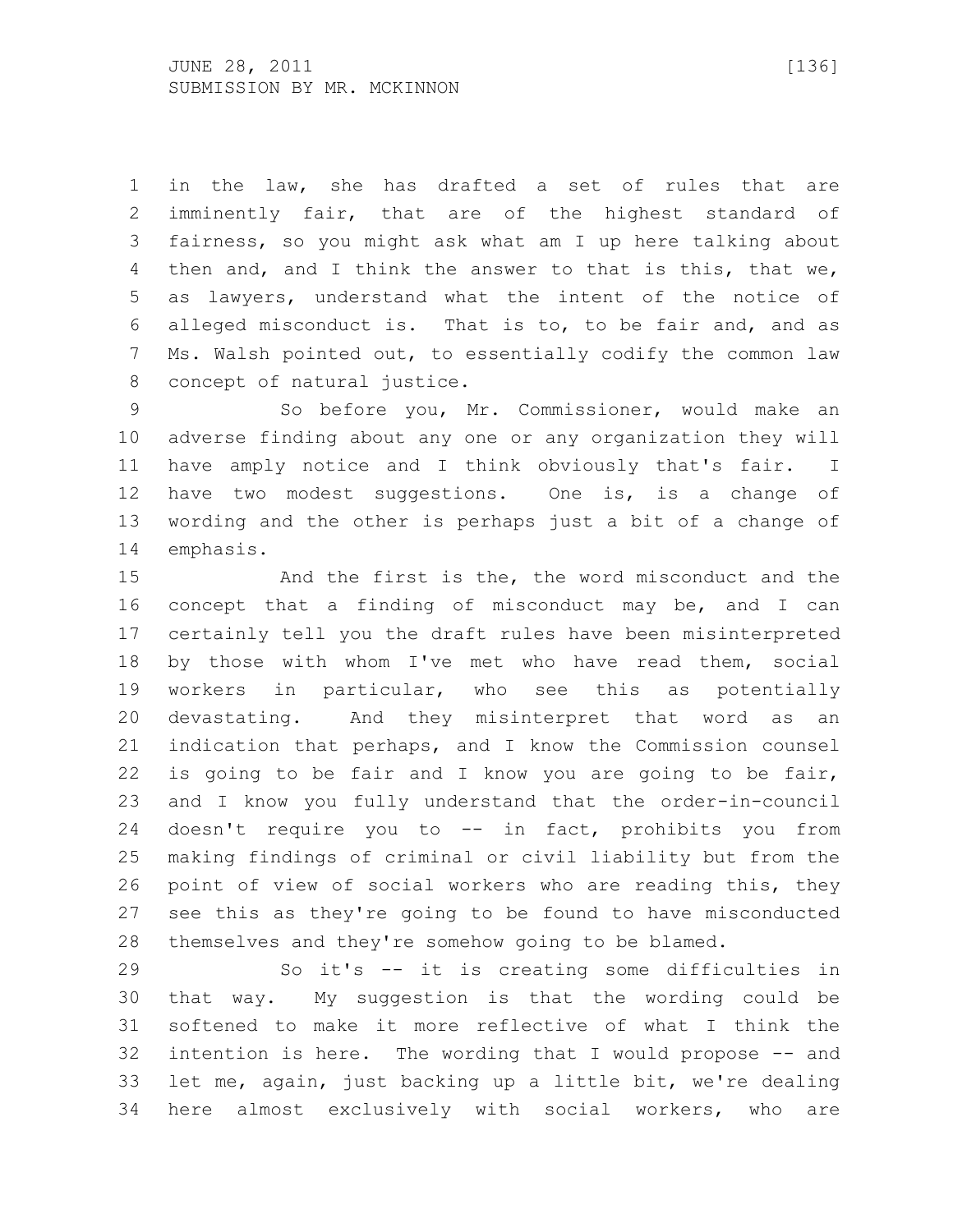professionals and as you know, Mr. Commissioner, the word misconduct, in a professional context, has a specific meaning and it usually relates to professional discipline. And, and I think what we're going to hear, when we get into this case, is errors in judgment, a far less serious kind of concern but I don't want to limit you to that language either, my suggestion is that we modify the concept of findings of misconduct to perhaps something more neutral, like improper practise or perhaps mismanagement as it might apply to an agency as opposed to an individual.

11 I agree with Ms. Walsh that the term misconduct is tried and tested, it's well understood by the courts, including the Supreme Court of Canada, but I think it might be misinterpreted by the witnesses to this hearing and I think for them to receive a letter from Commission counsel, saying that, that they are being -- consideration is being given to a -- making a finding of misconduct against them will send a terrible chill over the proceedings that will affect the ability of the Commission to have a non-confrontational and open and full and fair discussion of what happened in this case and the mistakes or errors in judgment that may have, may have occurred.

 So we're suggesting a modest change in terms of the, the use of language. The other suggestion we have is not a change of the rules but perhaps just a thought on the way in which this rule might be applied.

 And what I see as unique about this inquiry, Mr. Commissioner, is that there are -- have already been six other reviews, and by the time we get to hearing oral testimony before you, there will have been disclosure made through the Section 76 application, will -- which will include the Section 10 report and a Section 4 report which contained findings, they don't use the word misconduct but they contain findings where there might have been a breach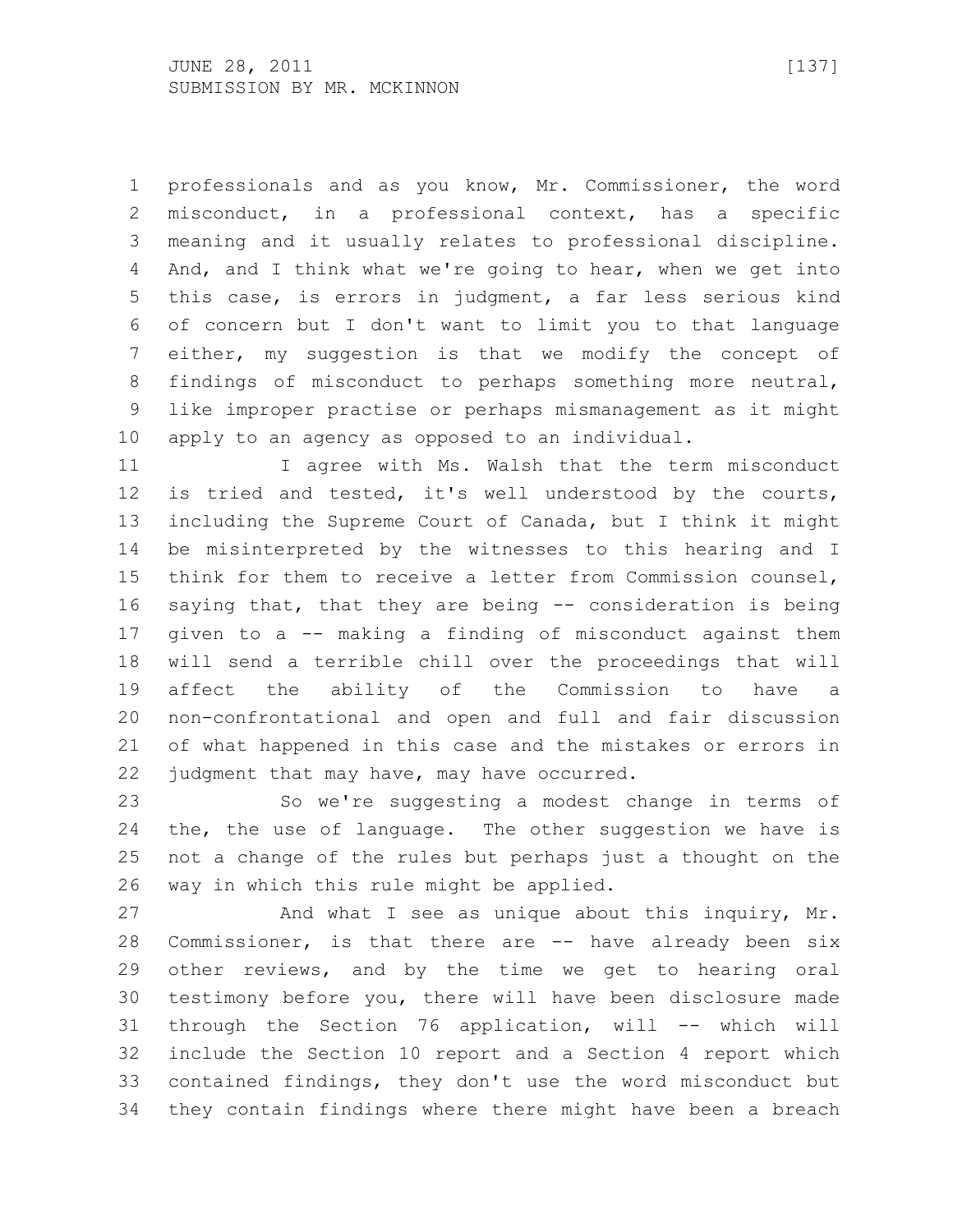of standards or an error in judgment. So the individuals will have ample notice that they're entering into an inquiry where there has already been a review and there are some findings that have been made about their conduct.

 So that the requirement to issue notices in every case to every worker may be diminished somewhat by the fact that Commission counsel can, when interviewing the witnesses, tell them that there has been this finding made in this report or there has been a finding made in that report, and they will be asked about it at the inquiry.

11 And, and what I'm hoping to avoid, Mr. Commissioner, is a situation where, you know, two weeks before this inquiry starts, 20 or more letters go out to 20 or more individuals saying there is a potential finding of misconduct. Those individuals are all -- not all but almost all still working in the child welfare system in one capacity or another, I think it will alarming to them and it will be difficult for their organizations to focus on working in the -- and doing the day to day business of child protection if these individual workers feel they are now at risk of being scapegoated for this terrible tragedy.

 So my suggestion is that we try -- and I'm not suggesting that this evidence not come out in any way, but we try to ameliorate the impact that this kind of a letter would have on the various individuals who will by then well know that their conduct is under scrutiny.

So those are my suggestions, Mr. Commissioner.

28 THE COMMISSIONER: And on your last point, giving them the heads up with respect to findings that have already been made, is that, is that your point?

MR. MCKINNON: That's my point, yes.

THE COMMISSIONER: Yes.

 MR. MCKINNON: That, that the -- this -- the notion in most inquiries is they are, they are really very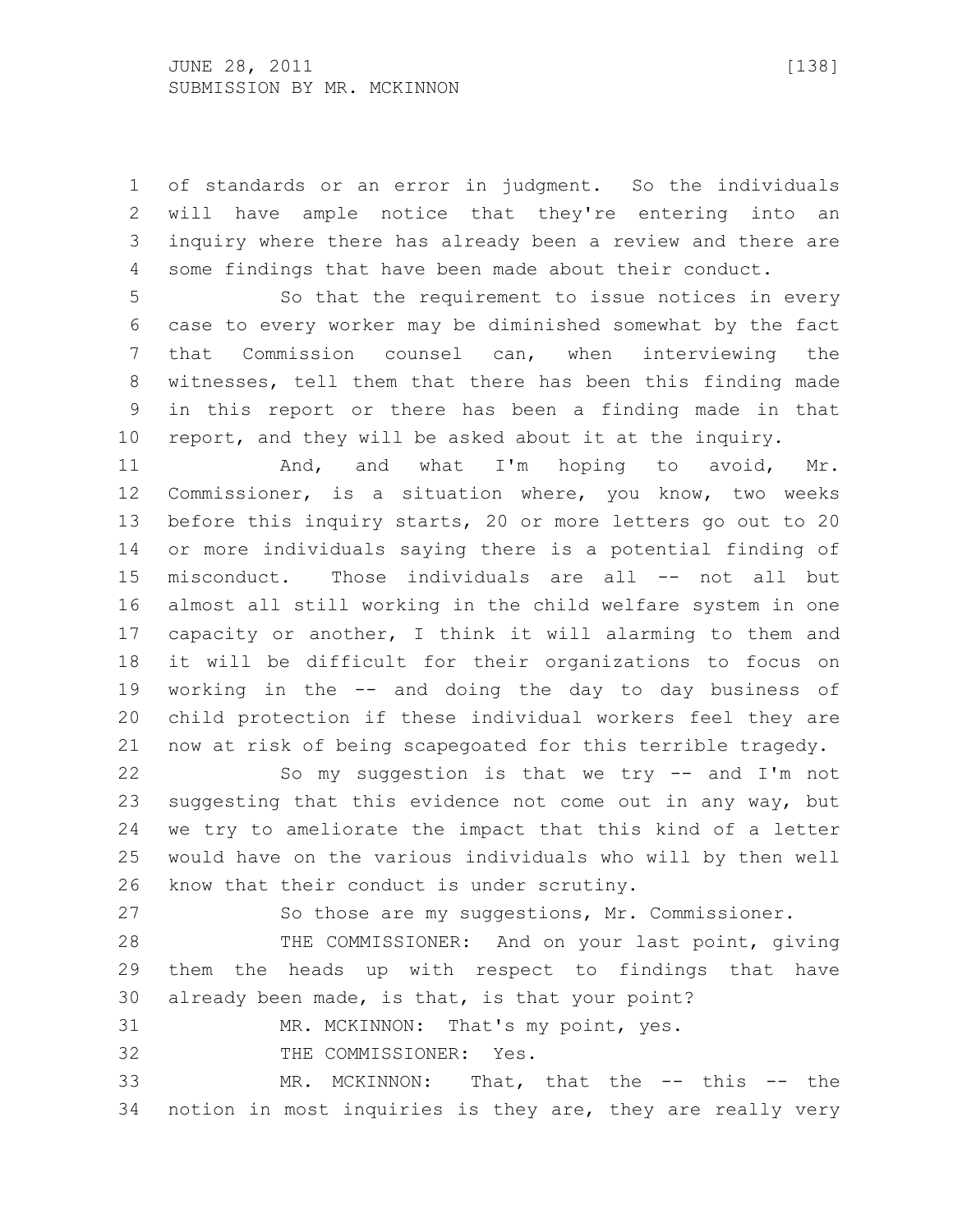much de novo hearings. You would be making these findings for the first time.

 In this case I think you are by and large going to be reviewing findings that have been made by others who are quite expert in the area, who have made very clear and strong findings and so long as the individuals are aware of that and it has been disclosed to them, I don't think we 8 need the kind of, I'll call it upset -- and, and, and there are those in the room who, who may say well, you know, we're just dealing with the feelings of these social workers but it's more than that, it's the ability of these, of these institutions to function in the context of a high pressure inquiry, in the context of a, of a high profile case, in the context of potential media in the room and if these individuals feel they, they are about to be scapegoated it will be very difficult for these organizations to function in that short run.

 I think it might be different after they get your report, Mr. Commissioner, but that could be six months later, and in the meantime it will have had some adverse impact on, on the ability of the, of the employers, of the agencies, of the authorities, to continue to keep morale up and keep these individuals working in very difficult circumstances.

So my suggestion is wording and also approach.

THE COMMISSIONER: Okay.

MR. MCKINNON: And those are my comments.

28 THE COMMISSIONER: Well, my -- I'm not going to ask other counsel, who have not heard of this proposal, to react to it today because there's, there's considerable to it and, and I think what I will suggest to Commission counsel is tomorrow afternoon you will probably want to address what process and what dates, perhaps, we'll, we'll put in play for hearing the, the matter of the media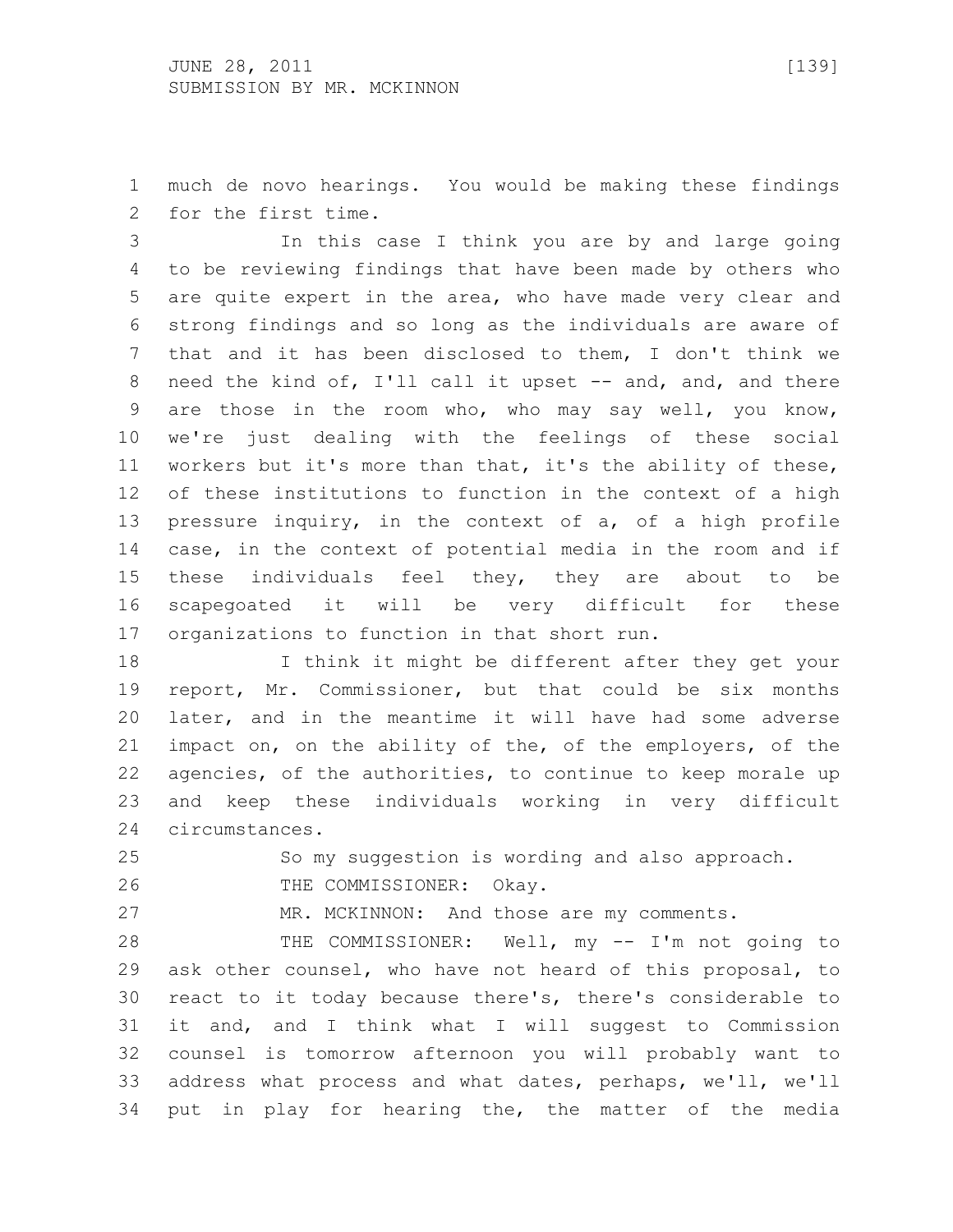application and it seems to me that there's enough to this proposed change, unless there's some measure of agreement to it, which there may or may not be, that this accompany that for a special consideration by all counsel on a subsequent occasion when we look at the other matter with respect to media participation. 7 MS. WALSH: That's fine with me, Mr. Commissioner. We could still, tomorrow, approve the rules subject to those relating -- 10 THE COMMISSIONER: Yeah. MS. WALSH: -- to this issue of misconduct in part four. THE COMMISSIONER: Yeah. There's no -- 14 MR. MCKINNON: That would be fine with me, Mr. Commissioner. Thank you. THE COMMISSIONER: We'll deal with it on that basis. Thanks, Mr. McKinnon. 18 MR. MCKINNON: Thank you. THE COMMISSIONER: Now, has anyone else got anything else they would like to raise that relate to the rules today? Yes? MR. SAXBERG: Thank you, Mr. Commissioner, it's Chris Saxberg -- 24 THE COMMISSIONER: Yes. MR. SAXBERG: -- for the Southern Authority. THE COMMISSIONER: Yes. MR. SAXBERG: Just an amendment proposal to rule 37. THE COMMISSIONER: Yeah. MR. SAXBERG: That rule prohibits counsel other than counsel for the Commission, discussing evidence of a witness that is under oath and giving direct testimony. THE COMMISSIONER: Yes. MR. SAXBERG: And the proposal is to allow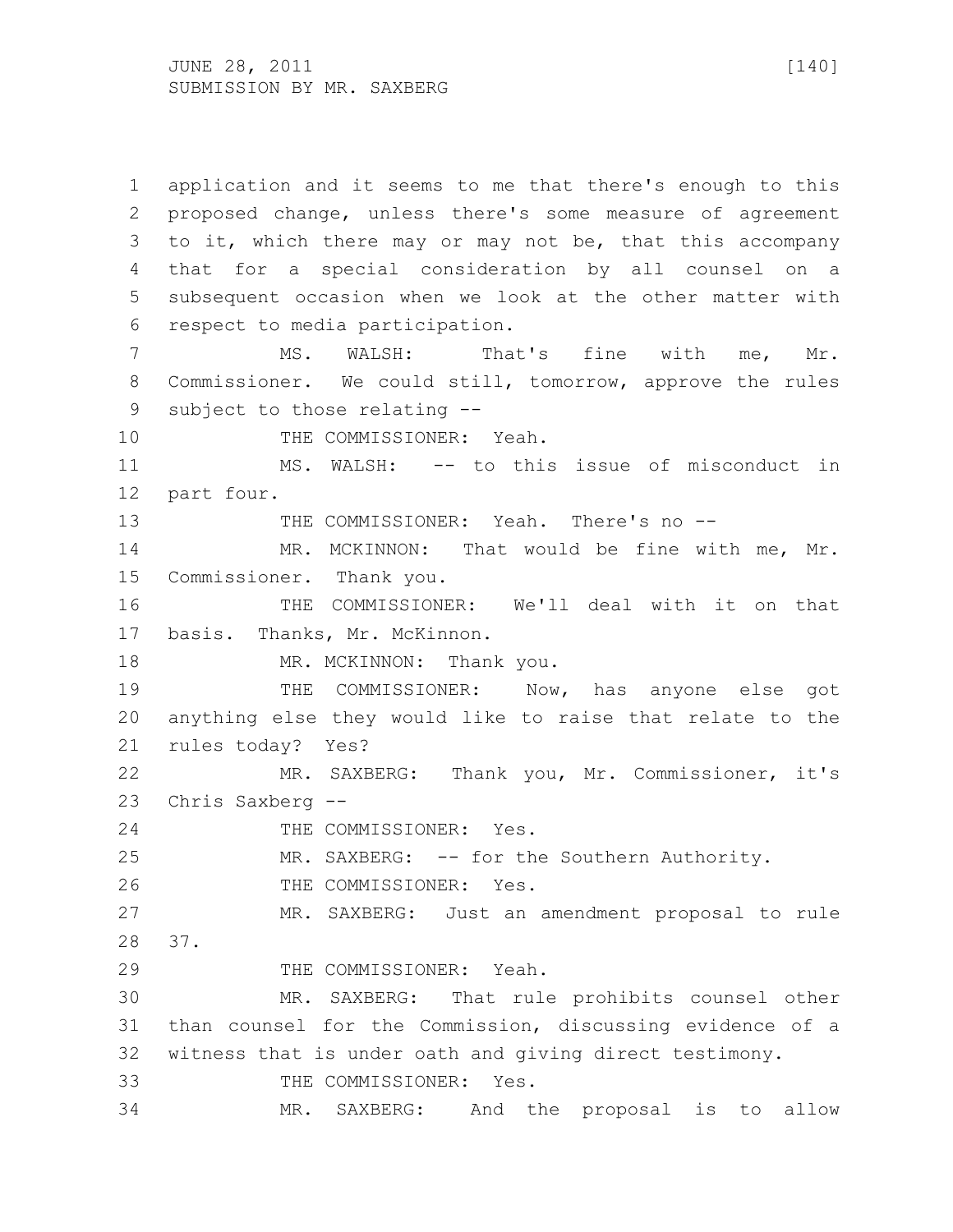JUNE 28, 2011 [141] SUBMISSION BY MR. SAXBERG

 counsel, the examining lawyer, when it's not the Commission counsel, which will happen from time to time in this proceeding, to discuss with the witness any matter during direct testimony. And the reason --

 THE COMMISSIONER: When, when, when the counsel for the witness is examining the witness at the outset you mean?

8 MR. SAXBERG: Exactly, yeah.

9 THE COMMISSIONER: Yeah.

 MR. SAXBERG: If, for instance, the Southern Authority has called a witness and it's agreed that the Southern Authority then can --

13 THE COMMISSIONER: Lead.

 MR. SAXBERG: -- lead -- do the direct evidence of that witness before Commission counsel examines, in that situation what I'm asking is that the rule be amended to allow for counsel to speak with that witness about their evidence during, say, a break or if, for instance, that witness takes the stand at the end of the day and is going to continue on with their direct the next day, further preparation of the witness could be conducted at the -- after the hearing.

 And the, the basis for this is in Manitoba the Code of Professional Conduct has recently been amended and a change was made to what was the traditional rule, which was that you -- counsel could not talk to a witness that they were examining in chief, except about perspective evidence, that at least was my experience of what the rule was, but it was changed and it's now been codified in the Code of Conduct, at Section 4.04(2) which reads:

 "Subject to the direction of the tribunal, the lawyer must observe the following rules respecting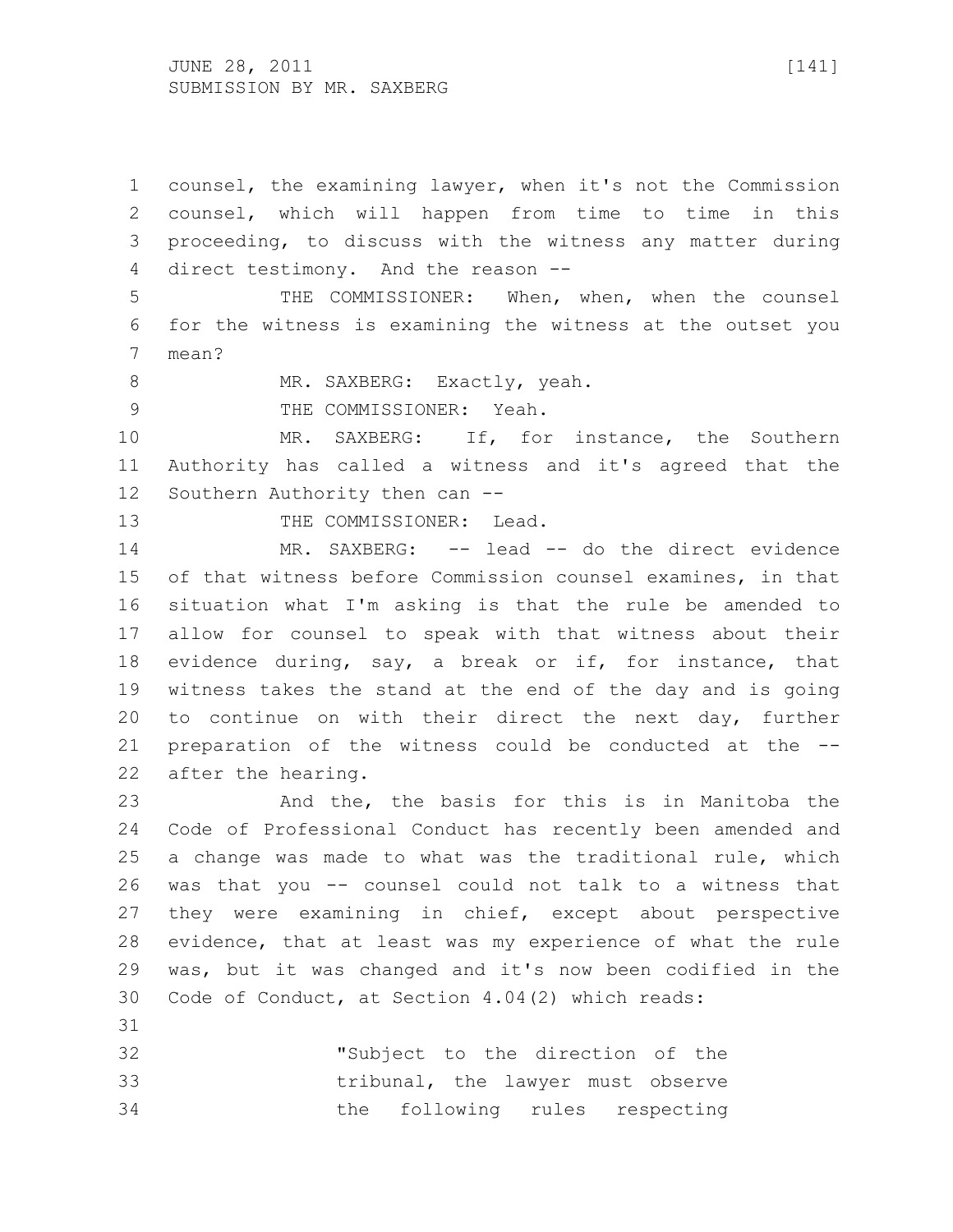communication with the witness 2 giving evidence: (a) During examination in chief the examining lawyer may discuss with the witness any matter." And, "(b) During cross-examination of 10 the lawyer's own witness, the lawyer must not discuss with the witness the evidence given in chief or relating to any matter introduced or touched on during the examination-in-chief." 17 And then (c): "Upon the conclusion of (the) cross-examination and during any *re-examination,* the lawyer may discuss with the witness any matter." That's the new rule in this jurisdiction. And so then what I would propose to 37 is simply to strike out after the comma on the second line and strike out "no counsel other than the Commission." THE COMMISSIONER: Yes. MR. SAXBERG: And then continuing down, I would put a period at the end of "evidence", in the four sentence and strike out "except with the permission of the Commission." And the first word of the next sentence "Commission" and start that last sentence with counsel.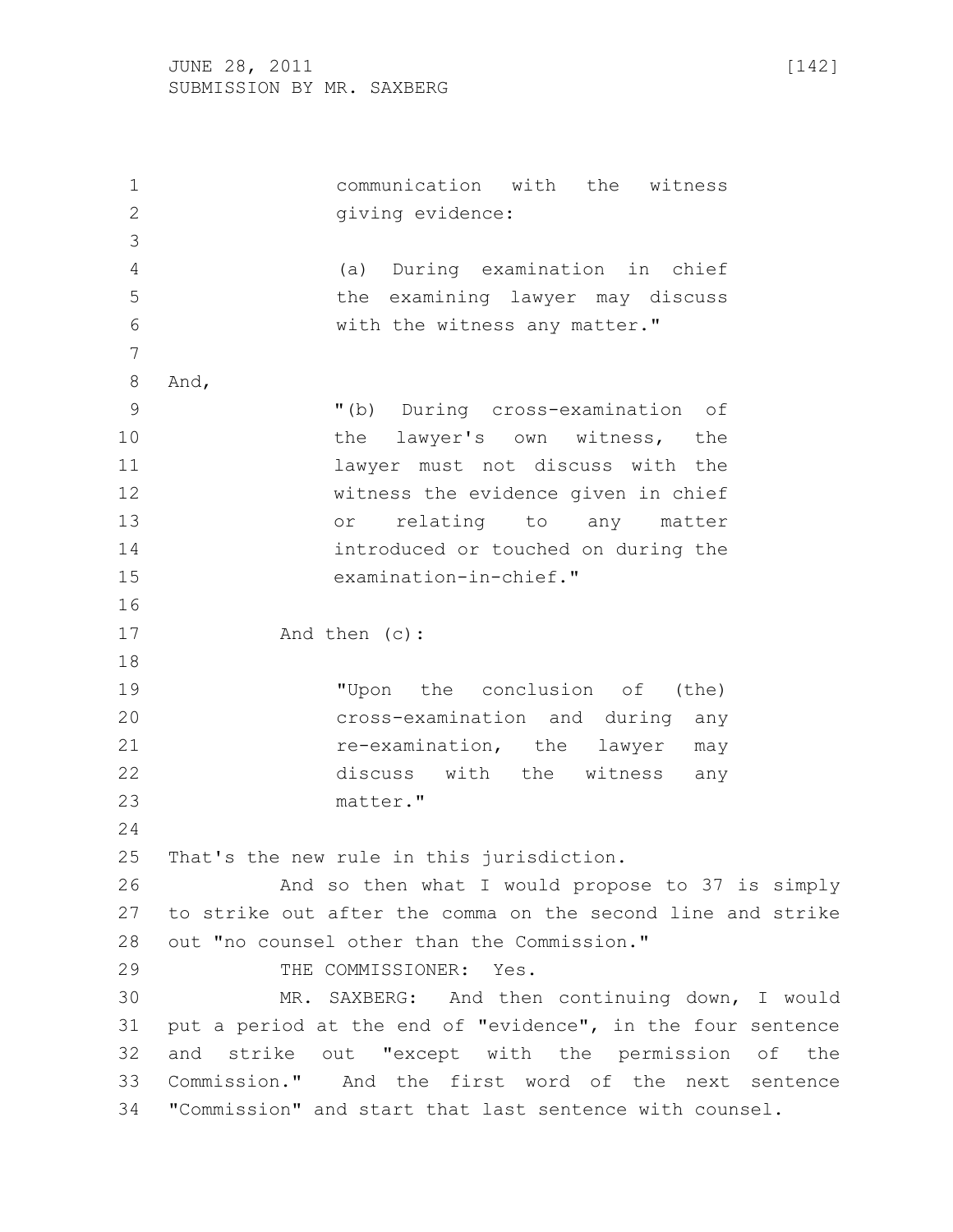1 And then it would -- Section 37 would then read: "After a witness has been sworn or affirmed at the commencement of his or her testimony ... counsel may speak to that witness about 7 the evidence he or she has given until the witness has completed --" Sorry, that, that would have to change, as well. Has given, period, and then: "-- counsel may not speak to the witness about his or her evidence while the witness is being cross-examined by other counsel, except with the permission of the Commissioner." 21 In other words, I'm not -- you know and I'm not fussed about the specific wording, I can leave that to counsel, all I'm saying is that I think it would be appropriate for Section 37 to be in line with the new code of conduct on this matter. And also, I, I do note that it -- Section 37 does seem to allow the Commission counsel to talk to a witness during cross-examination and I'm not sure that that's appropriate. MS. WALSH: I don't have a problem with that change. 32 THE COMMISSIONER: Pardon? MS. WALSH: I, I don't have a problem with that proposal.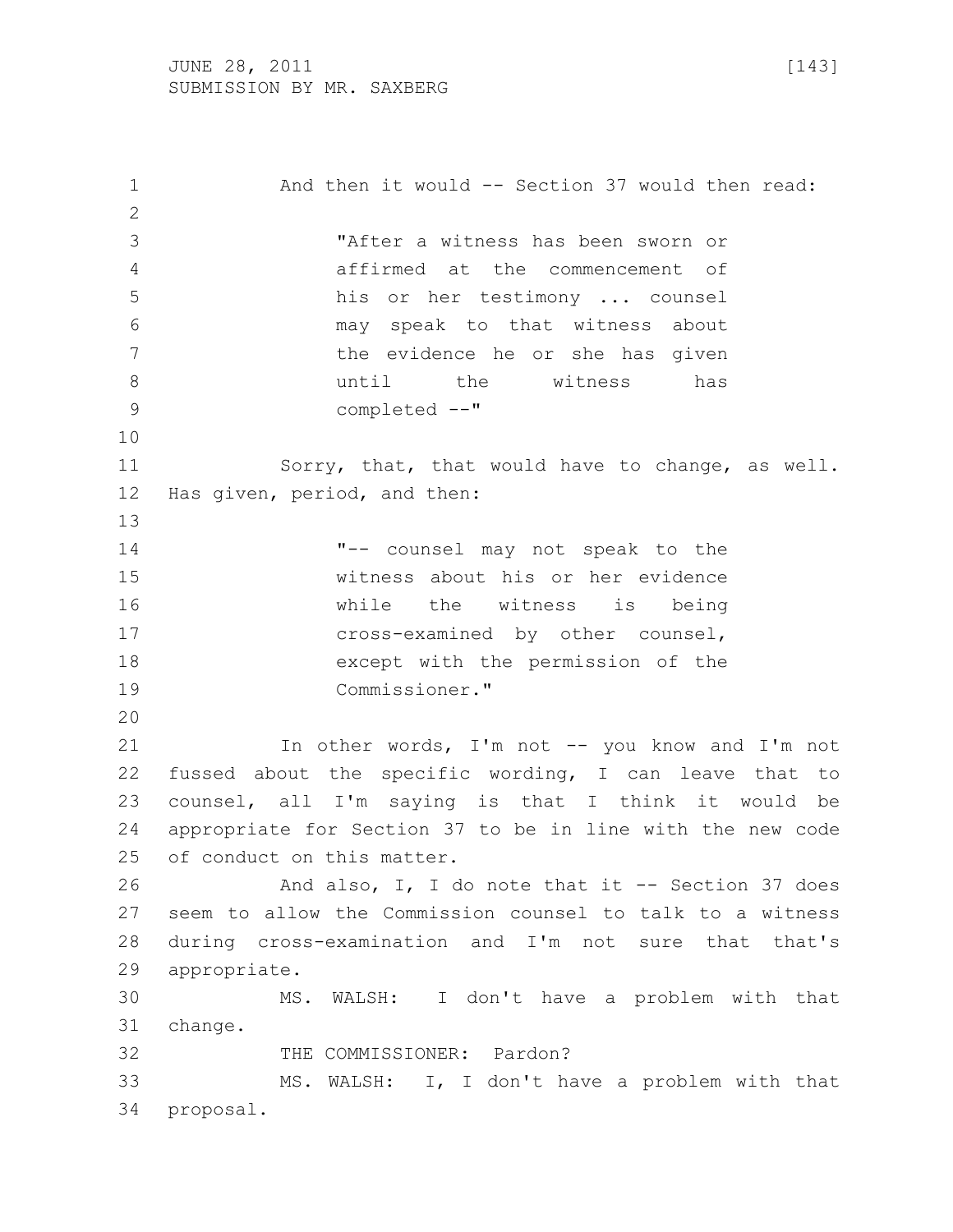THE COMMISSIONER: You'll work that out and bring it tomorrow? MS. WALSH: Sure. 4 THE COMMISSIONER: Okay. MR. SAXBERG: Thank you. MR. COMMISSIONER: Thank you. Anything else? All right. We've reviewed the rules, pro tem, this afternoon. What else is on the agenda? 9 MS. WALSH: That's it for today's agenda, Mr. Commissioner, unless there are any other preliminary matters anyone wants to address? 12 THE COMMISSIONER: Yes, that's, that's the other 13 thing, I knew there was something. Are there any other preliminary matters? MS. WALSH: I think they all got addressed under the discussion of the rules. 17 THE COMMISSIONER: I think they did. All right. Well, then we'll stand adjourned until 1:00 p.m. tomorrow and I'll make my ruling on the various matters dealt with this morning and this afternoon. Thank you. THE CLERK: Order all rise. This Commission inquiry is adjourned until tomorrow. (PROCEEDINGS ADJOURNED TO JUNE 29, 2011)